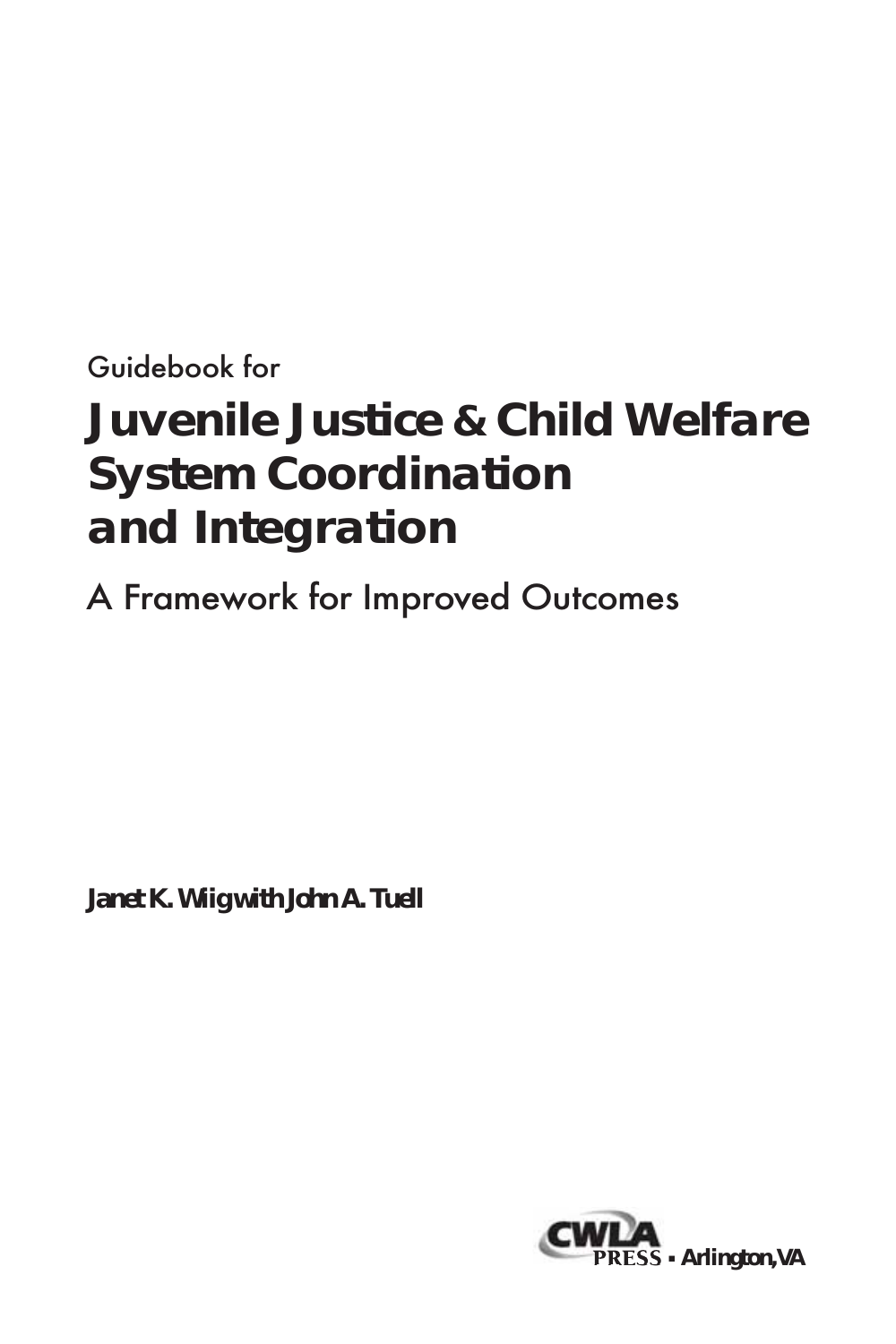The Child Welfare League of America is the nation's oldest and largest membershipbased child welfare organization. We are committed to engaging people everywhere in promoting the well-being of children, youth, and their families, and protecting every child from harm.

CWLA's Juvenile Justice Division was created July 2000, through the generous and ongoing support of the John D. and Catherine T. MacArthur Foundation.

© 2004, Revised edition. © 2008 Child Welfare League of America, Inc. All rights reserved. Neither this book nor any part may be reproduced or transmitted in any form or by any means, electronic or mechanical, including photocopying, microfilming, and recording, or by any information storage and retrieval system, without permission in writing from the publisher. For information on this or other CWLA publications, contact the CWLA Publications Department at the address below.

CHILD WELFARE LEAGUE OF AMERICA, INC. **HEADQUARTERS** 2345 Crystal Drive, Suite 250, Arlington, VA 22202 E-mail: books@cwla.org

CURRENT PRINTING (last digit) 10 9 8 7 6 5 4 3 2 1

Cover and text design by Marlene Saulsbury

Printed in the United States of America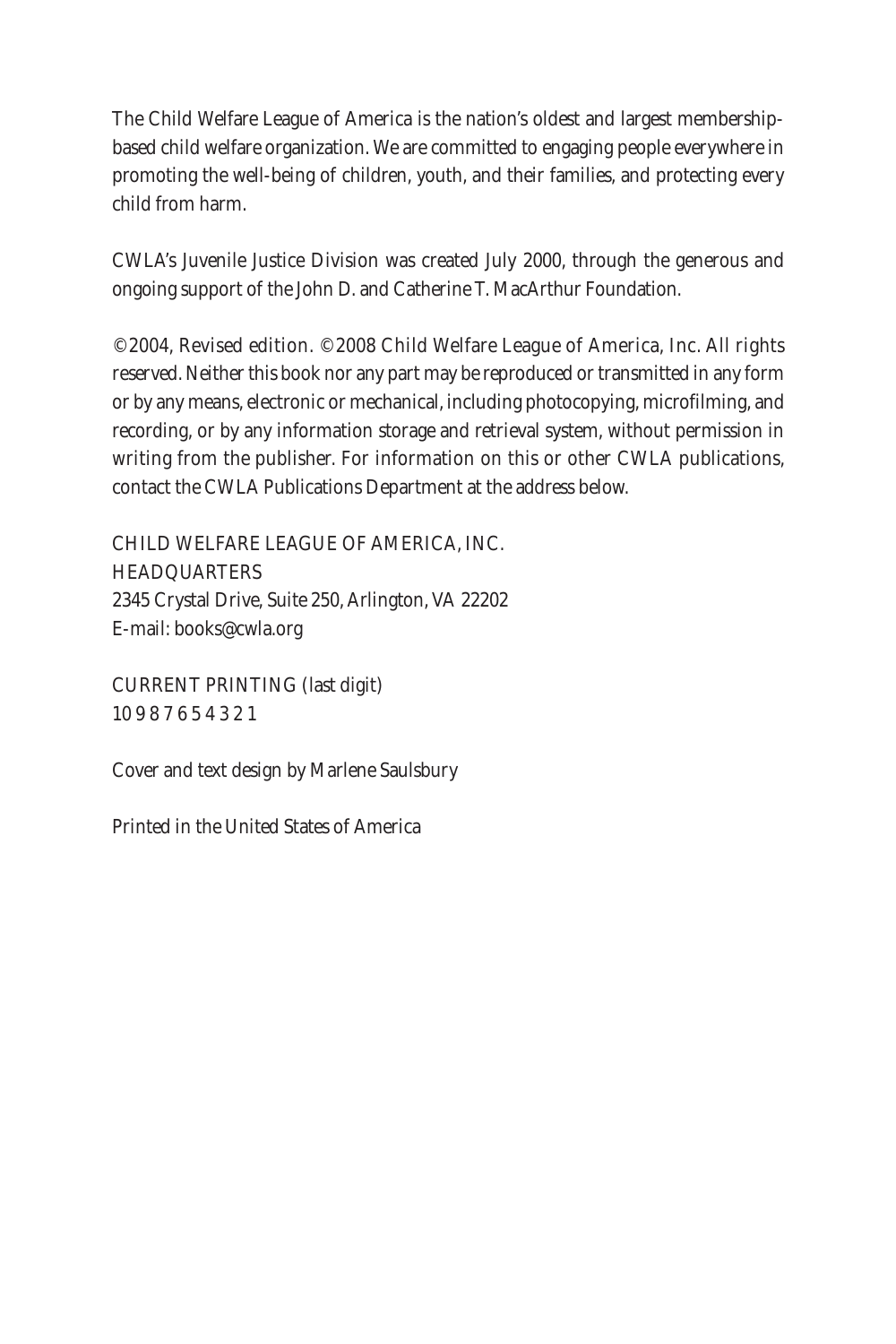## **Contents**

| <b>PHASE 1:</b>                                                  |
|------------------------------------------------------------------|
|                                                                  |
|                                                                  |
|                                                                  |
| Walking the Collaborative Talk: 10 Lessons Learned from the      |
| Los Angeles County Children's Planning Council                   |
| The King County, Washington, Experience: A Broad-Based           |
|                                                                  |
|                                                                  |
| Setting Goals and Evaluating the Initiative  14                  |
| Checklist: Mobilization and Advocacy  16                         |
|                                                                  |
| <b>PHASE 2:</b>                                                  |
|                                                                  |
| I. Data Collection, Management, and Performance Measurement  21  |
|                                                                  |
|                                                                  |
|                                                                  |
|                                                                  |
|                                                                  |
|                                                                  |
| Using Data to Monitor Program Improvement Plan (PIP) Progress 33 |
| Checklist: Data Collection, Management, and                      |
|                                                                  |
|                                                                  |
|                                                                  |
|                                                                  |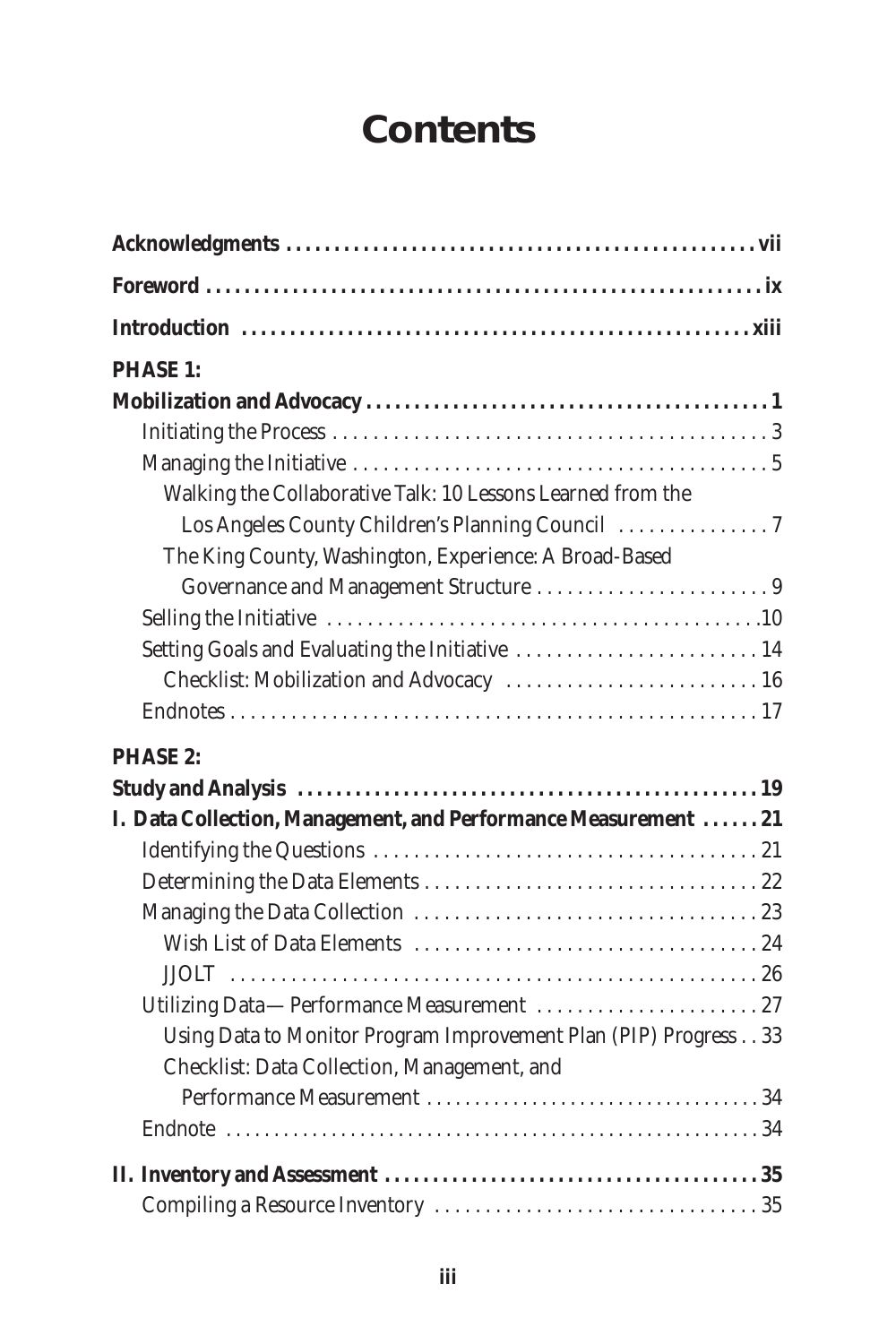| Elements of Effective Programming  40                                  |  |
|------------------------------------------------------------------------|--|
|                                                                        |  |
| Structured Decision Making Model  43                                   |  |
|                                                                        |  |
|                                                                        |  |
| Checklist: Inventory and Assessment  47                                |  |
| III. Legal and Policy Analysis and Information Sharing 49              |  |
| Legal and Policy Analysis for Systems Integration and Coordination  49 |  |
|                                                                        |  |
| Questions and Best Practices for the Requester of Information  53      |  |
| Checklist: Legal and Policy Analysis and Information Sharing 58        |  |
|                                                                        |  |
|                                                                        |  |
| <b>PHASE 3:</b>                                                        |  |
|                                                                        |  |
| CASE STUDY: Wraparound Milwaukee  64                                   |  |
|                                                                        |  |
| CASE STUDY: Washington State Research-Based Programs for               |  |
|                                                                        |  |
|                                                                        |  |
|                                                                        |  |
|                                                                        |  |
|                                                                        |  |
| <b>PHASE 4:</b>                                                        |  |
|                                                                        |  |
|                                                                        |  |
|                                                                        |  |

Evaluating and Reporting the Implementation  $\dots\dots\dots\dots\dots\dots$  . . . . . . . . . . . . . 77 CASE STUDY: King County, Washington . . . . . . . . . . . . . . . . . . . . . . . . . 78 CASE STUDY: Los Angeles County, California . . . . . . . . . . . . . . . . . . . . 79 CASE STUDY: The State of South Dakota . . . . . . . . . . . . . . . . . . . . . . . . 80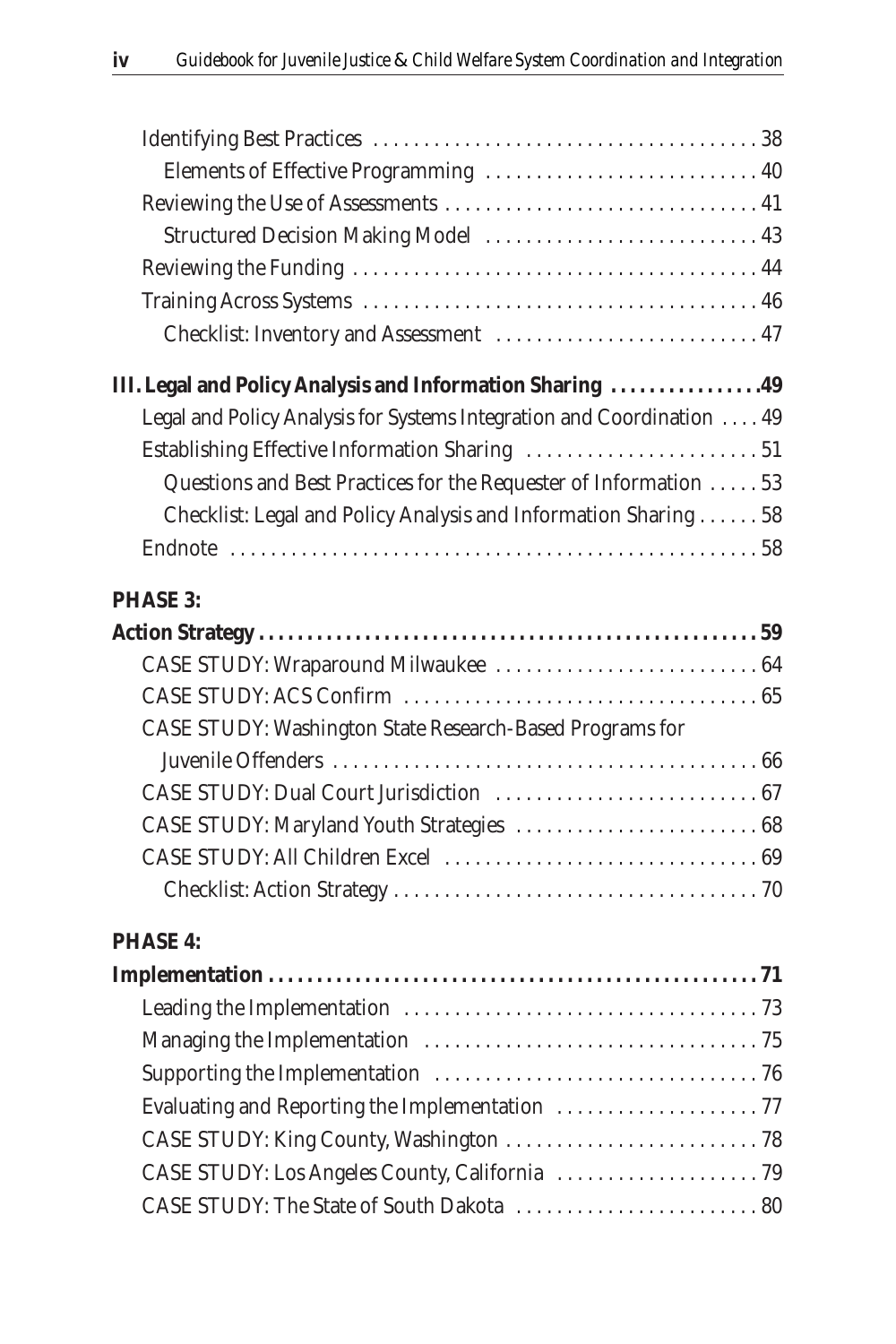| CASE STUDY: The United States Virgin Islands  81 |  |
|--------------------------------------------------|--|

#### **APPENDIX A:**

| Juvenile Justice and Delinquency Prevention Act Amendments  87 |  |
|----------------------------------------------------------------|--|
| Part B: Federal Assistance for State and Local Programs  88    |  |
| Part C: Juvenile Delinquency Prevention Block Grant Program 89 |  |
| Part R: Juvenile Accountability Block Grant Program  89        |  |

#### **APPENDIX B:**

| <b>Child Abuse Prevention and Treatment Act Amendments  91</b> |  |
|----------------------------------------------------------------|--|
|                                                                |  |
|                                                                |  |

#### **APPENDIX C:**

| Keeping Our Children Safe: The Child Protection System  93      |  |
|-----------------------------------------------------------------|--|
|                                                                 |  |
| Additional Federal Child Welfare Legislation  95                |  |
|                                                                 |  |
|                                                                 |  |
|                                                                 |  |
| The Advent of a Community-Based Child Protection Framework  102 |  |
|                                                                 |  |

#### **APPENDIX D:**

| Current Status of Juvenile Delinquency in the United States  111 |  |
|------------------------------------------------------------------|--|
| <b>APPENDIX E:</b>                                               |  |
|                                                                  |  |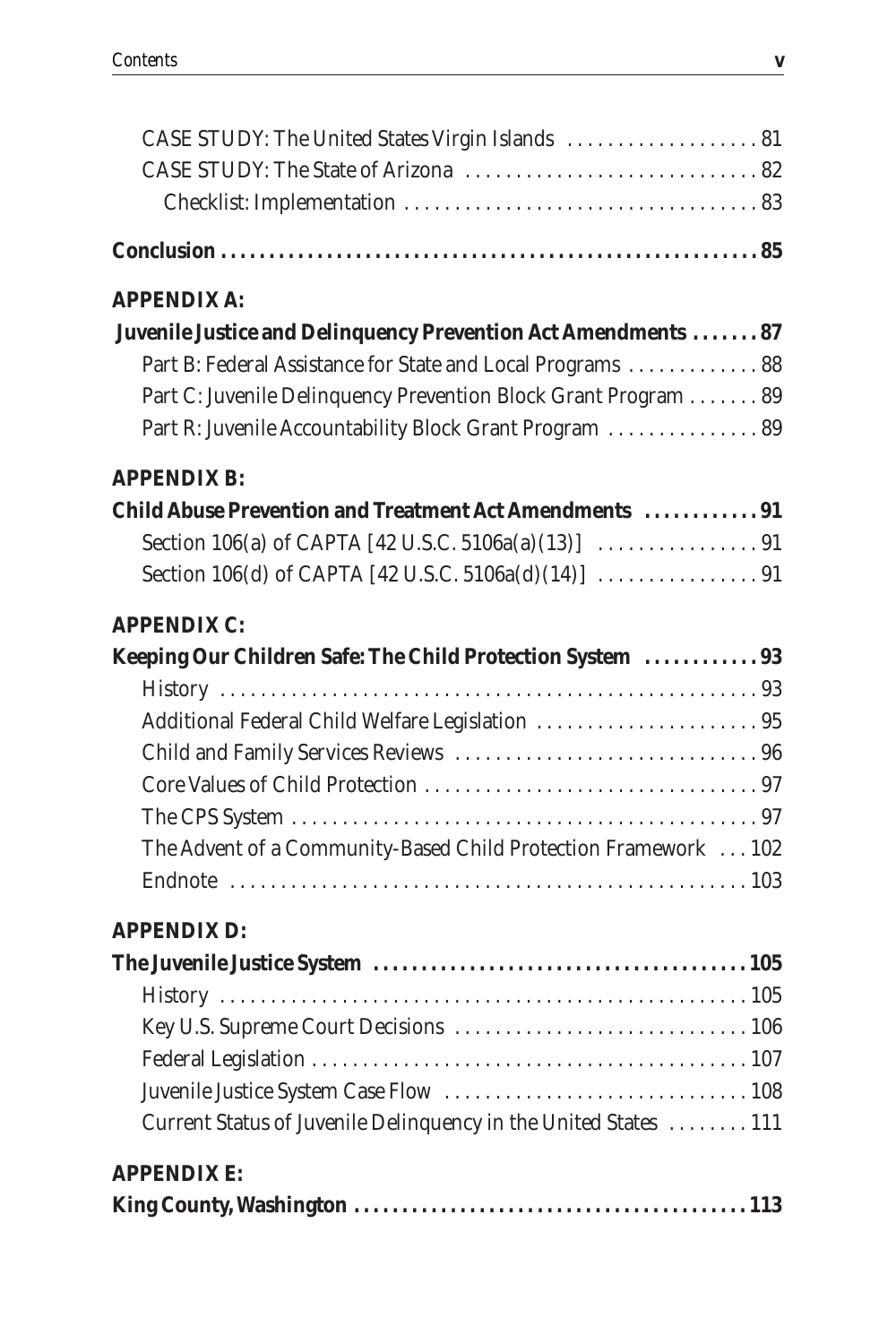| <b>APPENDIX F:</b>                                                     |  |
|------------------------------------------------------------------------|--|
|                                                                        |  |
|                                                                        |  |
| <b>APPENDIX G:</b>                                                     |  |
| Baltimore City Memorandum of Understanding 121                         |  |
| <b>APPENDIX H:</b>                                                     |  |
|                                                                        |  |
|                                                                        |  |
|                                                                        |  |
|                                                                        |  |
| <b>APPENDIX I:</b>                                                     |  |
| Discussion Questions for Barriers to Integration and Coordination 129  |  |
|                                                                        |  |
|                                                                        |  |
| Concerns Raised by Performance Indicators  130                         |  |
|                                                                        |  |
| <b>APPENDIX J:</b>                                                     |  |
| <b>Descriptions of Federal Programs for Children and Families  133</b> |  |
|                                                                        |  |
| <b>APPENDIX K:</b>                                                     |  |
| Summaries of Federal Programs for Juvenile Justice  141                |  |
|                                                                        |  |
|                                                                        |  |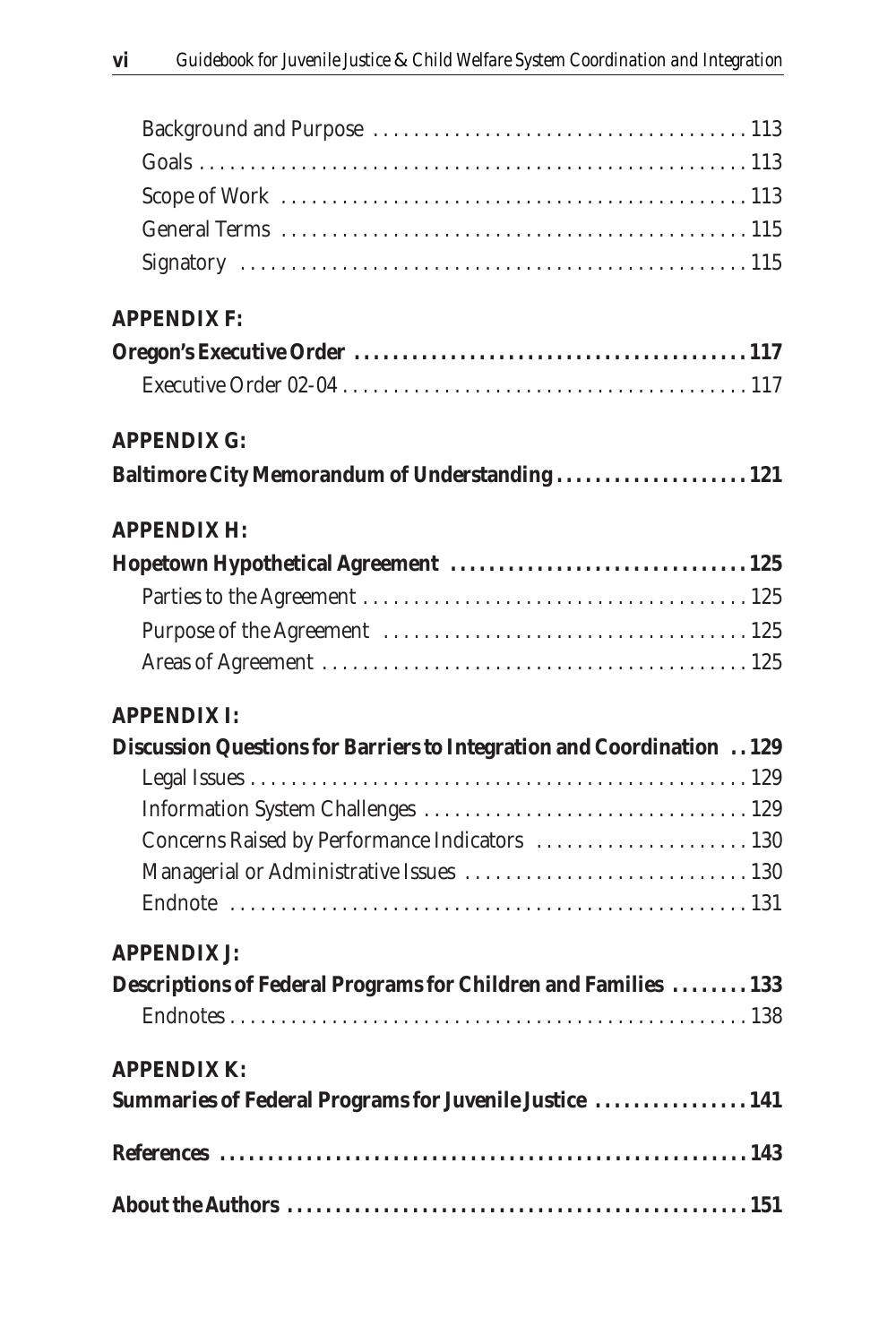## **Acknowledgements**

This publication would not have been possible without the generous and ongoing support of the John D. and Catherine T. MacArthur Foundation. Their support, guided by the leadership of Laurie Garduque, Director of Research for the Program on Human and Community Development, has been extraordinary. The MacArthur Foundation's commitment to the improvement and reform of juvenile justice systems nationwide through the *Models for Change: Systems Reform In Juvenile Justice*initiative, coupled with its support of a distinguished group of national grantees to assist in that endeavor, has enabled outstanding momentum to help improve the lives of children, youth, and families across the country.

A special debt of gratitude is also warranted for the many state and local jurisdictions that have participated in the learning and information exchange process with the Child Welfare League of America (CWLA), which has contributed to the development of the material contained in this guidebook. Through national conferences convened in New Orleans, LA, Miami, FL, Indianapolis, IN and San Francisco, CA; statewide symposia in Arizona, Florida, Georgia, Indiana, Michigan, Colorado, Pennsylvania, Virginia, and Illinois; and regional and local training in King County, WA, Baltimore, MD, Los Angeles County, CA, and St. Croix, US Virgin Islands, the participants provided a rich atmosphere for identifying the barriers and the program, practice, and system solutions that have capably served the development of this guidebook.

Several consultants and CWLA staff offered their expertise in the development of the work that contributed to this guidebook's material. Most notably, special thanks are warranted for Shay Bilchik, former CWLA CEO/President; Janet K. Wiig, CWLA Juvenile Justice Division Director and Senior Consultant (and principal author of this Guidebook); John George, CWLA Senior Consultant; Madelyn Freundlich, Independent Consultant; Jessica Heldman, Independent Legal Consultant; Sorrel Concodora, CWLA Juvenile Justice Program Coordinator; Christy Sharp, former CWLA Juvenile Justice Division Director; Caren Kaplan, former CWLA Child Protection Division Director; and Dodd White, former CWLA Juvenile Justice Division Program Manager.

The many talented and dedicated people who have contributed to this guidebook are hopeful that it may be a part of the improved coordination and integration of the juvenile justice and child welfare systems, so that they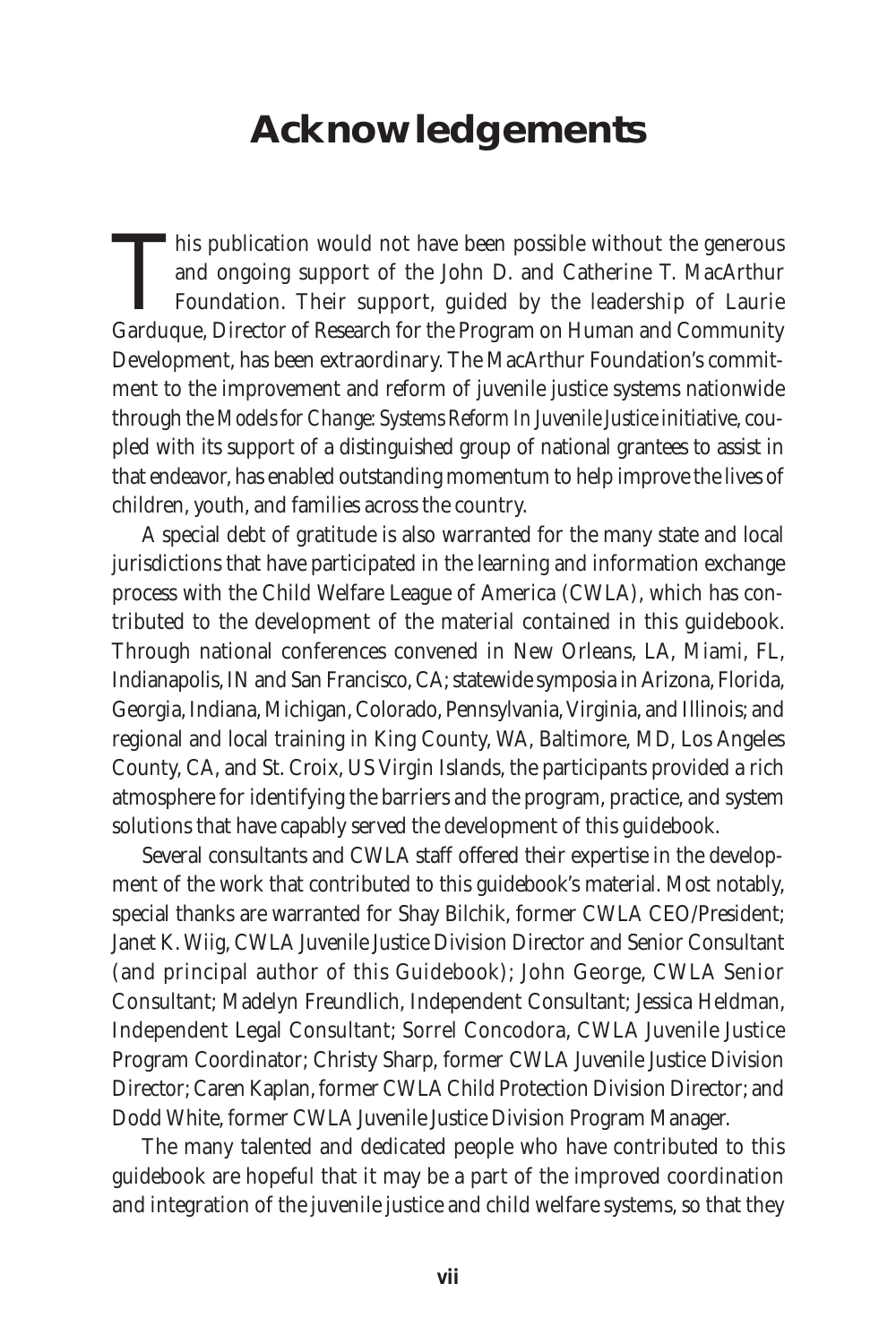can more effectively serve the youth and families who populate these critical systems. It is hoped that the guidance will provide real opportunities to effect more positive outcomes for our nation's most valuable resource our youth and families.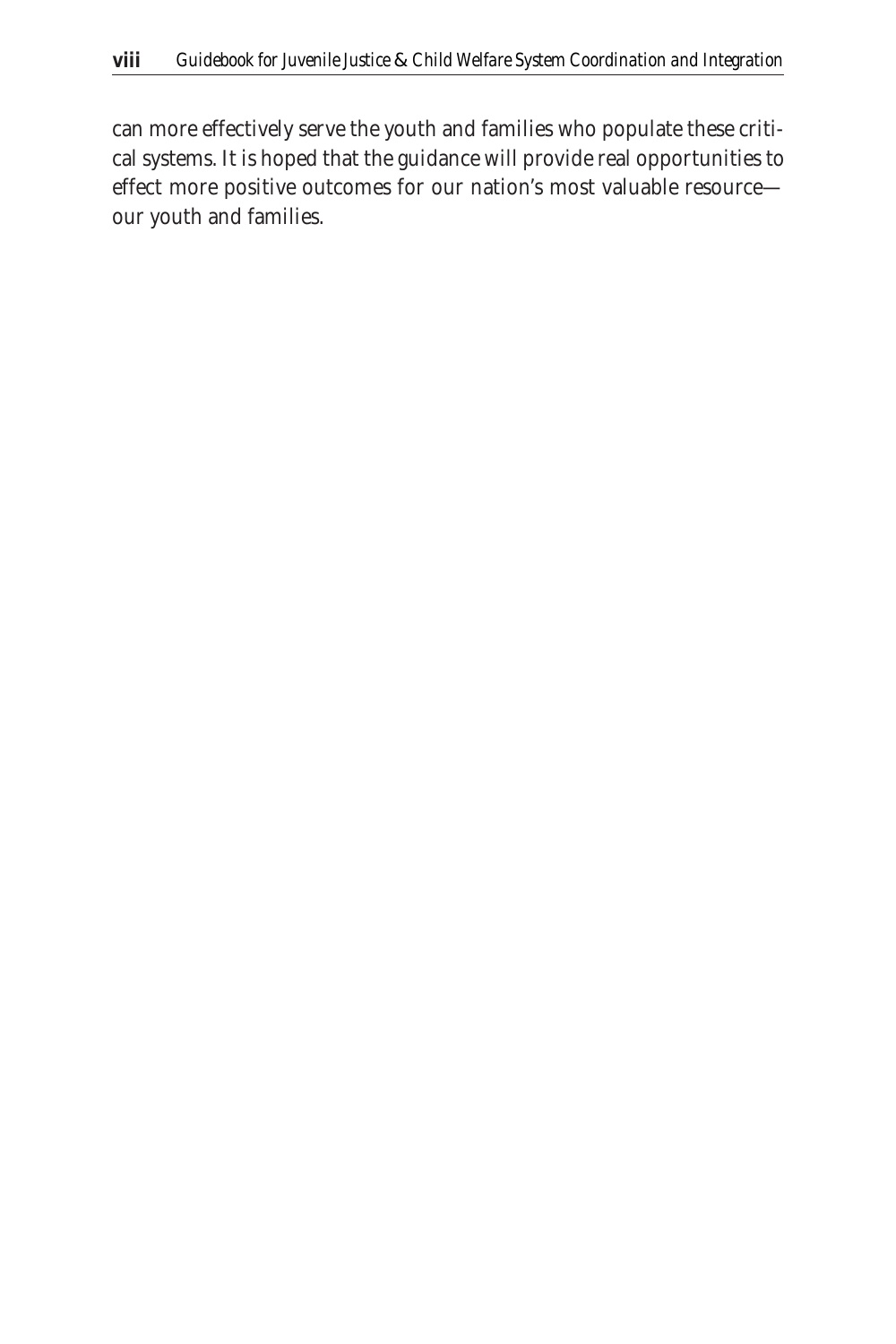## **Foreword**

The child welfare and juvenile justice systems have historically operated<br>separately, driven by divergent statutory mandates, funding appropria-<br>tions, mission statements, and service plans that dissuade collaboration,<br>coo separately, driven by divergent statutory mandates, funding appropriations, mission statements, and service plans that dissuade collaboration, coordination, and integration. A credible body of research, however, confirms an undeniable connection between child maltreatment and juvenile delinquency, as well as other negative outcomes in multiple domains. This illustrates the misguided nature of the silo mentality.

Through an ambitious 10-year strategic plan adopted in 2000, the Child Welfare League of America (CWLA) renewed its commitment to the well-being of our nation's children, youth, and families by expanding the nature and scope of its work. Using its broad membership base, CWLA articulated a vision in which families, organizations, communities, and governments provide all children and youth with the resources necessary to grow into healthy, contributing members of society. This enduring vision is achieved through multidisciplinary, collaborative engagement by all youth-serving institutions, and it embraces an approach that uses the best information, research, and practices.

Through the generous support of the John D. and Catherine T. MacArthur Foundation, CWLA established the Juvenile Justice Division in 2000 to support and advance the education of CWLA members and other public and private youth-serving organizations regarding the connections between maltreatment and delinquency and the need for an integrated approach to program development and service delivery. During the past seven years, the CWLA Juvenile Justice Division has examined existing and new research, explored a wide array of promising approaches—from child abuse and neglect prevention to intervention for the early onset of delinquency to more formal juvenile justice system responses—and gathered information on child welfare and juvenile justice integration and reform, which state and local jurisdictions nationwide have implemented.

The division's work has reached innumerable individuals involved in the everyday work of the child welfare and juvenile justice systems, as well as key policymakers and decision makers, and captured their invaluable expertise and observations. This rich engagement with our partners in the field has aided in the development of a four-phase, comprehensive planning process that has produced an action strategy for an integrated child welfare and juvenile justice system. Through this labor, youth-serving systems can embrace common goals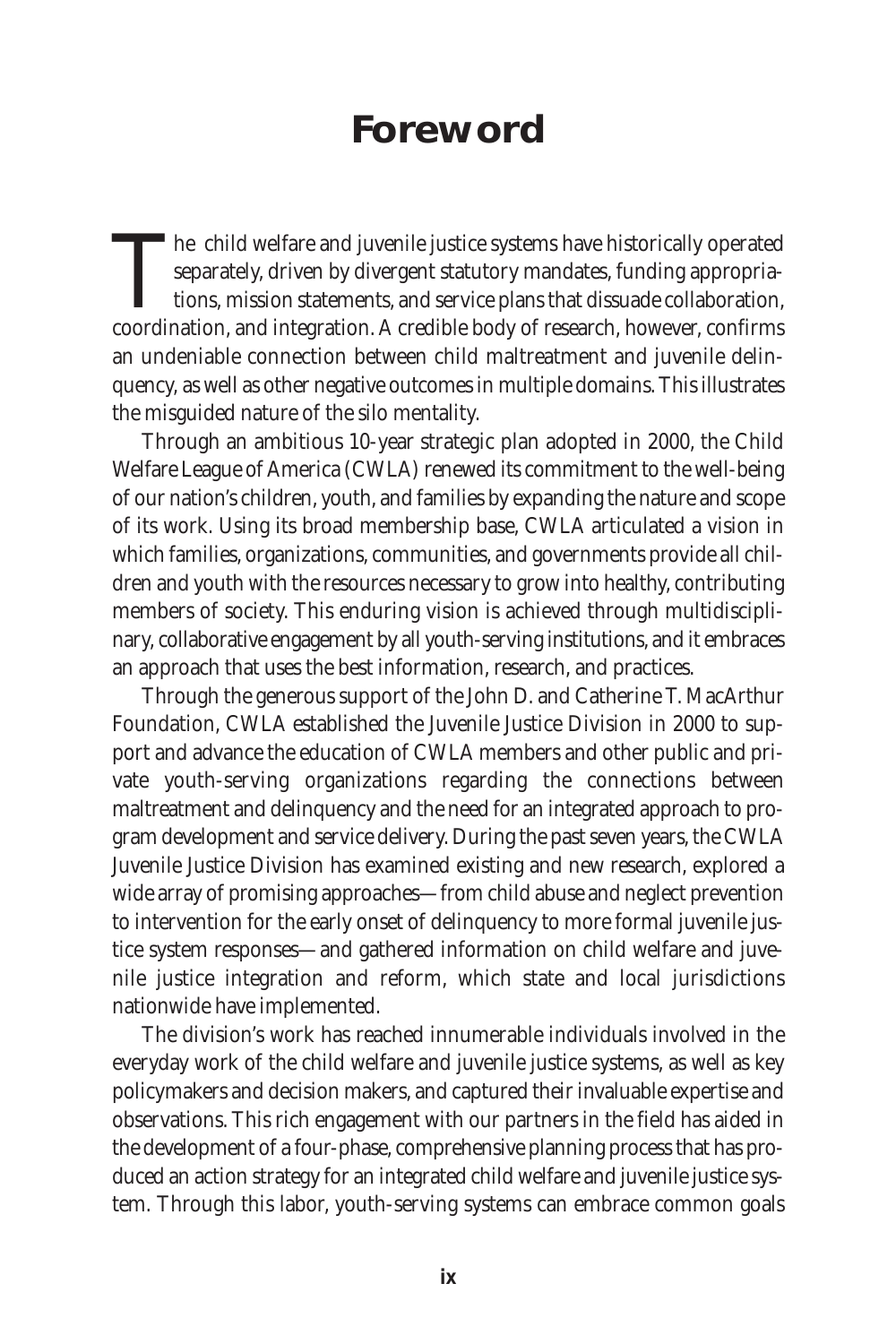and responsibilities to interrupt the trajectory of juvenile and criminal offending that is clearly the destiny for a disturbing percentage of maltreated children and youth.

CWLA has developed this guidebook as a companion piece to five previous CWLA publications on this important issue:

- *Child Maltreatment and Juvenile Delinguency: Raising the Level of Awareness* (CWLA, 2002a);
- *Understanding Child Maltreatment and Juvenile Delinguency: From Research to Effective Program, Practice, and Systemic Solutions* (Wiig & Widom, 2003);
- *Promoting a Coordinated and Integrated Child Welfare and Juvenile Justice System: An Action Strategy for Improved Outcomes* (Tuell, 2003);
- *A Guide to Legal and Policy Analysis for Systems Integration* (Heldman, 2004); and
- *Child Welfare & Juvenile Justice Systems Integration Initiative: A Promising Progress Report* (Tuell, 2008).

This guidebook provides practical guidance for state and local jurisdictions in their endeavor to integrate these critical systems. It is replete with strategies, tools, and resources that you will find useful. It presents an organized approach for addressing the significant questions and concerns that will likely arise as jurisdictions develop a strategic plan and action strategy to improve outcomes for youth and families. The guidebook presents significant detail on the issues one may encounter during each phase of the strategic planning process and is a sourcebook for promising, practical approaches that jurisdictions around the nation have used to overcome barriers and obstacles. It is not a prescriptive document and does not offer a rigid course for community change. Rather, it provides ideas, resources, tools, and guidance that can add value to efforts to bring about long-term, sustainable improvements to child welfare and juvenile justice systems. It is designed to institutionalize system integration that improves outcomes for the children, youth, and families we serve and to improve the service delivery, program development, and resource allocation of youth-serving systems.

Our hope—and belief—is that this guidebook will effectively identify the issues that its readers face and will provide inspiration to embrace the challenge to improve outcomes for the far too many youth and families that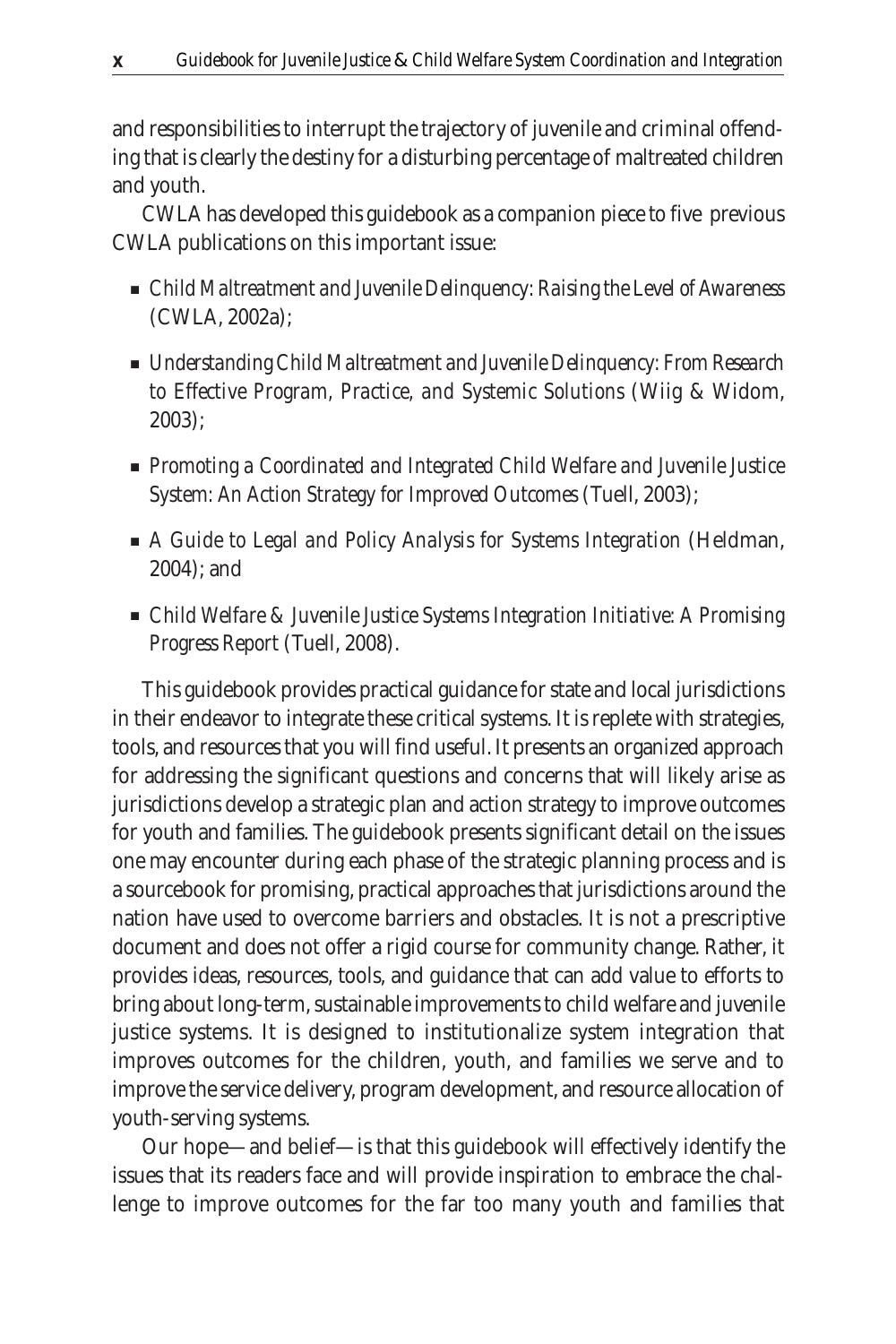occupy our child welfare and juvenile justice systems. Through the collective acceptance of this challenge, we may advance our cause to ensure the commitment to our nation's most important resource.

*—John A. Tuell*

*Director, Child Welfare-Juvenile Justice Systems Integration Initiative Child Welfare League of America*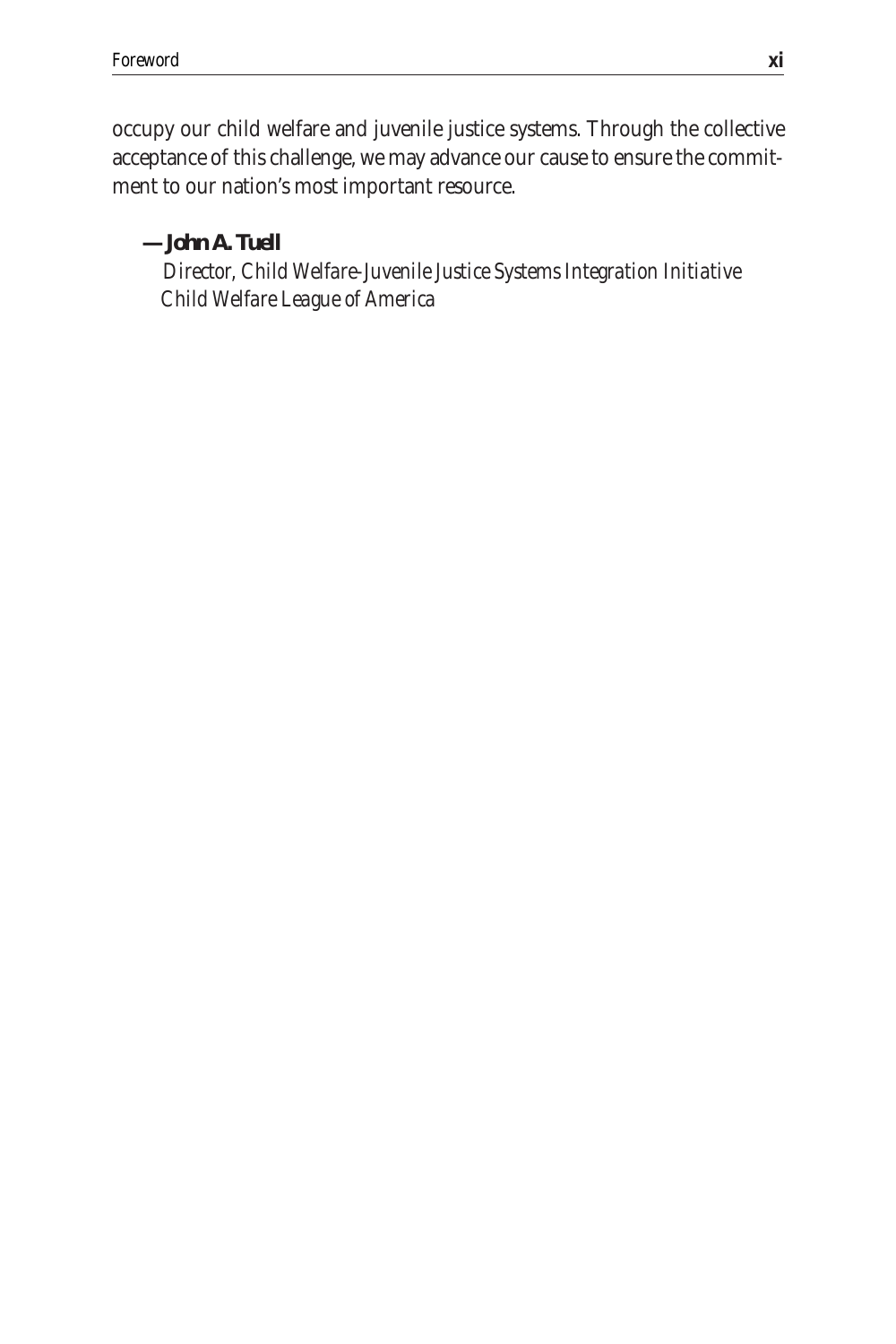## **Introduction**

 $\prod_{\text{whc}}$ ncreasingly, practitioners and policymakers are recognizing the overlap of the child welfare and juvenile justice systems. This overlap is evidenced by maltreated children who become juvenile delinquents, delinquent children who have histories of maltreatment, and families that have intergenerational histories with both systems. It is also evidenced by some administrative and operational realities, in that agencies face duplication of services, competition for scarce program dollars, unmet service needs, and a dearth of prevention activity to help stem the tide of children coming into the two systems. Recent federal legislation acknowledged this overlap by placing into law new requirements and funding incentives in both the child protection and juvenile justice systems for states to establish policies, programs, and practices to address the connection between the two systems (see Appendices A and B).

Despite this recognition of the overlap, these two systems struggle daily with trying to meet their basic mandates: in the child welfare system, to keep children safe and to secure permanent homes for them, and in the juvenile justice system, to hold youth accountable for their delinquent acts, provide treatment to correct their behavior, and promote public safety (see Appendices C and D for fuller descriptions of the two systems). There has been little attention or direction provided to help these systems determine in what ways they might integrate or better cooperate to improve outcomes for children and families.

CWLA developed this guidebook to help state and local jurisdictions determine how they might achieve useful integration and cooperation between their child welfare and juvenile justice systems. Direction in this guidebook is based on research, evidence-based practice, and the experiences of other jurisdictions. The expectation, however, is that a state or local jurisdiction will use the guidebook's process to discover what is most useful in its own area and address its particular contextual factors.

#### **The Research**

Several research studies have documented that child maltreatment increases the likelihood of future delinquency and criminality.1 One of the best-known studies involved a group of abused and neglected children in the Midwest who came to the court's attention between 1967 and 1971. A prospective study, using a sample of children ages 11 or younger at the time of the abuse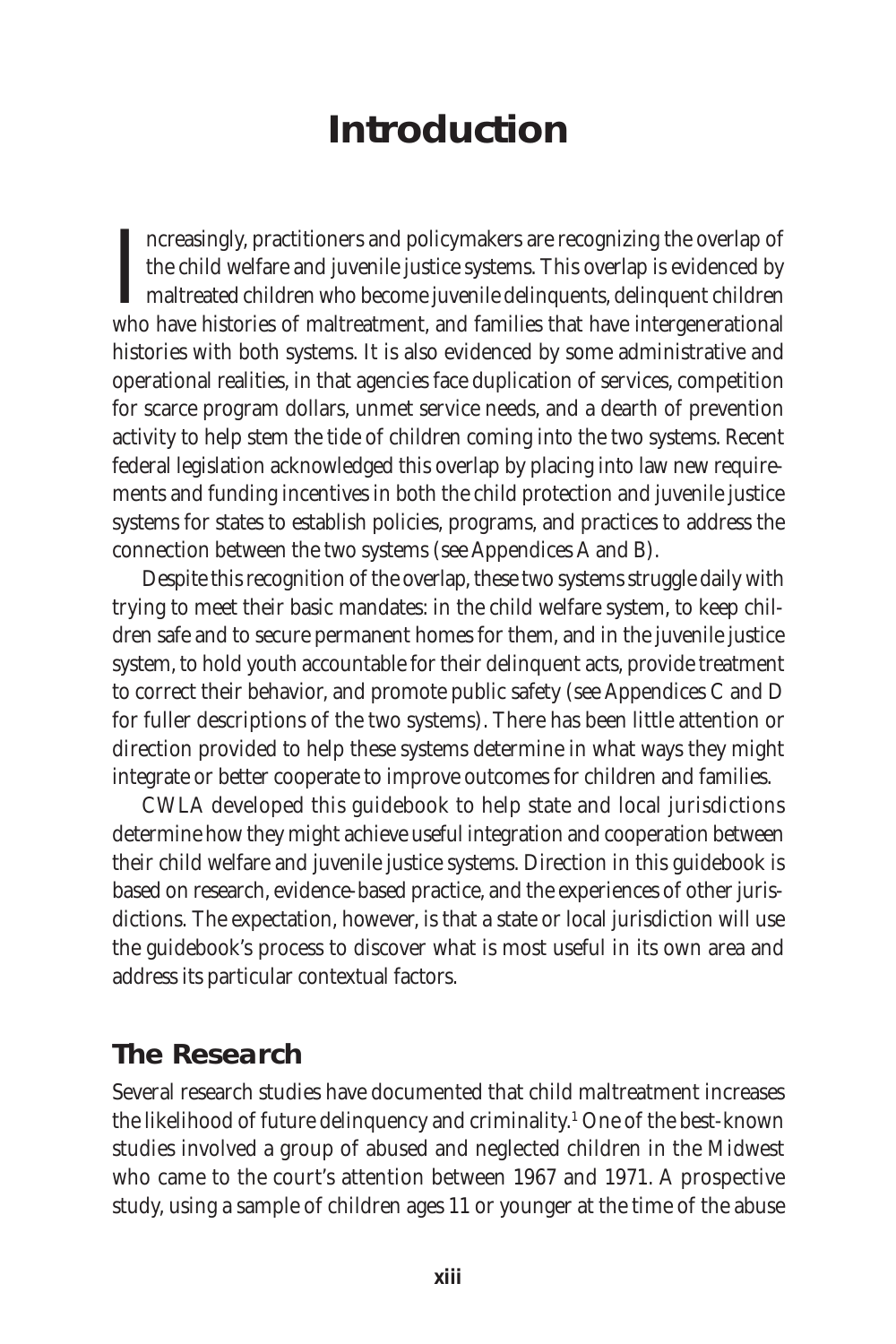and neglect, concluded that childhood abuse and neglect increased the odds of future delinquency and adult criminality overall by 29% (Widom & Maxfield, 2001). Being abused or neglected as a child increased the likelihood of arrest as a juvenile by 59%, as an adult by 28%, and for a violent crime by 30%. Furthermore, this study found that maltreated children were younger at the time of their first arrest, committed nearly twice as many offenses, and were arrested more frequently.

This early onset of delinquency deserves special attention because statistics have shown that very young offenders are much more likely to have their criminal careers characterized by serious, chronic, and violent offenses than children who begin committing crimes at a later age (Snyder, 2001, p. 40). Of further concern to both the child welfare and juvenile justice systems should be the fact that neglected children are almost as likely as physically abused children to commit a violent crime (Widom & Maxfield, 2001, p. 5). When one factors in that the population of neglected children is much larger than the population of children who were physically abused (7.3 per 1,000 children in 2000, compared with 2.3 per 1,000 for physical abuse; Children's Bureau, n.d.) and that many very young offenders' families are characterized by chronic neglect (Wiig & Lahti-Johnson, 1998, p. 25), there should be heightened concern about the relationship between child maltreatment and juvenile delinquency.

A large percentage of juvenile delinquents and adult criminals have histories of child abuse and neglect. Retrospective anecdotal reports, early case studies, and histories of criminal adolescents and adults found abuse rates ranging from 26% to 85% (Wasserman & Seracini, 2001, p. 182). Recent reports from state and local jurisdictions report high incidences of child abuse histories. In Mecklenburg County (Charlotte), North Carolina, officials reported that of 50 serious, habitual offenders, 52% had child protective services (CPS) histories (Slavin, 2001). A report by Massachusetts Citizens for Children (2001) stated that "over 50 percent of juvenile offenders served by DYS [Department of Youth Services] have previously been abused or neglected children under the care of DSS [Department of Social Services]." A summary of a study of inmates in a New York prison showed that past studies of incarcerated felons and early childhood victimization produced rates ranging from 9% to 75% to 80% among juvenile and adult inmates (National Institute of Justice, 1998). This study "found that 68 percent of the sample reported some form of childhood victimization and 23 percent reported experiencing multiple forms of abuse and neglect, including physical and sexual abuse."

A relationship also exists between violent victimization of juveniles and violent offending by those same juveniles. A Shaffer and Ruback (2002) study over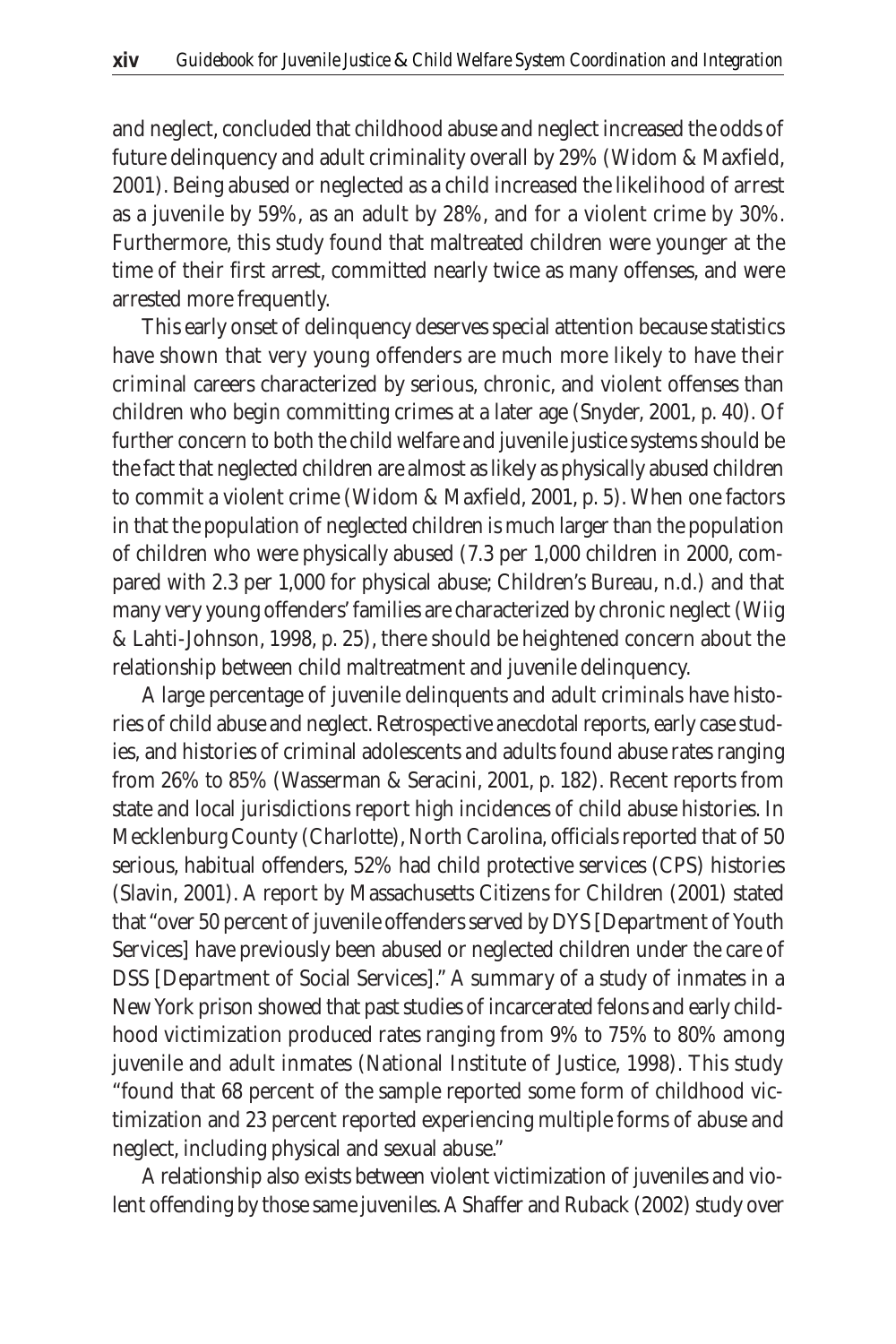#### a two-year period, using data for 5,003 juveniles who participated in the National Longitudinal Study of Adolescent Health, found that:

*juveniles who were victims of violence in year 1 were significantly more likely than non-victims to commit a violent offense in year 2 and to be victims of violence in year 2....[and] juveniles who committed a violent offense in year 1 were significantly more likely than non-offenders to commit a violent offense in year 2 and to be victims of violence in year 2. (p. 4)*

So a connection exists between victimization and the increased risk of future delinquent or criminal behavior, but what else is known about the relationship between child maltreatment and delinquency?

First, good evidence exists that some child abuse prevention and early intervention programming has been effective not only in reducing child abuse and neglect, but also in reducing future crime and delinquency. A good example of a child abuse prevention program with multiple benefits is a nurse homevisitation program targeted to low-income, at-risk pregnant women bearing their first child (Blueprints, n.d.). A 15-year follow-up study of primarily white families in Elmira, New York, found 79% fewer verified reports of child abuse and neglect and 56% fewer arrests on the part of the 15-year-old children in contrast to a comparison group. The program has proven success with both African American and white families in rural and urban settings. A Rand research brief (Early Childhood, 1998) summarized a study of benefits from early intervention programs targeted to at-risk children or their mothers that aimed at improving educational achievement or health and included services such as parent skills training, child health screening, child abuse recognition, and social services referral. The effects for the children participating in these programs compared with the control group showed not only reduced levels of criminal activity, but also improvements in health-related indicators such as child abuse (see also Karoly, 1998). An evaluation of Targeted Early Intervention, a program for delinquents younger than 10, found that children with a minimum of 18 months in the program had fewer and less severe subsequent offenses and less involvement with child protection compared with a similar group of delinquent children (Decker & Owen, 2000).

Second, "family risk factors for delinquency and violence are also characteristics typically present in abusive or neglectful families" (Wiebush, Freitag, & Baird, 2001, p. 3). These factors include failure to supervise and monitor children; excessively severe, harsh, or inconsistent punishment; domestic violence; and caregiver substance abuse (Howell, 1995, p. 20). Third, the child welfare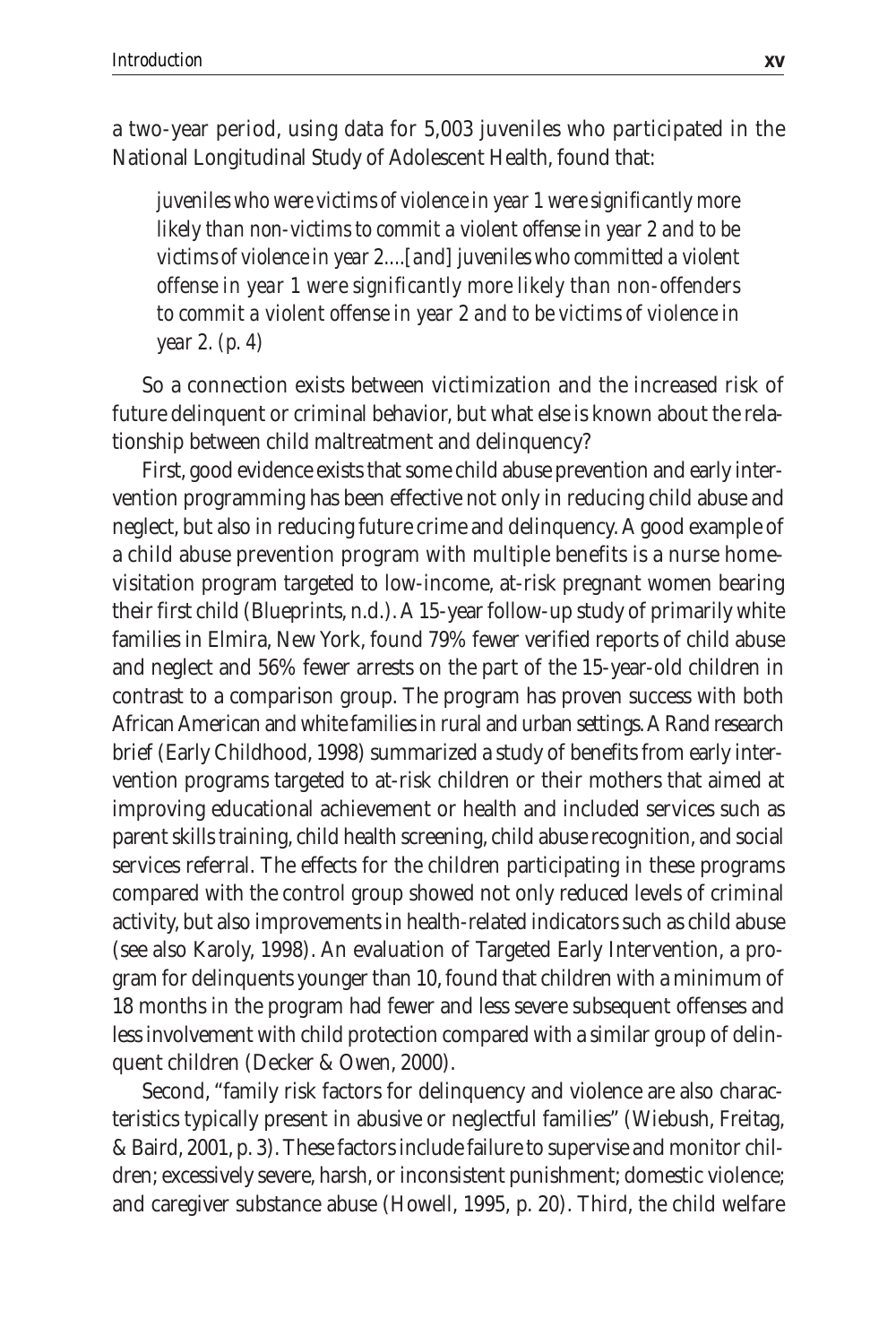and juvenile justice systems have much in common. Often, the two systems employ the same disciplines requiring some of the same body of knowledge. They may use many of the same treatment providers and may have an overlap or duplication of services. Mental health needs are critical, and people of color are disproportionately represented in both systems. Neither system emphasizes prevention. Both are without a lot of public support and work with unwanted, unsupported populations with a history of systemic neglect. Both struggle with obtaining adequate resources and require the involvement of multiple systems and partnerships to work well. Furthermore, both systems need a more pronounced appeal to gain broader public support for efforts to reduce child maltreatment and delinquency.

#### **Implications for Child Welfare and Juvenile Justice**

Having established this relationship between child welfare and juvenile justice, what are the implications for the two systems? The challenge is to discover what are effective means of integrating these two systems in a manner that helps prevent child maltreatment and delinquency and produces better outcomes for children and families. Child maltreatment, the reason most children and adolescents enter the child welfare system, is known to put them at risk for delinquency and psychiatric problems. Although child welfare studies suggest that half to two-thirds of children entering foster care have behavior problems warranting mental health services, little is known about how the child welfare system identifies child delinquents or potential child delinquents and refers them to mental health services (Burns et al., 2003, p. 4). Yet this is a critical population for intervention because of the trauma many of these children have experienced from abuse and neglect, other risk factors for future delinquency, and the children's acting-out behavior. With further knowledge, "the child welfare system could serve as an early warning system for identifying children who demonstrate conduct problems and are at an increased risk of entering the juvenile justice system during their adolescence" (Burns et al., 2003, p. 4) Widom and Maxfield (2001) suggested that "special attention be paid to abused and neglected children with early behavior problems. These children show the highest risk of later juvenile and adult arrest, as well as violent criminal behavior" (p. 7).

Increased integration and cooperation between the two systems might also involve the increased use of child welfare histories in the disposition planning for juvenile delinquents and the development of improved treatment programs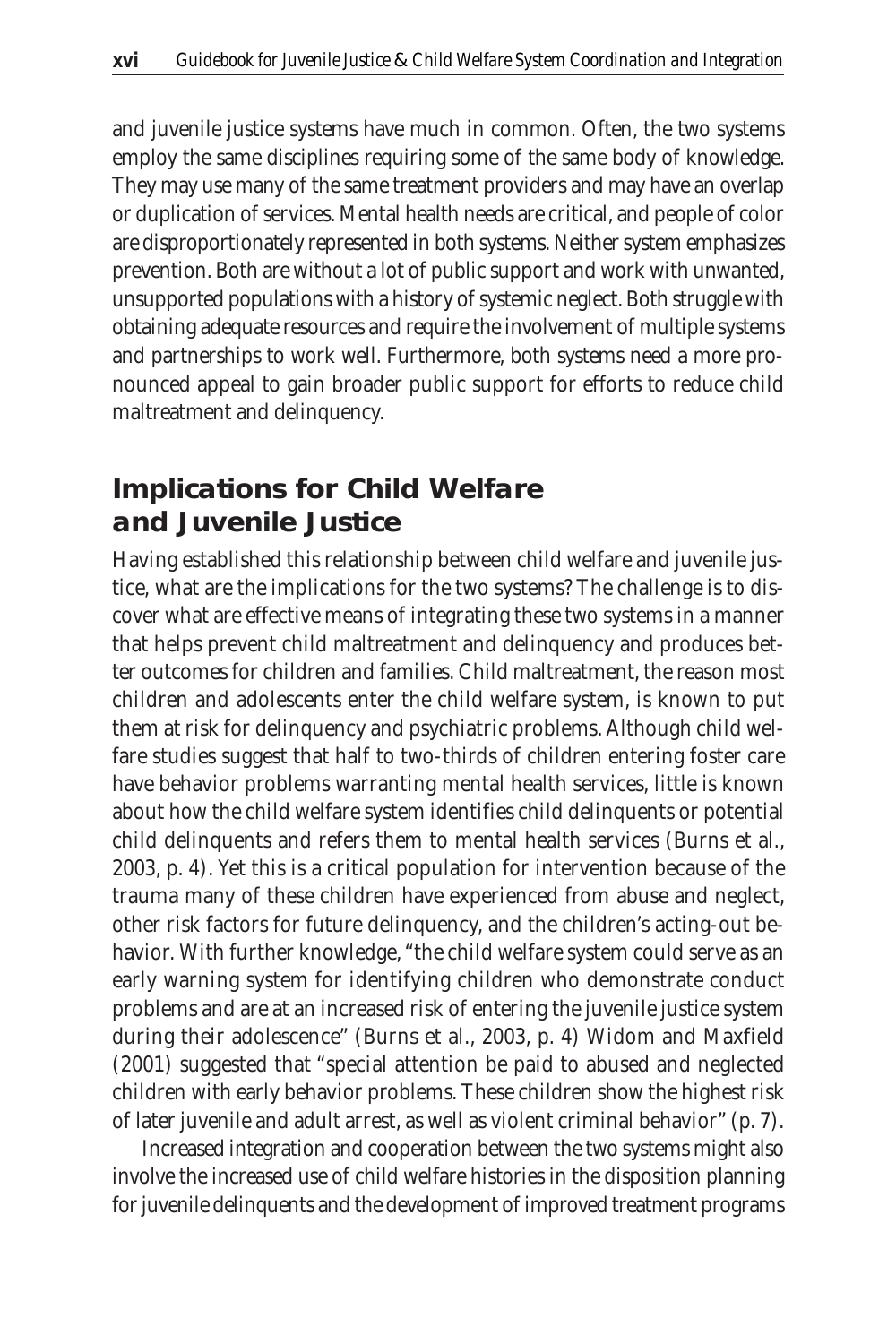for juveniles who have been victims of child abuse and neglect. A CWLA (2002b) survey found that approximately three-quarters of responding juvenile justice agencies had policies, procedures, or regulations supporting collaboration with child welfare agencies for juvenile offenders who were victims of maltreatment. Only 12%, however, had a program specifically designed to serve juvenile offenders identified as previous victims of child maltreatment. The amendments to the Juvenile Justice and Delinquency Prevention Act (JJDPA) described in Appendix A specifically require, under the formula grants program, that states implement a system that makes public child welfare records known when a juvenile is before a court in the juvenile justice system and that these records are incorporated into juvenile justice records for purposes of establishing and implementing treatment plans (Part B, Federal Assistance for State and Local Programs, 42 U.S.C. 5633[a][26], [27]).

#### **Using the Guidebook**

The guidebook is designed to help jurisdictions engage in a process to determine what integration and coordination efforts will best achieve improved outcomes for children and families and the child welfare and juvenile justice systems. This guidebook uses the following definitions:

**Integration:** A new system of handling children who cross over both systems, that is, juvenile delinquents who have a history of child maltreatment or other involvement with the child welfare system and children who have been maltreated and are at very high risk (due to multiple factors) of becoming juvenile delinquents. This new system might be characterized by such things as the development of an integrated management information system, blended funding and flexible programming for children and families crossing both systems, policy and program development that emphasizes prevention, results-based accountability that includes performance and outcome measures, statutory and other policy frameworks that support systemic change, and reliance on evidence-based practices. 3,4 Integration would also encompass any or all of the coordination efforts described in the following.

**Coordination:** Efforts focused on the handling of children who cross over both systems to improve specific points in the process of handling these children in either system. Examples of such efforts would be communication between systems when children and families are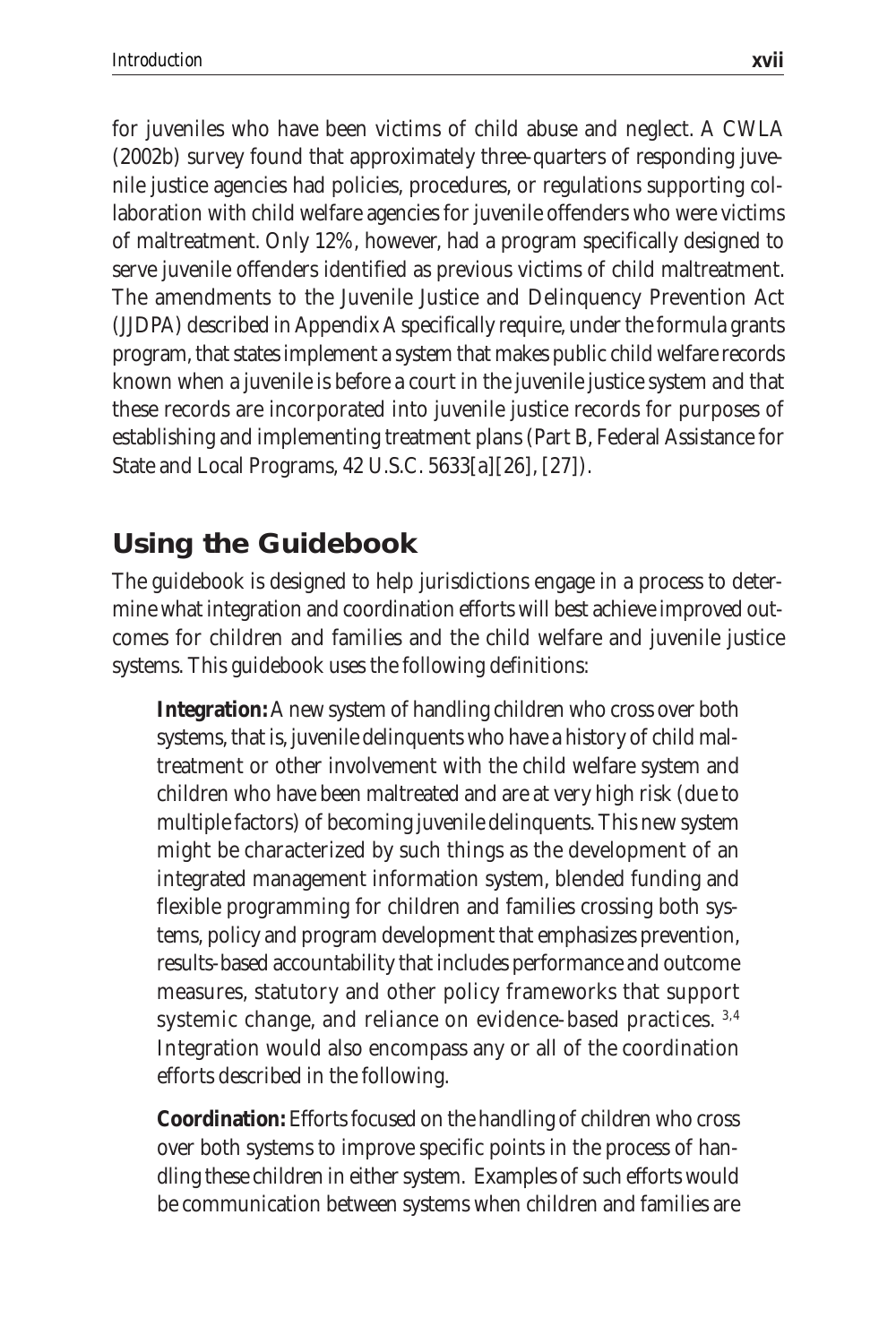involved in both systems, shared caseloads when both systems are involved with one family, programs targeted to specific categories of children such as child delinquents, and programs or procedures targeted to specific points in the case process to improve case handling or attain improved case outcomes.

The guidebook is divided into four phases: (1) mobilization and advocacy, (2) study and analysis, (3) action strategy, and (4) implementation. Each phase describes the primary activities that could take place in that phase along with examples of work that other jurisdictions have done. Again, we urge the actors who take on this initiative to use the process to explore fully the questions they need to answer and what resources exist in their jurisdiction that dictate what actions will best achieve results. They are also encouraged to consider the guiding principles from CWLA's *Making Children a National Priority: A Framework for Community Action* (Morgan, Spears, & Kaplan, 2003). They are:

- supporting families,
- promoting prevention,
- advancing social justice,
- working collaboratively,
- respecting and valuing diversity,
- building capacity,
- nurturing leadership,
- using evidence-based strategies, and
- measuring results.

Although the guidebook's phases are described sequentially, many of the activities can take place simultaneously, particularly in Phase 2, study and analysis, which together with the activity taking place while mobilizing the actors in Phase 1, set the stage for Phases 3 and 4, the development of the action strategy and implementation.

One additional note about the use of the guidebook is that to effectively engage in this process, it would be useful to bring in an outside convener or facilitator to help direct the process and keep it moving. This is true for at least two reasons. One, it is often difficult for jurisdictions to free enough time of any one individual in either of the two systems to take on this task and, two,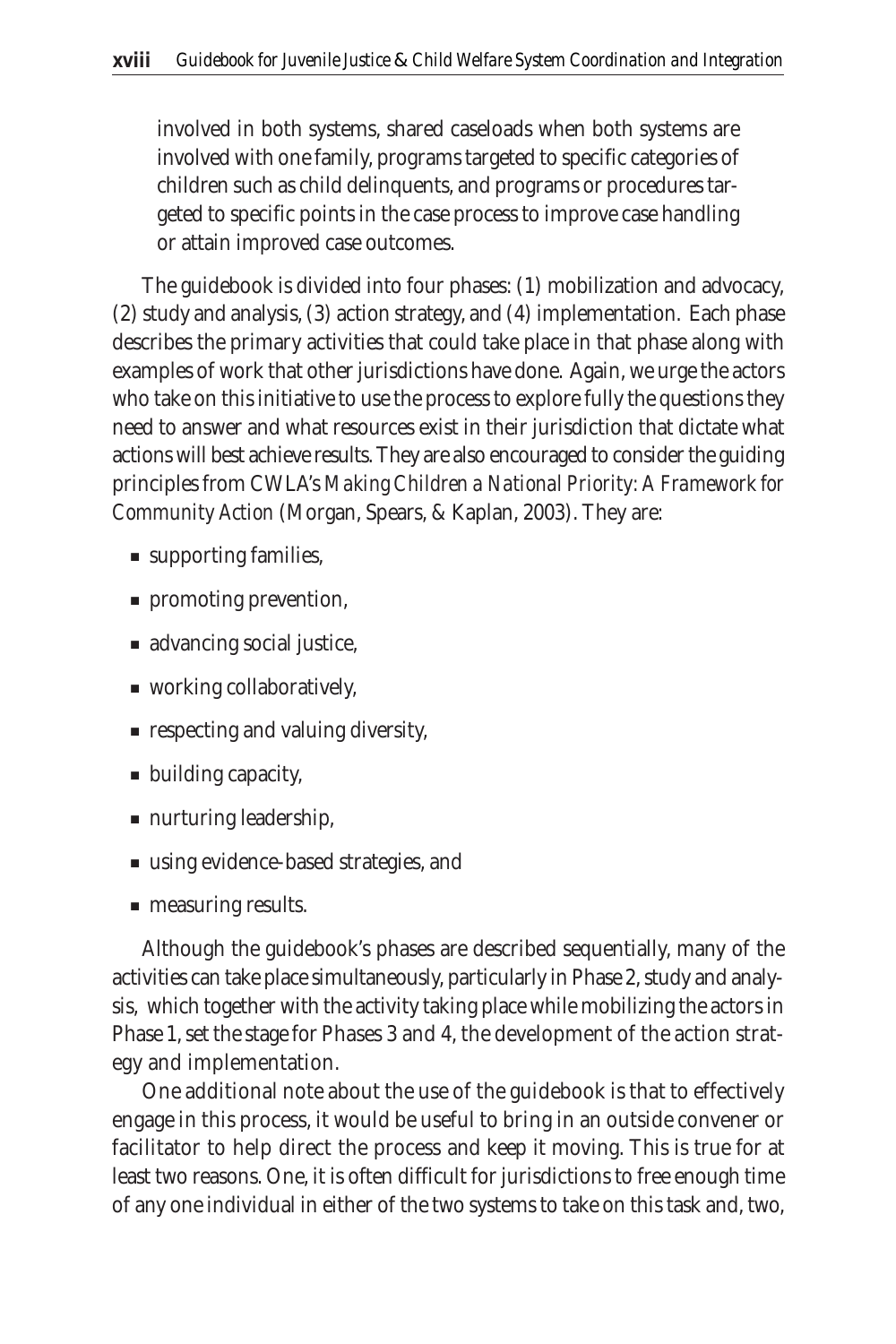an outside individual is more likely to be able to carry out this task without the pressures of protecting the status quo. Researchers have also cited other advantages of external involvement, particularly when organizations contemplate change (I-Change, n.d.). Outside consultants can

- bring a new perspective to old problems,
- ask those questions that no one inside the organization is able to,
- provide crucial additional resource allowing business to go on while change is contemplated,
- act as a sounding board for managers and others to test ideas and validate impressions,
- be independent of the organizational power structure, and
- be the catalyst for the change to happen.

#### **Endnotes**

- 1. See Wiig and Widom (2003, pp. 1–9) for descriptions of three studies, including the Rochester Youth Development Study (Smith & Thornberry); the study from Mecklenburg County, North Carolina (Zingraff, Leiter, Myers, & Johnson); and the Northwest study (English, Widom, & Branford).
- 2. The Rochester Youth Development Study, based on official police records and selfreports, found that 45% of maltreated youth have official records of delinquency, compared with 32% of non-maltreated youth. Furthermore, maltreated youth give higher self-reports of involvement in delinquent activity (Kelley, Thornberry, & Smith, 1997, p. 5). Widom and Maxfield [2001], comparing arrest histories of abused and neglected children versus children with no recorded abuse, found abused and neglected children "were more likely to be arrested as juveniles (27 percent versus 17 percent), adults (42 percent versus 33 percent), and for a violent crime (18 percent versus 14 percent)" (p. 3).
- 3. The U.S. General Accounting Office (1992) described integration as either "systemoriented" or "service-oriented" (pp. 4–5) System-oriented integration involves ambitious goals including the creation of a new system, changes in agencies' planning and program funding, and elimination of conflicting eligibility and reporting requirements for programs serving similar populations. Service-oriented integration unites providers without altering budgeting or funding, agency responsibilities, or organizational structures; encourages sharing of information and co-location of services; and links clients to existing services.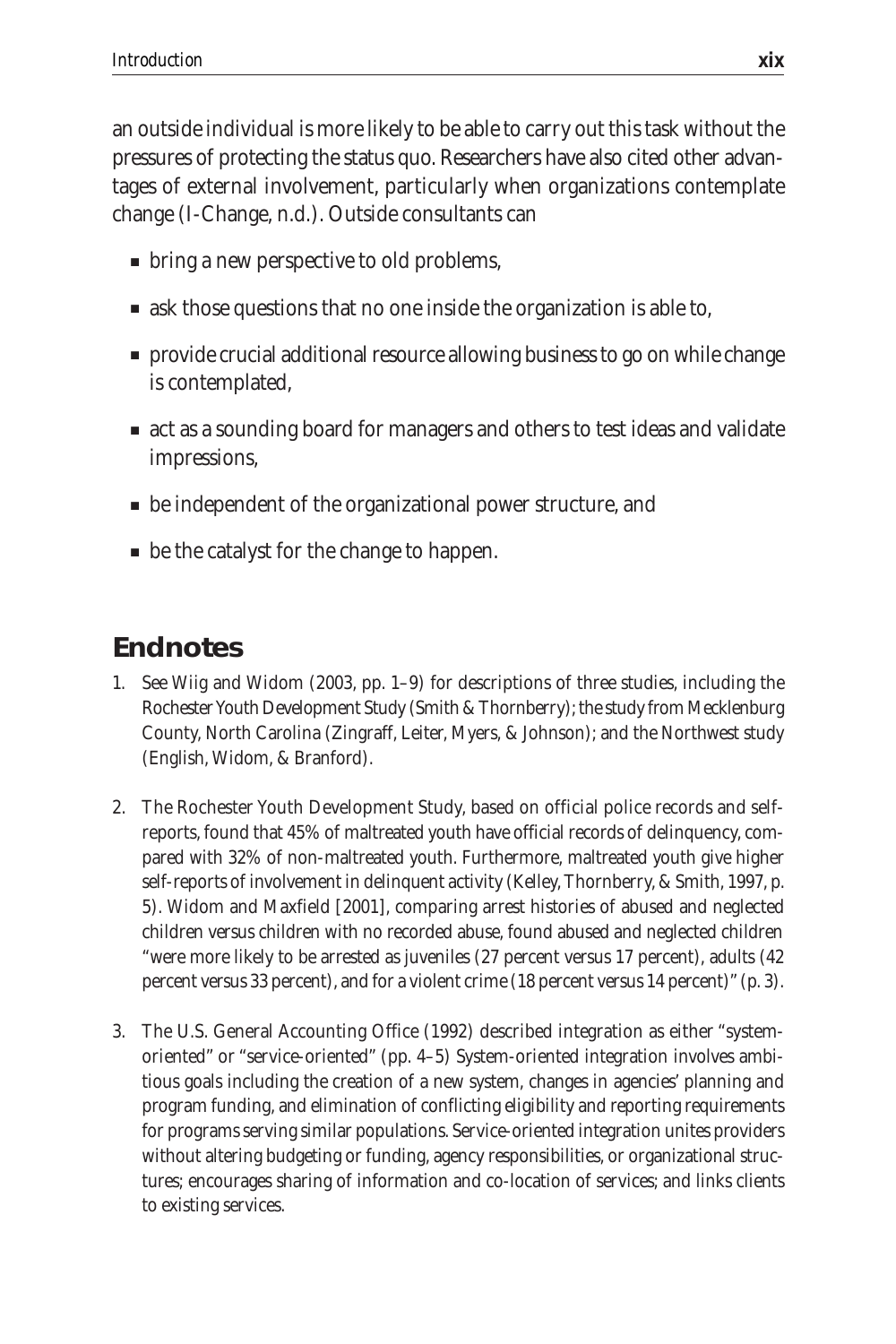4. Martinson (1999) made a distinction between service integration and service coordination as "service integration—which implies logistic and physical proximity—and coordination—which refers to agencies' efforts to work together to achieve specified goals" (p. 1).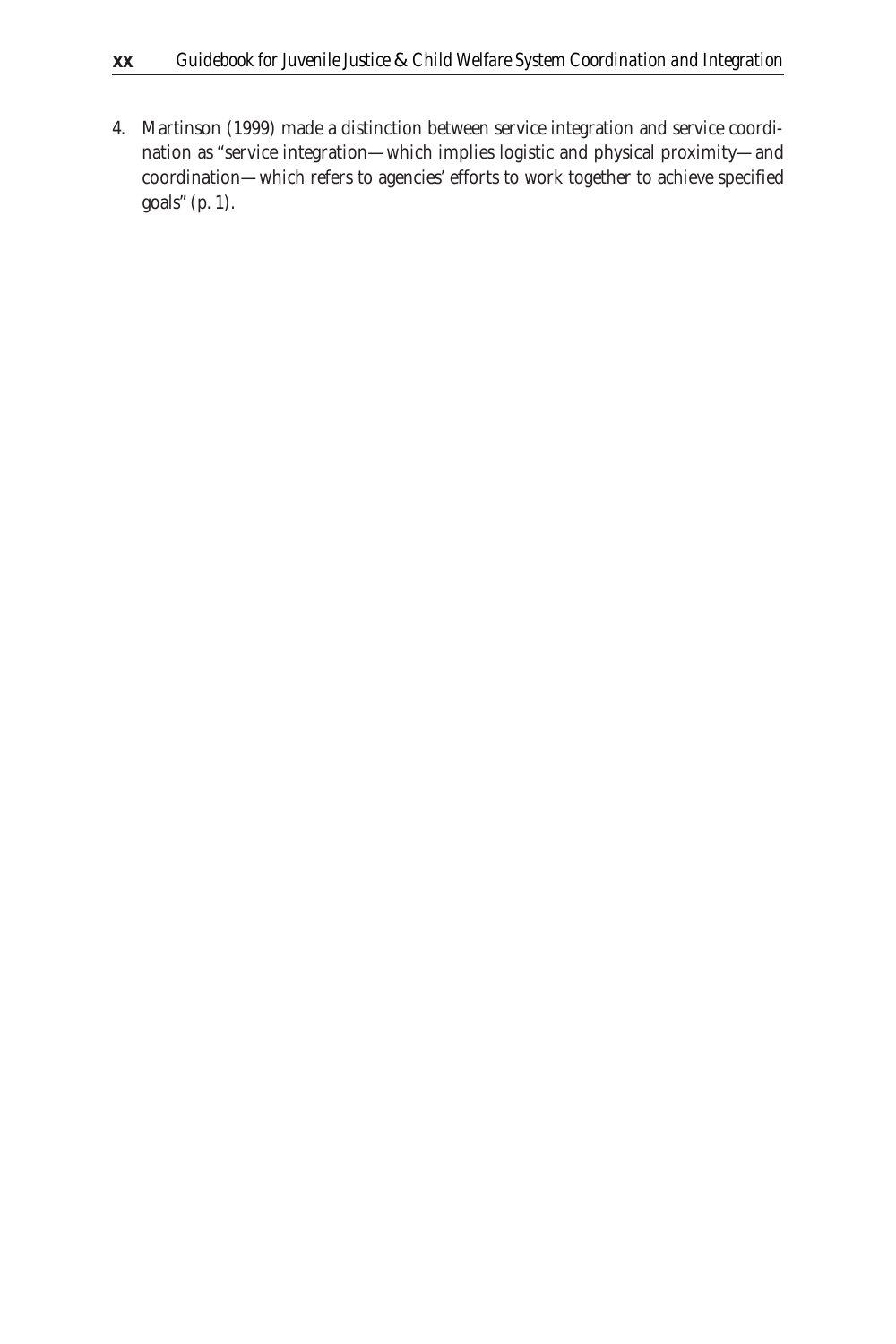# **PHASE 1**

## **Mobilization and Advocacy**

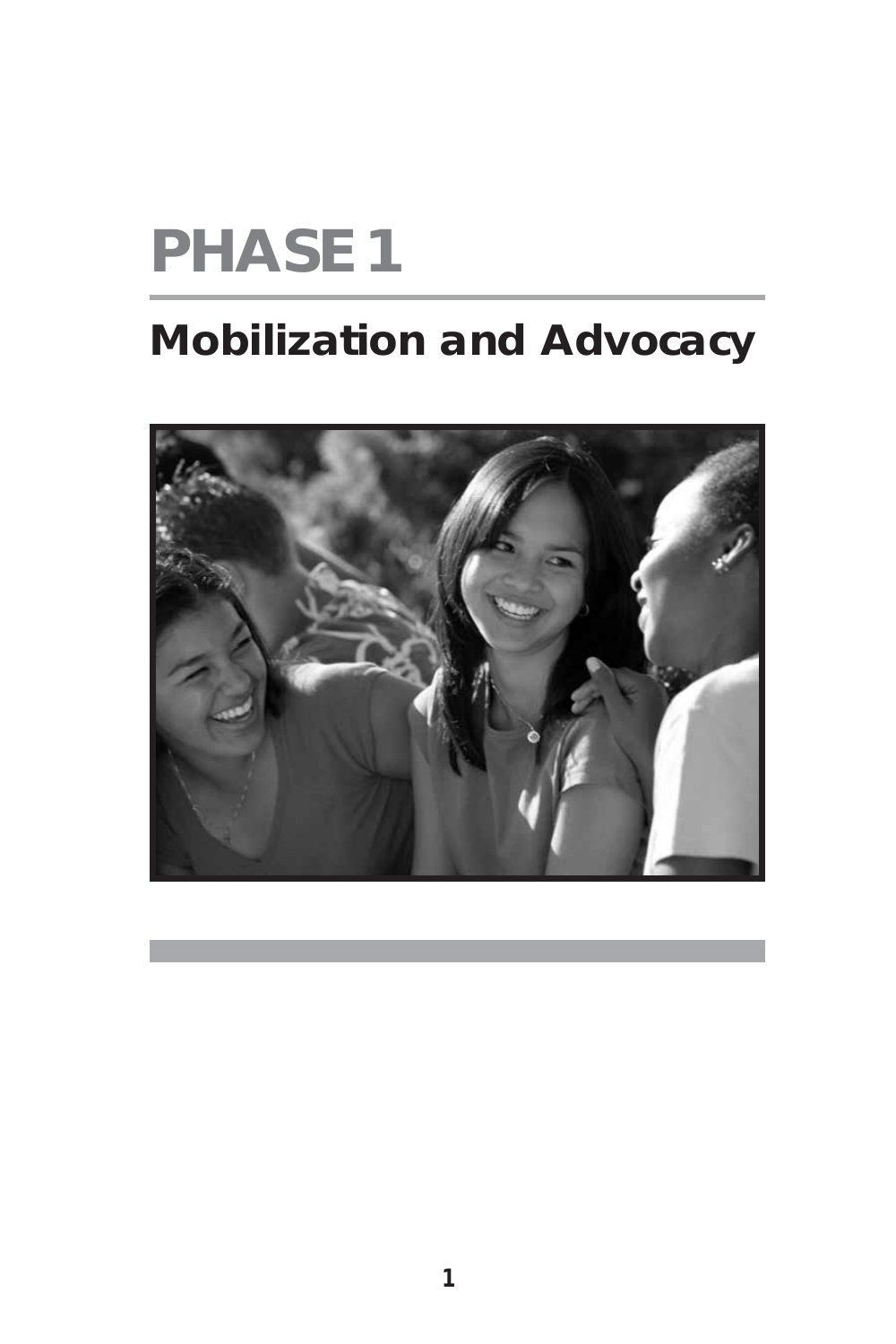J<sub>noss</sub> urisdictions must address a number of important challenges in the mobilization and advocacy phase to ensure that a strong foundation exists to support the initiative. The process has to begin with strong leaders who possess, and can engender in others, the political will and commitment to sustain the planning processes, produce a sound action strategy, and achieve the sought outcomes. Leaders must decide how they will manage the initiative throughout and establish broad goals. They need to initiate evaluation in this first phase so they can evaluate both the process and the outcomes.

In this phase, it also will be important to sell the initiative to all the involved parties and communicate the actions and results so that they have a continuing awareness of where the initiative is heading. Specific events can signal that the initiative is an important effort worth people's attention. Examples of potential events are a large-scale public reception to announce the initiative, a high profile but small meeting with core leaders who then announce their intentions, and community symposia to educate system participants and the broader public about the need for integration and coordination of the two systems around this critical population of children.

As a jurisdiction gets started with this effort, it is important to keep in mind the factors that promote integration and coordination. The Research Forum on Children, Families, and the New Federalism reported findings from a 12 state study of human services integration sites. The site managers identified critical factors for an integrated service system:

- Leadership by one or a small number of leaders who were able to enlist the support of the human services community.
- Experienced managers as both program administrators and members of the local human service community who facilitate efforts to develop connections between programs.
- Staff training and development, with cross-program training at regular intervals.
- Willingness to take chances, experiment, and change, as well as independence from higher-level bureaucracy…to implement innovative and untried strategies.
- A clear, shared mission statement developed by representatives of agency management, staff, and community partners.
- Community involvement beyond those available through government programs to ensure buy-in for service delivery improvements.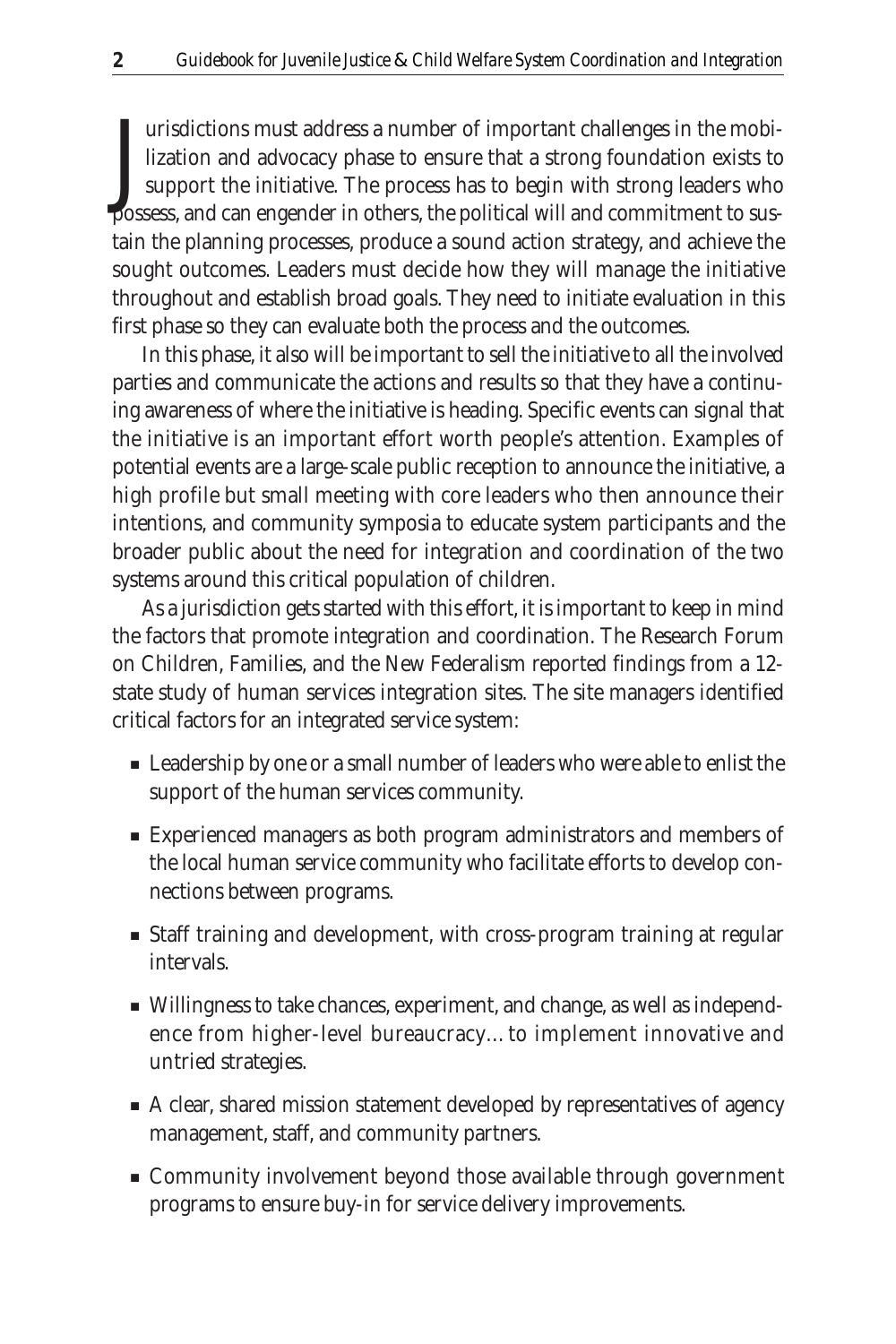- Strengths-based, client-focused processes in assessment and case management.
- Stability and longevity of local leadership...who shared the original vision.
- Managers, who must pay close attention to performance indicators required by state and federal agencies as well as locally developed performance and outcome measures.
- Management teams, team staffings, teams focused on specific client populations, and teams that set agency goals and objectives.
- Resources beyond federal and state funds, which are needed to initiate and support local efforts to improve services (Ragan, 2003, p. 4).

The Urban Institute, in its literature review on service coordination and integration, identified factors that could foster service coordination:

**Federal level.** *Strategies include: expanding efforts to document and communicate information about the benefits of coordination and support for these efforts; providing information on successful examples of coordination; providing technical assistance, guidance, and problem resolution; loosening restrictions that prevents blended funding; and setting an example by continuing coordination at the national and regional level.*

**State level.** *Strategies include: providing high-level support for coordination; strengthening statewide coordinating committees; providing localities with technical assistance and problem resolution; promoting the integration of automated systems; and providing for cross-training of staff.*

**Local level.** *Strategies include: developing an understanding of the objectives and operations of other programs; increasing joint planning among local agencies; introducing cross-training of staff; and documenting and evaluating coordination efforts.* (Martinson, 1999, p. 7)

#### **Initiating the Process**

Jurisdictions should initiate the change process with the identification of key leaders and constituents. This is a particular challenge because not having the right composition of leaders and others involved from the beginning can cause initiatives to struggle unnecessarily or fail to get off the ground altogether. Initiation of the process should also include developing a statement of the problem or need and establishing goals and objectives.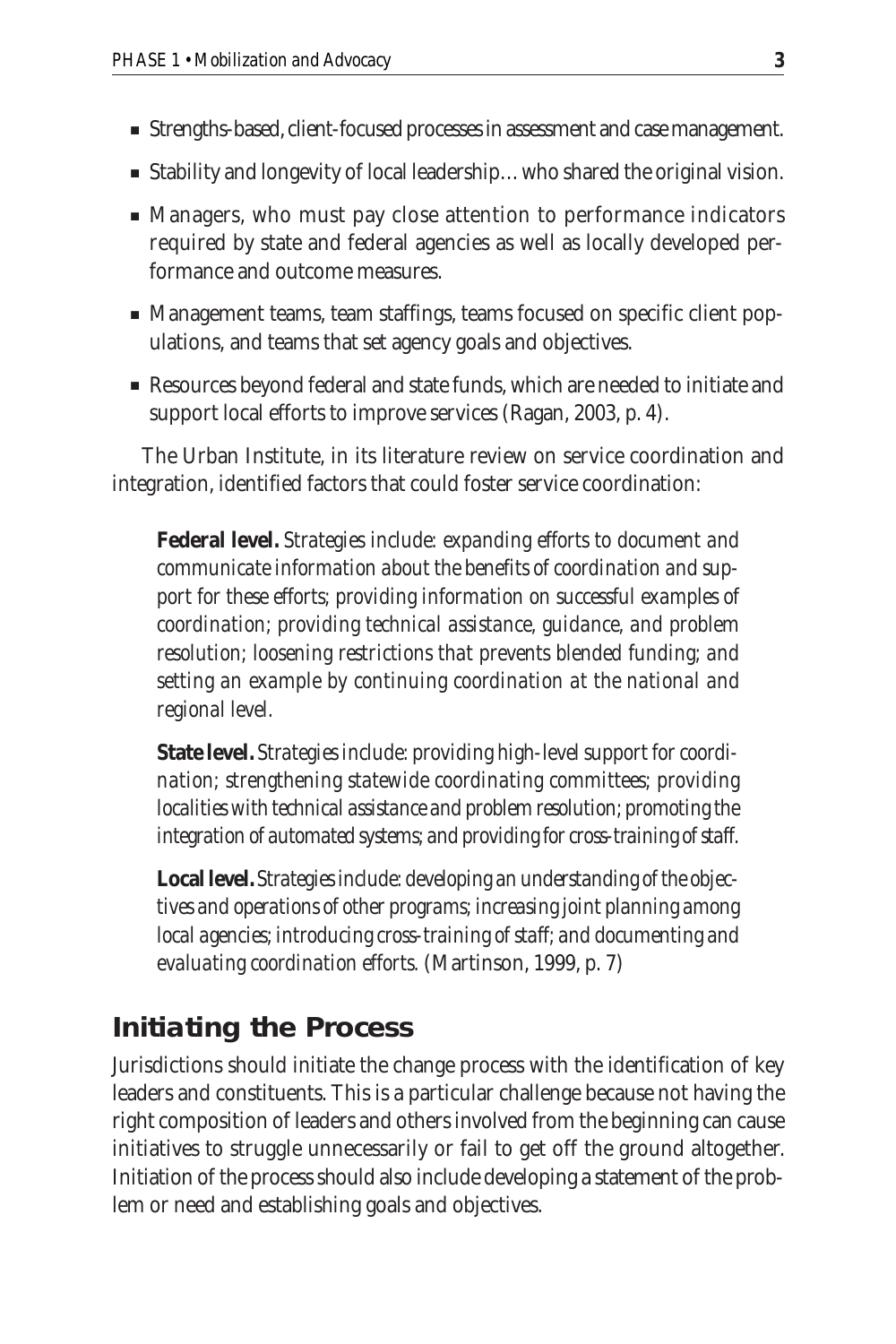#### **Identify Key Leaders and Constituents**

While identifying key leaders, jurisdictions should decide what are desirable characteristics of these leaders and what constituent groups should they represent. Examples of desirable characteristics are people who

- see the need clearly,
- are motivated internally by the desire to improve outcomes,
- are motivated externally by such things as the severity of the problem, policy mandates, budget considerations, or constituent concerns,
- can draw others to them.
- are respected by the broader community, and
- have the authority to take action.

Jurisdictions should decide what constituencies are going to be involved in conjunction with the identification of the key leaders. The constituencies may be youth, families, advocates, community-based organizations, policymakers, politicians, practitioners, administrators, or simply citizens of the community. Whatever the constituency, the constituents must believe they have, and must actually have, a stake in addressing and resolving the stated problem. It is important to look for existing groups representing these constituencies and determine whether their composition will serve the goals and objectives of the initiative without having to form a new group or possibly duplicate efforts that already exist. Jurisdictions can select the key leaders by their affiliation with the selected constituent group, or the constituent groups can identify who from their membership should be the key leaders.

#### **State the Problem or Need**

Jurisdictions should write a clear statement of the problem or need as far as it has developed to this point. This statement may include some preliminary data about the movement of children between the two systems, the two systems' accounts of overlap and duplication of efforts, intergenerational histories of service delivery to top service-consuming families, or other case examples. This statement may be developed by a group of key leaders or the lead agency that first tries to bring people together. It may also be developed using the tool of "citizen interviews" (Gulick, 1998). Too often, the problem is identified only by "experts," those people who are in charge of the systems or those who study the systems. It may be useful to take the initial problem statement to those constituent groups and conduct interviews with individuals to give some dimension to the problem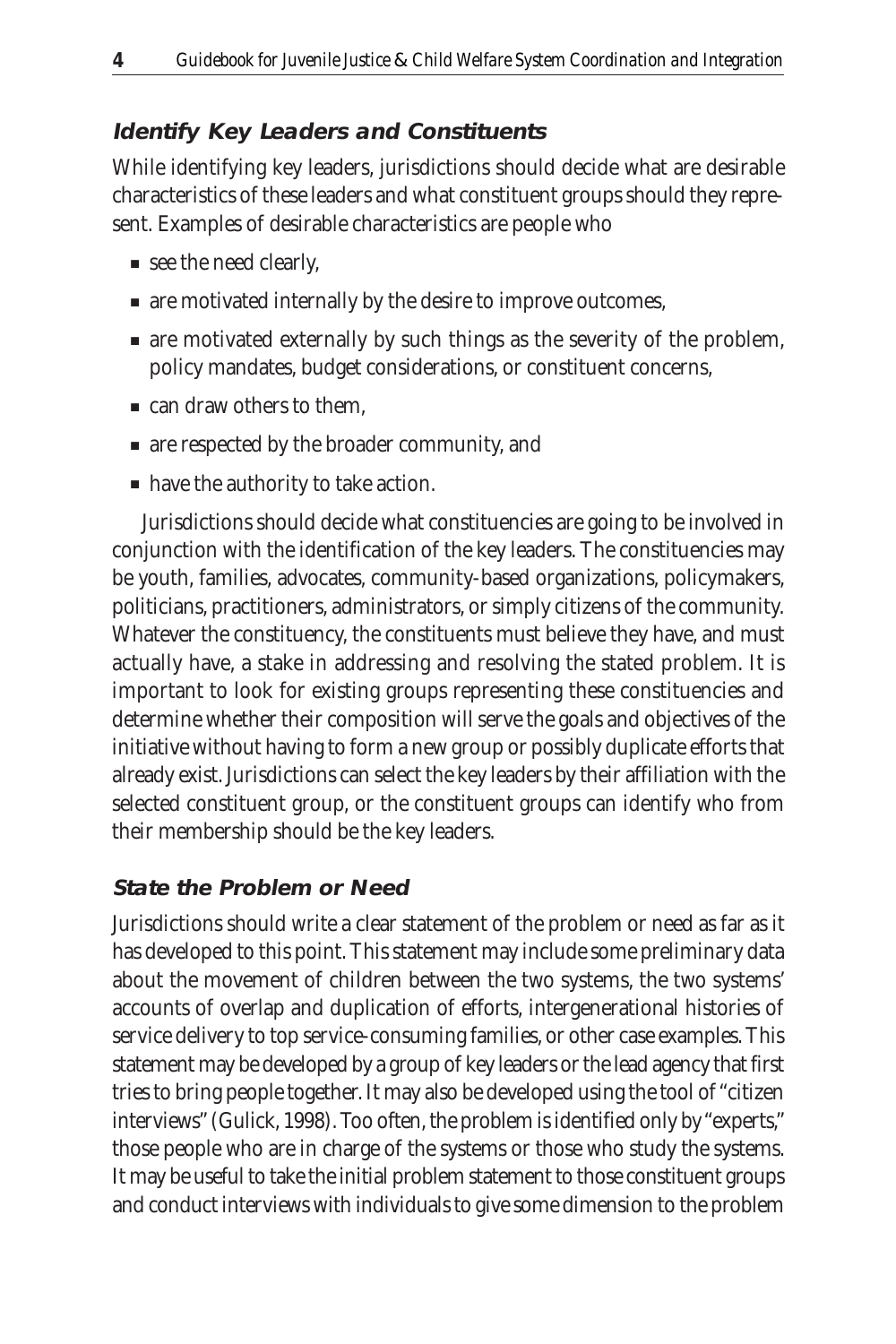beyond the usual. This should not only help illuminate various aspects of the problem, but help the constituent groups buy in to the process and participate fully as the initiative progresses.

#### **Establish Process Goals and Objectives**

Jurisdictions must establish broad goals and objectives for the process of the initiative. This might include writing such things as descriptions of the activities that will take place, timelines, who will be involved, benchmarks for achievement of certain results, and how the activities and results of the initiative will be communicated. A statement of goals and objectives may also include a description of how modifications to the process will be handled. Hughes (1996) wrote about how the development of collaborations and integrated services is a learning process, stating that "learning direction requires the ability to chart a realistic course and modify it as new information emerges and opportunities arise."

As the other phases of the process evolve, so too may the goals and objectives for the process. A mission statement can be part of setting these goals and objectives. It may be simply something like: "To develop a multi-system initiative focused primarily on the juvenile justice and child welfare systems that targets resources most likely to reduce child maltreatment and juvenile delinquency and achieve long-term successful outcomes for children." Or it may include a number of elements, such as the mission statement of San Bernardino, California's, human services system (HSS) Integration Initiative (n.d.-a):

- Increase integration of human services through the establishment of a family- focused delivery system.
- Align existing internal administrative and support systems and resources to improve efficiency and effectiveness to the extent needed to support the delivery system.
- Reinvest savings from improved cost benefits and enhanced revenue sources to focus on prevention and early intervention.

#### **Managing the Initiative**

The initiative must have a clear management structure to support the process through all of its phases, develop a sound action strategy, and implement the strategy. The management should establish the governance and decisionmaking processes, determine staffing and funding, designate working teams or committees, establish timelines, and develop both public and internal communications strategies.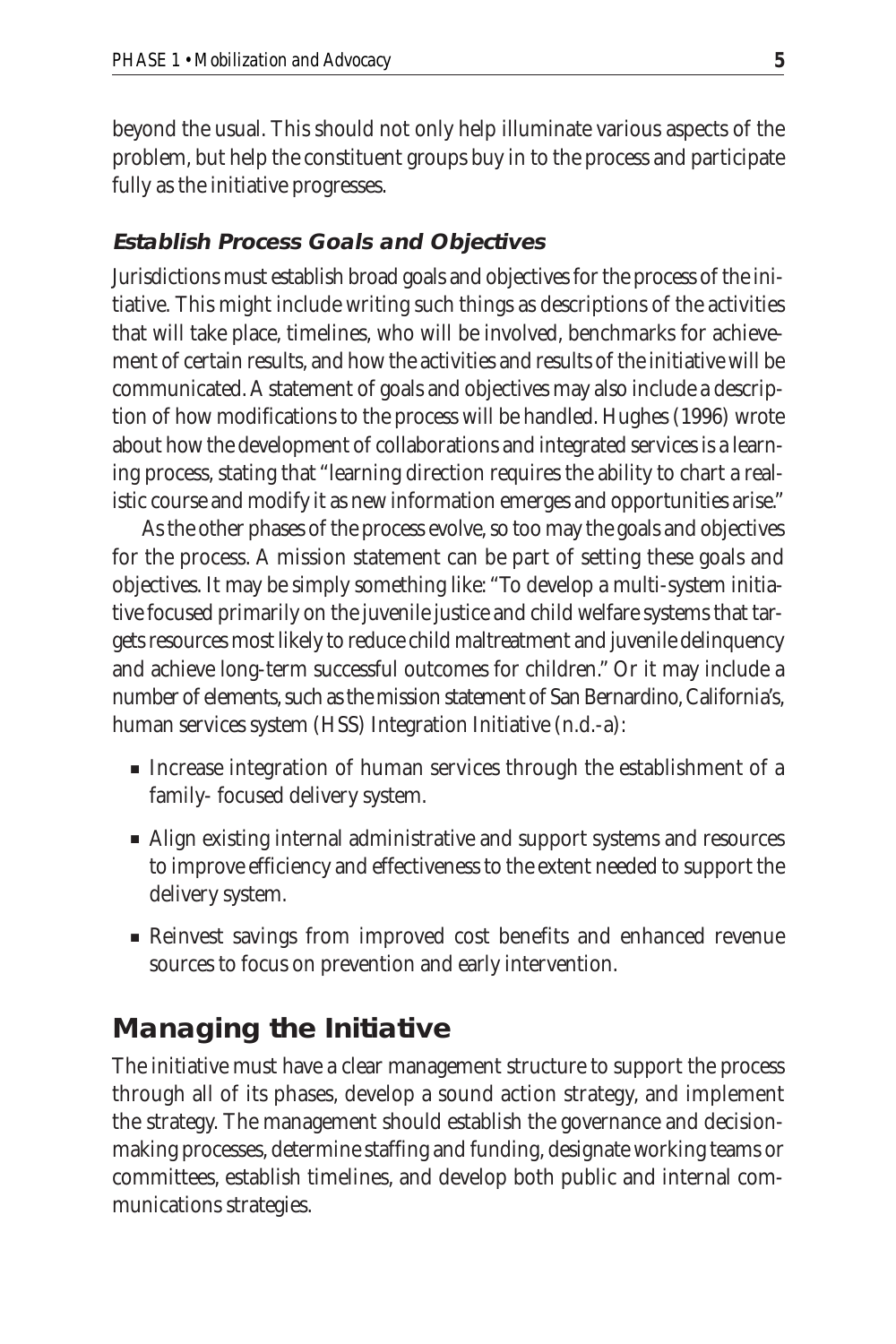#### **Develop a Management Structure**

The structure should provide for leadership and maximize opportunities for participation. Jurisdictions should first consider the previously identified key leaders and any existing coordinating bodies as potential managers for this effort. Then, they should formalize a leadership group charged with making the major decisions as the initiative progresses and the action strategy is implemented. Ideally, this leadership group will reflect the constituent groups. Jurisdictions may need to identify a lead agency to administer any funds or other resources to support the initiative.

The importance of designating committees or teams to carry out this initiative cannot be overemphasized. It is a critical aspect of the management structure. To get the work done, the initiative will likely need a number of different groups composed of and using the energy of the constituent groups, key leaders, and the staff of the two systems. The work to be done in the initiative is multifaceted and, in many cases, complex. It will require the concentrated efforts of individuals focused on and responsible for specific tasks for it to be successful.

One approach may be to designate teams that are assigned to different activities or interests associated with the initiative. A good example of this approach is the HSS Integration Initiative in San Bernardino County, California. In addition to its leadership team, it created the following teams:

- communication and marketing,
- data gathering: programs and services,
- data gathering: existing resources,
- research and models,
- funding streams,
- legal matters,
- public agency stakeholder interests,
- client stakeholder interests, and
- community-based organizations' stakeholder interests (HSS Integration Initiative, n.d.-a).

Teams organized to address the activities outlined in the various phases and to further represent special interests can be the actors for the initiative. They report to the leadership group, which takes action on their findings and recommendations.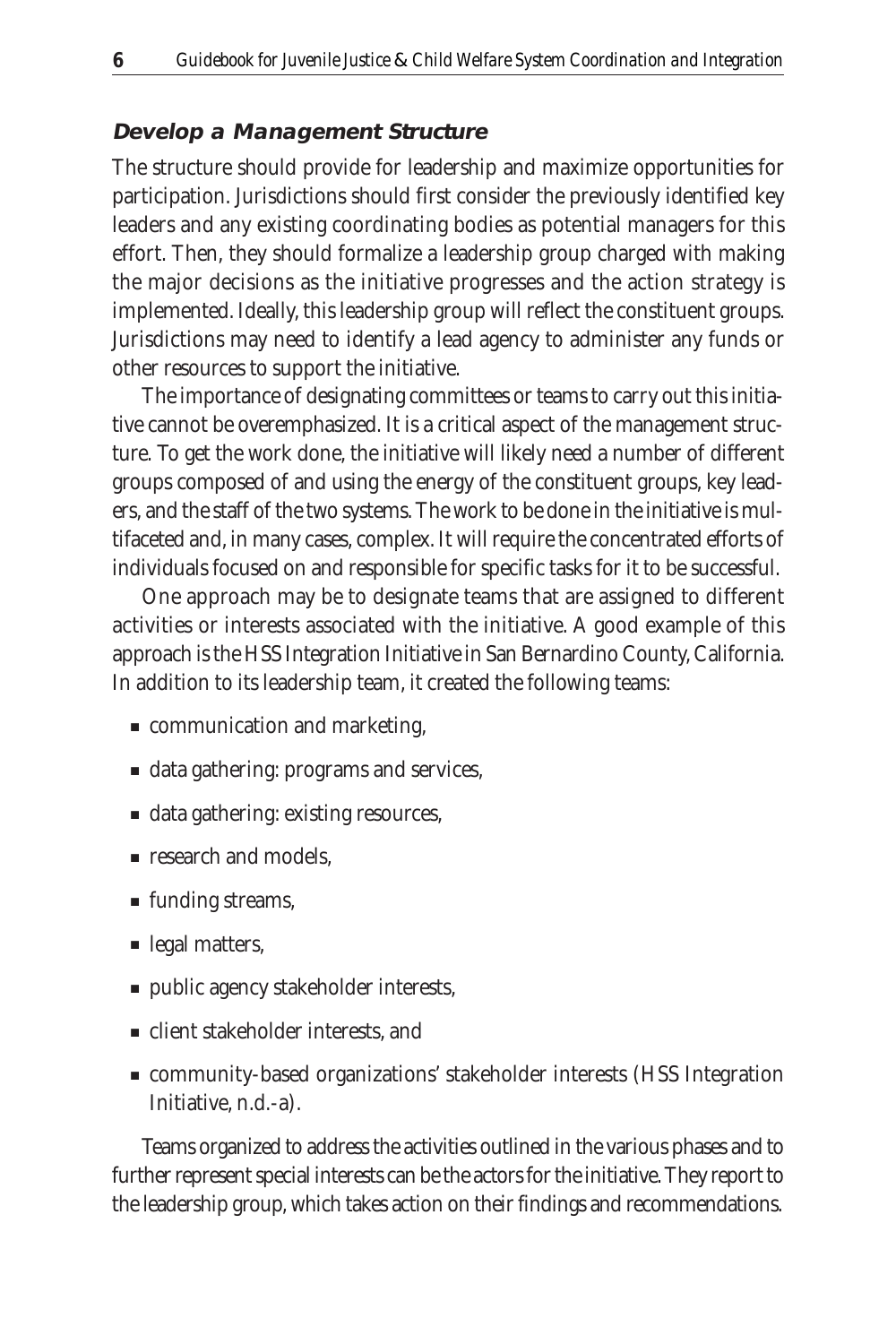### **Walking the Collaborative Talk:**

**10 Lessons Learned from the Los Angeles County Children's Planning Council**

The Children's Planning Council is a planning body that works "to **L** improve conditions for children and families by integrating and coordinating health and human services." Operating for more than 10 years, it has established a government-community partnership to engage citizens in planning for services to children and families countywide. Its 10 lessons learned are:

- **1.** Planning has to fit a particular place and time.
- **2.** Build influence; let go of control.
- **3.** Connect existing networks.
- **4.** Recognize the power of shared ideas and determined action.
- **5.** Invest in relationships.
- **6.** Remain flexible enough to seize opportunities.
- **7.** Maximize access and political power for adults who care about children.
- **8.** Use data to drive planning.
- **9.** Follow the money.
- **10.** Connect the people most engaged in local communities with decision-makers.

#### **Formalize Governance**

The governance and decision-making processes should be formalized. This may take the form of executive orders, charter agreements, memoranda of understanding (MOUs) or memoranda of agreement. These documents may contain the following:

- descriptions of the problem,
- goals for the initiative,
- descriptions of the management and organizational structure,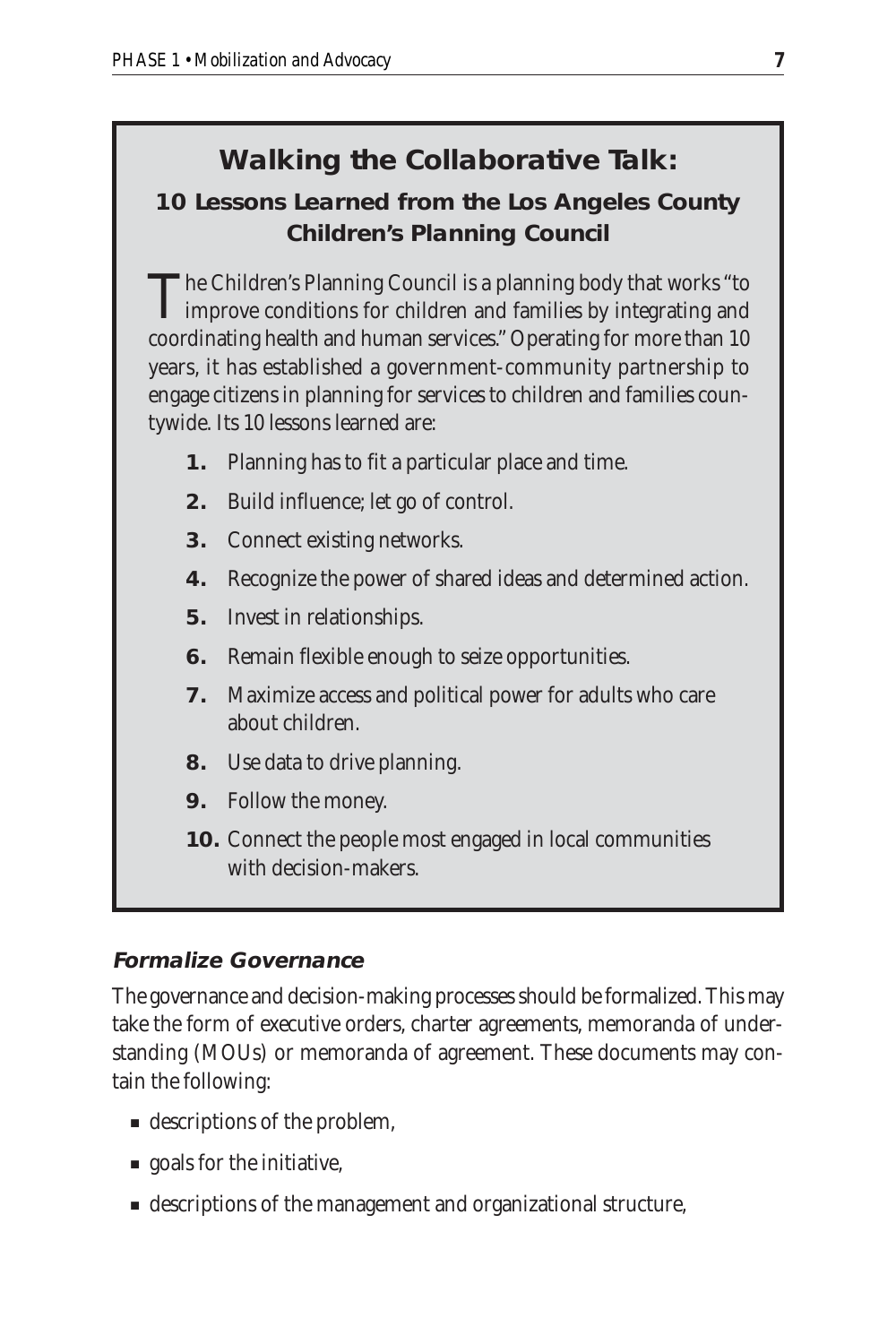- information to be shared,
- activities to take place,
- nature of the recommendations to be developed, and
- legal responsibility and authority of the parties.

Three documents that might offer guidance for the purposes of this initiative are from King County, Washington, Oregon and Baltimore City. King County's Charter agreement was developed to guide the work of their established system integration initiative (see Appendix E). Oregon's executive order out of the Office of the Governor was to implement a method of comprehensive planning for services provided to children and their families, a method created by a 1999 Senate bill (see Appendix F). The Baltimore City MOU for collaboration was associated with the development of a multipurpose juvenile justice center (see Appendix G). All contain objectives to address the relationship between child welfare and juvenile justice. Furthermore, a hypothetical agreement specifically addresses this relationship to give additional guidance to formalize governance. It is a cooperative agreement between the Department of Juvenile Justice, the Department of Family and Children's Services, and the hypothetical Hopetown County Juvenile Court (see Appendix H).

#### **Consider Staffing and Funding**

The leadership group must consider how the initiative will be staffed and funded. A number of activities must be supported either with some reallocation of existing resources or the addition of new resources. A designated source of new funding, either public or private, can offer some additional impetus to move the initiative. It may not be necessary, however, if the leaders can reallocate existing funds or staff. The important thing is that the group carefully reviews what it will take to carry out the work of the initiative. As to selecting what staff will be involved, the group should carry out a thoughtful analysis of not only what level of effort is required, but what characteristics are desirable. For example, it will be important to select people who

- have a keen appreciation for the necessity of the work,
- are flexible in their thinking,
- are respected representatives of their class of employees,
- are confident about their abilities, and
- are good stewards of the effort.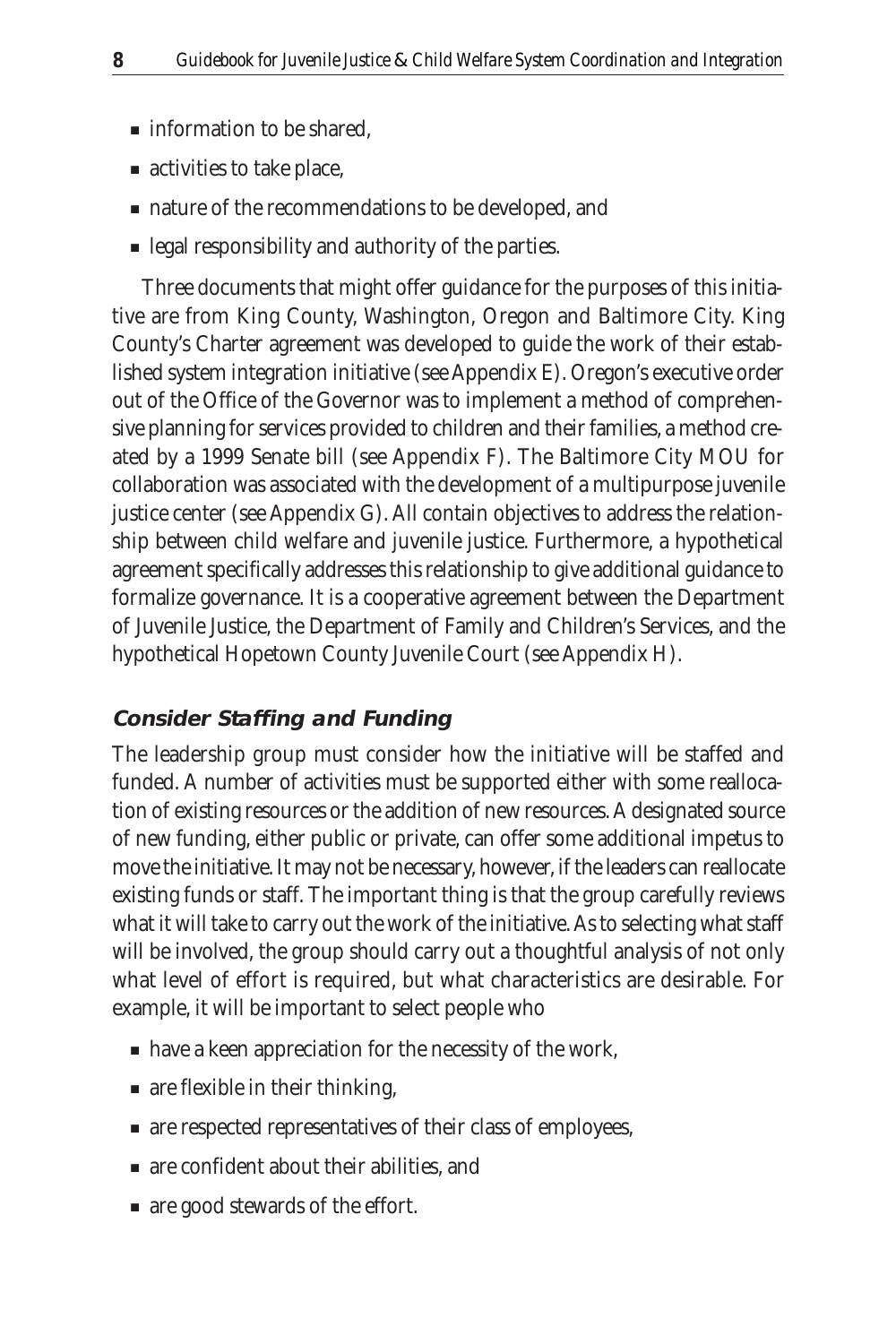**The King County, Washington, Experience: A Broad-Based Governance and Management Structure**

The King County governance and management structure serves as a  $\mathsf L$  collaboration model in the critical formation of a leadership group that has the will, authority, and broad based representation to move the system integration initiative forward. King County's work began with a one-day symposium for leaders of youth-serving systems, a group that reconvened 60 days later. In attendance were representatives from multiple disciplines at the county and state levels, including the King County Superior Court, King County Probation, the Region IV Department of Social and Health Services, the King County Department of Community and Human Services, the Puget Sound Educational School District, the Department of Social and Health Services' Juvenile Rehabilitation Administration, the King County Council, the King County Executive's Office, and private providers and community organizations. From these two meetings, the group chose an outstanding group of leaders to sit as an executive steering committee. This group has guided and governed the progress of the initiative.

The Executive Steering Committee assumed responsibility for such matters as the construct and content of the charter, the development of the contractual agreement with the consultants, the timeline for the initiative, and oversight and review of the ongoing work of the project subcommittees. A larger group, consisting of other symposium participants, forms the full Steering Committee. These representatives provide input and support to the Executive Steering Committee and sit as members on the various subcommittees for the initiative. As it identified the scope of the tasks and responsibilities, the Executive Steering Committee, meeting on a monthly schedule, supported the development of three subcommittees that would examine and report on the issues necessary to complete the strategic planning process and inform priorities for action steps tailored to address the unique needs of King County. The subcommittees provide written reports of findings and recommendations as part of their work. The areas of work included data and informationsharing issues, cross-system resource inventory and assessment issues, and legal and statutory review and analysis issues.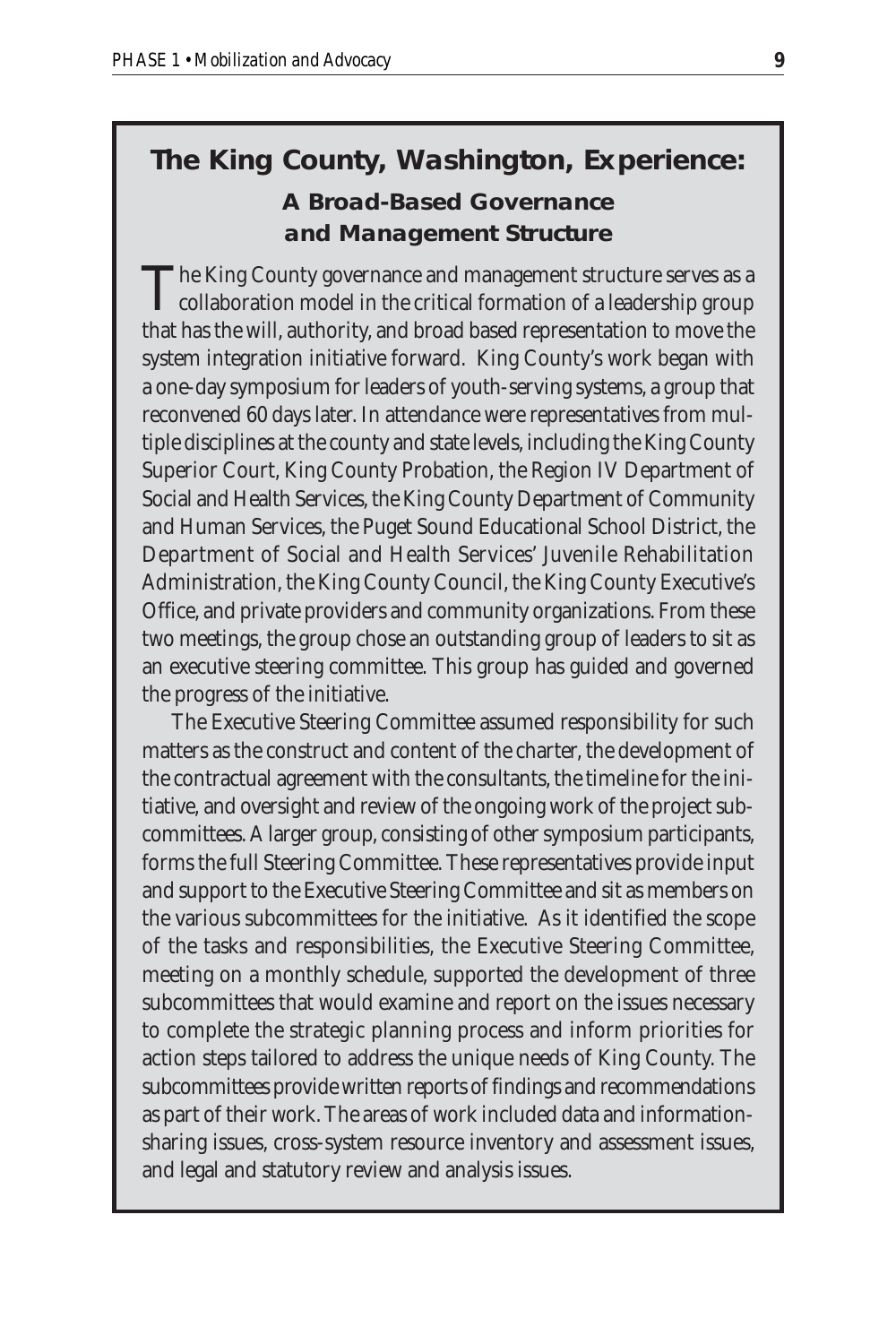#### **Establish Timelines for Phases 1 and 2**

It is important to establish timelines for the conduct of the initial phases of the initiative. Although the establishment of timelines is highlighted as part of the implementation phase, if there are no time parameters established for the Phases 1 and 2, the initiative may never get to Phases 3 and 4, the action strategy and implementation. Participants need to have some idea of how long this effort will take and when they can expect to see specific recommendations and results of their work. Timelines also help everyone to hold themselves accountable for commitments they have made to support the initiative to a successful conclusion.

#### **Develop a Communications Strategy**

A good communications strategy, both public and internal to the initiative, is critical. The leaders must develop a strategy to continuously report results as the initiative progresses. This will help gain the public, legislative, and organizational support needed to carry out the initiative and implement the action strategy. The strategy may take the form of press releases, public forums, a specially developed website, or agency memoranda; however, every action need not be communicated to every person all the time. The key is to be strategic, not secretive, and to consider the value of getting information out at key milestones and action steps in the process so that support is gained. This requires assignment of this responsibility to a person or group that will make good decisions about reporting efforts, make a specific plan, and will oversee or do the actual reporting.

#### **Selling the Initiative**

It is critical for the involved people to be clear about why they are undertaking this effort, what goals they have in common, what are some barriers to overcome, and what desirable outcomes can be anticipated. It may be useful here to conduct a campaign of sorts to get everyone "on the same page." The campaign may include a more formal readiness assessment to assist with the development and management of the initiative.

#### **Conduct Training and Research Symposia**

Jurisdictions should conduct training and research symposia to acquaint the leaders and constituent groups with the problem and the research about the link between child maltreatment and delinquency. These symposia should include any local data that help persuade people of the importance the initiative. Symposia also can be conducted with personnel from the two systems to begin to orient them to the initiative. The symposia can include opportunities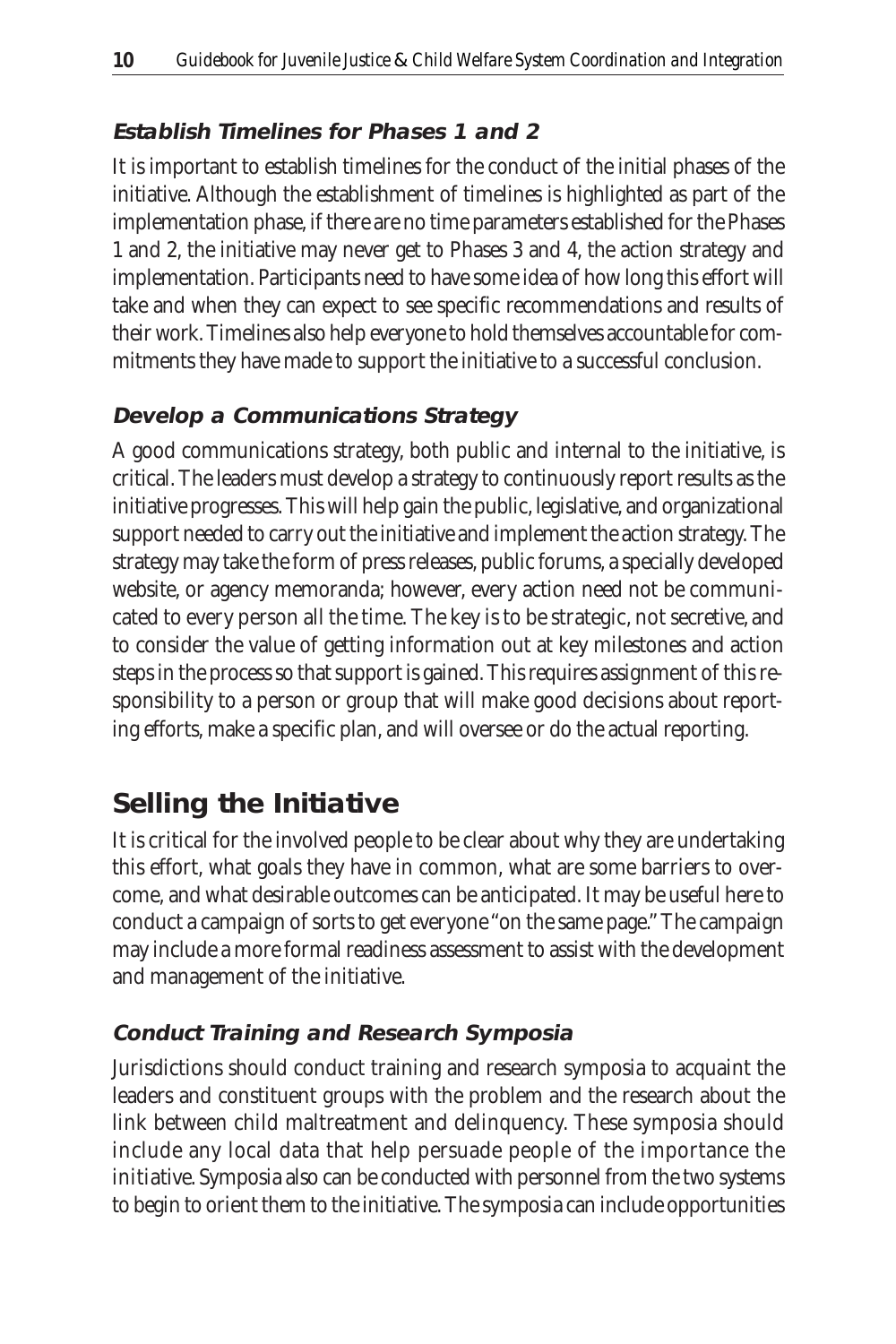for all participants to help identify common goals and address some of the potential barriers to integration and coordination of the two systems.

#### **Identify Goals in Common**

The identification of goals in common may be difficult initially for the two systems' participants. Often, they can more readily identify their differences and the barriers to integration or coordination. Nevertheless, it is important to take on this exercise. It may be limited to some basic items, such as recognizing that they want to

- improve services to children and families,
- reduce the unnecessary entry of children into their two systems,
- better use scarce resources.
- improve their cost-effectiveness ratios,
- reduce disproportionate representation of people of color, or
- more effectively address mental health needs.

It might be useful also to engage in an exercise to identify common needs among shared clients. This will help bring issues around the common goals of reduced duplication of efforts and reduced workloads for some agency staff to the fore (RAND, 2004).

#### **Acknowledge Barriers to Integration and Coordination**

Several major categories of barriers to services integration exist, and participants must acknowledge them even if they are not fully addressed at the outset. These include:

- bureaucratic barriers and turf protection,
- different philosophies and missions,
- differences in performance measures and obtaining credit for services and results,
- incompatible management information systems, and
- different eligibility restrictions (Martinson, 1999, pp. 4–5).

Legal or procedural barriers to integration and coordination of services should be added to this list. The critical exercise is to acknowledge how the structural design, funding, policies, practices, and statutory mandates work against or support integration or coordination efforts.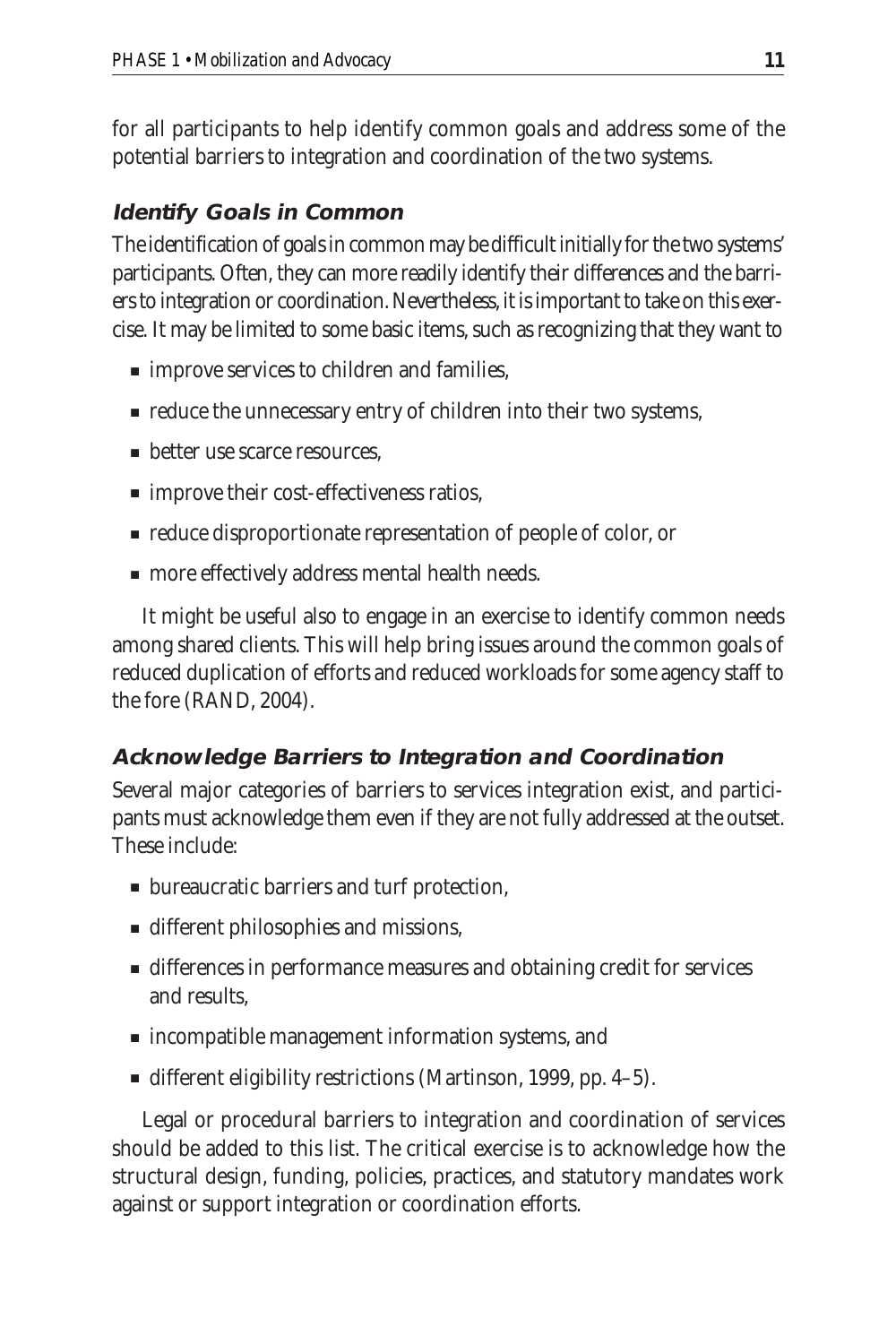More specifically, it is critical that a legal analysis be conducted. It should examine federal and state laws and regulations, formal agency policies, professional codes of ethics, and existing interagency agreements or MOUs that affect interagency and system collaboration. This analysis should include the identification of data-sharing impediments which are discussed more fully later in this guidebook. Furthermore, the team should review how the legal, regulatory, and policy framework affects practice in the child welfare and juvenile justice systems.

A publication by the Center for Law and Social Policy (CLASP) describes categories of challenges to integration of social services as legal issues, information system challenges, concerns about performance indicators, and managerial or administrative issues (Hutson, 2004). Hutson (2004) developed a set of questions for each of these categories that may be useful as the leadership group and teams or other groups work through the various phases of this guidebook. Those questions are set out in Appendix H.

#### **Identify Desirable System Outcomes**

Examples of desirable outcomes that leaders and constituent groups may identify are:

- reduced delinquency and maltreatment,
- better use of scarce resources.
- more efficient service delivery system,
- cost savings,
- improved access, collection and utility of data,
- decreased service overlap or duplication,
- increased reliance on best practices and model programs for treatment,
- more advocacy to meet the needs of children and families,
- increased opportunities for prevention,
- opportunities for blended or decategorized funding,
- improved system management,
- improved development and use of treatment resources,
- increased community involvement and awareness,
- improved communications for systems, and
- reduced system-induced trauma to children.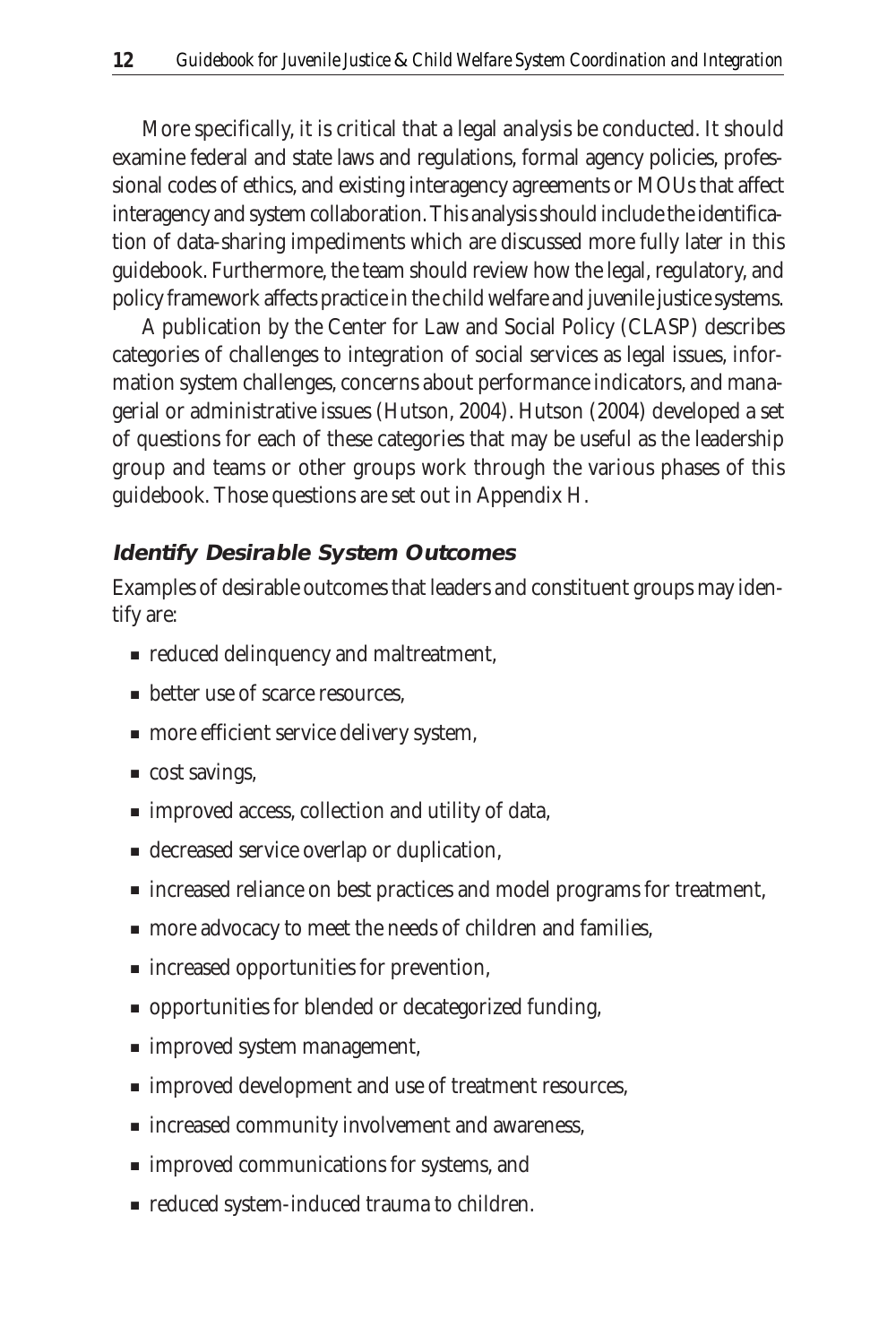In addition, each system may identify opportunities to improve outcomes required by state or federal mandates. For example, the child welfare system may improve its Child and Family Services Review (CFSR)<sup>1</sup> outcomes, and the juvenile justice system may achieve greater compliance with the JJDPA<sup>2</sup> requirements.

#### **Conduct a Readiness Assessment**

The conduct of a readiness assessment can be useful to assess the climate for the two systems to proceed with the initiative. This might include such things as assessing the level of awareness of the need for integration or coordination, identification of resources available to support the effort, and a review of the two systems' past histories of flexibility in relation to organizational structure and communication (Hughes, 1996). A readiness checklist might include:

- identified problems that illustrate the need for integration or coordination;
- evidence of support for interagency coordination and integration from governmental leaders (e.g., letters of support, structures, agreements, executive orders, or court decisions);
- existence of past or current integration or coordination initiatives on which teams can build;
- availability of data regarding children and families served by both the child welfare and juvenile justice systems; and
- the presence of political will and determination to achieve improvements through this initiative.

An issue to consider, however, is that representatives of these two systems may be reluctant to proceed because they know that there are many aspects of the two systems that they do not want to integrate or even effect any real coordination of efforts. The leaders should remind participants that it is a defined population of children about which the initiative is concerned, not the wholesale integration of the two systems in their entirety. It might be useful at this point to return attention to the definitions of integration and coordination as they were set out in the introduction to remind participants of the same. This discussion would be enhanced by having an outside convener or facilitator share conclusions about the scope of the effort.

An integration effort in Washington State that is showing promise is illustrative of this approach to addressing a defined population of children. It started by focusing on shared clients—subgroups that were receiving multiple services and defined practical, program-relevant outcomes for them (Early Experiences,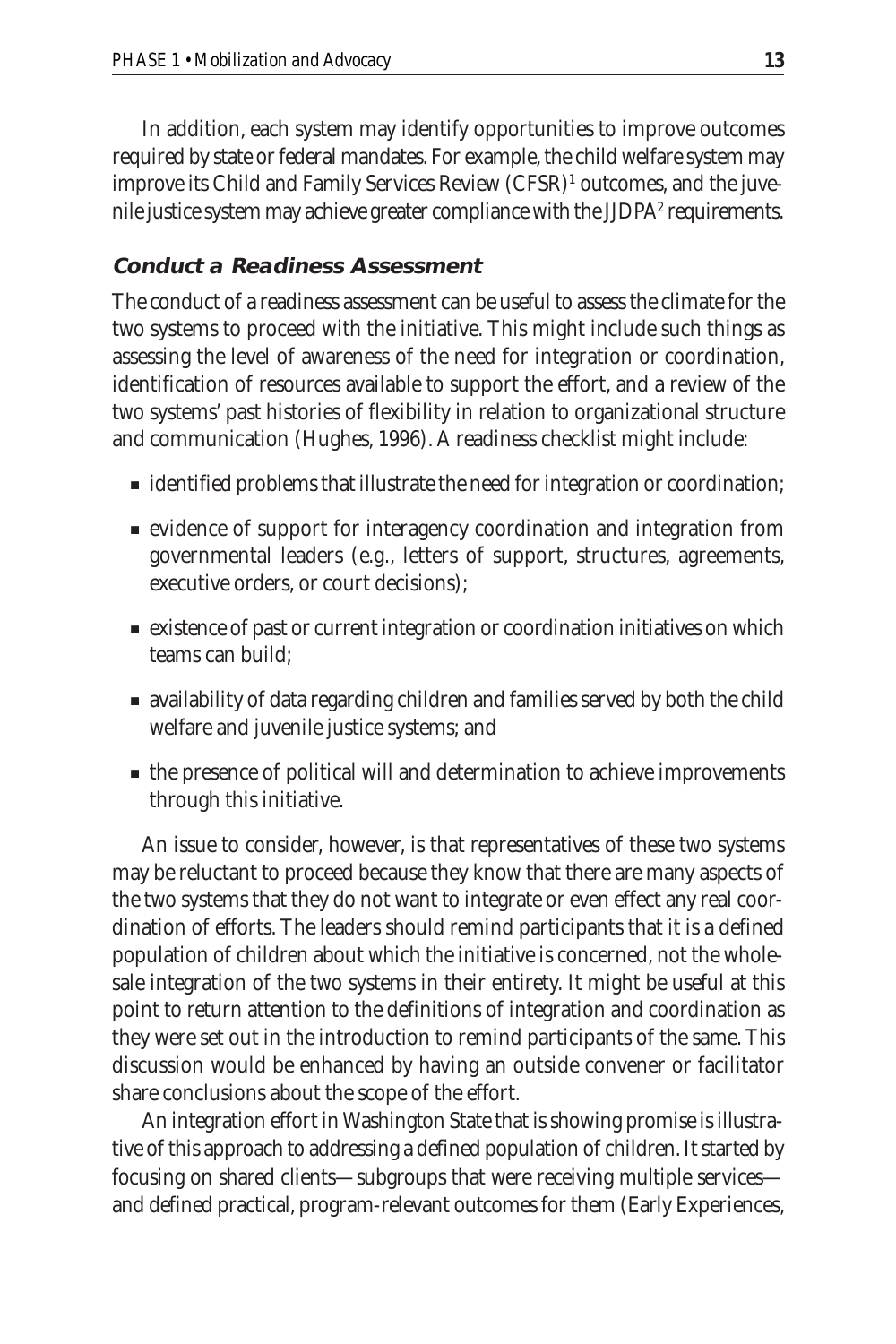n.d.). It reports some major achievements using this approach, including staff at the local level implementing better, more coordinated ways of serving shared clients and better client outcomes. In addition, the effort was successful in implementing elements of its long-term design, including the development of natural supports and community partners, earlier detection of multiple needs and earlier intervention, and the use of a more client-centered, strengthsbased approach. An observation of the start-up staff is worth noting from this experience: They wondered whether they would achieve better client outcomes and more cost savings if efforts could be shifted from multiply served, complex, high-risk, high-cost clients and coordination of services and plans to earlier identification of people with multiple needs and work in partnership with community organizations on early interventions.

### **Setting Goals and Evaluating the Initiative**

As part of the mobilization, the initiative participants should identify preliminary strategies for integration and coordination, establish broad goals and objectives in terms of improved outcomes for children and families, and initiate evaluation of the initiative. The exercises to identify preliminary strategies and improved outcomes for children can take place throughout the mobilization stage. That is, the research and training symposia, the interviews with the constituent groups, and the convening of the management or leadership group are all opportunities for people to identify preliminary strategies and improved outcomes for children. Participation in these efforts should be maximized to create the ideas and expectations of the initiative and begin to build support for the action strategy's implementation.

#### **Identify Preliminary Strategies**

The identification of preliminary strategies falls into two categories, administrative and operational. Some direction for this effort is provided by the study of service integration reported by the Research Forum on Children, Families, and the New Federalism (Ragan, 2003). Ragan's (2003) report describes administrative and operational strategies gleaned from 12 service integration sites around the country. The administrative strategies are:

- consolidating governance structures;
- integrating funding streams;
- collaborating in planning, management, and oversight;
- collaborating to provide additional services;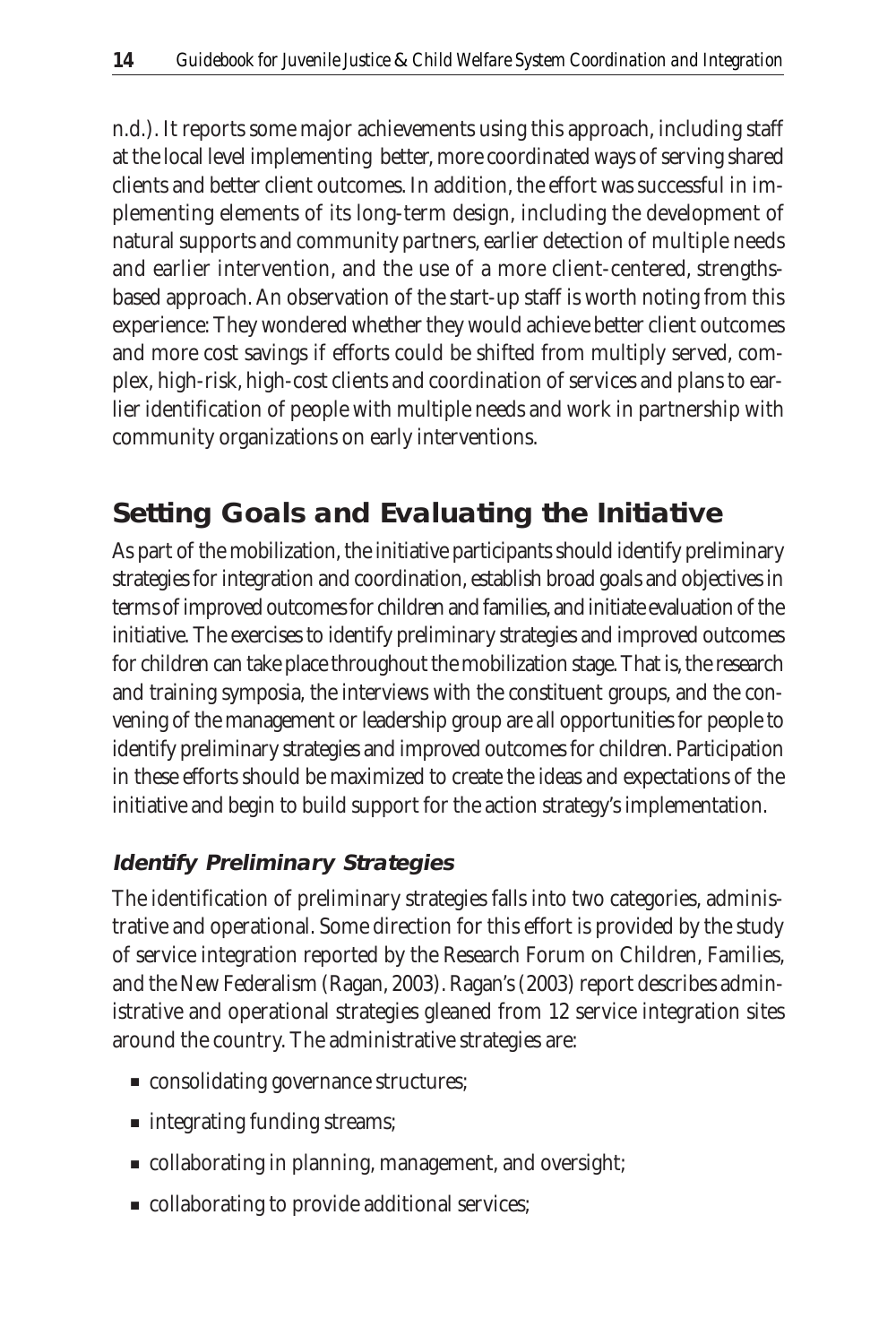- integrating a wider range of providers in local systems; and
- integrating information and information systems.

The operational strategies are:

- co-locating staff,
- integrating intake and assessment,
- consolidating staff functions,
- coordinating case plans,
- creating cross-program teams, and
- consolidating case management. (p. 3)

#### **Identify Improved Outcomes for Children**

Jurisdictions need to carefully consider just what the improved outcomes for children are to be. They need to identify these outcomes at the outset to help direct the whole initiative and ensure that the effort is a worthwhile endeavor. Examples of improved outcomes for children are:

- reductions in child abuse, neglect, and other victimization;
- reductions in delinquent behavior;
- individual needs assessed and programming tailored to needs;
- long-term outcomes and well-being addressed;
- school success realized;
- supportive, caring adults present;
- safety at home or with a caregiver protected;
- neighborhood or community support present;
- pro-social activity taking place; and
- social competence developed.

#### **Initiate Evaluation**

An evaluation team should be part of the initiative from the beginning. The team should observe or participate in the development of goals and objectives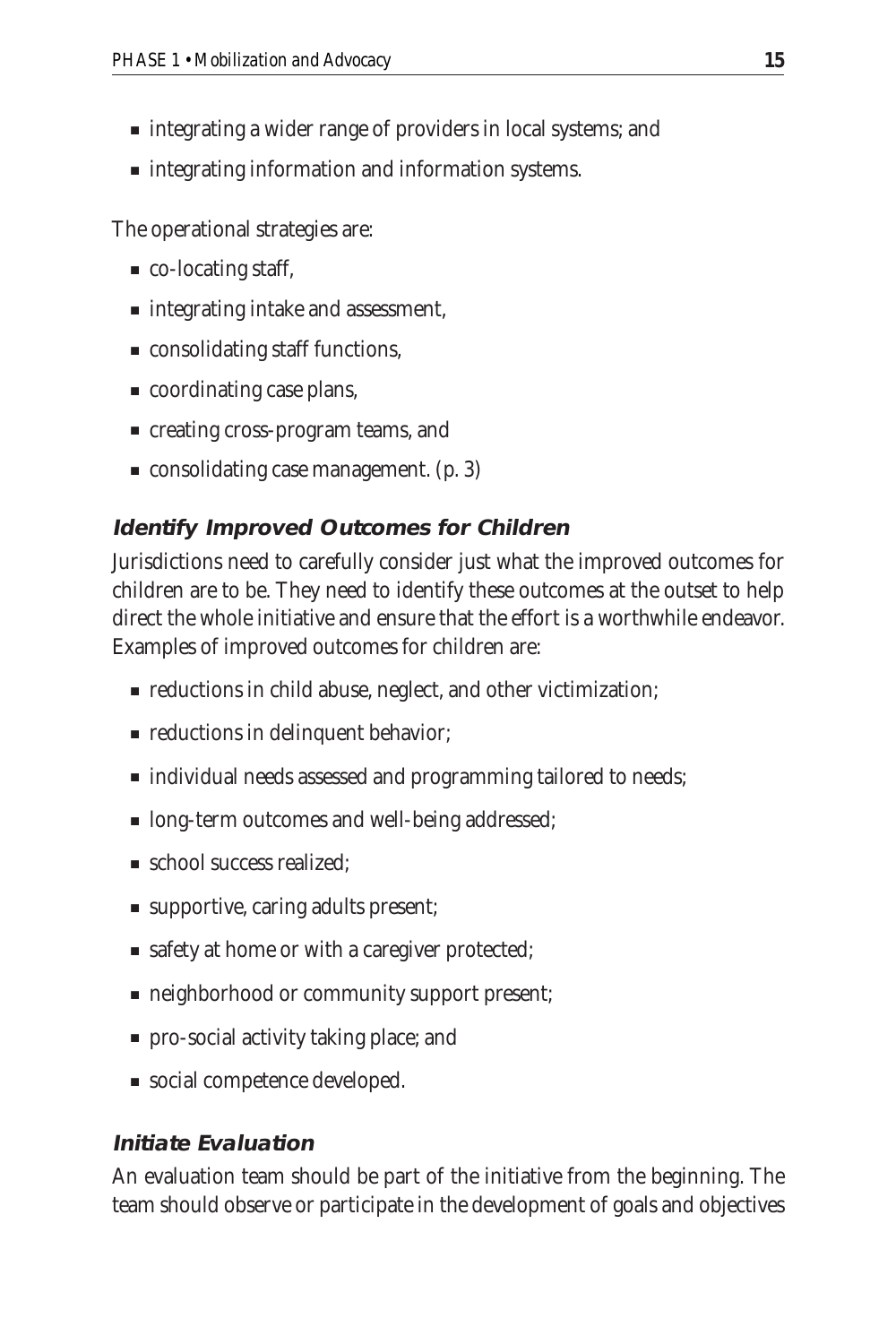for the initiative. Team members should actively assist in the identification of both the process outcomes and the impact outcomes sought in the initiative the system and child outcomes. The evaluation team and the leadership group should work together to develop the evaluation strategy.

Depending on the availability of funds, an external group or the internal evaluation resources of the two systems may carry out the evaluation. Perhaps the optimal situation for this type of an initiative is to use a combination of the two. The internal evaluation resources may be important to help account for the complexities of integrating activities and services across two systems. Whatever the composition of the evaluation team, members should have clear expectations regarding the collection of data, responsibilities of system participants versus the evaluation staff, timelines for reporting evaluation results, identified audiences for reporting, and methods of dissemination.

#### **Checklist: Mobilization and Advocacy**

- Identify key leaders and constituents
- State problem or need
- Establish process goals and objectives
- Develop a management structure
- Formalize governance
- Consider staffing and funding
- Establish timelines for Phases 1 and 2
- Develop a communication strategy
- Conduct training and research symposia
- Identify goals in common
- Acknowledge barriers to integration and coordination
- Identify desirable system outcomes
- Conduct a readiness assessment
- Identify preliminary strategies
- Identify improved outcomes for children
- Initiate evaluation
- Compile report of findings and recommendations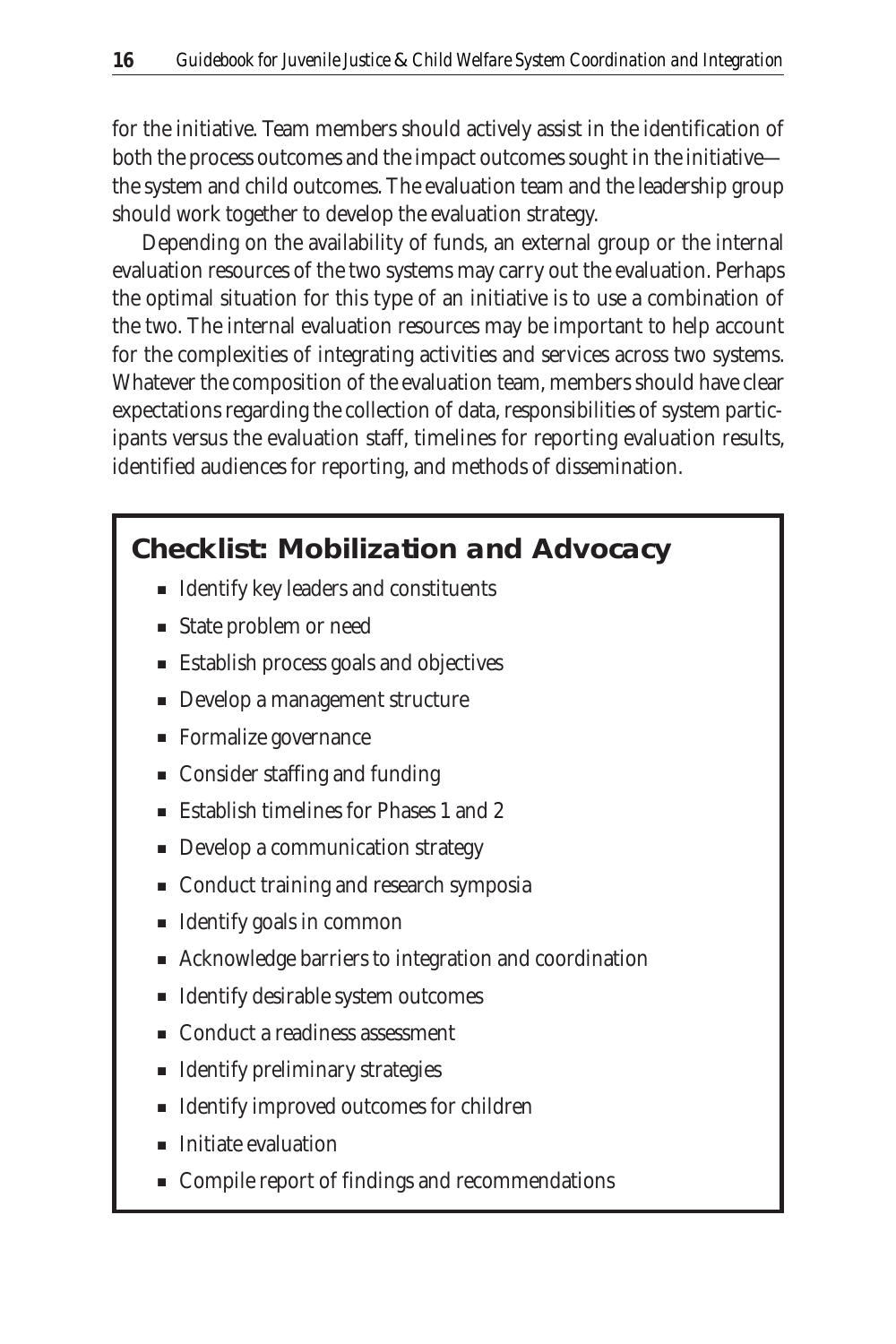#### **Endnotes**

- 1. The Child and Family Service Review (CFSR) is a product of the 1994 amendments to the Social Security Act (SSA), authorizing the U.S. Department of Health and Human Services to review the child and family services programs in each state for conformity with the requirements in Titles IV-B and IV-E of SSA (42 U.S.C. 1320a-1a Sec. 1123A). In 2000, the Administration for Children and Families (ACF) began CFSRs, the new federal review system, which assessed states' performance in achieving the goals of safety, permanence, and child and family well-being. The CFSR process involves a state self-assessment and onsite review by a joint team of federal and state officials to assess states' performance on 45 assessment measures.
- 2. Originally enacted in 1974, this act governs the juvenile justice system, providing funding and direction to the states in the operation of their juvenile justice programs. The 2002 amendments to the act require that states establish policies, programs, and practices that address the connection between the child welfare and juvenile justice systems (Subchapter I 42 U.S.C. 5601 Sec.101).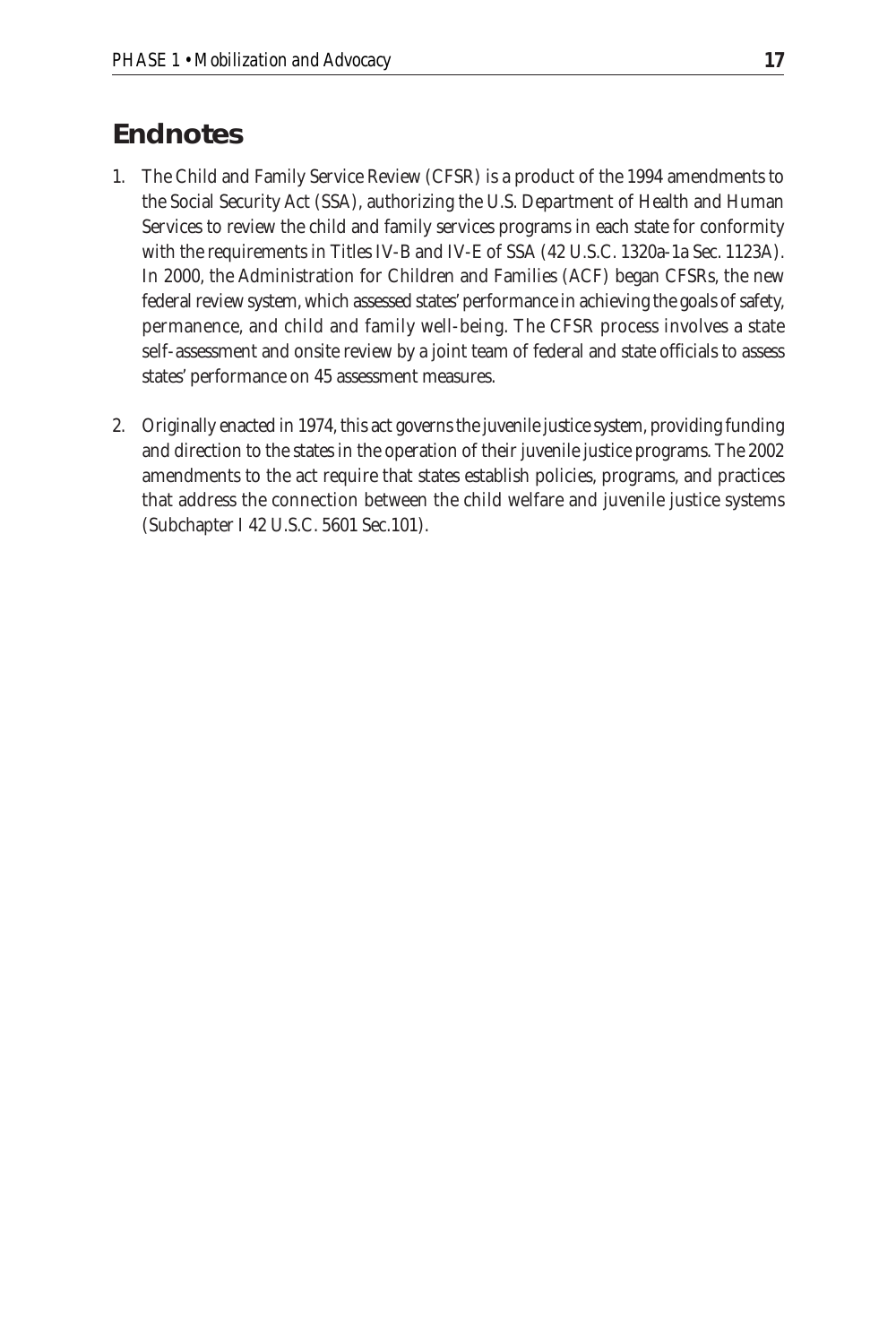# **PHASE 2**

# **Study and Analysis**

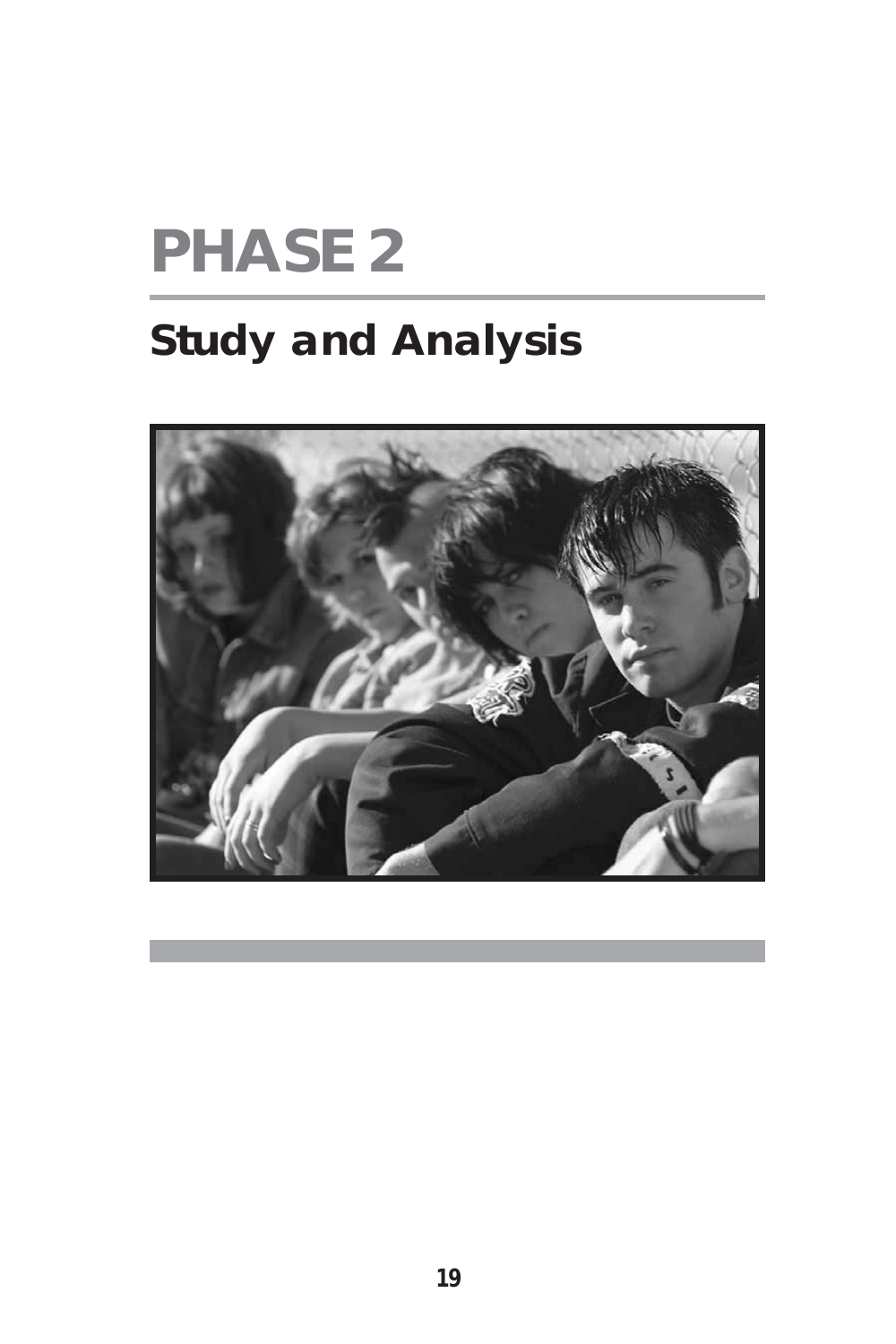# **I. Data Collection, Management, and Performance Measurement**

The collection of data, its management, and performance measurement present some critical challenges to the two systems. A starting point is for all involved personnel to acknowledge the importance of data as a foundation for integration and coordination efforts. This phase will involve identifying questions to be answered and determining the data elements for collection to support integration and coordination planning. It will also involve decisions regarding the management of data collection, a review of the two systems' existing information systems, consideration of integrated information systems, and the use of data for performance measurement.

### **Identifying the Questions**

In general, this exercise concerns the overlap of the two populations and the two systems' response to the overlap. It may be useful to review the systemic and child outcomes that are sought. These are some examples of questions:

- What is the number and percentage of children who have transferred from one system to the other annually for the past 10 years?
- At what points and under what circumstances do children transfer from one system to the other?
- What children and families simultaneously use the child welfare and juvenile justice systems?
- What are the characteristics of the children and families who have been involved with both systems (demographics, mental health and substance abuse histories, residence, etc.)?
- What services have agencies provided to these children and families?
- What does it cost to serve or provide treatment services to children in each system, as well as both systems?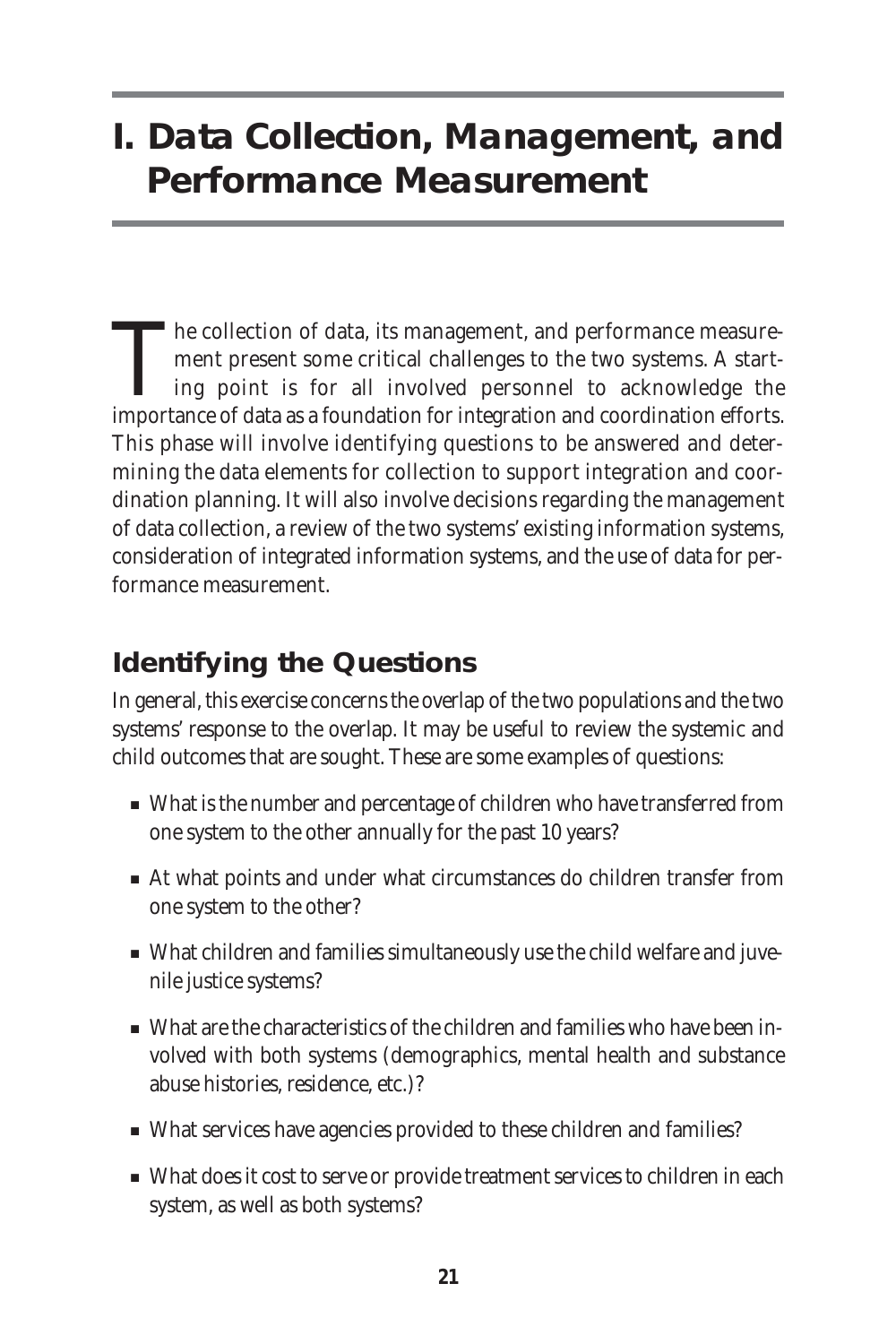### **Determining the Data Elements**

### **Review National Data**

Reviews of national data sources will not only help identify what data elements the teams should collect, but also will serve as sources of comparison for a local jurisdiction to analyze its own data. The Office of Juvenile Justice and Delinquency Prevention (OJJDP) and the U.S. Department of Health and Human Services (DHHS, 2006) are authoritative sites for incidence data in juvenile justice and child welfare (Snyder, 2006).

### **Identify Local Sources of Data**

The local sources of data, both those existing and in need of development, should be identified. This exercise should be limited by the question, "What information helps inform decisions about integration and coordination so that unnecessary collection of data does not overwhelm the effort?"

Two useful examples of local data collection efforts that teams used to drive the development of an initiative are the HSS Integration Initiative in San Bernardino County and the Young Offenders Initiative in Virginia. The San Bernardino effort is instructive in part because of its structure for data collection. A data-gathering team established objectives, success criteria, and questions that they needed to address. They sought to list useful databases, information contained, and the locations of the databases. They asked:

- Are there potential opportunities to link pertinent data?
- What are the parameters of the databases we should describe?
- What types of analyses are feasible or desirable?
- Are there other data outside the county?

Then they described the databases and their operating environments, listed core elements collected in each system and whether they were required or optional, picked out the key ID elements in each system, and listed the codes in a limited number of data elements (HSS Integration Initiative, n.d.-c). Much of this structure could be replicated for this initiative. The databases, however, will need to be analyzed in terms of whether they can answer questions that best inform decisions regarding integration and coordination of the child welfare and juvenile justice systems, such as those listed previously. These questions relate to the overlap of the two systems' populations and the systems' response to the overlap.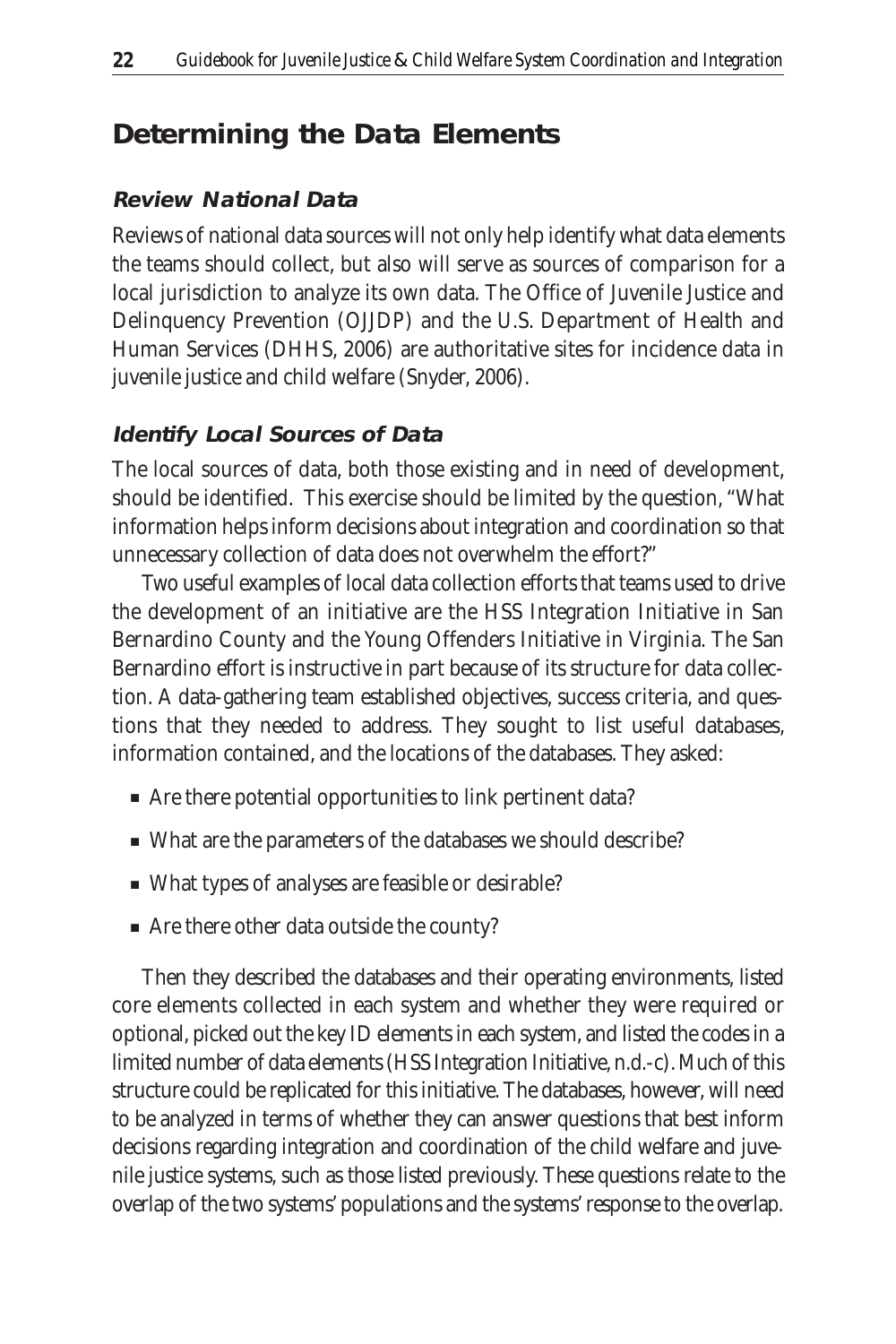The Young Offenders Initiative in Virginia is instructive because it is an example of how the initiative identifies and targets a discrete population (in this case, very young offenders) for action, just as this initiative targets children and families who are present in both the child welfare and juvenile justice systems. Virginia's Department of Criminal Justice Services prepared a report on this population using existing databases and conducting analyses based on questions they developed about the target population, their system's response to it, outcomes for children, and its effect on their community (Hanna, 2001). Then the department used these data to garner support for the initiative from policymakers and other key stakeholders so that the necessary political will and other resources would back the project. This effort also informed them as to what data were missing and what additional data collection efforts might need to be made.

#### **Identify Key Data Elements**

Having reviewed the national and local data, and keeping in mind questions that are to be answered, the participants assigned to this effort should identify the key data elements that help with decisions regarding the integration and coordination of the child welfare and juvenile justice systems. The participants should also facilitate the measurement of outcomes. Once they have identified the data elements, they can decide whether they must develop additional databases or sources of information. They must take care in identifying what data needs to be developed—participants need to be alert to a focus on what they need to know and not overwhelm the project with unnecessary data collection.

### **Managing the Data Collection**

#### **Determine Who Will Collect the Data**

The data could be collected by an outside entity, employees of the two systems, or people designated as representing the participants in the initiative. Whoever is designated needs to be close enough to the project to understand its goals and objectives and to be able to raise questions about the utility of various data. Again, just as with the evaluation team, it may be critical to use, at least in part, people who work in the two systems and are very knowledgeable about the data. This is an arena in which the evaluation team should also be present to help evaluate and safeguard both the collection of the data and its quality. It is important to assess the quality of the existing data, keeping in mind that the data collected is only as good as the recording of it.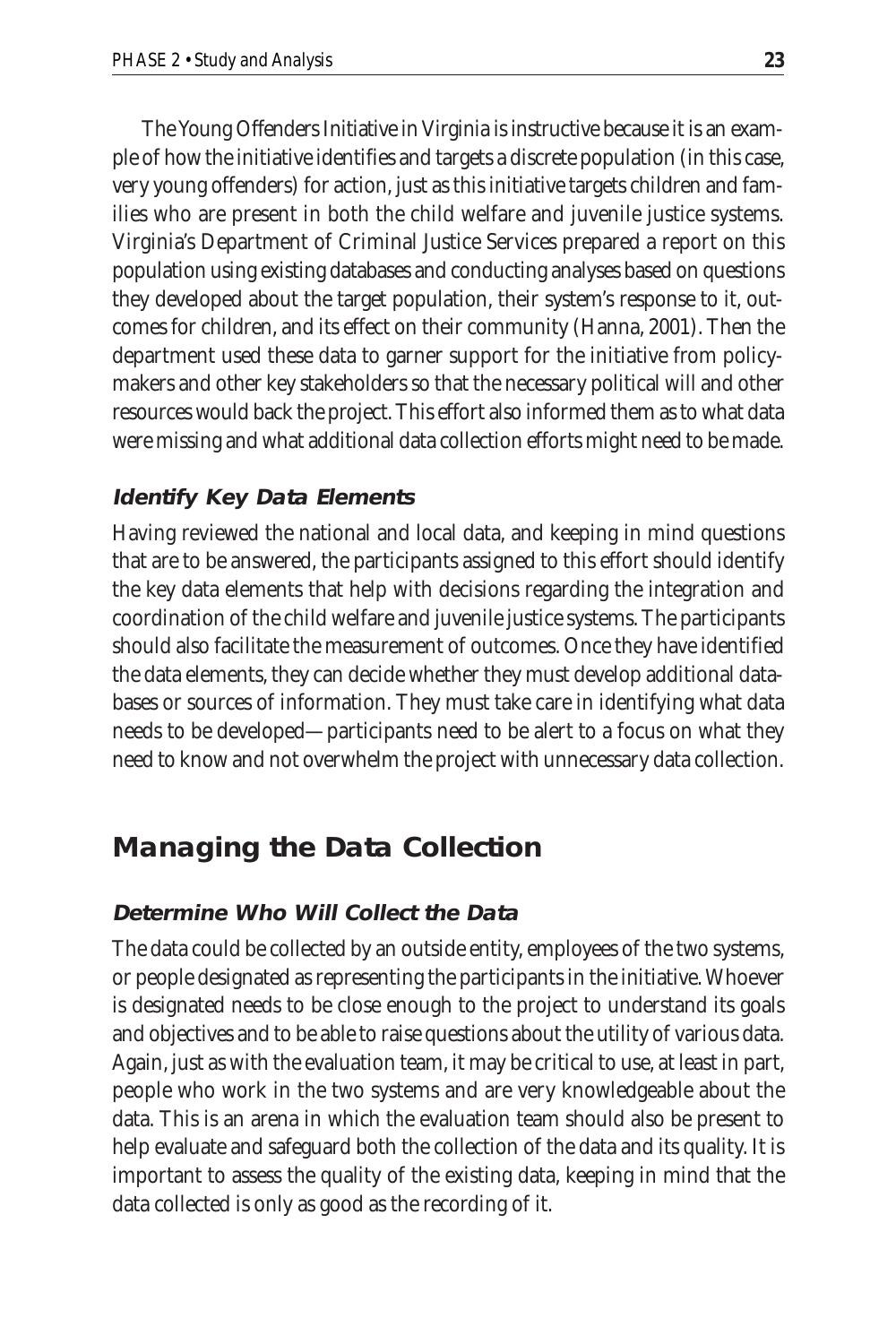### **Wish List of Data Elements**

- Percentage and number of children transferred from child welfare to juvenile justice
- Percentage and number of children transferred from juvenile justice to child welfare
- Points and circumstances under which children are transferred from one system to the other
- Percentage and number of children in the child welfare system who have an older sibling in the juvenile justice system
- Percentage and number of juvenile arrests with a previous history of maltreatment
- Percentage and number of juvenile cases processed at intake in which the youth has a history of maltreatment
- Percentage and number of juvenile cases entering juvenile detention in which the youth has a history of maltreatment
- Percentage and number of juvenile cases adjudicated delinquent in which the youth has a history of maltreatment
- Percentage and number of juvenile cases entering juvenile correctional facilities in which the youth has a history of maltreatment
- Percentage and number of children served simultaneously by child welfare and juvenile justice
- Percentage and number of children under the dual jurisdiction of juvenile court
- Demographics and characteristics of children and families present in both systems
- History of services provided to families present in both systems
- Costs of serving children and families present in both systems

### **Establish Governance for the Data Collection**

This is another area in which the two systems and the data collectors should have specific agreement. They can establish agreement as an item in the MOU,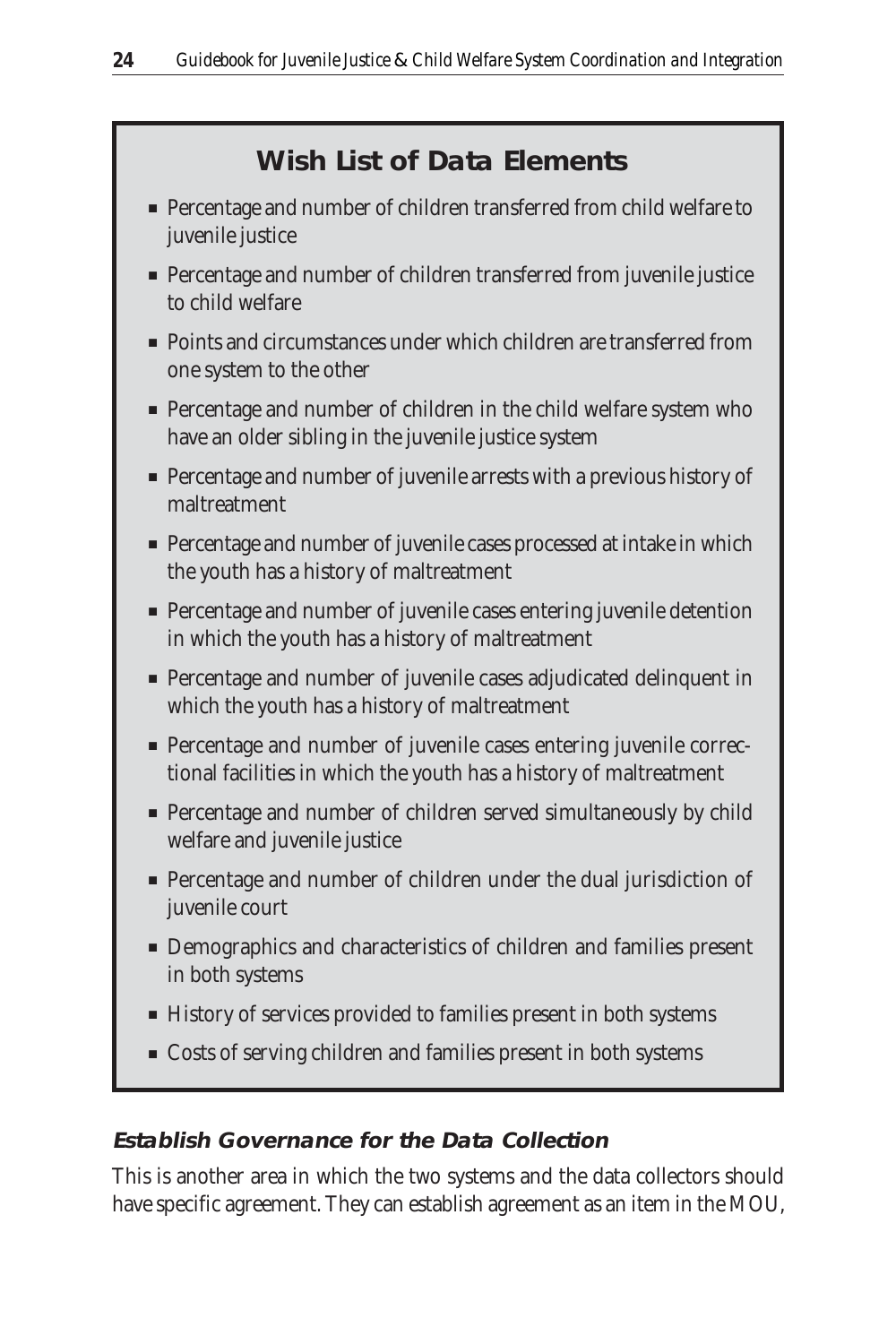MOA, or executive order that governs the entire initiative, or in a document that stands alone to support the data collection effort. Although the previously mentioned governance documents refer to data collection, this may require some explicit discussion and documentation as to the data's collection and use. Agency representatives are likely to have concerns as to how the collection of data affects their service delivery system generally.

### **Consider Development of an Integrated Information Sharing System**

As the need for information to support anticipated integration efforts grows, so does the need to develop integrated information systems. The focus of such efforts may be on improving the existing systems' capacity to interact with one another, the development of a database to track the movement of children from one system to the other, or the development of an entirely new management information system.

A resource in this area is the Integrated Information Sharing (IIS) Project (Juvenile Integrated, 2002). This project is described as the first national effort in IIS to prevent juvenile delinquency. It is a collaboration between OJJDP, DHHS, and the U.S. Department of Education. The project provides technical assistance to multi-agency collaborations that are planning an IIS system or are in the process of implementation and system development. Its training focuses on multiple systems; agencies' partnerships and collaboration; confidentiality, formation, and maintenance issues; and technology. A focus group of participants from various jurisdictions discussed the practical experiences and processes developed to build juvenile IIS (JIIS) systems. A summary of key points made by the participants follows:

- Jurisdictions build JIIS to enhance information, provide data for evaluation, and improve case management practices, services delivery, system responses, and outcomes for at risk youth and juvenile offenders.
- The quality of multiple agency partnerships and collaboration was identified as central to successful JIIS. Strong leadership, and building shared vision and values among partner agencies are critical to the development and maintenance of an effective collaboration.
- Ongoing attention to confidentiality law and practices is important throughout the development and implementation of JIIS. Education, cross training and formal mechanisms such as interagency agreements and consent forms are essential tools to implement and facilitate practices that support the sharing of confidential information.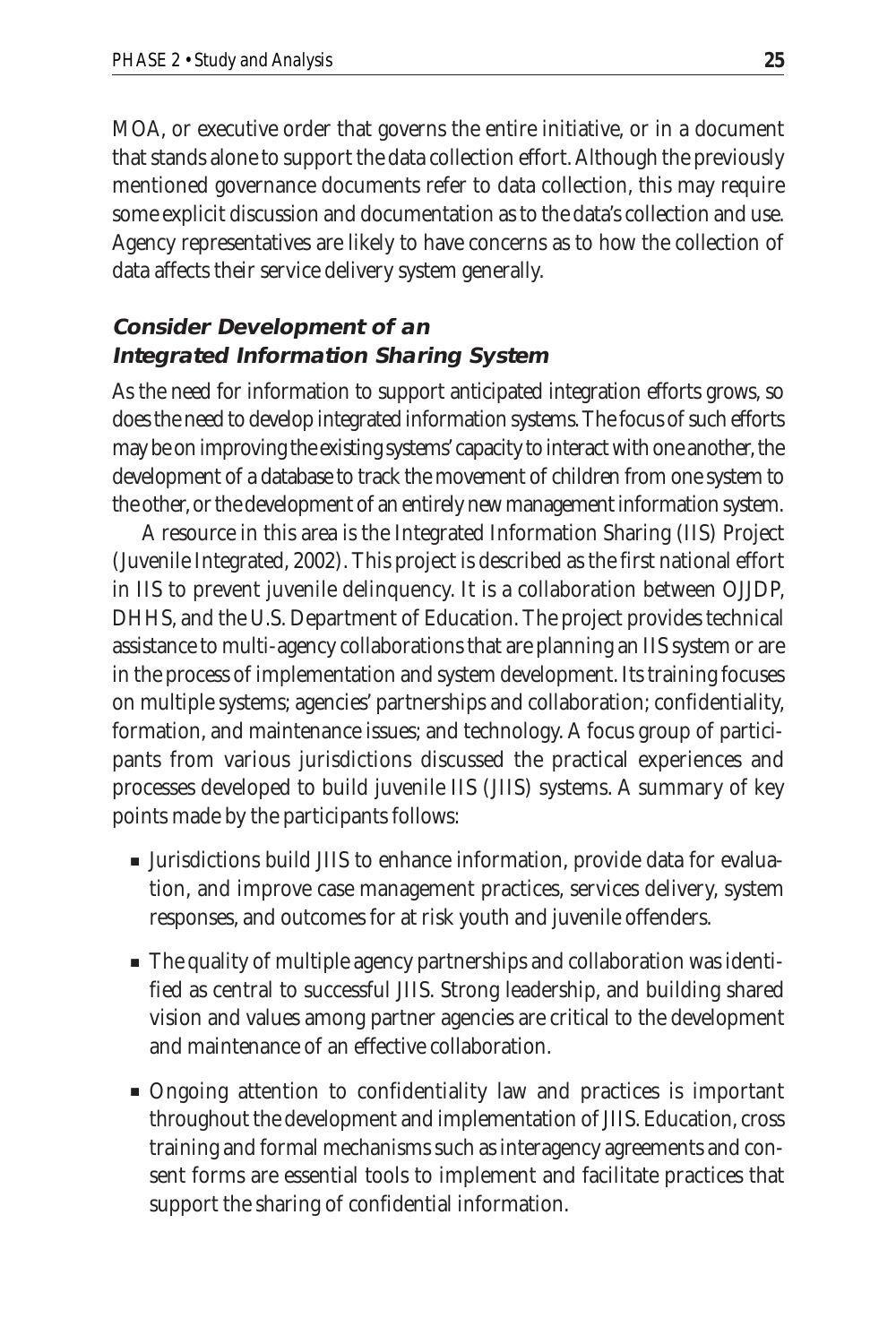- The focus group members emphasized that technology expertise needs to be represented in all areas of JIIS development. In the JIIS planning phase, data and technology needs assessments and requirement analysis are conducted before determining systems development design and implementation strategies. Important activities in the design and implementation phases are identifying system requirements, ensuring adequate system support and maintenance, and planning for technology obsolescence.
- Evaluation of JIIS uses both outcome and process measurements. Outcome measures include successful youth outcomes such as a reduction in recidivism and high-risk behaviors, and system measures, such as reduction in court hearing times. Process measures include evidence of accurate and complete data, user and consumer satisfaction. (Juvenile Integrated, 2002, pp. 21–22).

### **JJOLT**

To meet the new requirements for reporting child welfare data under<br>the reauthorized JJDPA, Michigan created JJOLT to support a system of care framework that

- is a Web-based demographic server, capable of acting as a central repository of information;
- captures fiscal and business information, such as billing and payments;
- contains a flexible, open architecture allowing for continual modifications and expansion;
- includes passwords and data encryption;
- meets HIPAA's privacy and security requirements;
- is user friendly and reduces repetitive data entry;
- has an automatic e-mail notification function for court hearings, doctor's appointments, and escape notifications, and between social workers and their managers;
- is easily audited and meets the Adoption and Foster Care Analysis Reporting System (AFCARS) reporting requirements; and
- can generate customized reports.

*Source: CWLA (2003a).*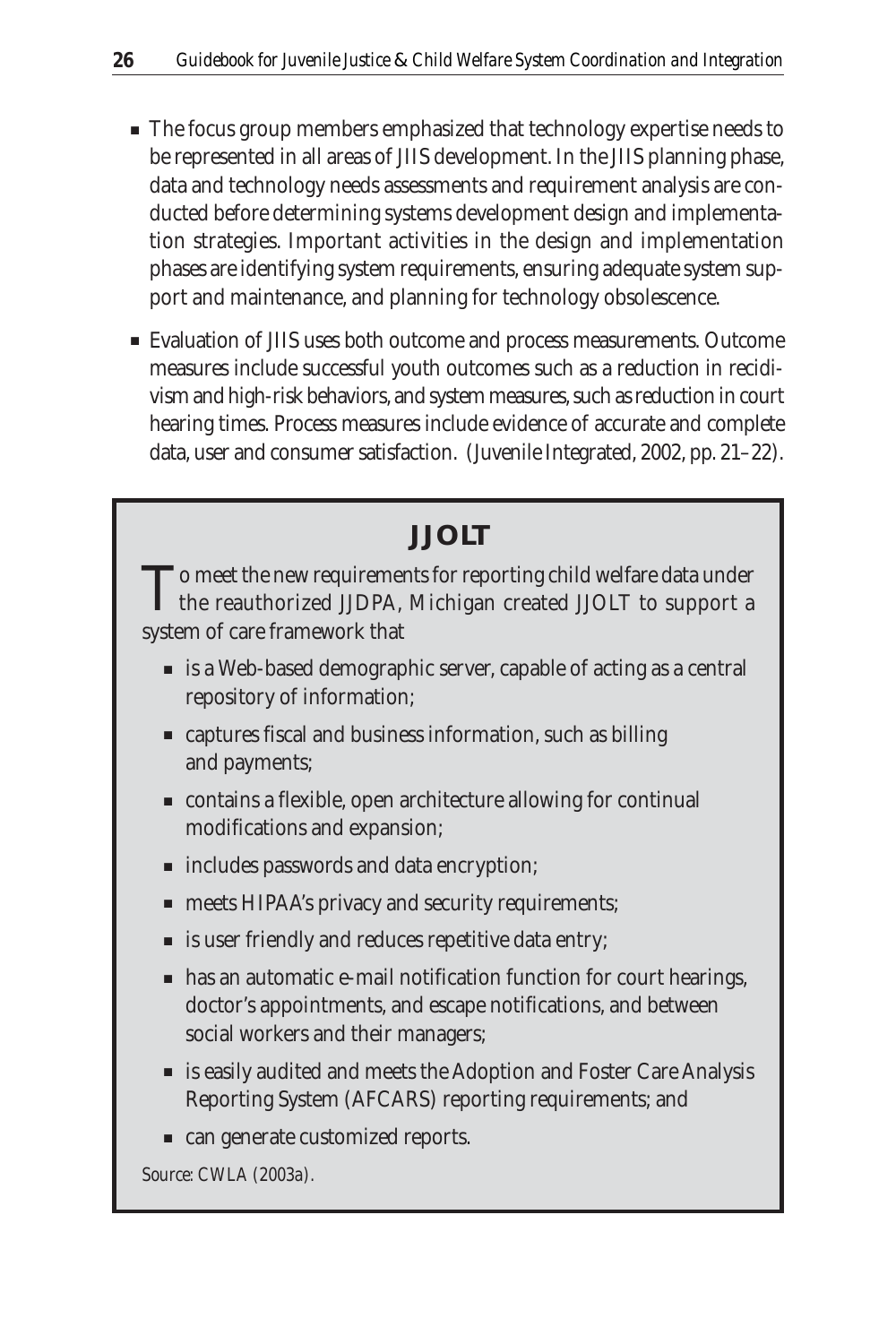Michigan is an example of a state that developed an entirely new management information system that recognizes the interface between child welfare and juvenile justice. It is called Juvenile Justice Online Technology (JJOLT; CWLA, 2003a). The foundation for this achievement was in 1994, when Michigan created a systems reform task force with the primary goal to "achieve better results for multigenerational families who receive services across multiple human service and educational systems" (CWLA, 2003a, p. 2). Michigan used the impetus provided by the 2002 federal legislation in the reauthorized JJDPA, a component of which requires linkages between the child welfare and juvenile justice systems, including the reporting of child welfare data in juvenile delinquency cases and the examination of the extent to which two systems coordinate services and treatment (see Appendix A). JJOLT contains an automated case management module including assessment, screening, case planning, monitoring, and billing components for juvenile justice. It also includes electronic case management for Family Independence Agency child welfare staff, family courts, prosecutors, and private contracted service providers  $(CWLA, 2003a).<sup>1</sup>$ 

### **Utilizing Data— Performance Measurement**

Utilizing data for performance measurement is an important element of effective systems integration and coordination. This implies the need for the establishment of data collection systems and performance measures for the individual agencies involved in systems integration and the establishment of the same for the agencies' joint efforts to improve outcomes for youth. "The achievement of successful outcomes depends on, first, a careful identification of what outcomes are sought, second, an examination and address of the factors that affect achievement, and, third, the development of a measurement information system to document achievement" (Child Welfare League of America, 2005).

#### **Data Collection and Interpreting Performance Data**

An old adage that anyone collecting data has heard repeatedly is "garbage in, garbage out." Data collection begins once the sought outcomes and performance have been identified. General guidelines for collecting data for performance include the following: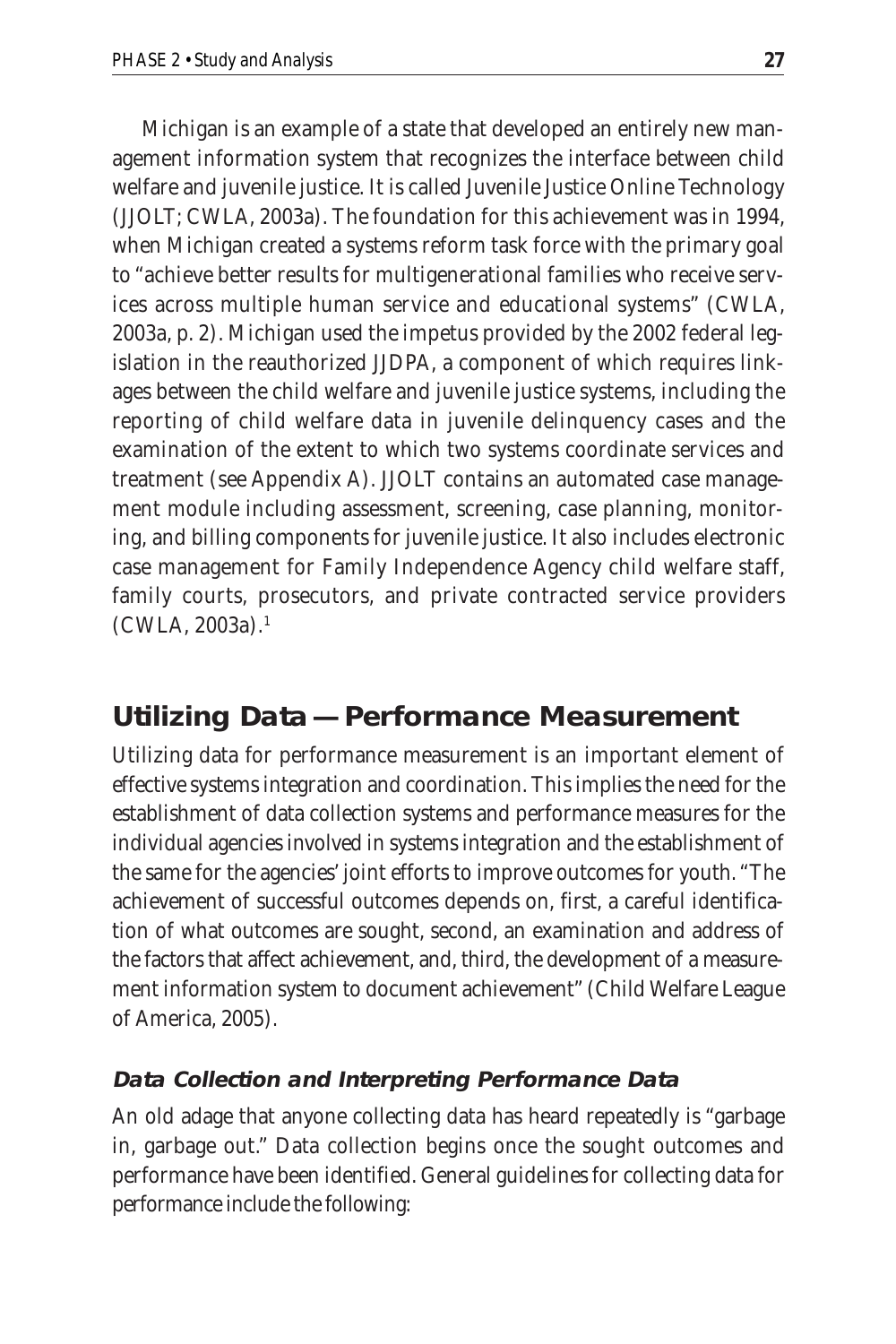- Clearly define what data to include. When data comes from another agency, confirm that the agency can provide data that accurately covers the correct population, time frame, and locality.
- Conduct a trial run early in the data collection process. This will help work out kinks that may occur prior to beginning your data collection process.
- Keep all data confidential by removing names and other identifiers; or, if the format fits your needs, keep data in an aggregate form.
- Provide information to individuals participating in data collection. This information should include: how confidentiality is being protected, how data will be used (to the extent that it will not compromise results), why participation is important, potential benefits, any risks involved, that participation is completely voluntary, and follow-up contact information.
- Clearly establish and define a time frame for data collection, taking into account that other agencies may only be able to provide certain data on set schedules.
- When appropriate, differentiate data from participants who receive little to no services versus participants who receive a lot of service. Including individuals' results who received far more or less service than the rest of the participants can affect the results of your program.
- Implement an instrument to measure program results into the service delivery process.
- When appropriate, collect data from captive and accessible audiences (Corporation for National and Community Service, n.d.).

As important as the data collection is, care also needs to be taken in the interpretation of performance data. The following are guidelines for interpreting performance data correctly and deciding how to respond to performance data:

■ "Looking for trends can help you identify the bigger picture of how performance is changing over time, as reflected in the data you're gathering. If your actual performance is trending in the desired direction, you may not need to intervene.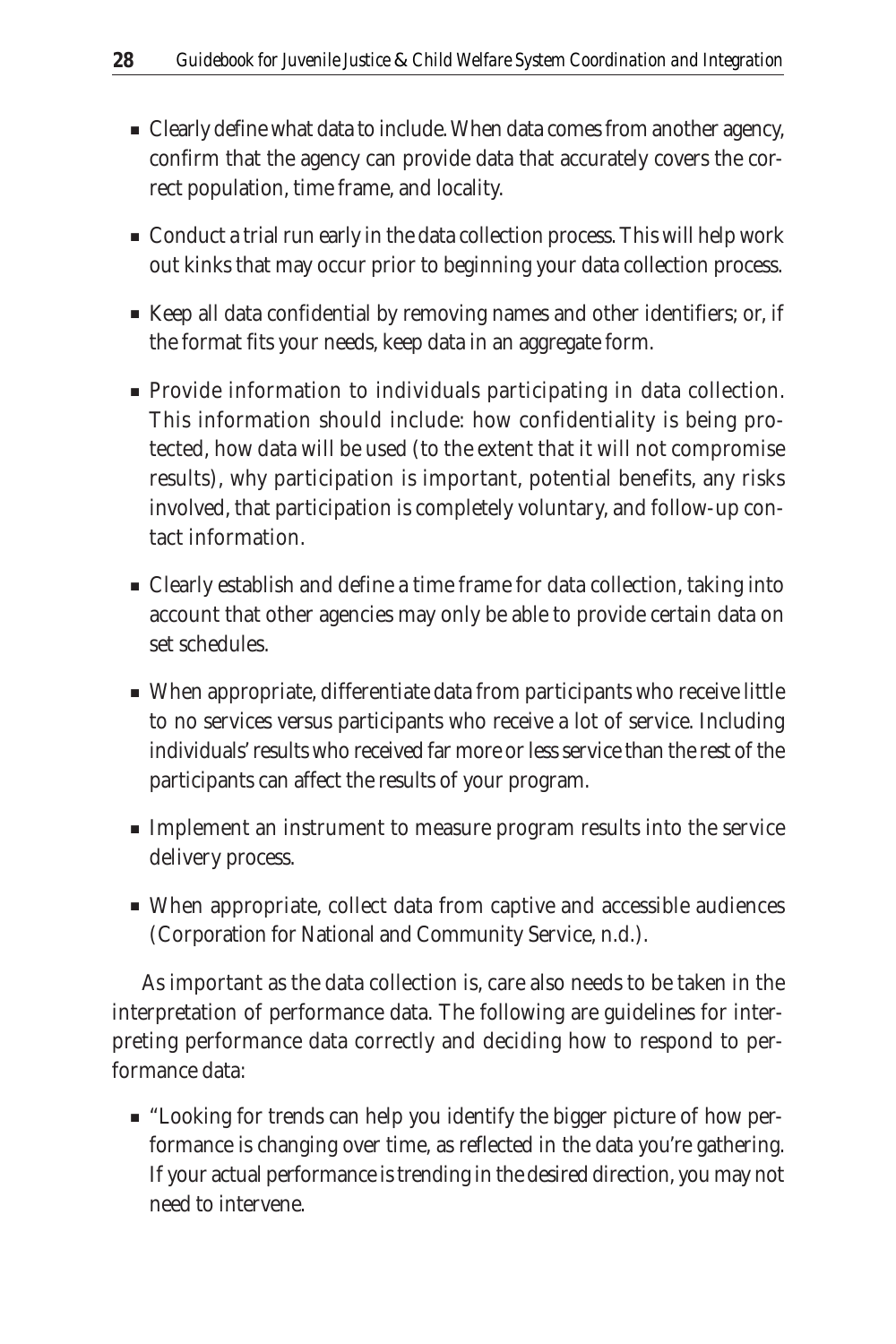- Considering the inherent variability in the process being measured will help you keep perspective. You don't want to overreact to a variation in performance measures that is due to normal fluctuations [e.g. variations by season]…
- Thinking about what's causing any variations in the data will help explain the causes beneath variations. Ask yourself what events or forces might underlie the variations you're seeing in your performance data…
- Asking whether your targets or metrics need to be changed will help you determine if you need to reconsider your targets or metrics. Sometimes, when you see an abrupt change in your performance data, it's a signal that you need to reconsider your target or metrics. Such signals can occur if your organization has changed an important process." (Harvard Management Mentor, n.d.)

### **Performance Measurement in the Juvenile Justice and Child Welfare Systems**

There are many good examples of the development and use of performance measures in the juvenile justice and child welfare systems. These examples can serve as a resource to jurisdictions developing data collection systems and performance measures to measure their integration and coordination efforts to improve outcomes for youth. In the juvenile justice system, a good example is the American Prosecutor's Research Institute's (APRI) *Performance Measures for the Juvenile Justice System.* Congress awarded a grant to APRI and its partners, Balanced and Restorative Justice Project (BARJ) at Florida Atlantic University and National Center for Juvenile Justice (NCJJ), to "inform citizens and practitioners about the systems' ability to protect communities, holdoffenders accountable, and reduce the risk of re-offending through increased competencies in offenders" (American Prosecutors Research Institute, 2006). This effort provides some valuable direction regarding the character of benchmarks or measures tied to its goals. It states that its measures must be:

- "measurable with reasonable accuracy and reliability;
- accessible;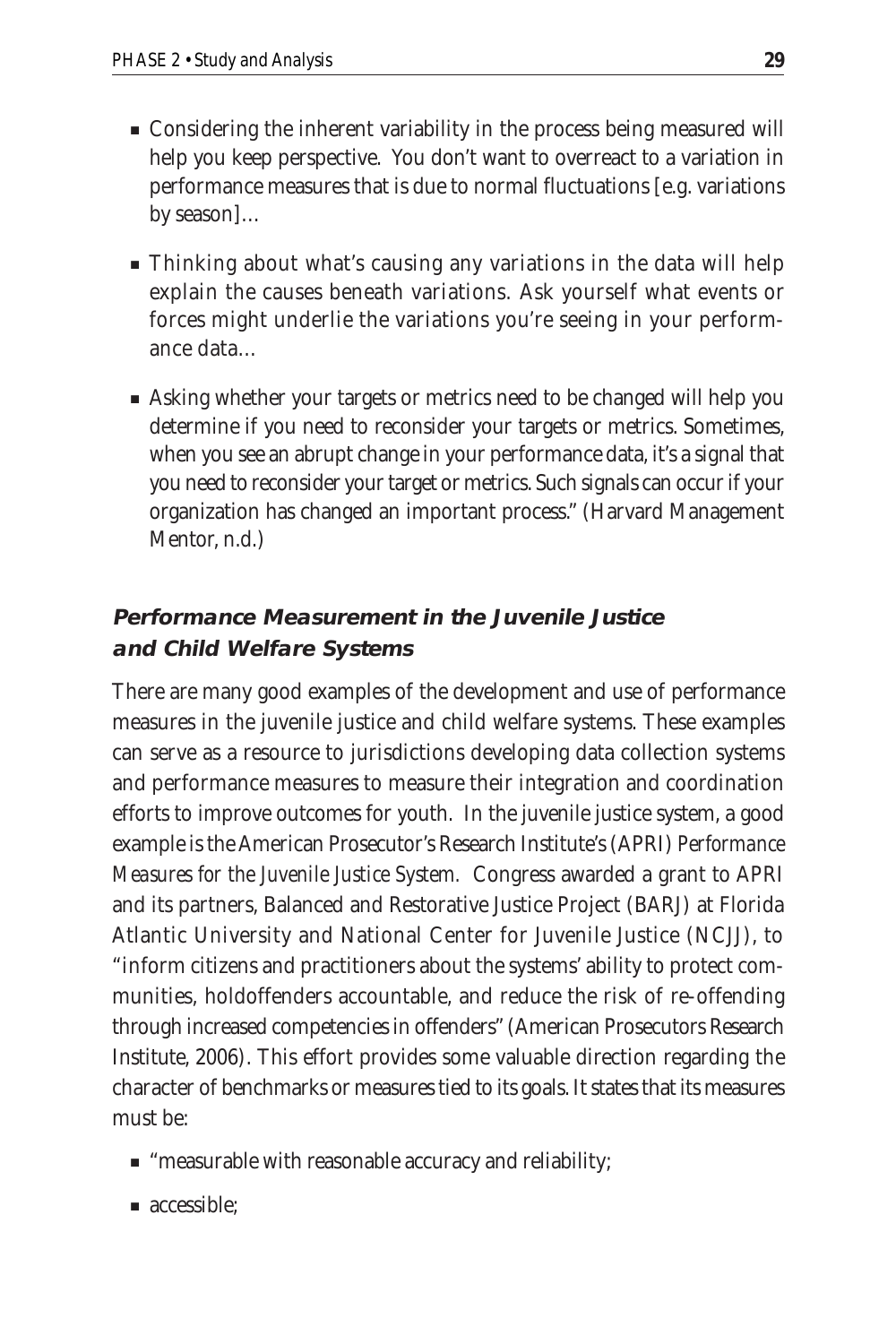- concise, while striving to cover the broadest spectrum of quality of performance indicators;
- representative of the broadest scale investment of the citizenry, the juvenile justice system, and crime victims;
- reflective of positive gains, i.e., indicative of community achievement toward positive outcomes rather than just reduction of negative circumstances; and
- understandable by the community" (Harp, 2003).

This effort also describes a set of intermediate outcomes (including resistance to drugs and alcohol, restitution, community service, school participation, victim satisfaction, and citizen participation in the system) that measure the achievement of organizational objectives as well as a set of impact outcomes that measure long-term impact on offenders and communities. These impact outcomes include juvenile crime rate, law-abiding behavior of offenders within one year after completing juvenile court obligations, and adult criminal convictions in adulthood.

Two good examples of using data in performance measurement in the child welfare system include the "Texas Toolkit" described in the sidebar and the national measures of court performance in child abuse and neglect cases following. The American Bar Association, National Center for State Courts, and National Council of Juvenile and Family Court Judges have developed a toolkit to help jurisdictions measure court performance in four basic categories of measures and outcomes: (1) safety; (2) permanency; (3) due process; and (4) timeliness. This effort describes nine core performance measures for courts' data collection.

- 1. "Safety: Percentage of children who were victims of child abuse or neglect while under the court's jurisdiction.
- 2. Safety: Percentage of children who were victims of child abuse or neglect within 12 months after the court's jurisdiction ends.
- 3. Permanency: Percentage of children who reach legal permanency by reunification, adoption, or guardianship.
- 4. Due Process: Percentage of cases in which both parents receive written service of process on the original petition.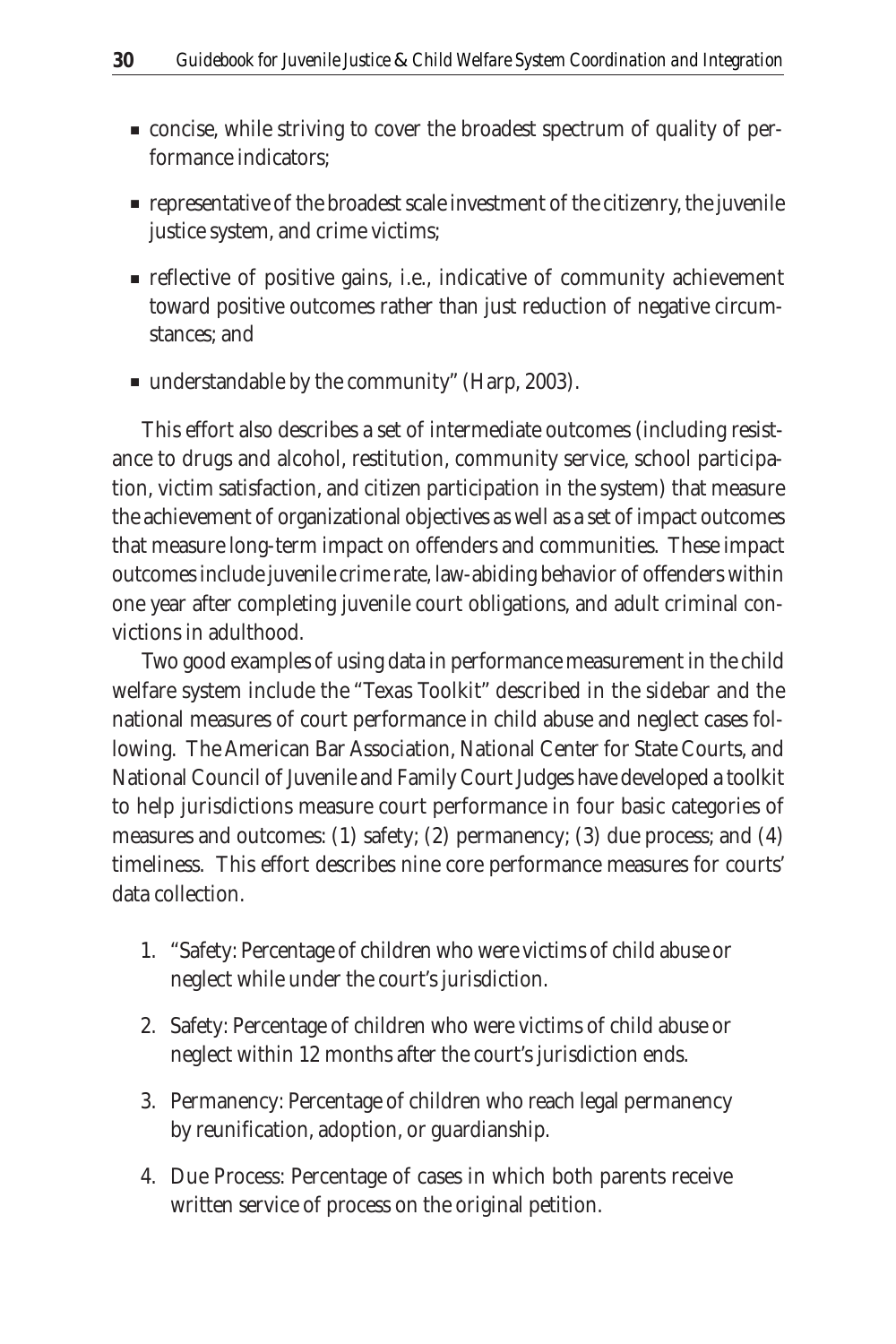- 5. Due Process: Percentage of cases in which all hearings were heard by one judicial officer.
- 6. Timeliness: Time to Permanent Placement (average or median time from filing of the original petition to permanent placement).
- 7. Timeliness: Time to Adjudication (average or median time from filing of the original petition to adjudication).
- 8. Timeliness: Time to First Permanency Hearing (average or median time from filing of the original petition to first permanency hearing).
- 9. Timeliness: Time to Termination of Parental Rights (average or median time from the filing of the original petition to termination of parental rights)." (American Bar Association, National Center for State Courts, & National Council of Juvenile and Family Court Judges, n.d.)

#### **Performance Measurement in Systems Integration and Coordination**

Performance measurement should be an integral part of the work in systems integration and coordination. As jurisdictions develop the outcomes they seek for both the children and the system, they need to determine what measures will serve as indicators of achievement, what individual and aggregate data will need to be collected, and who will be responsible for the data's development and reporting.

Jurisdictions will be working to develop new programs and practices that improve their coordination and integration efforts and, at the same time, incorporate best practices. It may be useful to think of performance measurement as part of an overall measurement system as illustrated in Figure 2-1, which shows the approach to accountability and performance in Multnomah County, Oregon (Bernstein, 2002). To achieve the desired system and child outcomes, each of the participating agencies not only will be developing measures of success for their cross-system efforts but also will be thinking about improved measurement of their individual agency efforts. Multnomah County's effort, further illustrated in Figure 2-2, involved the establishment of benchmarks, a focus on key results or outcomes, and the strategies and programs designed to achieve those outcomes.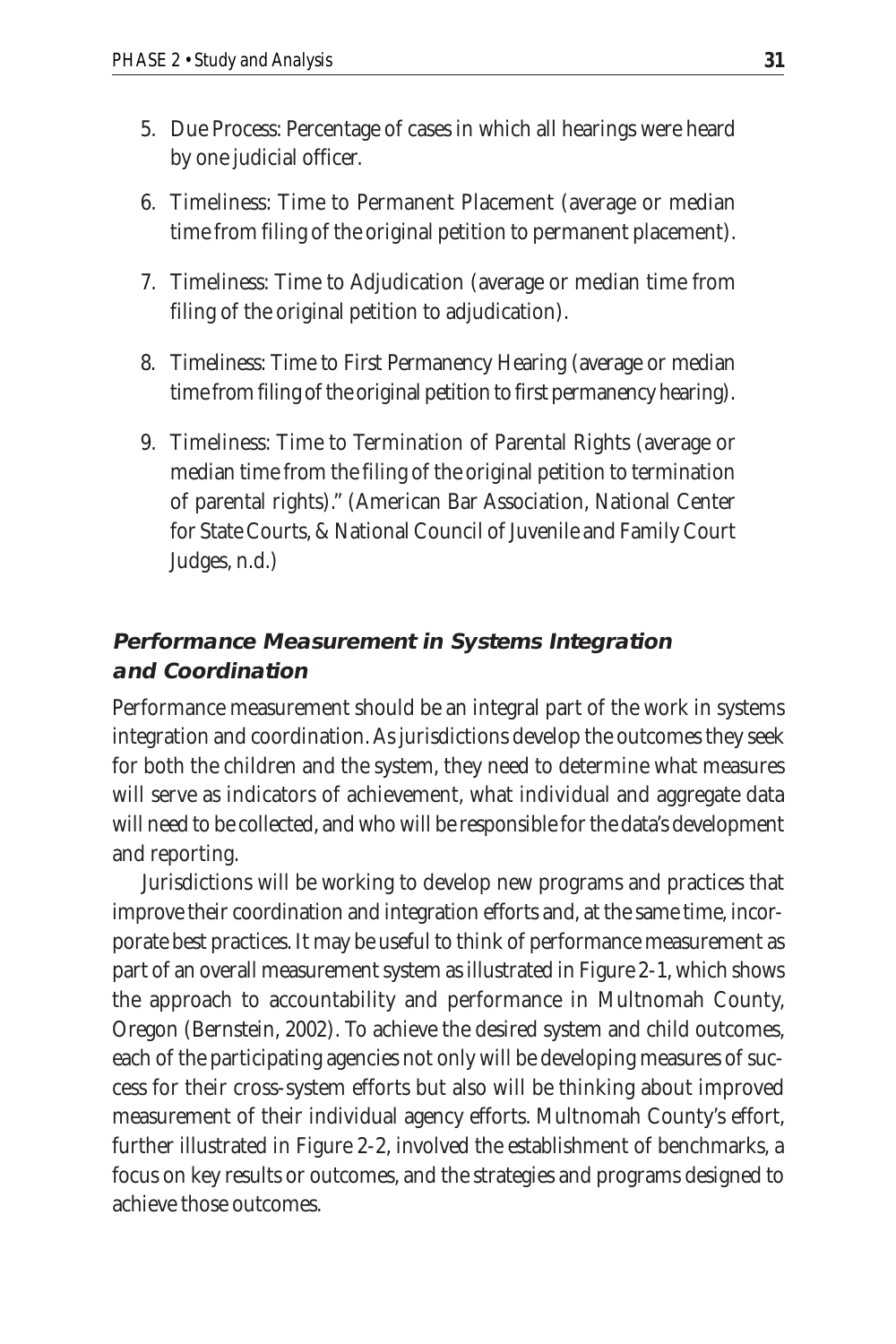





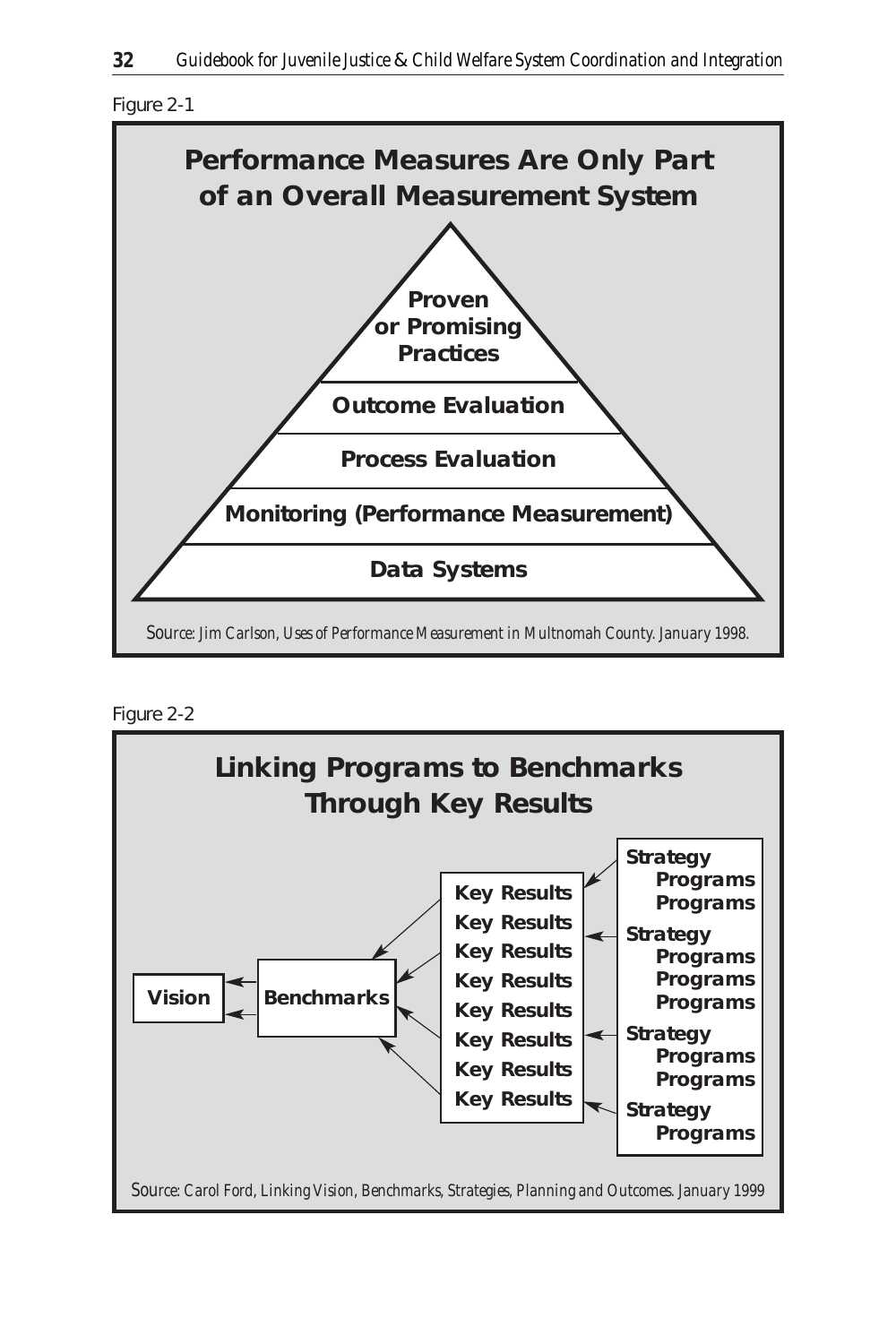### **Using Data to Monitor Program Improvement Plan (PIP) Progress**

**The Texas CFSR team uses data to monitor its PIP. The "Texas Toolkit" consists of four tools:**

**1. Regional Reviews.**They plan to perform periodic reviews at the regional level, tackle smaller slices of the population, and take the social workers and their supervisors through the process of the CFSR. This serves the dual purpose of educating staff as to expectations and requirements and allows them to look at results in meaningful cross-sections. They also pull stakeholders for structured interviews in order to get an impression of the services and the population served in that area.

**2. Performance Data Profile.** The Performance Data Profile, or "dashboard," is an interface that allows them to focus on key indicators to measure their overall performance. They can depict graphically the strength and degree of substantial conformity of areas of concern so that they can better focus their energy and training efforts.

**3. Automated CFSR Case Reading.** They perform case file readings using a designated "period under review." They review randomly selected cases, and then enter the case data through an online reporting tool. The tool uploads the information to a central database and quickly calculates the scores in an automated process. The results of all of the structured case readings are posted on the CPS Quality Assurance Quarterly report, with region-by-region comparison, accessible on their intranet site.

**4. DEMOS (Data-Enhanced On-line Management Support).** They have partnered with the University of Texas at Arlington School of Social Work to develop DEMOS, using software by Speedware, an On-Line Analytic Processing (OLAP)… application. Supervisors and managers can go to an Internet site and access data "cubes" that allow them to drill-down into information starting from the statewide overview through to regional, unit, and supervisor detail. This multidimensional design allows greater flexibility in analysis for the user.

*Source: CWLA (n.d.-b).*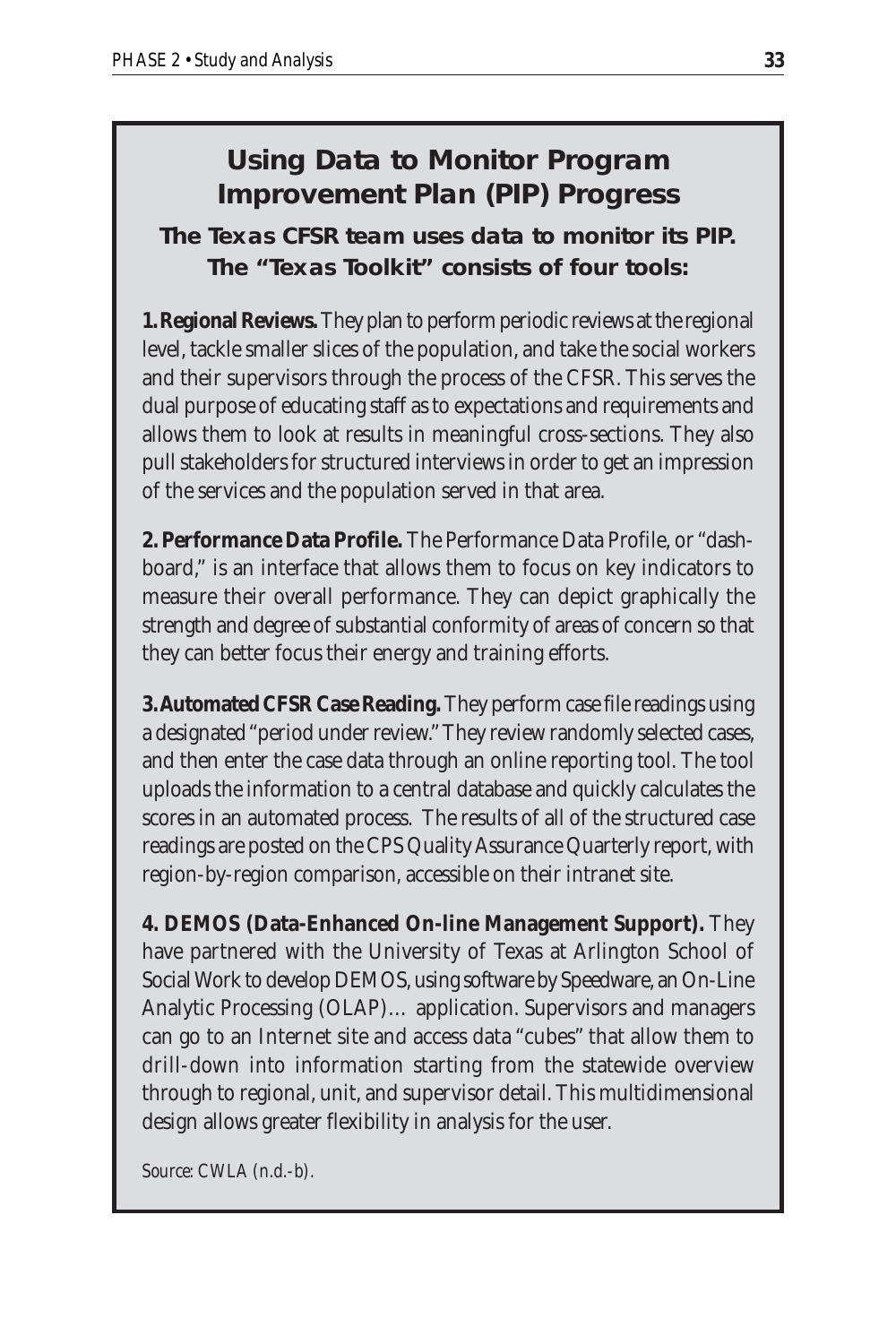### **Checklist: Data Collection, Management, and Performance Measurement**

- Identify the questions
- Review national data
- Identify local sources of data
- Identify key data elements
- Determine who will collect the data
- Establish governance for the data collection
- Consider development of an integrated information sharing system
- Utilize data for performance measurement
- Compile report of findings and recommendations

### **Endnote**

1. The Family Independence Agency is responsible for child welfare and juvenile justice services, and contracts with private agencies to provide protection, treatment, and rehabilitation services to vulnerable children, youth, and families.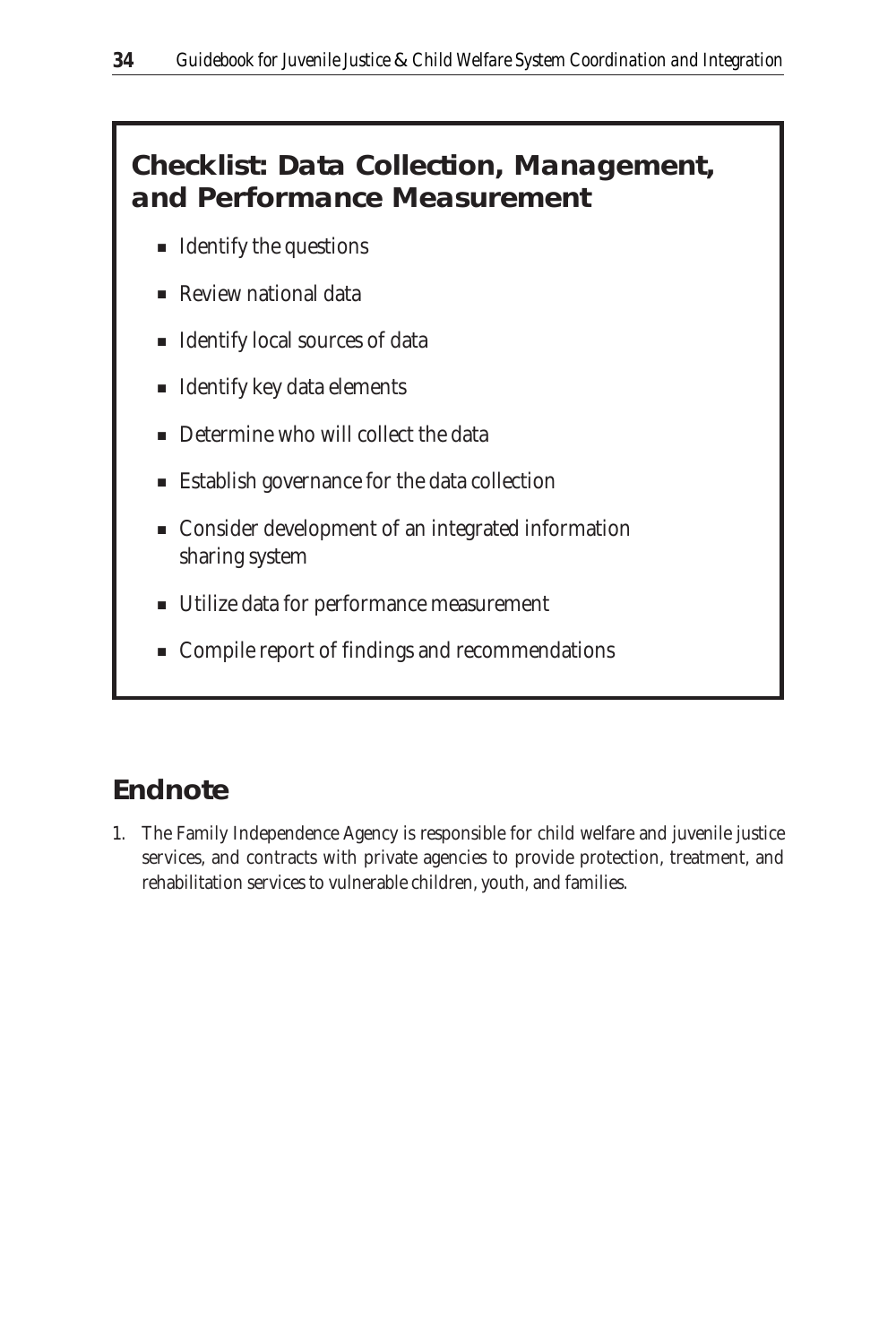# **II. Inventory and Assessment**

The challenges to address in inventory and assessment include duplication of services, contradictory case plans, costly repeated interventions, and lost opportunities to plan for a continuum of service delivery focused on tion of services, contradictory case plans, costly repeated interventions, and lost opportunities to plan for a continuum of service delivery focused on success with long-term outcomes. This phase involves an inventory of programs and services; a comparative analysis of missions, mandates, and policies; mapping of case flow process and key decision points, identification of national and local best practices; determination of assessment use; review of the funding to support services; and creation of training for personnel in both systems.

### **Compiling a Resource Inventory**

#### **List Programs and Services**

A comprehensive inventory of programs and services across multiple disciplines should be compiled. The inventory should include, of course, child welfare and juvenile justice, but should also take into account the related disciplines of mental health, substance abuse, and education. The target populations for each of the programs and services should be identified. This exercise is probably best accomplished by creating a team of representatives from the two systems and related disciplines who can work with a common set of questions to complete the inventory. The San Bernardino Integration Initiative convened a team to gather this data. Its objectives were to list programs, services, and recipients and to address the following questions:

- How do you identify or define overlapping services?
- How do you identify or define gaps?
- How do you characterize recipients?
- Do you count recipients differently?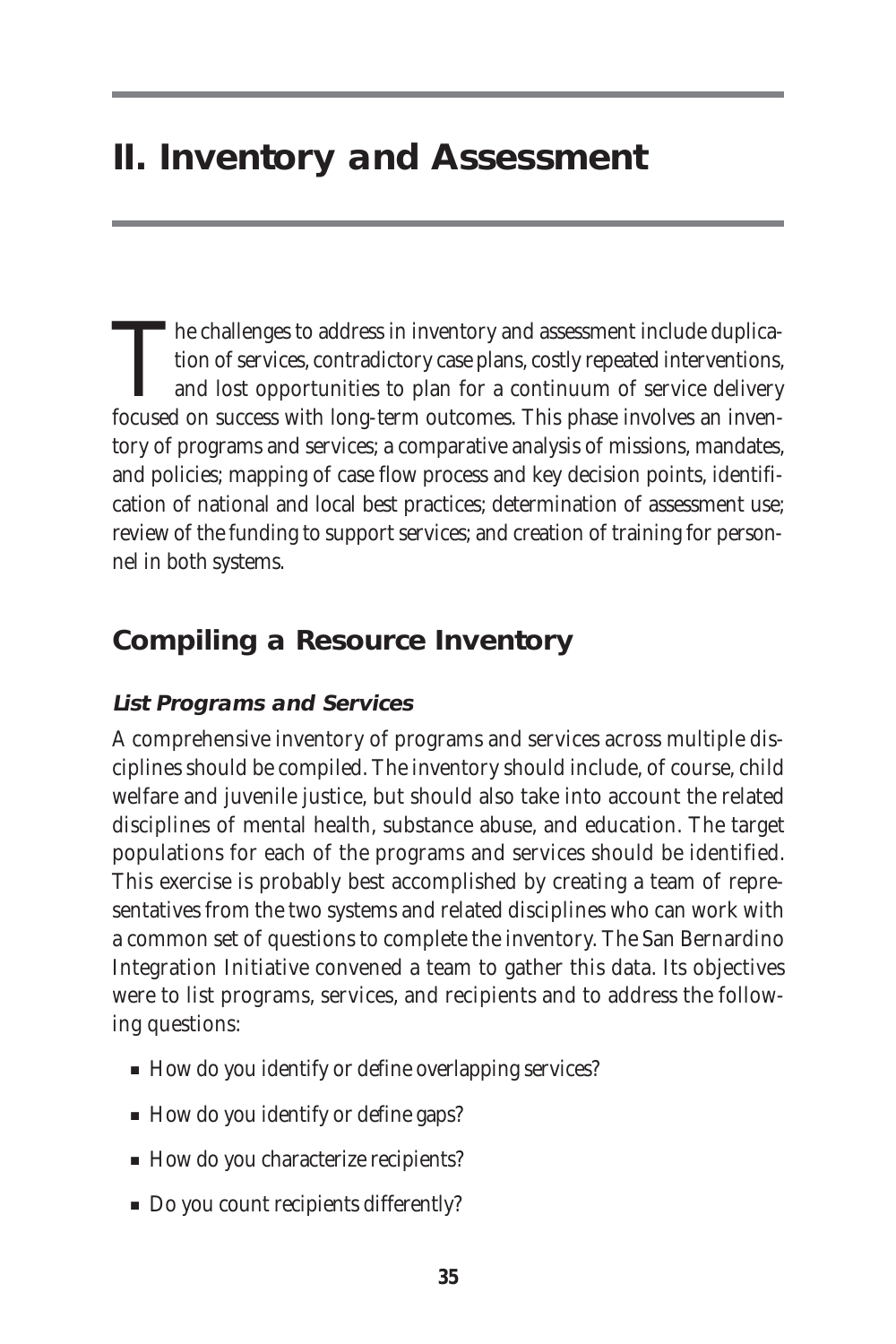The team was also to identify existing partnerships, MOUs, and informal agreements (HSS Integration Initiative, n.d.-b).

A limitation in this exercise may be that it is conducted by people who are considered "system insiders." To enhance this effort and perhaps create some new resources to support the initiative, participation could involve the broader community. Often, the community will be involved in a needs-assessment exercise, however, one can achieve a more complete inventory of resources, as opposed to a needs assessment, by asking residents, clients, family members, and children to identify the community resources that support families and children (Andrews, 1996). This might be accomplished through surveys or focus groups that engage the community fully in the resource inventory.

Compiling a list of programs and services across the two systems is likely to identify some commonalities in service delivery and, in some cases, programs that are offered in both systems. For example, Multi-Systemic Therapy (MST), which has enjoyed success with some populations of delinquent children, also has been used successfully with abusive families (Wasserman & Seracini, 2001, p. 185).

#### **Identify and Compare Organizational Missions, Mandates, and Policies**

A common response when people in both systems are challenged to work together is, "But we don't have the same mission." Although this may be true in terms of broad definitions, this issue should be examined carefully for two reasons: One, it is important to protect the integrity of each system's missions, mandates, and policies, but, two, a careful examination will help show where the two systems have points in common that serve as a foundation for integration and coordination efforts.

Representatives of the two systems should develop a framework approved by the key leaders, into which information about missions, mandates, and policies can be entered for detailed analysis. This information should include state and federal laws, departmental policies, and administrative directives that govern the work of each system. It is important that the analysis involve the leadership of both systems—people who have decision-making authority. In particular, there are likely to be differences of opinion and challenges requiring "top brass" to weigh in when organizational missions are discussed.

As discussed previously, it is critical to conduct a legal analysis of the two systems and their current operation. This should not only involve the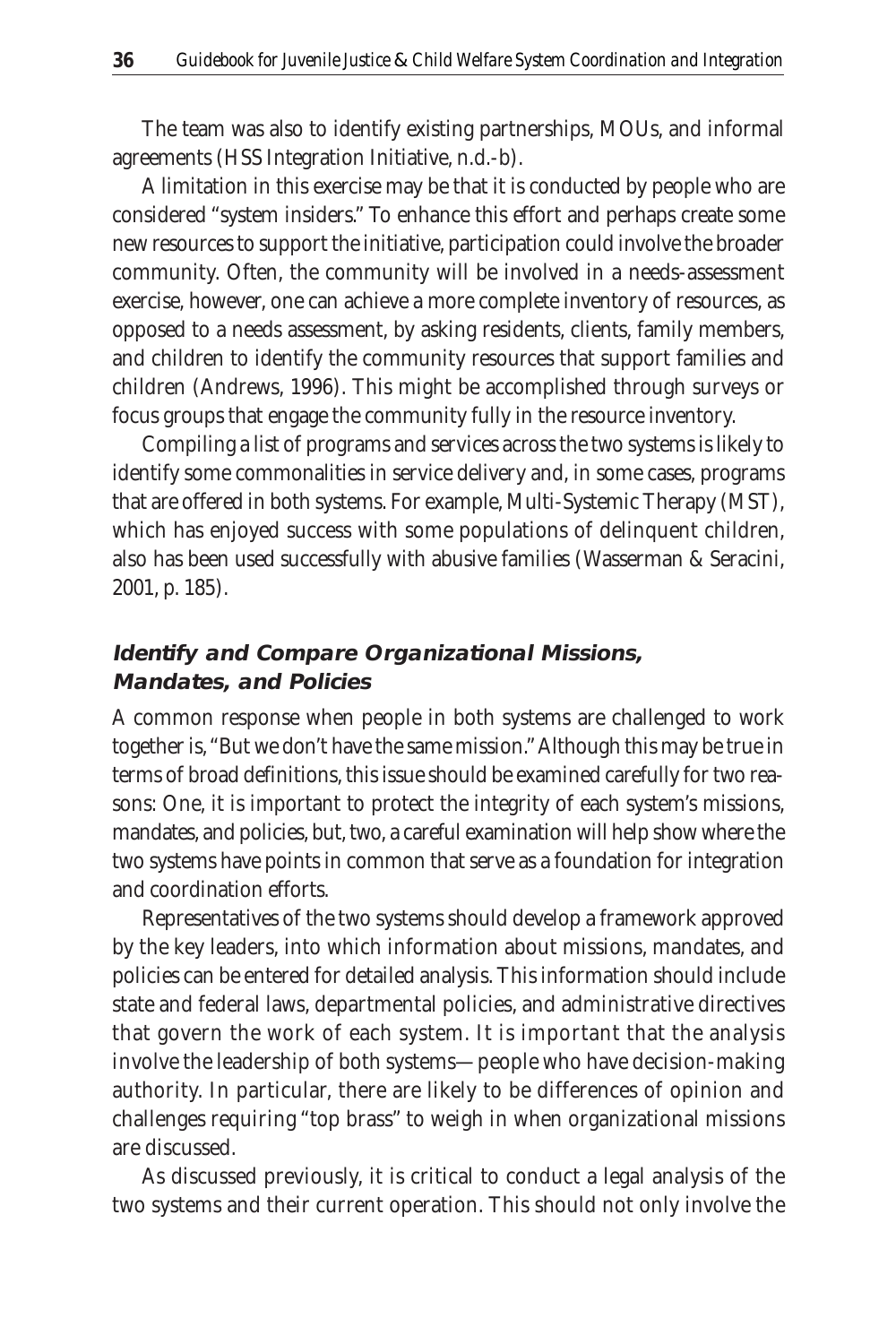identification of laws, regulations, and policies, but it should include stakeholder interviews to learn how systems actually do or do not collaborate effectively in light of the identified statutory, regulatory, and policy frameworks.

### **Identify Common and Dissimilar Components of Case Processing and Management**

This exercise can be accomplished by viewing, or constructing if one does not exist, a case-flow process for each of the systems. Key decision points can be noted, along with the positions responsible for making decisions at each of the points. To further illuminate the case-flow process and its implications for integration, it would be useful to track a cohort of children who have been in both systems. CWLA's Multi-System Case Analysis (MSCA) is a resource that would facilitate this activity.

Jurisdictions have used the MSCA to demonstrate how agency and system partners "are working together to report, investigate, and treat child abuse and neglect" (CWLA, n.d.-a). It could track children who have been in both the child welfare and juvenile justice systems across a community's legal and social service systems, focusing on the actions taken, decisions made in each system, and level of coordination among systems. MSCA provides valuable data to communities, enabling them to identify strengths and formulate strategies to reduce gaps, deficiencies, and barriers in existing prevention and intervention policies, procedures, and practices. This activity should provide a picture of common and dissimilar components of case processing and management as well as areas in which the two systems overlap.

#### **Identify Existing Initiatives and Partnerships**

A critical part of the planning process for this initiative is to identify existing efforts on which to build in either of the two systems or between the systems. Such efforts might be programs, initiatives, or partnerships aimed at the same or similar target populations. There also may be MOUs, joint powers agreements, or other documents that support joint efforts. In any case, it is important to carefully identify these efforts, both because they can strengthen the foundation for the current initiative and to ensure that no unnecessary duplication of effort exists.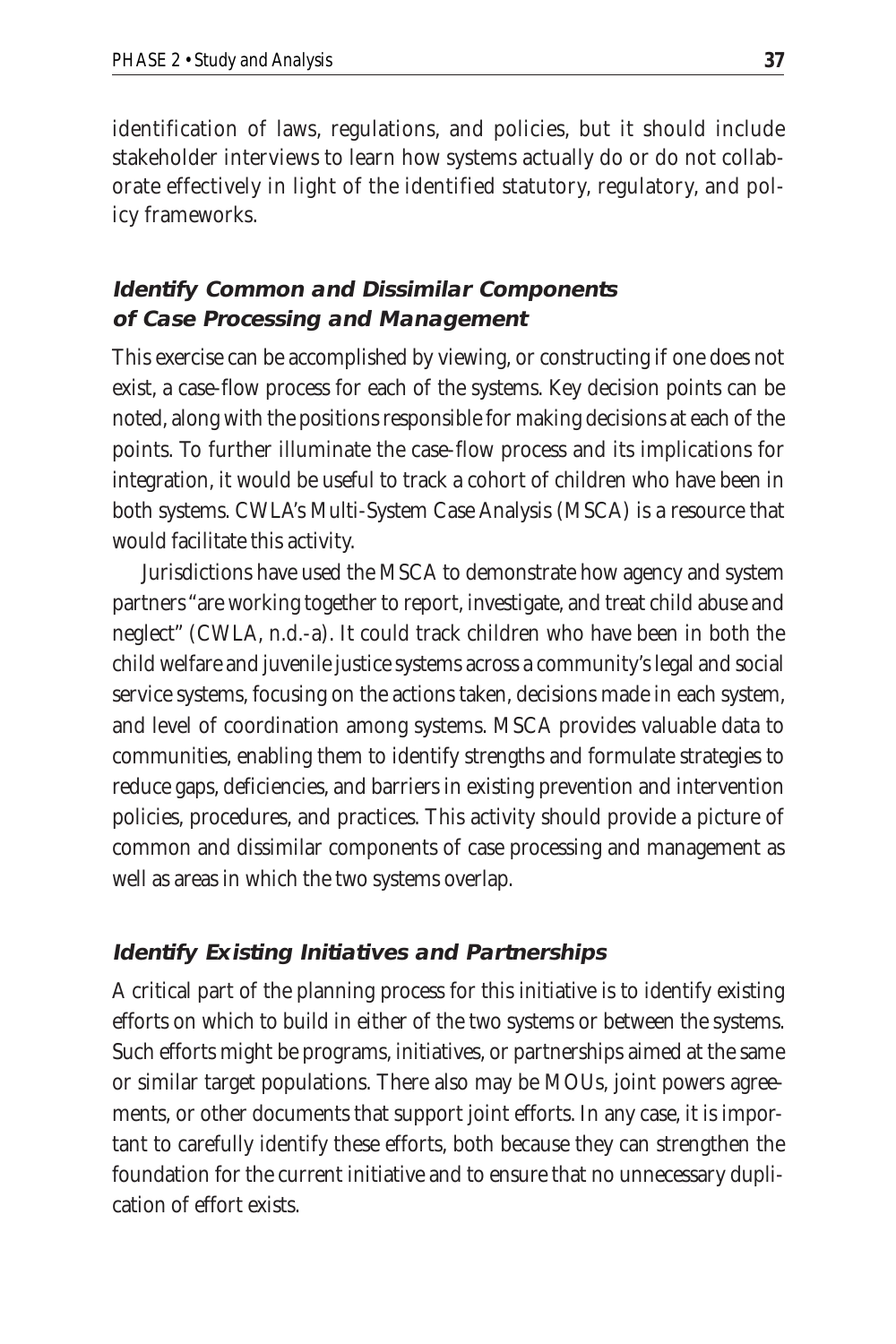### **Identifying Best Practices**

#### **Review Best Practices Nationally**

This exercise should involve a review of best practices nationally across the continuum of intervention for the child welfare and juvenile justice populations. Many resources exist to identify best practices. In the child welfare arena, national resources include CWLA. The CWLA Standards of Excellence for Child Welfare Services are organized into 13 volumes by topic, but the standards that might be particularly useful for the development of the instant initiative are under the following topics:

- *Standards of Excellence for Abused or Neglected Children and Their Families (CWLA, 1999)*
- *Standards for Organization and Administration for All Child Welfare Services (CWLA, 1984)*
- *Standards of Excellence for Family Foster Care (CWLA, 1995)*
- *Standards of Excellence for Residential Group Care Services (CWLA, 1991)*

The DHHS Children's Bureau provides assistance in this area through its National Resource Center for Family-Centered Practice and Permanency Planning. Its publications are organized by subject area (e.g., mental health and child welfare, trauma and child welfare), and it publishes a biannual bulletin, Best Practice/Next Practice. The center is also a resource for compliance with the Adoption and Safe Families Act (ASFA) with its publication, Rethinking Child Welfare Practice under the Adoption and Safe Families Act of 1997 (Children's Bureau, n.d.).

In the juvenile justice arena, the book Serious and Violent Juvenile Offenders: Risk Factors and Successful Interventions (Loeber & Farrington, 1998) provides guidance about best practices, as does the Guide for Implementing the Comprehensive Strategy for Serious, Violent, and Chronic Offenders (Howell, 1995).

Another very useful resource for best practices is Blueprints for Violence Prevention (Center for the Study and Prevention of Violence, n.d.). This is an effort that has identified 11 prevention and intervention programs, model programs that have been effective in reducing adolescent violent crime, aggression, delinquency, and substance abuse. A further resource is the work done by the Washington State Institute for Public Policy. This work reviews more than 400 research studies, focusing on evaluations that used a control or comparison group to determine whether programs reduced criminality. It is an excellent resource not only because it discuss both approaches and "off-the-shelf" programs such as Multi-Systemic Therapy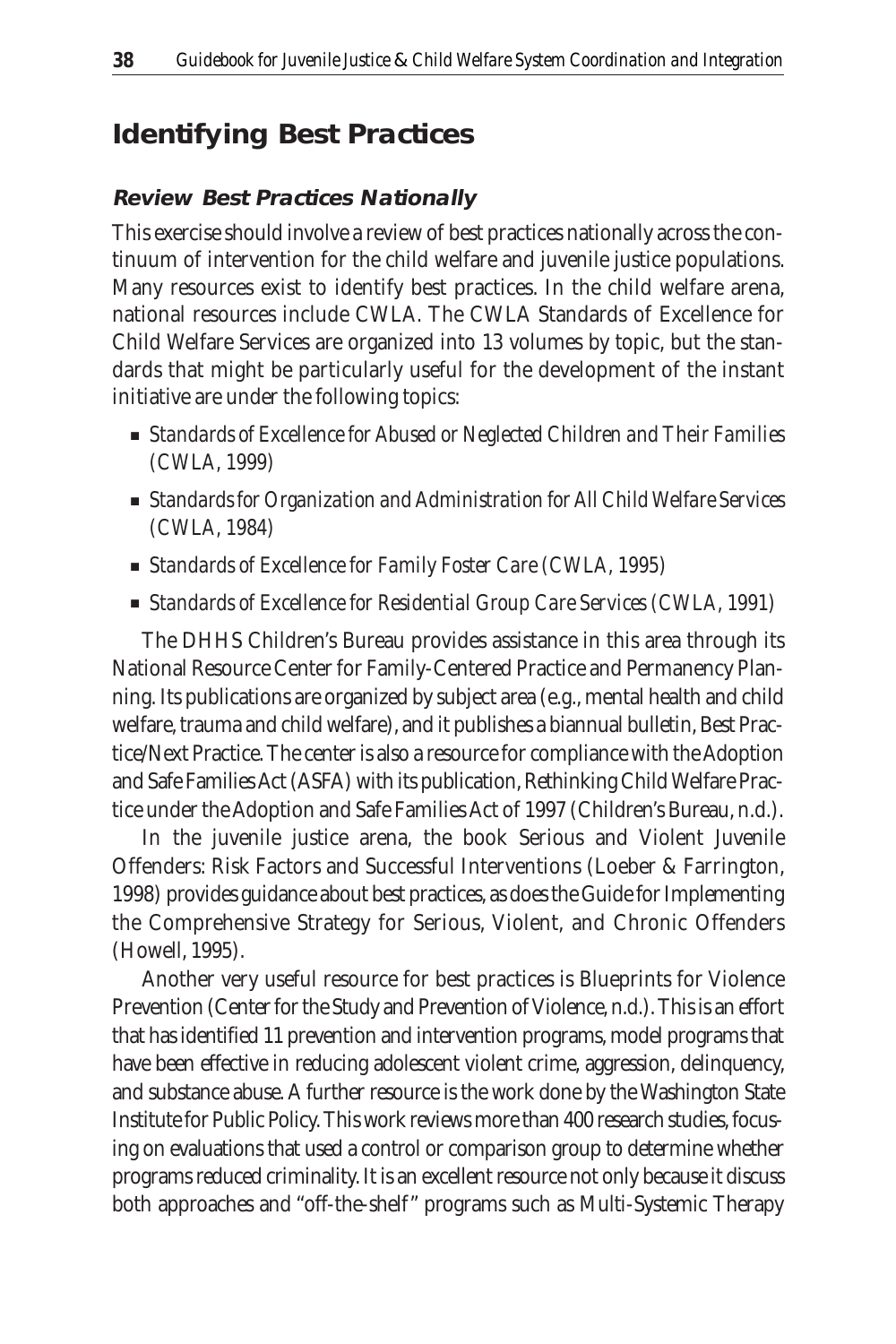(MST), but because it has developed benefit-to-cost ratios illustrating the economic value of implementing various programs (Aos, Phipps, Barnoski, & Lieb, 2001)

#### **Review Local Continuum of Programming**

The next step in identifying best practices is to look to the local programming and its effectiveness, establishing a baseline for continuing evaluation. This should consist of a review of performance indicators for programs and services and any evaluations that have taken place both inside and outside the organizations. This is an opportunity to look at what the stated goals of programming and services have been. Are these goals relevant to current practice, how well have the goals been met, and what are the outcomes of the programs and services?

#### **Identify Promising Programs and Practices**

After reviewing the national best practices and the performance of local programs, the team should prepare a statement that identifies effective, promising programs and services across both systems. The two systems should analyze how these programs and services relate to the sought outcomes (systemic and children's outcomes) and the resource inventory and decide what should be a part of their common service delivery. They should also jointly commit to the principles of best practices that can be common to both systems and consider the development of services and programs that can be made available to both systems' populations. This should serve as part of the foundation for decisions regarding the integration and coordination of the two systems.

Ohio Partnerships for Success (PfS) is an example of an effort that is using this kind of data to drive its program development across multiple systems. PfS "is a comprehensive approach to building capacity at the county level to prevent and respond effectively to child, youth, and family behavior problems" (CWLA, 2003b, p. 8). Ohio awards PfS grants to counties to promote more successful outcomes. Communities and counties that participate in this program will base their plans "on indicated data, research, and measurable outcomes that address needs of children, youth, and families," and identify and implement "evidence-based practices in prevention and intervention services and programs that reduce the risks associated with problem behaviors" (CWLA, 2003b, p. 8)

This effort is guided by six key principles:

- communitywide involvement,
- the use of risk and protective factors,
- a continuum of services beginning with primary prevention and ending with interventions for the most serious behaviors,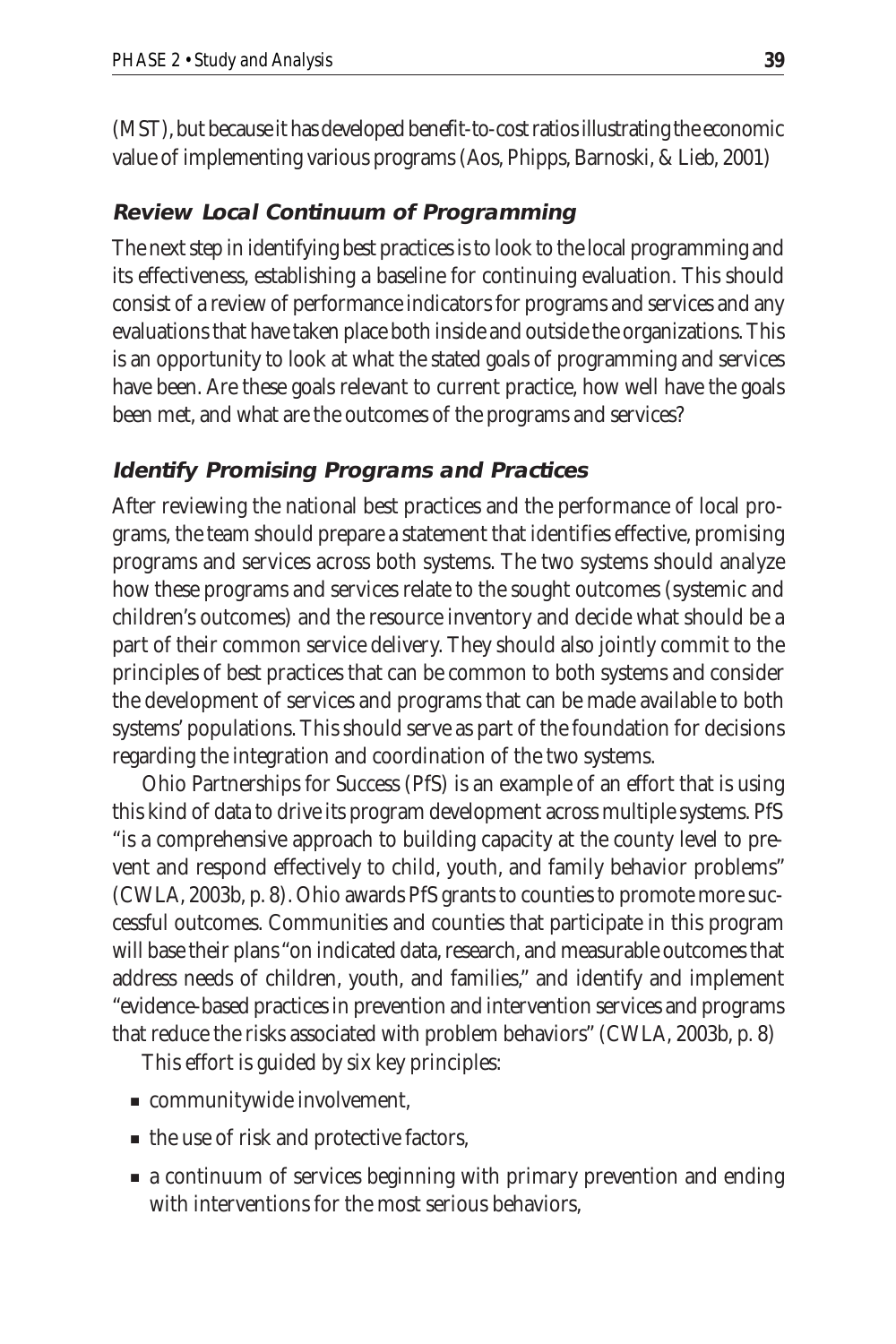- data-informed activities.
- evidence-based and feasible practices, and
- outcome-based planning and evaluation.

### **Elements of Effective Programming**

 $\Lambda$  review of programming across the prevention continuum and **L**intervention programming for child maltreatment and juvenile delinquency illustrates that effective programming targets risk factors in multiple domains and includes, wherever possible, a focus on both the child and the family. Elements of effective programming can be summarized as programs that:

- Address the entire context of child and family functioning;
- Provide support for parents;
- Provide parent education;
- Focus on improved parent-child interaction;
- Include good individualized assessment of the child;
- Identify risk factors and needs;
- Target risk factors at the child, family, neighborhood, and peer level;
- Involve a multi-modal approach;
- Draw on community support;
- Integrate the services of schools and the juvenile justice, child welfare, and mental health systems;
- Emphasize behavior skills development for both parent and child; and
- Direct activities to long-term outcomes for children (e.g., reduction in exposure to abuse, neglect, and violence in the home; reduction in delinquent behavior; school success; social competency).

*Source: Wiig & Widom (2003, pp. 26–27).*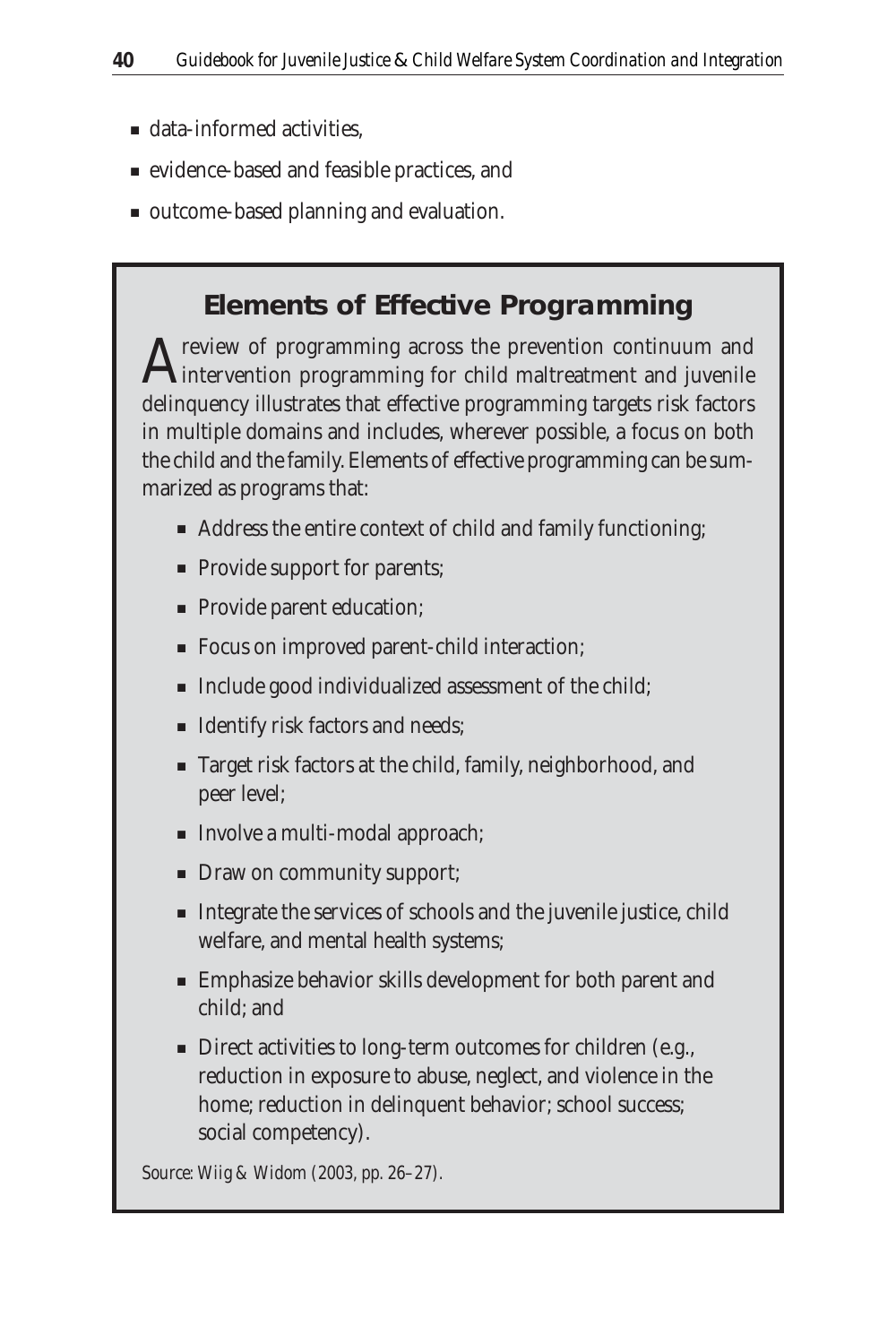### **Reviewing the Use of Assessments**

### **Conduct Inventory of Assessment Tools**

An inventory of the assessment tools used in both child welfare and juvenile justice should be made. This inventory of tools and practices is important for a number of reasons. It can be a key to achieving some economies of scale, in that the instruments themselves may overlap or the agencies may have duplications of effort in their use, it may strengthen both systems' effective use of assessments to assign programs and services, and it may have utility as part of a strategy for preventing child maltreatment and delinquency. Opportunities may exist to develop tools in common between the two systems and to use risk assessment in child welfare to identify youth at high risk for future delinquency.

The inventory should include observations about what is missing, that is, identification of what assessment tools could be used in both systems or in concert with one another.

Questions should be asked about the use of particular assessment tools to help illuminate this inventory, including:

- What decisions are the tools to guide or facilitate?
- What population or problem is the target of their use?
- What tools do both systems use?
- Do the data collected by different tools from each system overlap?
- How are the assessment tools used?
	- To classify children?
	- To conduct individualized assessments?
	- To make dispositional recommendations to the court?
	- To plan for services?

#### **Consider Use of Risk Assessment**

A special topic for consideration is the use of risk assessment. Jurisdictions may have a greater opportunity to prevent child maltreatment and future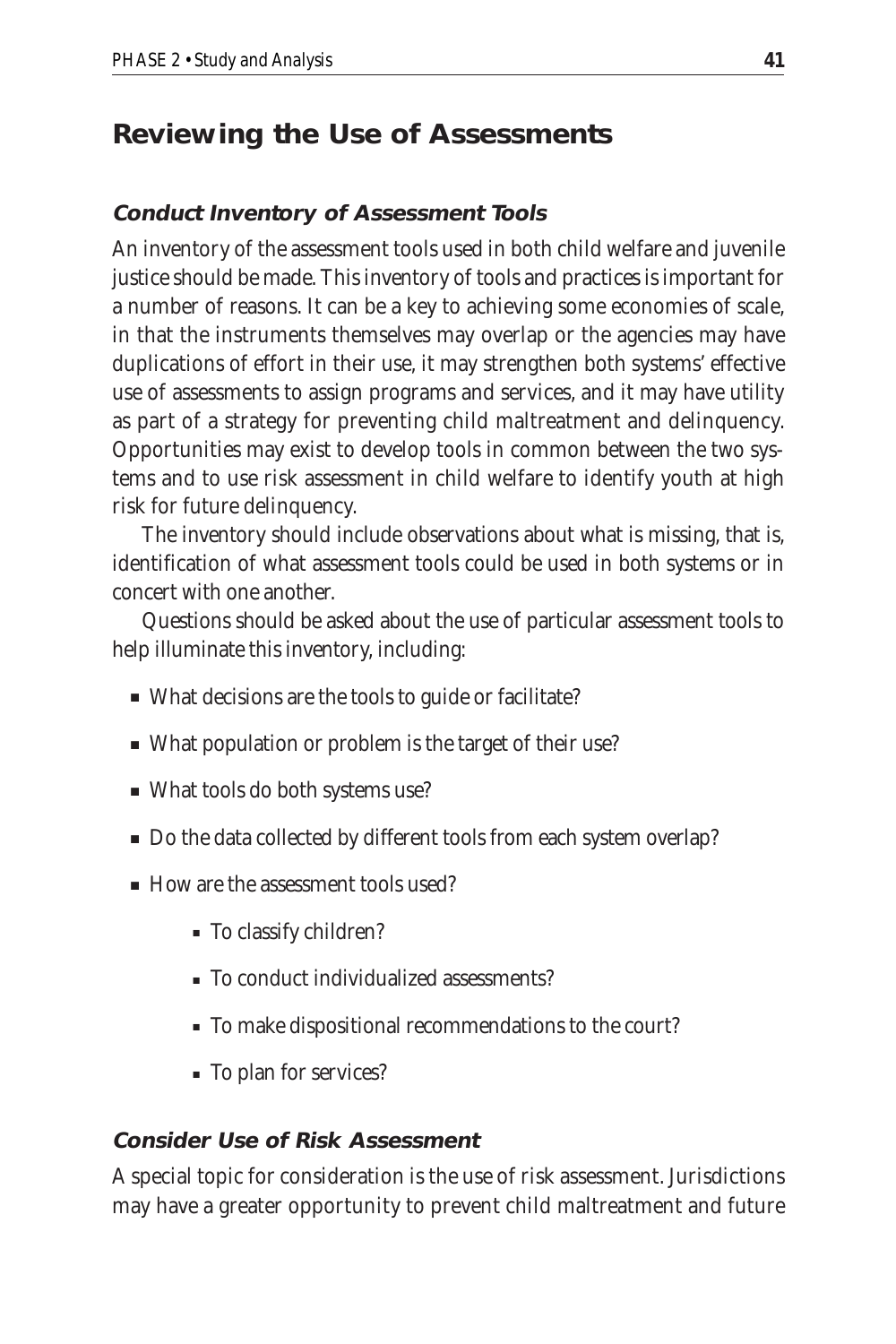delinquency if the two systems would join forces to identify high-risk children. The development and use of instruments in common that identify risks of child maltreatment and delinquency is particularly critical, because family risk factors for delinquency and violence overlap with characteristics of abusive and neglectful families. Assessment of risk factors has identified children at risk of both maltreatment and delinquency, targeting them along with their families for specific programming (e.g., nurse home visitation and the early intervention programs discussed previously).

Risk factors for delinquency are often categorized into four areas: community, family, school, and individual and peer group (Howell, 1995, p. 19). Risk factors for child abuse and neglect are also frequently categorized into four areas: characteristics of the parent, child, family, and environment and community. It is important to recognize that "a lack of sensitivity to co-occurring risk factors [in the family and the individual] has generally led to interventions that are too narrowly focused" and "the focus on risk factors that appear at a young age is the key to preventing child delinquency and its escalation into chronic criminality" (Wasserman et al., 2003, p. 10). It would be a worthwhile endeavor to identify specific points along the continuum of child welfare prevention and intervention services at which efforts can be targeted to prevent delinquency.

Technology is increasingly available in risk assessment instruments. Jurisdictions have used SDM in both the child welfare and juvenile justice systems. SDM involves a combination of risk and needs assessment. In Child Delinquents, Howell (2001) pointed out that risk and needs assessments are often used in tandem to match offenders with appropriate interventions. He also noted that risk assessment instrument development for very young offenders is just beginning. Two efforts, the Early Assessment Risk List–20B (EARL-20B) for boys and the EARL-21G for girls, instruments developed by the Under 12 Outreach Project in Toronto (Augimeri, Webster, Koegl, & Levene, 2001; Levene et al., 2001), and the assessment instrument developed for the All Children Excel (ACE) program, a program for delinquents younger than age 10, in Ramsey County, Minnesota (Beuhring & Melton, 2002, p. 24), show promise.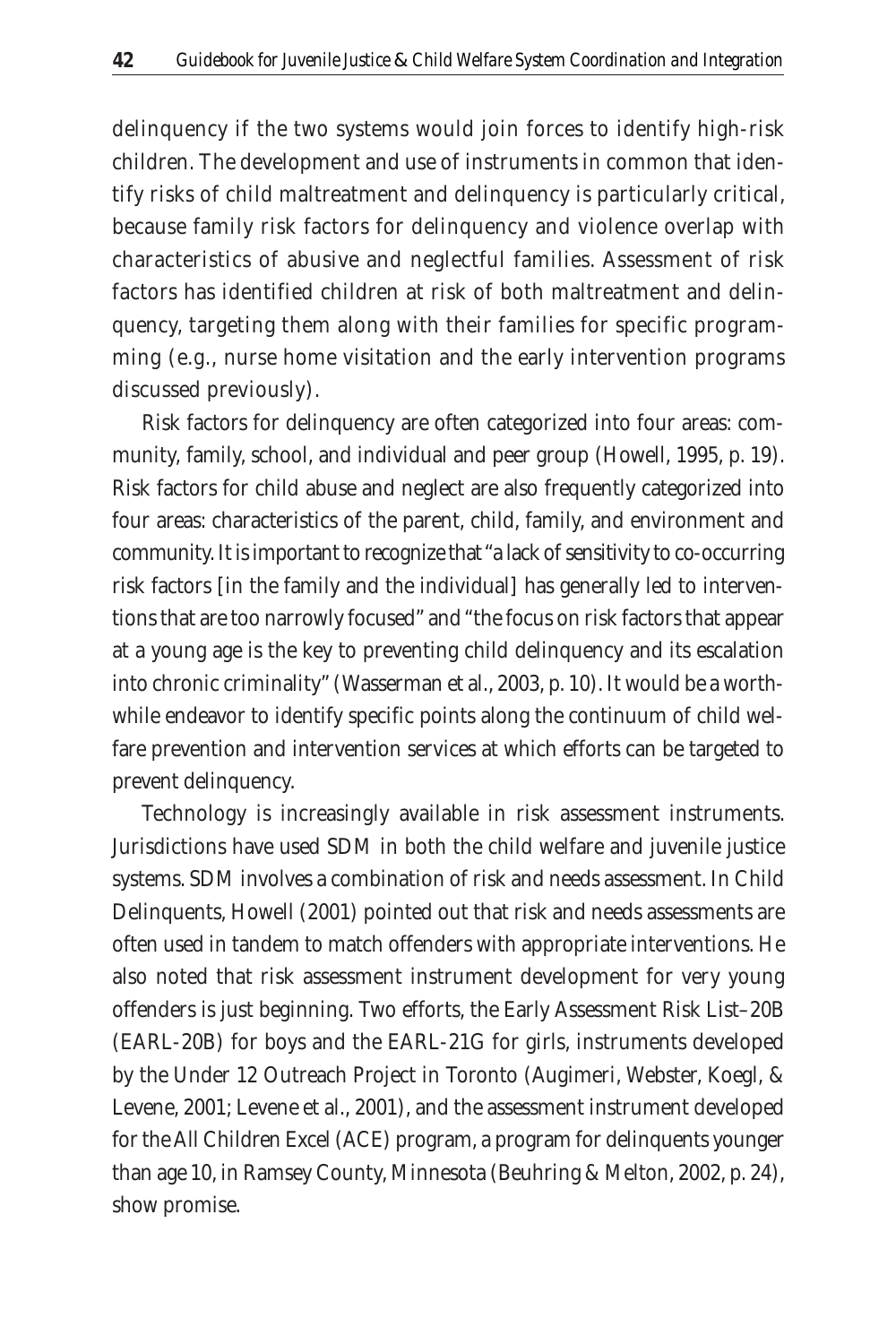### **Structured Decision Making Model**

The Structured Decision Making (SDM) model is an example of a  $\blacksquare$  tool that was adapted to cross both the child welfare and juvenile justice systems. SDM "focuses on how case management decisions are made and how agency resources can best be directed" (Wiebush et al., 2001, p. 4). A core component of SDM is a risk assessment method "originally developed to classify juvenile offenders according to their likelihood of committing additional offenses" (Wiebush et al., 2001, p. 4).

In the child welfare system, SDM includes assessment tools in four areas: response priority, safety, risk, and family strengths and needs. The use of these tools and this model has produced some promising results in terms of lower maltreatment rates. What is of further interest, however, is that the model has been held out as a delinquency prevention strategy, in that a reduction in child maltreatment translates to a reduction in future delinquency because of the link between the two. The principles of this model involve improved decision-making through highly structured assessment processes and assigned priorities in individual cases corresponding to the results of the assessment process. The principles further relate to how an agency conducts its business in the broader sense. The aggregate assessment data can help determine the range and extent of necessary service resources. Also, "assessment and case classification results are directly related to agency service standards, which in turn drive staff workload and budgeting requirements" (Weibush et al., 2001, p. 6). Finally, an important principle of this model is that it is to be designed collaboratively, engaging agencies in a joint development effort built on a set of principles and components but adapted to local practices and mandates.

The Washington State Juvenile Court Assessment is a comprehensive assessment that measures risk and protective factors identified by research as associated with juvenile criminality; classifies youth as low-, moderate-, or high-risk for re-offense; and produces a profile of risk factors for several domains. The assessment is then used to screen for program eligibility (Washington State, 2004, p. 2).

An inventory of assessment tools used by both systems, along with a review of the developing technology in this area, could lead to more effective use of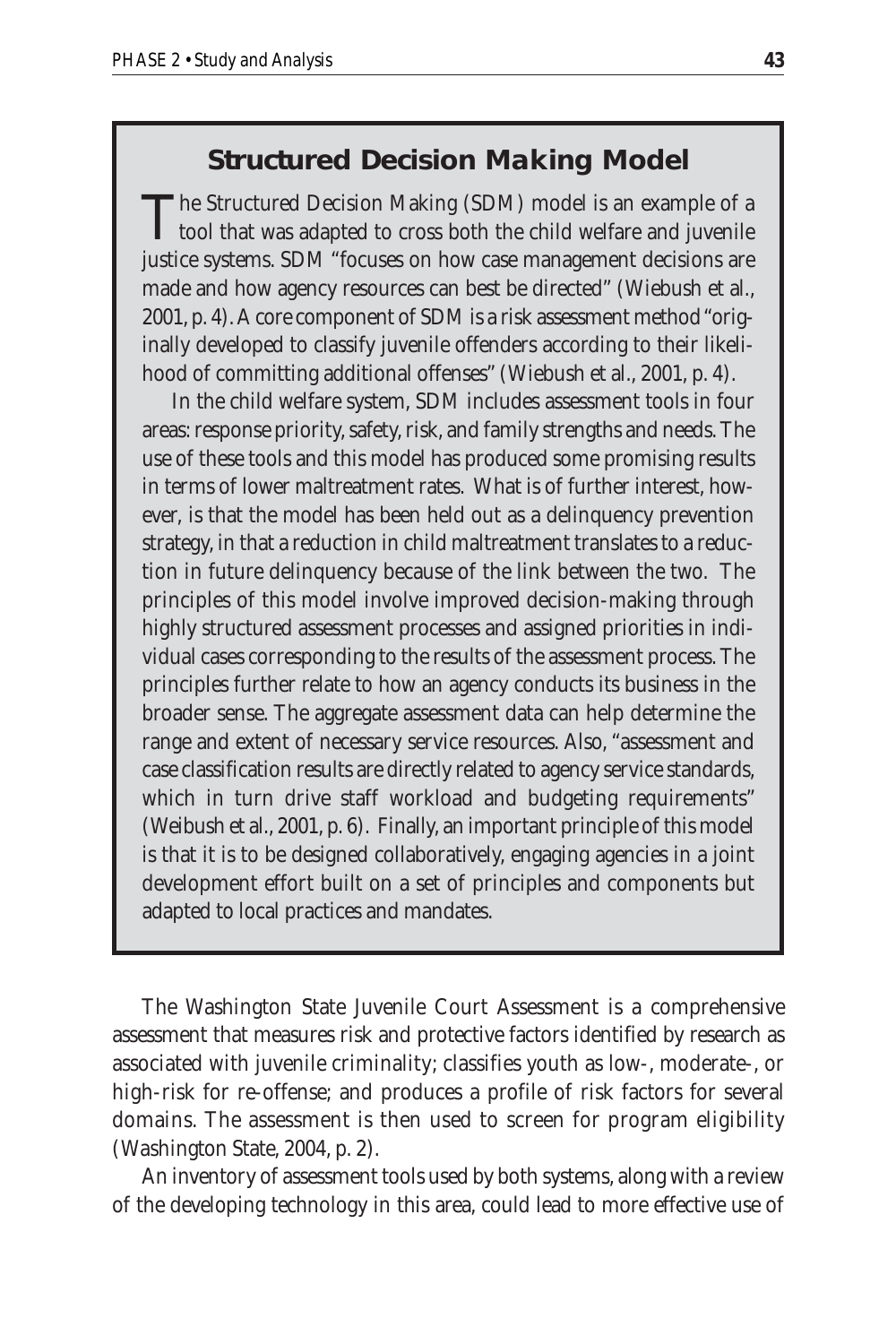assessment. Specifically, it could lead to the use or development of assessment tools collaboratively by the child welfare and juvenile justice systems and an institutionalized commitment to these tools.

### **Reviewing the Funding**

#### **Identify Resources and Potential for Blending Funds**

A comprehensive review and analysis of funding sources and revenue streams in both systems should be conducted. It is a challenge to better align the funding with desired results. This exercise should identify funding to support the integration of services by way of blended funding opportunities, funding for necessary infrastructure, and cost savings that the initiative might achieve. It is also an opportunity to identify areas where revenue could be maximized, such as additional federal funds that the initiative might draw on for services to specific target populations. CLASP has developed useful summaries of federal programs for children and families (Hutson, 2004). The summaries are contained in Appendix J. Summaries of federal programs for juvenile justice are set out in Appendix K.

Some key strategies exist for blending funding streams to better serve the needs of children. They are:

- Pooling: Combining funds from several agencies or programs into a single funding stream.
- Coordination: Aligning categorical funding from a number of agencies and funding streams to support community-based initiatives.
- Devolution: Delegating authority for allocating funds from higher to lower levels (e.g., from state to community-based agencies or organizations).
- Decategorization: Removing narrow eligibility requirements or other rules that restrict how groups can spend funding. (Morgan & Martin, 2004, p. 39)

The San Bernardino Integration Initiative's objectives focused on identifying common funding streams, categorical funds, funds that could not be blended, purposes of funds, duplicate purposes of funds, time limitations, and cost-reporting implications. The initiative developed several questions to meet its purpose of identifying and enhancing availability of funds to further the integration of HSS services: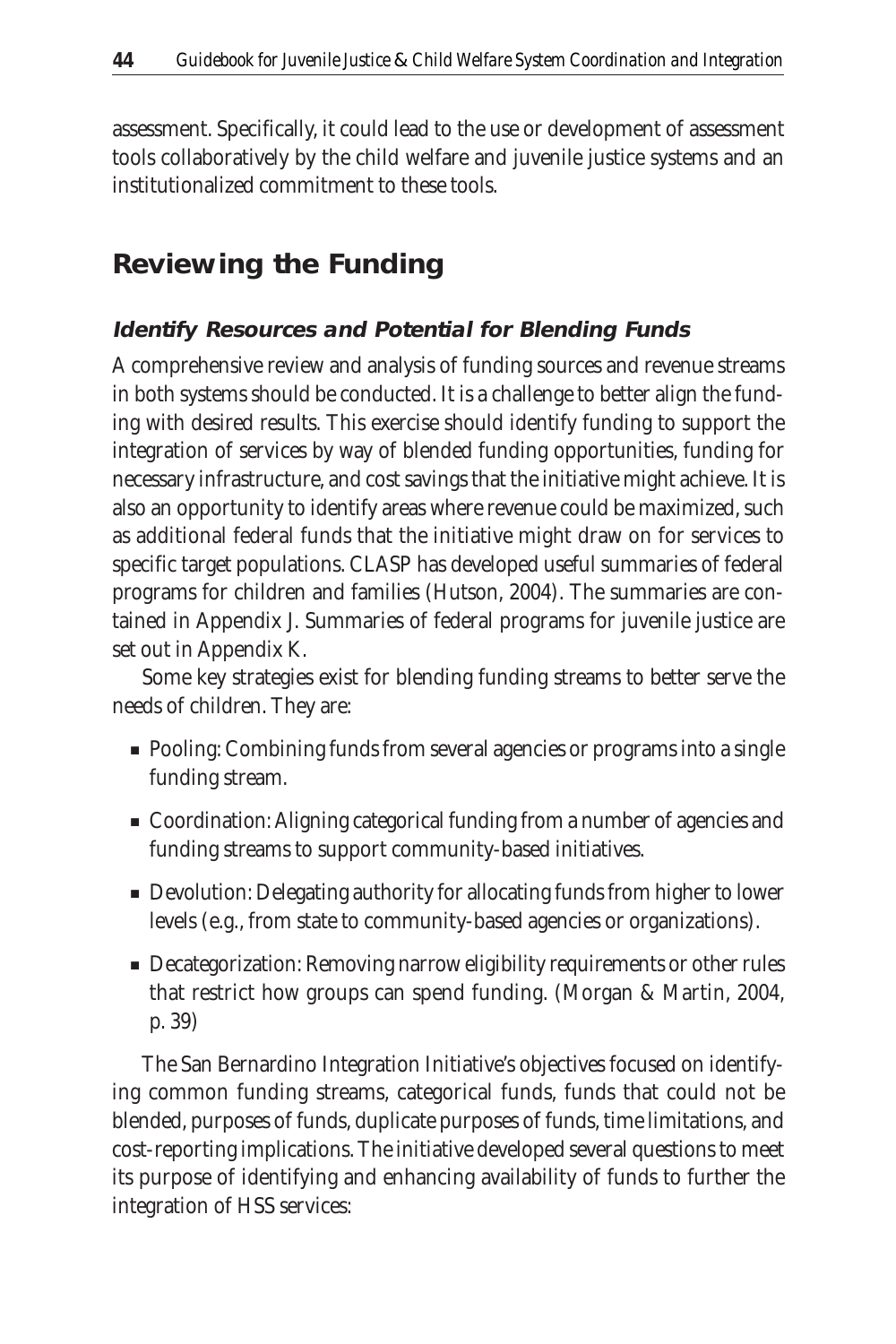- How much money, what used for, where from, and what restrictions are there?
- What money can we blend to our advantage?
- How can we reduce cost by consolidating services, procurements, and activities?
- How can money be shared or blended to benefit all stakeholders (HSS Integration Initiative, n.d.-d)

The Ad Hoc Working Group on Integrated Services' (1996) Moving from Principles to Practice, a resource guide for integrated services systems, suggested several principles in a discussion of the role of financing in the integration and coordination of services:

- Two priorities should guide funding policies—a focus on achieving desired results and greater flexibility in how dollars are used to accomplish them.
- States and communities should have greater flexibility in using categorical funds.
- Stable and adequate funding should be available to support collaboration, particularly the infrastructures needed for effective services.
- Funding should promote intra-agency, interagency and inter-system decision-making.
- Dollars gained by increased efficiency and expenditures on prevention and early intervention should be invested to further expand prevention and early intervention.
- Funding should protect vulnerable populations. (p. 2)

#### **Consider a Budget for Target Population**

Taking this effort a step further, Los Angeles County developed a children's budget. This grew out of a partnership between the Chief Administrative Office's (CAO) Service Integration Branch, the Children's Planning Council, and the New Directions Task Force. Presented for the first time as an addendum to the county's proposed budget in 2002–2003, the children's budget "links program performance measures with budget allocations, actual expenditures, and funding sources for programs serving children and families" (Service Integration Branch, n.d.). The children's budget's section on funding sources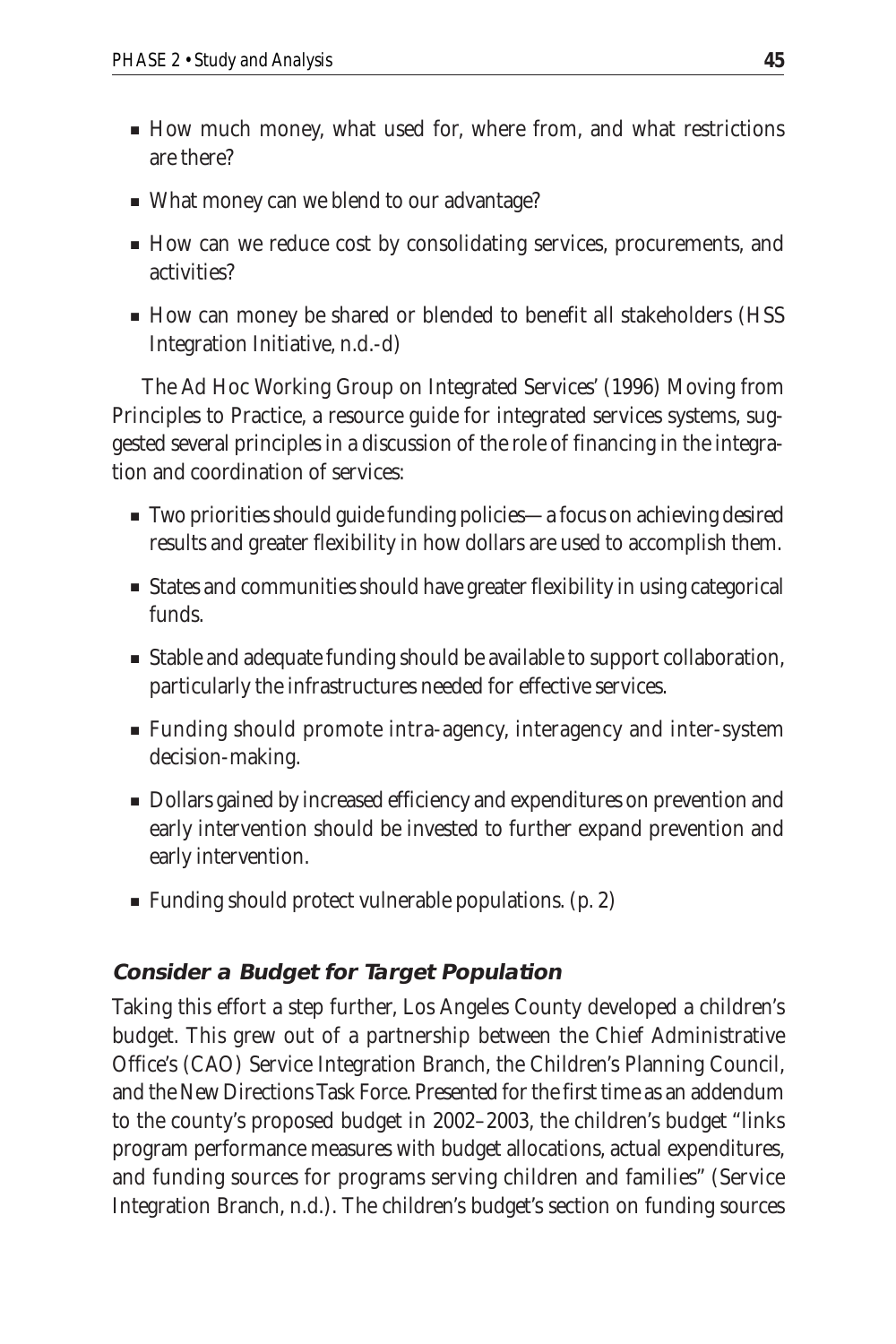and revenue streams includes a description of how this effort's revenue maximization strategy encourages service integration and coordination. The strategy calls for departments to keep in mind the best interests of the client and to ensure that the funds follow the client. Other aspects of the strategy include:

- Establishing a revenue function within the CAO to develop and recommend revenue maximization and leveraging strategies from a countywide perspective;
- Initiating a Revenue Cycle that complements the Budget Cycle and focuses on revenue generation strategies; and
- Developing a user-friendly website to enable departments, providers, and the community to access information about revenue streams and how they can best be leveraged to benefit their clients. (Service Integration Branch, n.d., p. 197)

### **Training Across Systems**

The initiative can use the inventory and assessment as foundation to develop cross-training of personnel in both systems. The purpose of the training is to help personnel from each system understand the other, recognize goals and efforts in common, and prepare for the action strategy. It may be useful to crosstrain a group of individuals representing many levels and disciplines of the participating organizations, people who support the initiative and are willing to take action to make integration or coordination efforts happen.

The training should include the information gathered during the inventory and assessment phase (best practices; use of assessments; funding; and missions, mandates, and policies), but it is an opportunity also to include information from the data collection phase and the preliminary strategies identified in the mobilization and advocacy phase. A secondary objective might be achieved in that the participants will not only be ready to move on the action strategy, but they may also come up with additional ideas or solve potential problems associated with the integration and coordination efforts.

It is through not only learning about the other system but also through the development of relationships that coordination and integration will occur. Missouri conducted cross-training of child welfare professionals from all disciplines based on its Missouri Resource Guide for Best Practices in Child Abuse and Neglect (Missouri Supreme Court, Family Court Committee, 2002) under the auspices of Missouri's Supreme Court. "The Chief Justice commented that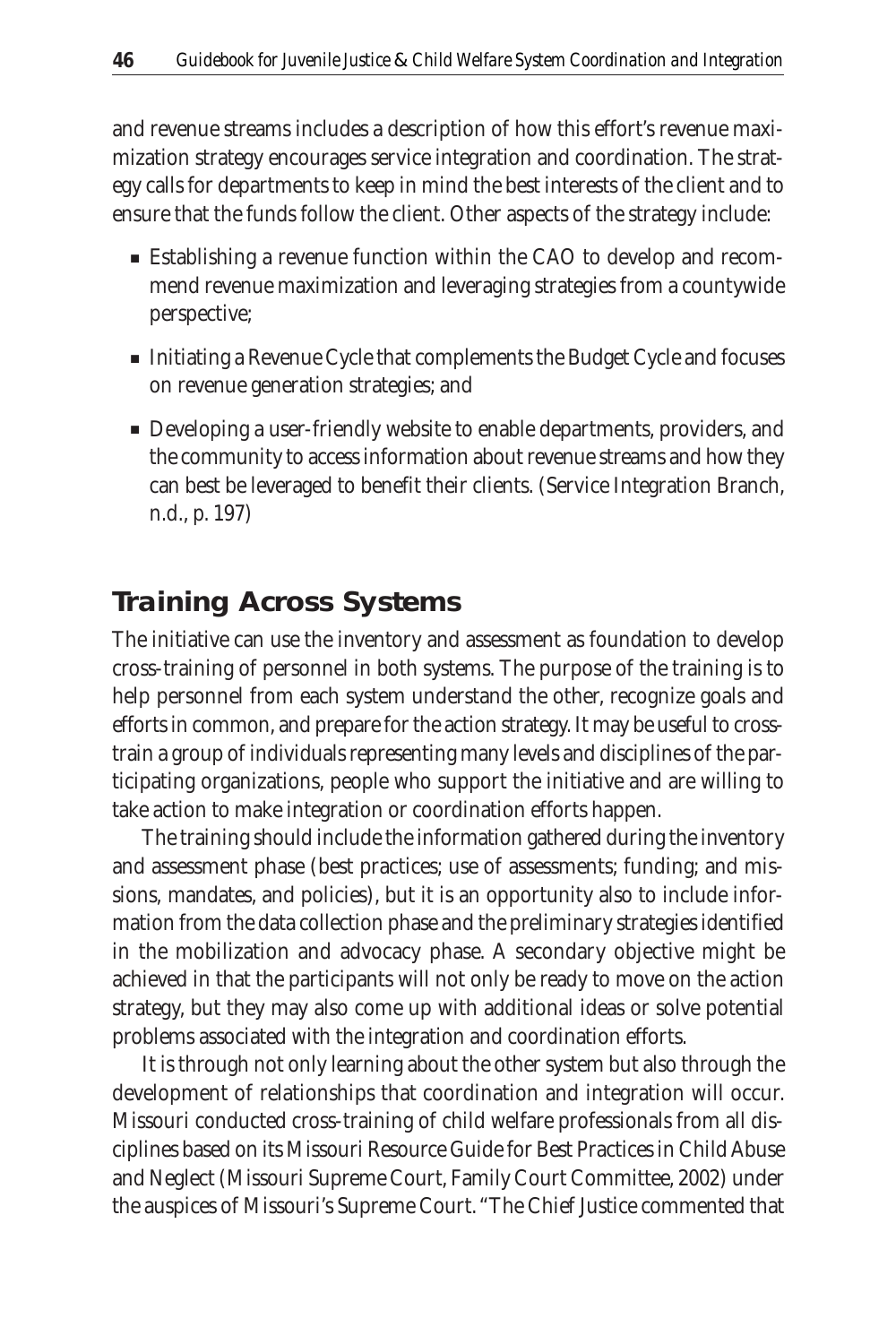Missouri does not need new legislation so much as improved cooperation" (Missouri DSS, 2003). The interaction of participants from multiple disciplines not only helps them understand how each other operates, but it creates relationships and bonding that builds efforts to work together. It helps to break down the culture of separatism that permits systems and agencies to operate out of silos and discourages coordination and integration efforts.

### **Checklist: Inventory and Assessment**

- List programs and services
- Identify and compare organizational missions, mandates, and policies
- Identify common and dissimilar components of case processing and management
- Identify existing initiatives and partnerships
- Review best practices nationally
- Review the local continuum of programming
- Identify promising programs and practices
- Conduct an inventory of assessment tools
- Consider the use of risk assessment
- Identify resources and the potential for blending funds
- Consider a budget for target population
- Create the training
- Compile a report of findings and recommendations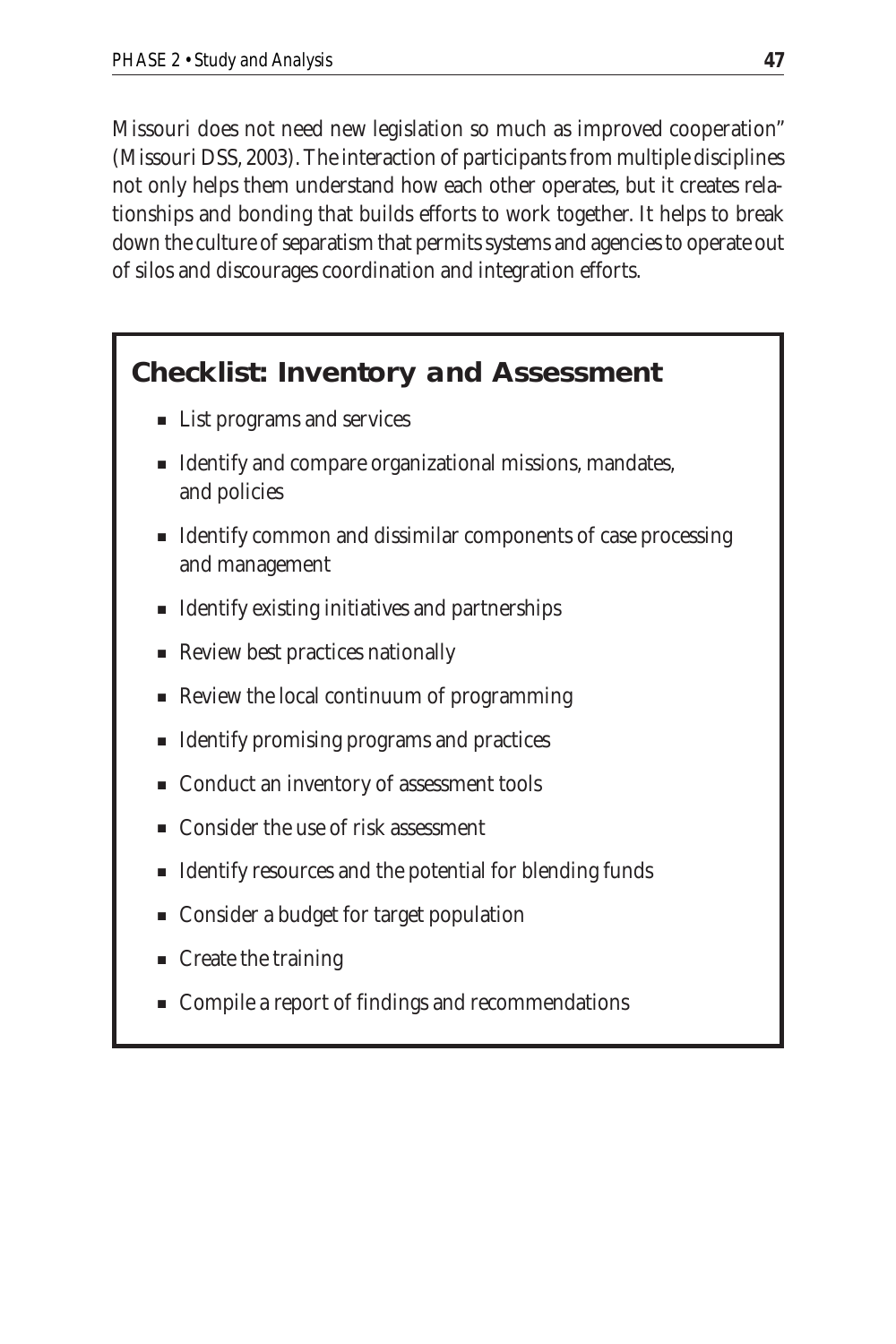# **III. Legal and Policy Analysis and Information Sharing**

s communities undertake systems integration and coordination efforts, attention should be directed to legal and policy analysis taking into consideration what legal mandates must be accounted for, how resources will be allocated, what funding is provided, and the appropriate court processes to support integration and coordination efforts. Attention should also be directed to effective information sharing including such issues as the need to share, the privacy of individuals, data sharing impediments, and the capacity to share information.

### **Legal and Policy Analysis for Systems Integration and Coordination**

A strong law and policy foundation is critical to the support of systems integration and coordination efforts. Key leaders should establish a process for making sure that a legal and policy analysis is undertaken to establish that foundation. Detailed, step-by-step guidance for this process is set out in an additional CWLA publication, *A Guide to Legal and Policy Analysis for Systems Integration* (Heldman, 2006). That guide illustrates that this legal and policy analysis will require work in at least four arenas: (1) legal mandates, (2) court processes, (3) resource allocation and funding, and (4) information sharing. Common themes among jurisdictions that have undertaken this effort include the following:

- "information sharing/confidentiality concerns that can impact coordinated case management and service delivery as well as efficient and effective court processes;
- how specific state statutes define the goals, practices, and procedures of the state's child serving systems and how these provisions impact the ability of agencies to work together;
- whether agency mandates are clear, communicated to staff, and met by the agencies, including whether it is understood which system is responsible for the legal and physical custody of a child involved in both child welfare and juvenile justice;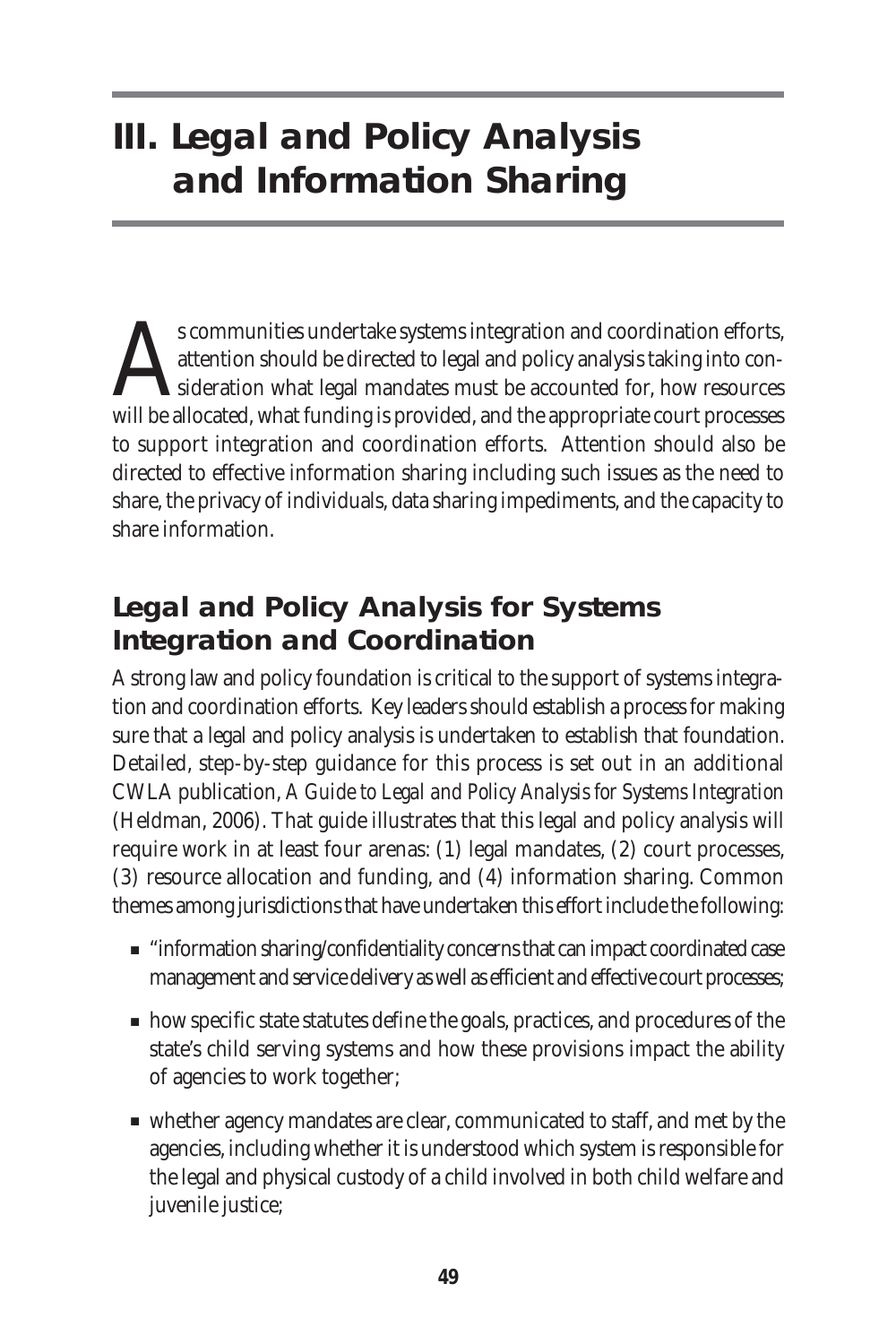- whether/how court practices impact the ability of agencies to effectively serve clients, and whether the court is supporting or can support interagency strategies;
- how resources are allocated between child welfare and juvenile justice systems and the extent to which resource allocation impacts systems integration; [and]
- legal issues surrounding the development of information management systems" (Heldman, 2006).

The guide recommends a special committee be formed to handle the legal and policy analysis and sets out a list of questions to help guide the committee's discussion. Information sharing is handled as a separate topic below. Following are the questions from the guide to address the other three arenas: legal mandates, resource allocation and funding, and court processes.

#### **Legal Mandates**

- Are there specific legal mandates requiring interagency or multidisciplinary coordination and collaboration in order to address certain issues, populations, or circumstances? If so, have these mandates been met?
- Have the participating agencies and entities identified where there is existing overlap in legal mandates, including state statutes that define the goals, practices, and procedures of the state's child-serving systems, thus providing natural areas for coordinated efforts?
- Have the participating agencies and entities identified where there are existing conflicts in legal mandates, including state statutes that define the goals, practices, and procedures of the state's child-serving systems, thus creating potential barriers to coordination and collaboration?

#### **Resource Allocation and Funding**

- Have the participating agencies and entities identified funding sources provided by the federal and/or state government that specifically support systems integration?
- Have the participating agencies and entities identified which funding sources legally allow blending of funds with other agencies?
- Have the participating agencies and entities identified which funding sources are legally restricted to supporting activities of only one agency or program?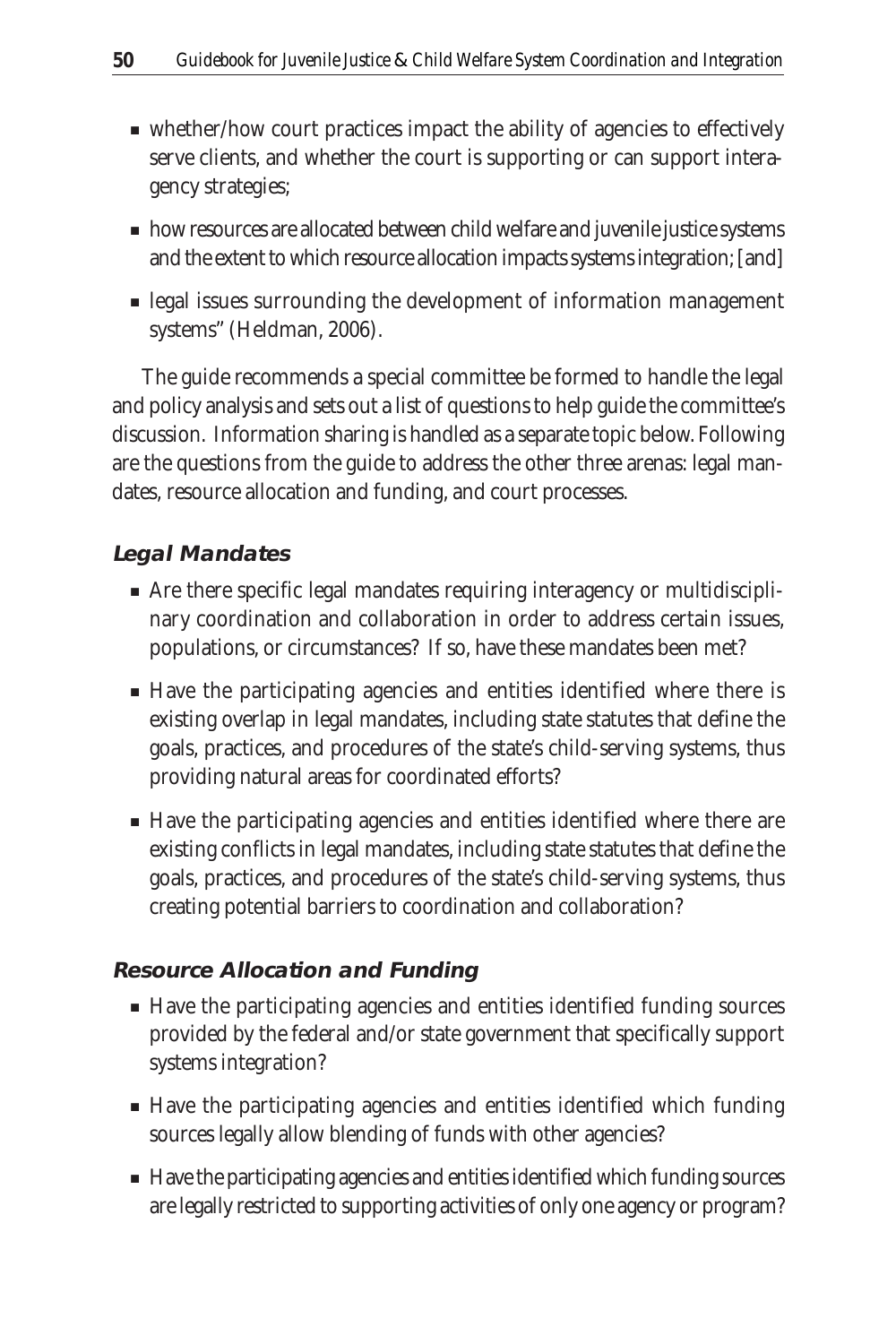■ Have the participating agencies considered ways in which existing resources can be shared that do not require obtaining new and additional funds?

#### **Court Processes**

- Is there a mechanism for notifying the child welfare system when one of their clients makes contact with the court due to a delinquency matter?
- Is there a mechanism for ensuring the judge handling a case in one system has access to the information in possession of the other system?
- Are the appropriate representatives present in court at each hearing (e.g. are social workers notified of and present at delinquency proceedings?)
- Does the court utilize a "one family/one judge" model? If not, has this approach been considered?
- Does the court require any coordinated efforts between agencies such as joint case or treatment plans? If not, would the juvenile court judges be likely to consider requiring such measures? (Heldman, 2006)

### **Establishing Effective Information Sharing**

### **Sell the Need to Improve Information Sharing and Protect the Privacy of Individuals**

The idea that improving information sharing will be beneficial in meeting program and system goals may need to be sold to participants. It may be valuable for them to again review the system and child outcomes they seek. The JAIBG bulletin on this subject suggests that information sharing should help coordinate multiple services provided to the same family or child, facilitate services or treatment, improve case- and management-level decision making, and help identify children at risk of maltreatment or delinquency (Slayton, 2000). Slayton further stated that

*a central database of information regarding delinquent, at-risk, and dependent juveniles would eliminate the need for multiple agencies serving a single juvenile to collect the same information and might also eliminate the need for each of these agencies to obtain a release to gather the information needed to serve that juvenile. (p. 2)*

A report of focus group participants involved with the development of integrated information sharing comments on the agency services overlap: "This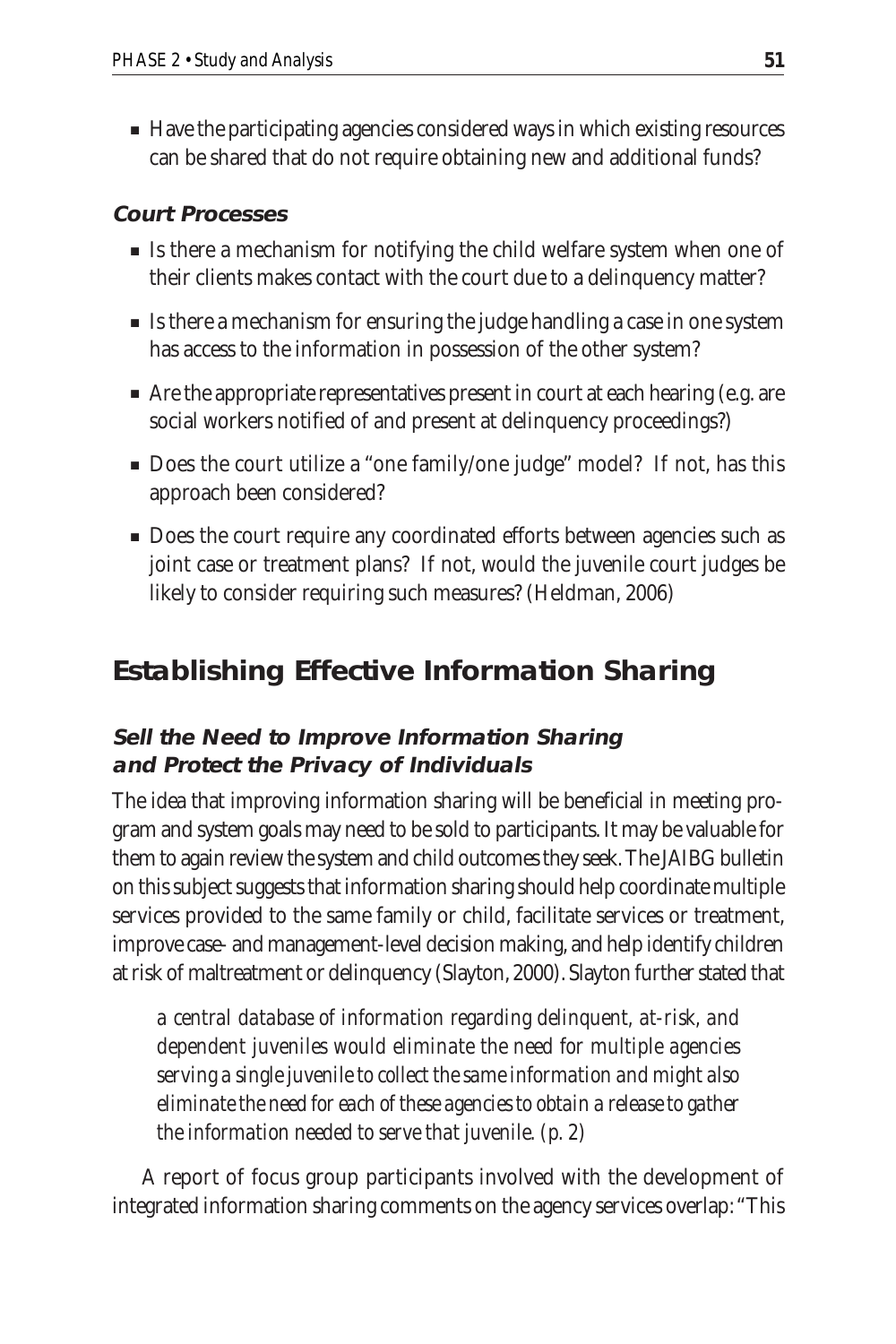perceived waste of scarce resources became a prime motivator to share information across systems in order to increase the level and quality of services provided, reduce redundancy in services, and provide continuity of care" (Juvenile Integrated Information Sharing, 2002).

Although there are important goals to be achieved in the sharing of information, it is critical also that information is not shared where there is no real need and that the privacy interests of individuals are protected. Harm can be done to juveniles and their families when information is shared carelessly or its use is not insulated for selected purposes. For example, self-incriminating data may surface in interviews with youth and then be reported across systems. Care needs to be taken not to disseminate information that may be used to unnecessarily push youth further into the juvenile or criminal justice systems. Careful guidance on this subject is provided in the Juvenile Law Center's monograph, *Protecting Youth From Self-Incrimination When Undergoing Screening, Assessment, and Treatment Within the Juvenile Justice System* (Rosado & Shah, 2007).

A set of questions and best practices as set out in the sidebar can be used to guide requesters of information, checking their "need to know" and respecting the privacy of individuals. Additionally, it can cover such issues as intended use, protection, dissemination, and storage of protected information as well as the maintenance of logs documenting requests and transmissions and the handling of consents/releases of information (Wiig, n.d.). Best practice guidance is also available for those who receive requests for information. It includes questions such as:

- Is the information I have necessary and relevant and important to the child's and family's case planning and services?
- Isn't it my information to share?
- Is the recipient of the information legally entitled to it? (King County Systems Integration Initiative, 2006)

Finally, as participants consider the establishment of effective information sharing, extensive guidance is provided by the OJJDP publication, *Guidelines for Juvenile Information Sharing* (Mankey, Baca, Rondenell, Webb, & McHugh, 2006). This report includes guidelines for the establishment of a juvenile information sharing collaborative involving multiple agencies along with guidelines for the development of policies, procedures, and practices to implement juvenile information sharing. It addresses the goals to be achieved through information sharing, the methods to do so effectively, and the protection of the juveniles' and families' privacy interests.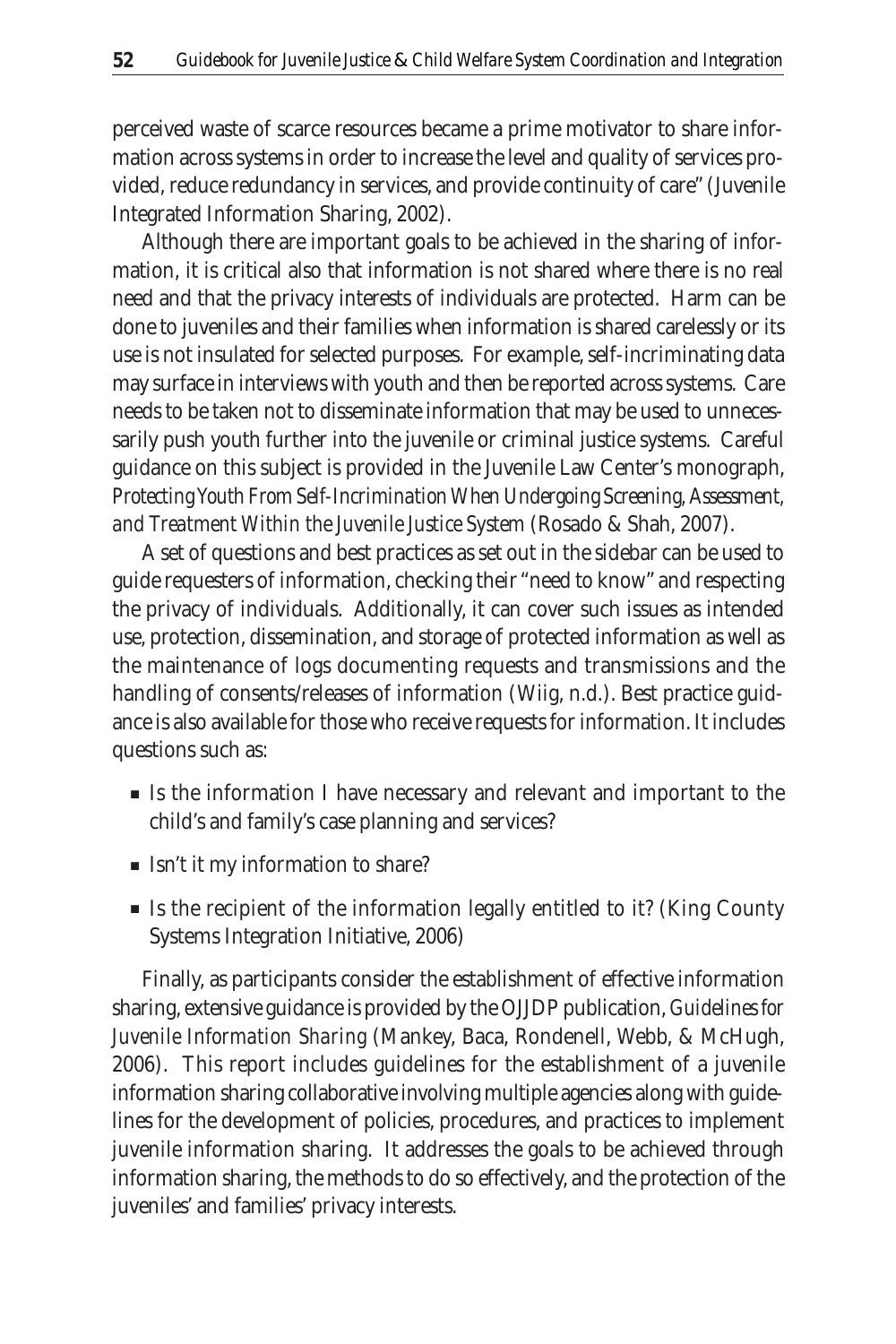### **Questions and Best Practices for the Requester of Information**

### **1. Why do you need the information? What is your purpose? What entitles you to the information?**

*A request for information should be made only if it is necessary to assist in the assessment of the youth's needs, the development of a service plan for the youth, and/or the coordination of services between agencies. The requester needs to determine whether he or she is entitled to the information sought. He or she needs to be certain to possess the legal authority to obtain this information either by statute or by obtaining the appropriate consent/release of information.* 

### **2. How are you going to use the information?**

*Care should be taken to use the information only for the purposes for which it has been sought. There is the danger that information obtained about a youth's substance abuse, mental health status, or unlawful behavior can be used to further incriminate the youth or push him or her unnecessarily further into the juvenile justice system.*

### **3. How are you going to protect the information during its use (including information maintained on a computer)?**

*Reports and notes containing information obtained from other agencies should be protected along with other confidential information about the youth. Care should be taken to keep hard files in locked cabinets and electronic information should be stored in a manner that protects it from unintended access and use.*

### **4. How are you going to protect/dispose of the information after use?**

*Once the information has been used for its intended purposes, it should be disposed of in accordance with the agencies' policies for destruction of data. If it needs to be maintained, it should be stored in a special section of the case file and/or blocked from unintended access until it can be destroyed.* 

*continued*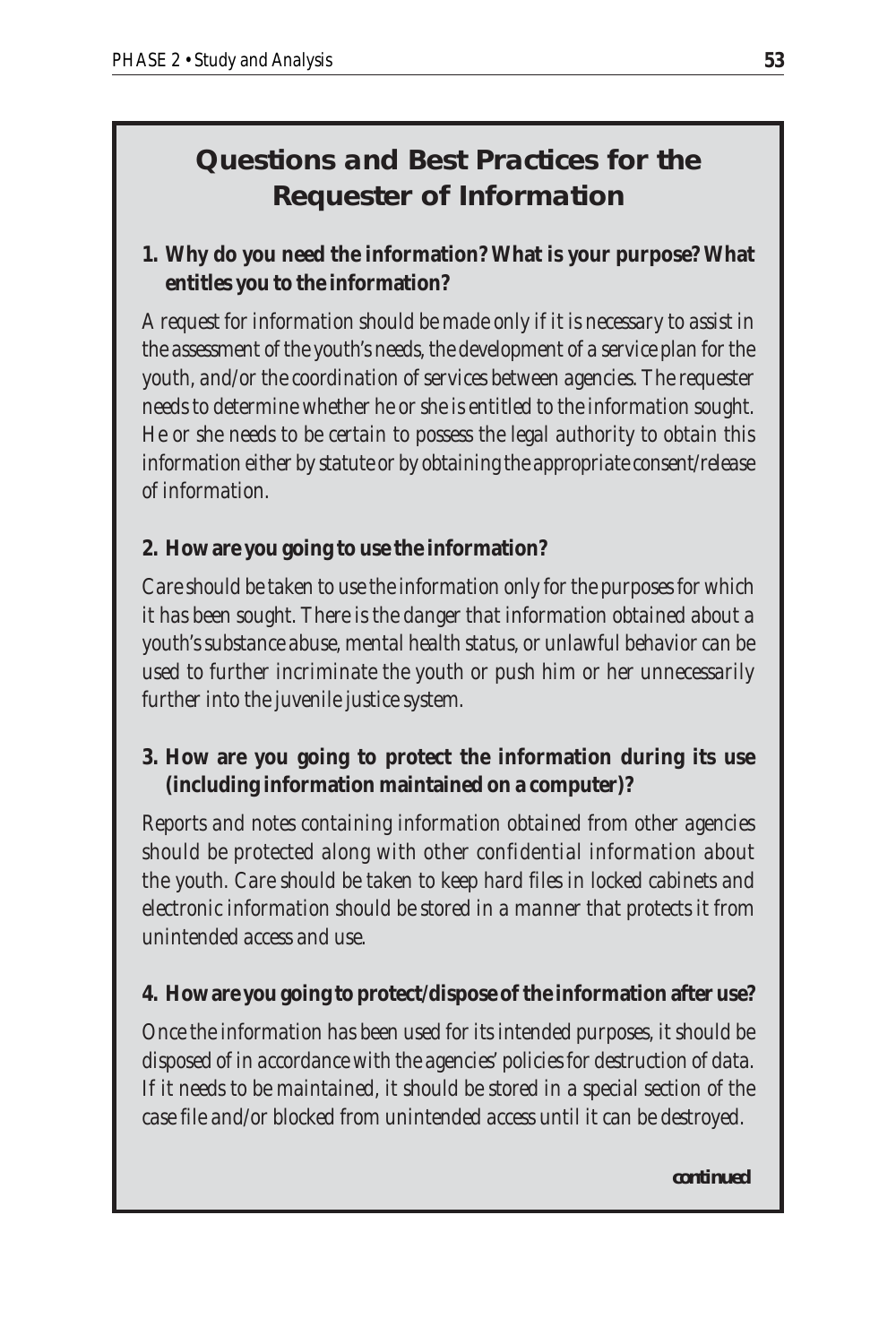**Questions and Best Practices for the Requester of Information** *[continued]*

#### **5. Who else will have access to the information?**

*Access to the information should be prescribed in terms of who is permitted to see and use either hard file or electronic copies.* 

#### **6. What additional dissemination of the information are you going to make? For what purpose? Is it necessary?**

*It may be that some dissemination of the information is necessary to achieve the evaluation or treatment goals. Care should be taken to think about each transmission to be sure the person receiving it is entitled to it and that it is necessary for that person to receive it for the intended purposes. Beyond the formal dissemination, all holders of the youth's information should take care to not informally share the information in casual conversation or in some other manner inadvertently disseminate the information beyond its intended use.* 

### **7. Will you have a log or some record of who requested and who transmitted information?**

*Agencies should keep a log of requesters and transmitters of information. This may be established centrally if there is an information access officer or it may be maintained by the individual worker. If a log is maintained by the individual worker there should be a log for information requests and transmissions on all the worker's cases, along with a notation in the individual case file of each information request and transmission.* 

### **8. How will you handle requests for consents/releases of information with the families?**

*The participation of family members in the assessment and planning for service delivery is critical in order to achieve sought outcomes for youth. As consents/releases are sought, communications should be conducted in a manner that is respectful of the family's right to privacy. The requested information should be shared with the family to determine whether it is correct and to determine whether the family is in agreement with any information changes that may have been made.*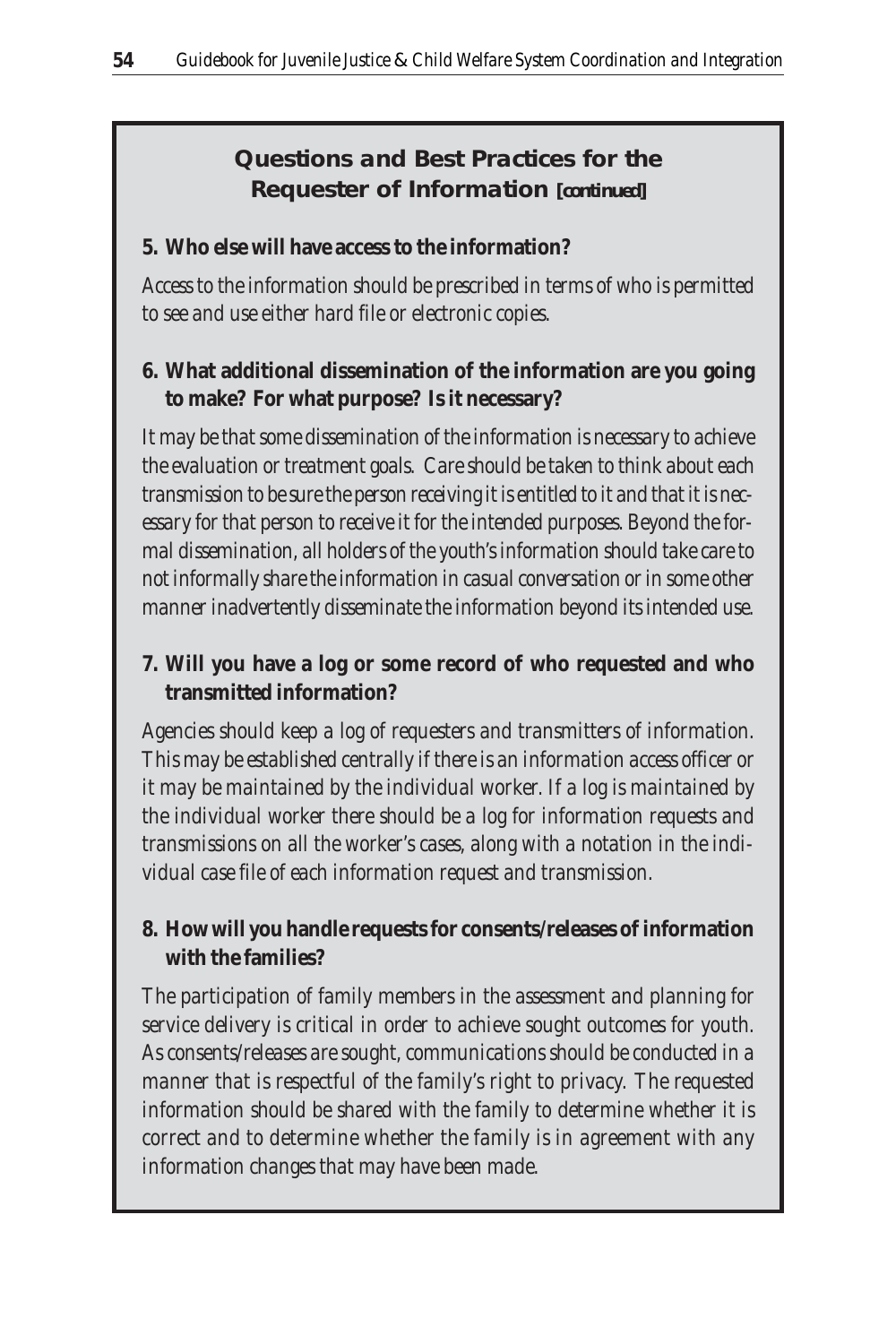### **Identify Data-Sharing Impediments**

Data-sharing impediments may take the form of access problems or legal prohibitions. It may be that current practices, policies, and operation of automated information systems make it difficult to access information. Although the focus of discussion is often about legal prohibitions, there are some operational considerations that must be addressed. Longstanding practices to keep separate the operations of the two systems may mean that the information is recorded in a fashion that is not accessible to anyone outside the system. Agencies may have built formal and informal policies to unnecessarily prohibit information sharing or to protect the turf of the particular agency. Furthermore, the information systems themselves may be so incompatible that access to the information is problematic.

Legal prohibitions to data sharing may be real or perceived. To be sure, one must adhere to a number of restrictions set out in federal and state statutes on data about individuals who are involved in the two systems. There are stories of numerous occurrences in the two systems, however, where information was withheld because of an employee's belief that it was restricted rather than any real prohibition to its sharing. At the same time, attention always should be drawn to the question of whether there is a real need for the information to be shared as already noted.

A Juvenile Accountability Incentive Block Grants Program (JAIBG) bulletin discussed the specific requirements of the federal statutes that come into play (Slayton, 2000, pp. 7–10). They are:

- Privacy Act of 1974;
- Family Educational Rights and Privacy Act of 1974;
- Correction of Youthful Offenders Act of 1984;
- Computer Matching and Privacy Protection Act of 1988;
- Comprehensive Alcohol Abuse and Alcoholism Prevention, Treatment, and Rehabilitation Act of 1970;
- Drug Abuse and Treatment Act of 1972; and
- the Child Abuse Prevention and Treatment and Adoptions Reform Act of 1977.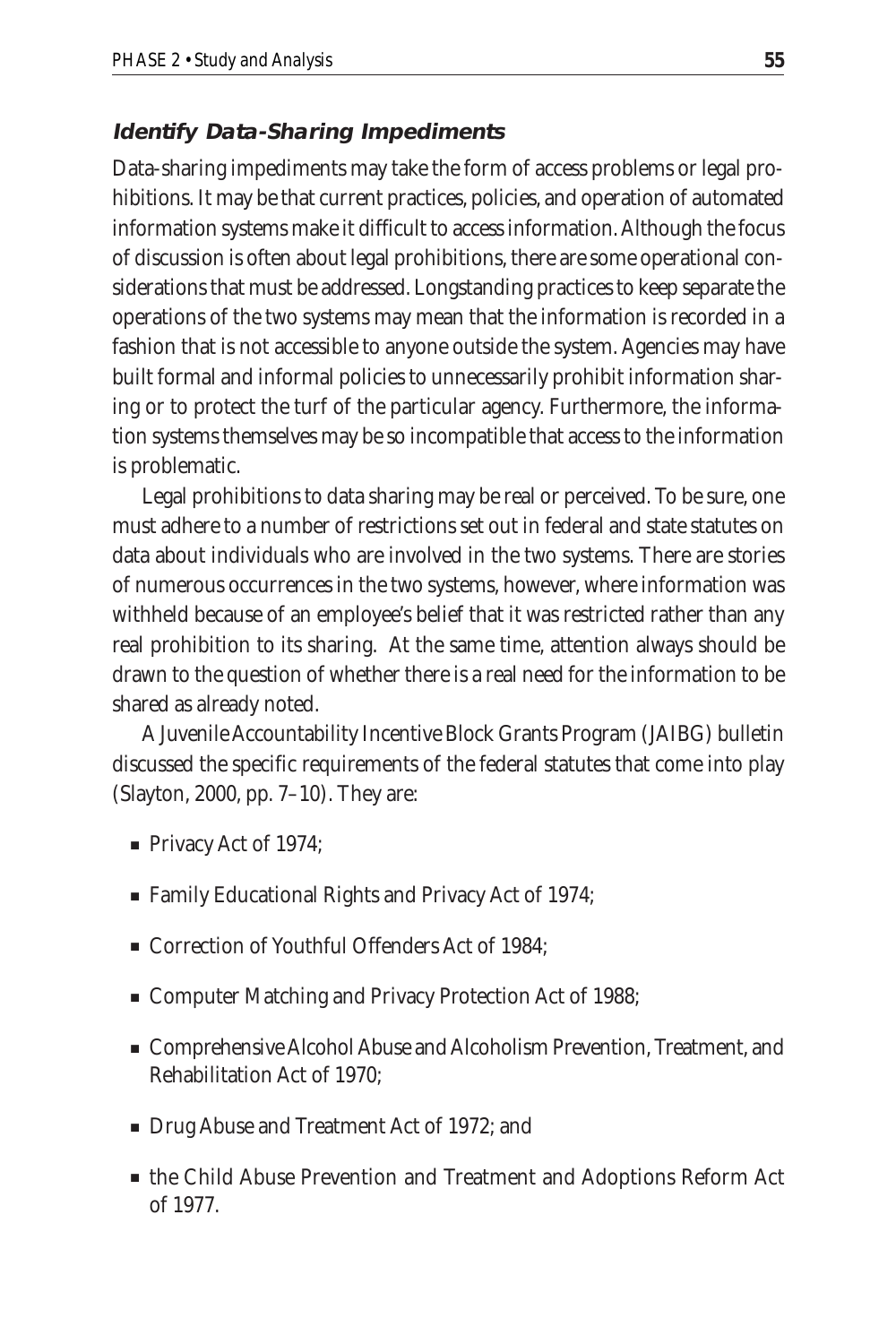Added to this list should be two pieces of more recent federal legislation, the Health Insurance Portability & Accountability Act of 1996 (HIPAA) and the Keeping Children and Families Safe Act of 2003. It is important, however, to recognize that these statutes govern the sharing of information on the children and families, but do not necessarily prohibit the sharing of information. Rather, they set out the requirements that must be met. In some instances, the use of signed consents or releases will allow the information to be shared (Slayton, 2000, p. 8). Careful review of the provisions provides the guidance necessary to operate within the law.

State laws, of course, will require a state-specific review in each jurisdiction. It is critical that the lawyers who represent the participating agencies from both systems conduct reviews of both federal and state laws. This is important not only because they will need to reconcile the particular state laws with the federal statutes, but because they need to be mindful of protecting the specific interests of their respective organizations.

#### **Determine Capacity to Share Information**

First, it should be determined where the relevant information about children and the decisions made about them is housed. Are the data in the possession of the public child welfare agency and the public juvenile services agency, or do a number of other agencies have to be considered as sources of information? Next, the capacity of the child welfare and juvenile justice management information systems to produce relevant data and interact with each other should be determined. Then a plan for the development of an effective information sharing system should be made.

The JAIBG bulletin contains a list of steps for successful information sharing which pertains to sharing in the juvenile justice system itself but which is also instructive for the development of information sharing between child welfare and juvenile justice. The listing is as follows:

1. Appoint an Information Management Committee composed of representatives from every agency in the juvenile justice system and funding agency officials, legislative staff, management information system experts, community representatives, child welfare agents, and parents.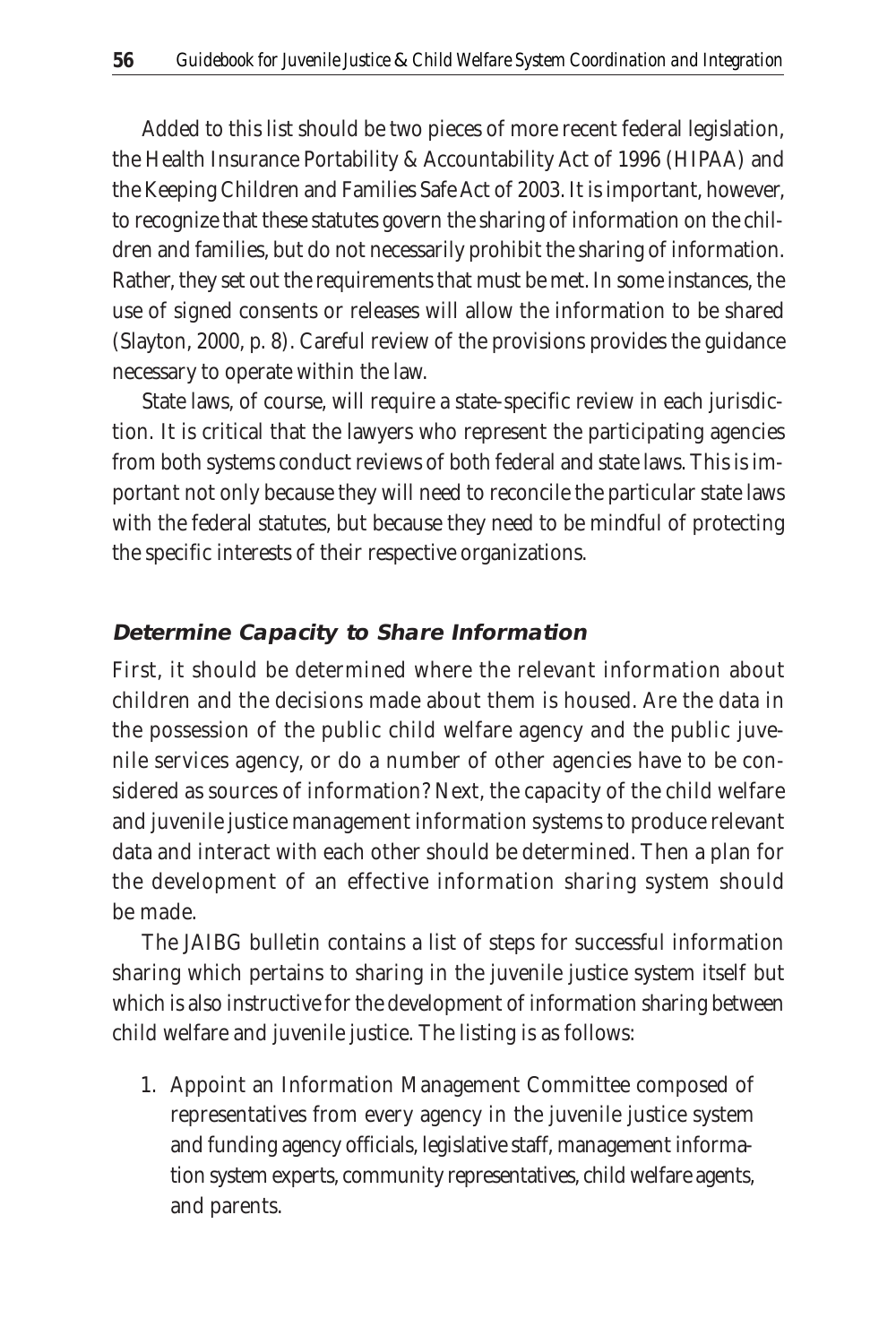- 2. Determine information to be collected and maintained by all agencies.
- 3. Evaluate information needs.
- 4. Evaluate agency goals and identify those that are overlapping.
- 5. Determine the mission (overall goals) of the juvenile justice system.
- 6. Clarify reasons to share information.
- 7. Identify what specific information is to be shared and who needs access to each item of information.
- 8. Determine statutory record requirements about information collection and dissemination mandated by Federal, State, and local governments.
- 9. Determine exceptions to statutory requirements.
- 10. Draft an interagency agreement.
- 11. Fund the system.
- 12. Designate information management liaisons in each agency.
- 13. Build the system.
- 14. Prepare and/or revise policies and procedures.
- 15. Train staff.
- 16. Supervise confidentiality needs.
- 17. Review policies regularly.
- 18. Review needs regularly.
- 19. Revise system as necessary based on audits and system needs.
- 20. Repeat steps 14–19. (Etten & Petrone, 1994, as cited in Slayton, 2000, p. 7).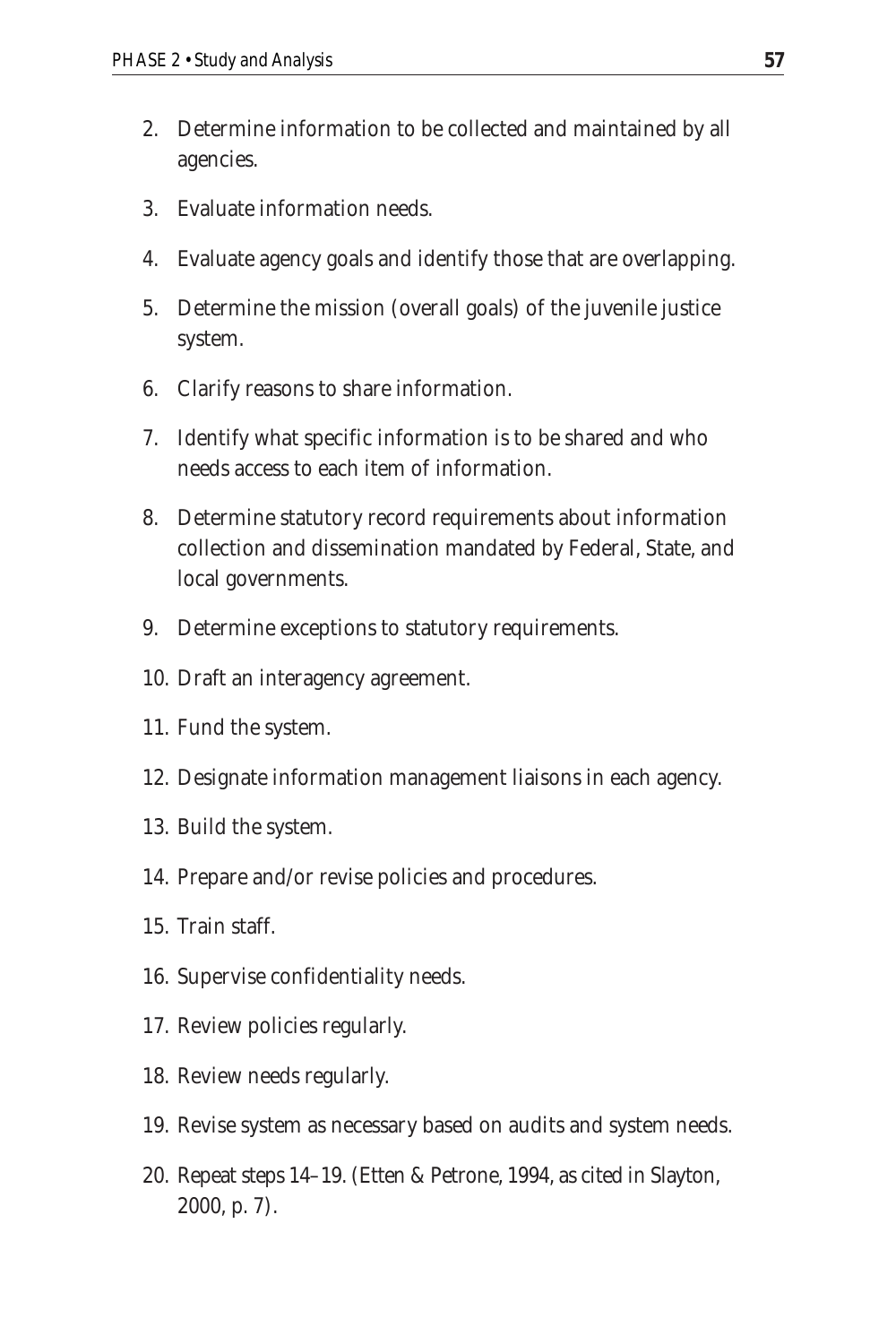## **Checklist for Legal and Policy Analysis and Information Sharing**

- Establish a process for undertaking legal and policy analysis
- Review and consider legal mandates
- Review and consider resource allocation and funding
- Review and consider court processes
- Sell the need to improve information sharing and protect the privacy of individuals
- Identify data-sharing impediments
- Determine capacity to share information
- Compile a report of findings and recommendations

## **Endnote**

1. *Questions and Best Practices for the Requestor of Information,* first developed by Janet Wiig, CWLA, for the Louisiana Models for Change site and later revised and published in the *State of Arizona, Systems Integration Initiative Information Sharing Guide*, published by the Arizona Governor's Office for Children, Youth, and Families (in press).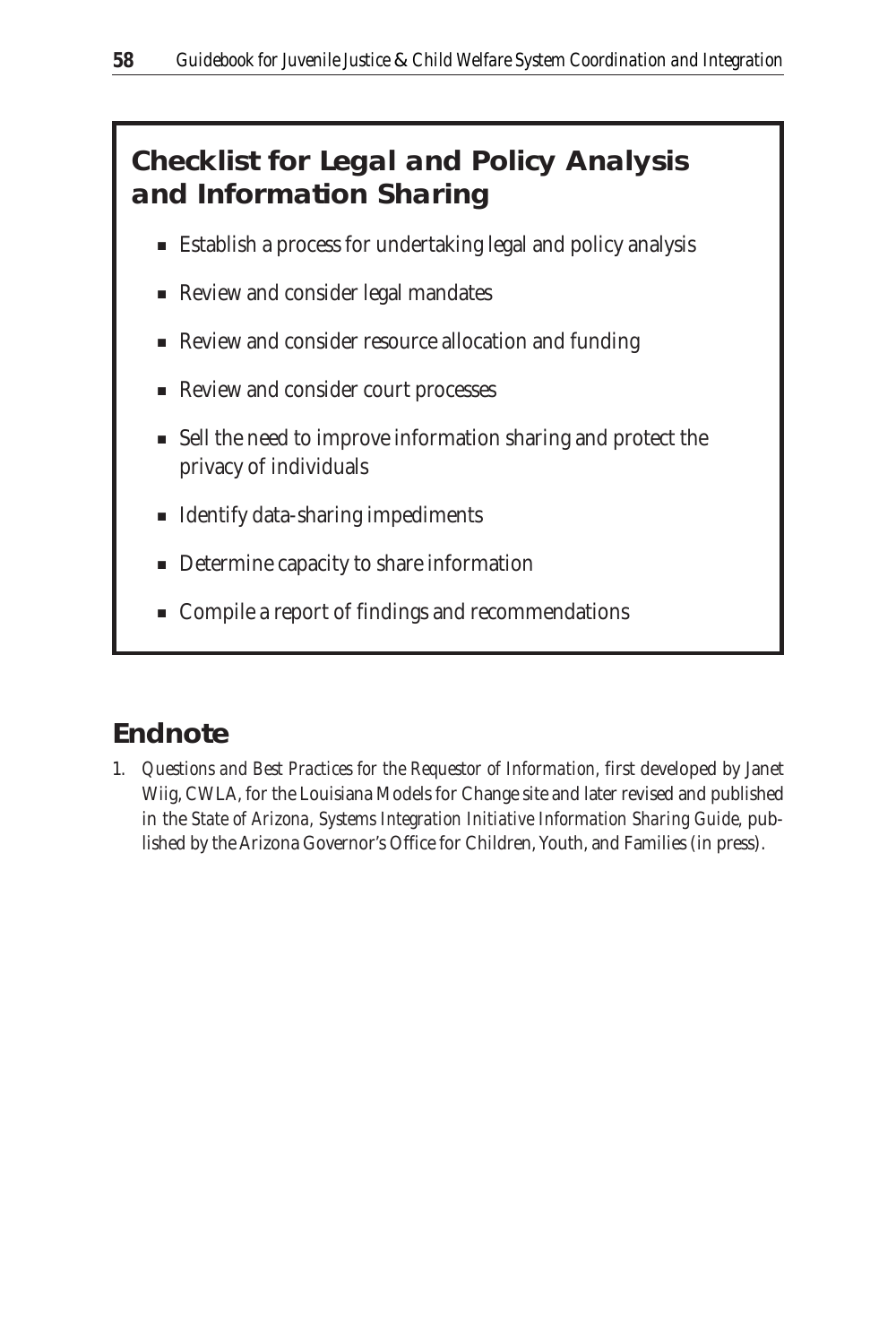# **PHASE 3**

## **Action Strategy**

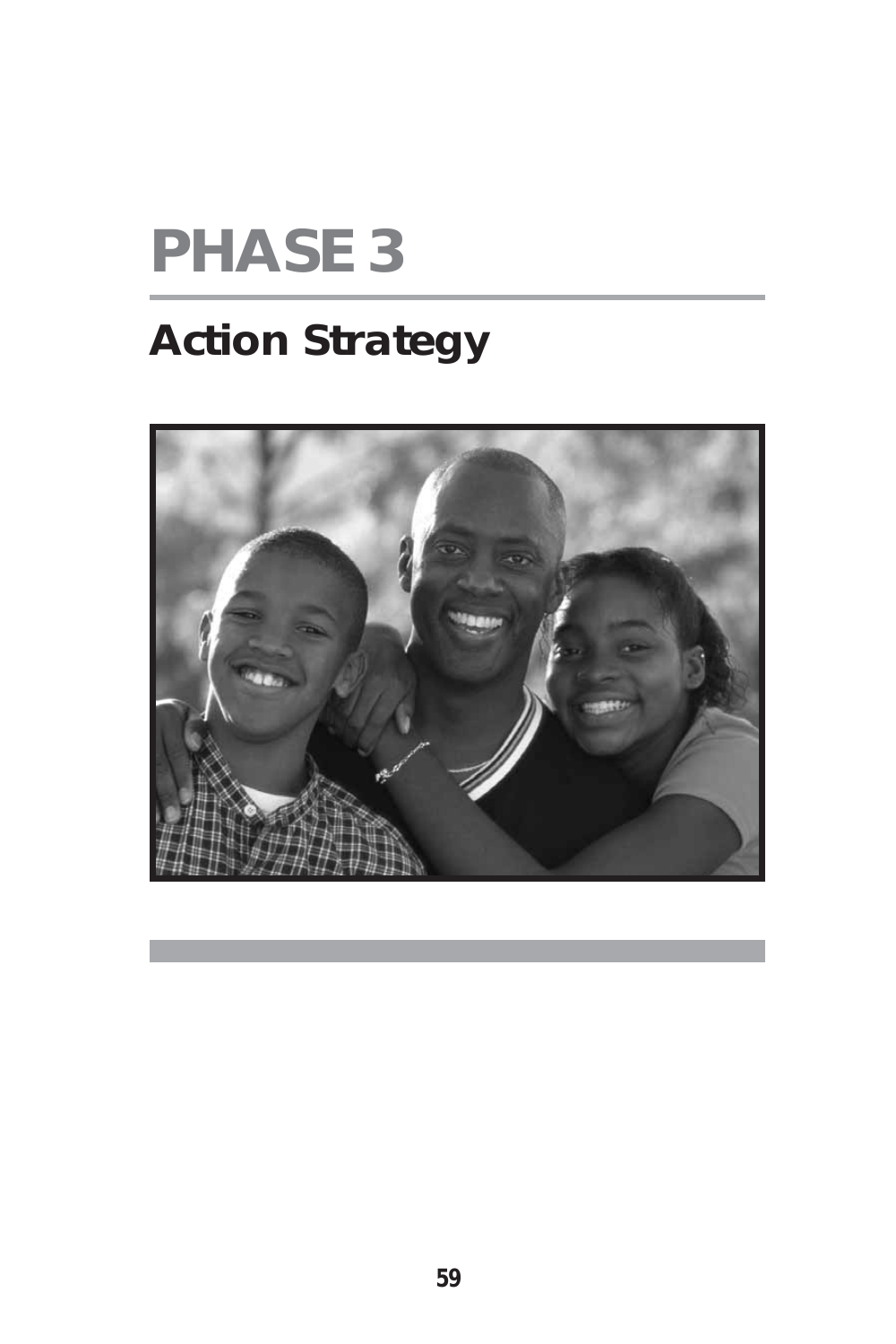This is the point at which the leadership group will review and assess all of the work completed in Phases 1 and 2 to identify what steps to take toward integration and coordination. Each jurisdiction will need to organize the information collected and decide what to do. It may be useful to once again review the definitions set out in the introduction to restate just what integration and coordination means for your particular jurisdiction. It will be important to think about the organization's capacity to take on major change and to consider what change will require in terms of a commitment of time and resources.

The leadership group charged with making the final decisions to create the action strategy will need to think strategically about a number of things to be successful. The group will need to consider how they are going to manage expectations, respond to potential problems, maintain partnerships, make decisions, and sustain support for implementation. This section includes case studies that illustrate various action strategies for system integration and coordination.

The following are some suggested steps to develop the action strategy. It may be that, depending on the definitions used and the anticipated scope of change, a jurisdiction will decide to carry out parts rather than the whole of these steps or of the strategies that have been undertaken elsewhere.

**Step 1:** Review the products from Phase 1, Mobilization and Advocacy:

- Desirable system outcomes
- Improved outcomes for children
- Goals in common
- Preliminary strategies

The leadership group should review these items and refine them if necessary so that they can function as the backdrop against which the action strategy is developed and valuated. It may be useful to formalize this process by displaying the items prominently and scheduling regular points for checking the development of the action strategy against the sought outcomes.

The leadership group should discuss the value of the preliminary strategies in relation to the data collected in Phase 2 and make decisions as to which strategies they will incorporate in the action strategy.

**Step 2:** Review and assess prepared reports from Phase 2, Study and Analysis. These reports should include sections covering any or all of the following: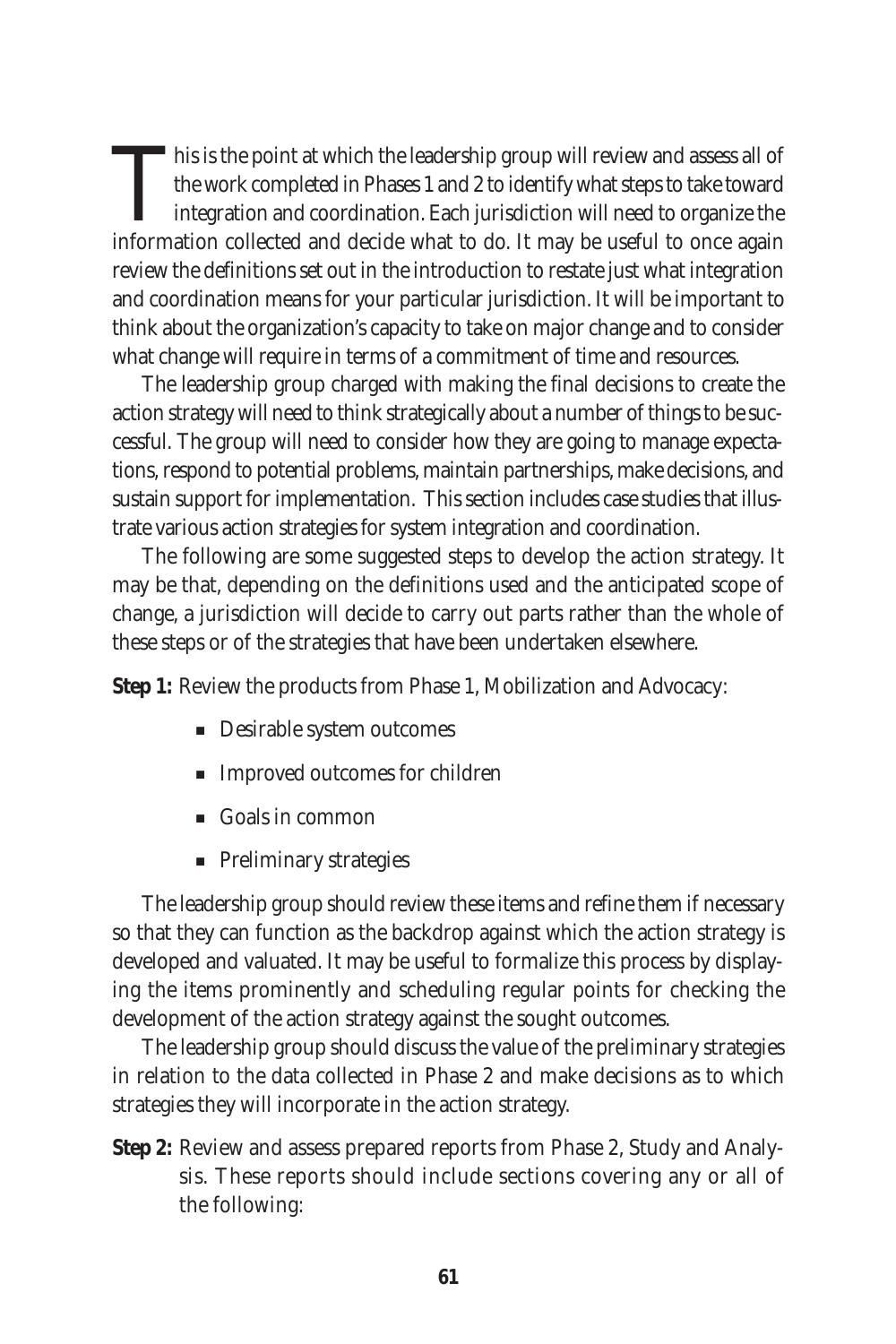- The data profile, including national and local data on the target population and answers to the questions that help with decisions about integration and coordination, as well as a summary of information about where data is currently housed.
- Management information system assessment, including findings on the capacity to share information and the potential for development of an integrated information system.
- Resource inventory, including listings of all programs and resources; common and dissimilar components of case processing and management; and existing initiatives, partnerships, and MOAs.
- Legal/policy/procedure analysis, including legal analysis of statutes, regulations, agency policies, and agreements; findings from exploration of data sharing impediments; the comparative analysis of missions, mandates, and policies; and qualitative research findings.
- Best practices/model programs information, including descriptions of national and local programs based on evaluations of their success in addressing the target population.
- A funding strategy, including findings and recommendations for accessing funds for services and programs, and current and potential sources of funding for implementation of the action strategy with a particular focus on the potential for blended funding.
- Assessments, including an inventory of the assessment tools used presently and an evaluation of the potential for using more risk assessment to identify high-risk children and prevent child maltreatment and future delinquency.

These reports should also set forth a series of recommendations for consideration by the leadership group.

- **Step 3:** Conduct a series of dissemination forums to circulate the reports and generate ideas for action. These forums should be conducted across disciplines and at various organizational levels to the same groups identified in the mobilization and advocacy section. Examples of efforts in other jurisdictions should be used to stimulate discussion.
- **Step 4:** Publish the reports and the results of the forums on the organizations' websites to generate additional ideas and responses.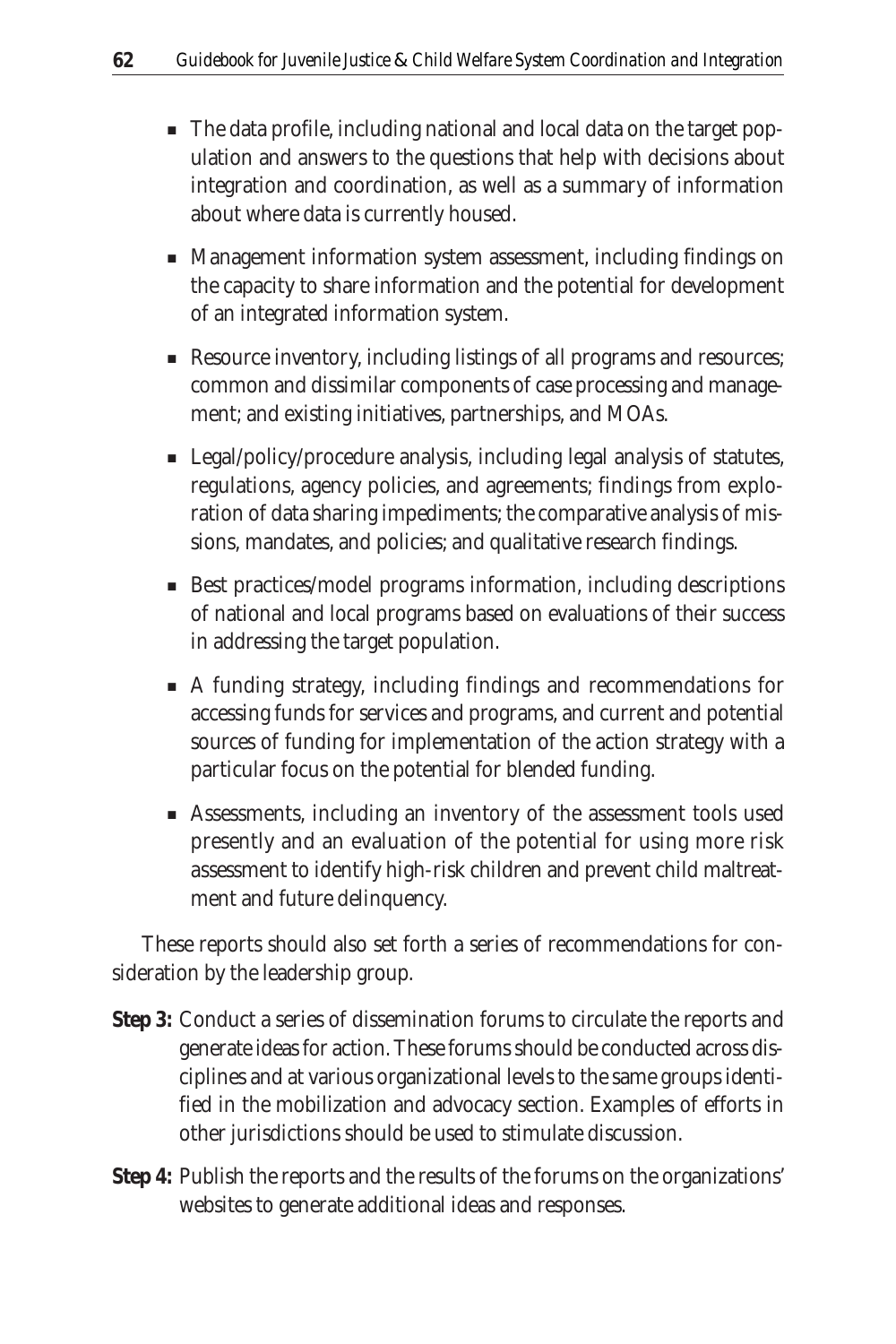- **Step 5:** Convene the leadership group to consider the ideas for action from the forums and other jurisdictions and to develop additional ideas. Engage the group in a process to establish priorities for action and assign lead responsibilities. Develop a final report of findings and the adopted action strategy consolidating the reports from Phases 1 and 2.
- **Step 6:** Identify all the program, service, and administrative components of the action strategy, that is, the blueprint for system integration and coordination. Refer to the stated definitions of integration and coordination and decide the scope of changes that the initiative will make to achieve the outcomes. It may be useful also to reference the operational and administrative strategies (Ragan, 2003, p.3) that were set out in Phase 1 to help shape the components of the strategy. Examples of potential components taken from those listings are
	- shared caseloads,
	- integrated information systems,
	- consolidated governance structures,
	- integrated funding streams,
	- cross-program teams,
	- promotion of dual jurisdiction,
	- funding incentives for multiple systems working together, and
	- an audit system to identify duplicate and repeat interventions.
- **Step 7:** Identify what tools will need to be developed to support the action strategy (e.g., new multi-system policies, protocols, or procedures; legislation affecting confidentiality, data collection, and information sharing; and creation of decategorized funding recommendations).
- **Step 8:** Develop a funding strategy, including an assessment of available federal, state, and local funds; opportunities for blended or decategorized funding; and any funding incentives to carry out the action strategy.
- **Step 9:** Develop specific goals and objectives for the action strategy in conjunction with the evaluation plan. Continue process evaluation and develop specific client and organizational outcomes for implementation of the action strategy.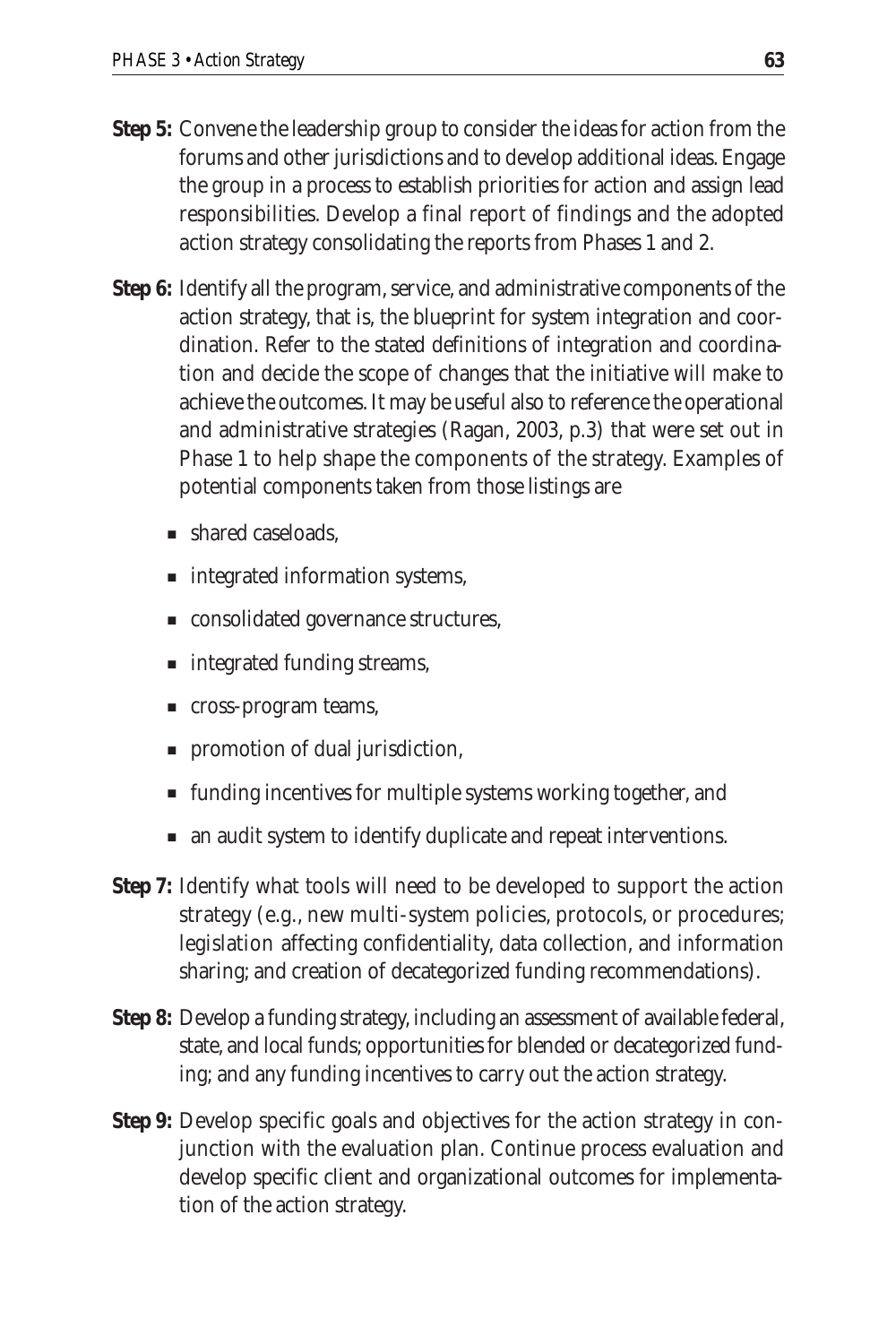- **Step 10:** Determine the jurisdictional boundaries of the action strategy. Will it be statewide, countywide, or in demonstration areas?
- **Step 11:** Develop a database to track the movement of children between the two systems on an ongoing basis, evaluate the effect of changes made as a part of the action strategy, and measure outcomes.
- **Step 12:** Develop a results-based accountability plan for the entire action strategy that allows the leaders and the public to determine the value of the entire effort.
- **Step 13:** Publicize the effort in the affected organizations and to the public. Use a variety of media (e.g., e-mails, press releases, press conferences, and television or radio talk shows).

## **C A S E S T U D Y Wraparound Milwaukee**

Wraparound Milwaukee integrates mental health, child welfare, juvenile justice, and education services for youth with mental health needs and their families. The wraparound approach evolved from a number of philosophical tenets including unconditional care, flexible programming, individual planning, cross-system collaboration and funding, and family-focused and community-based services. It includes the following elements in its work with children in the child welfare and juvenile justice systems:

- Strengths-based approach to children and families—Building on the natural supports that exist, such as positive relationships a child may have with grandparents, aunts, uncles, peers, and others.
- Family involvement in the treatment process—Engaging families and viewing them as capable in the assessment of the child's needs.
- Needs-based service planning and delivery—Using the child and family to identify and address their needs as opposed to assuming the "experts" know what is best.
- Individualized service plans—Tailoring treatment plans to address the unique needs of the child and family.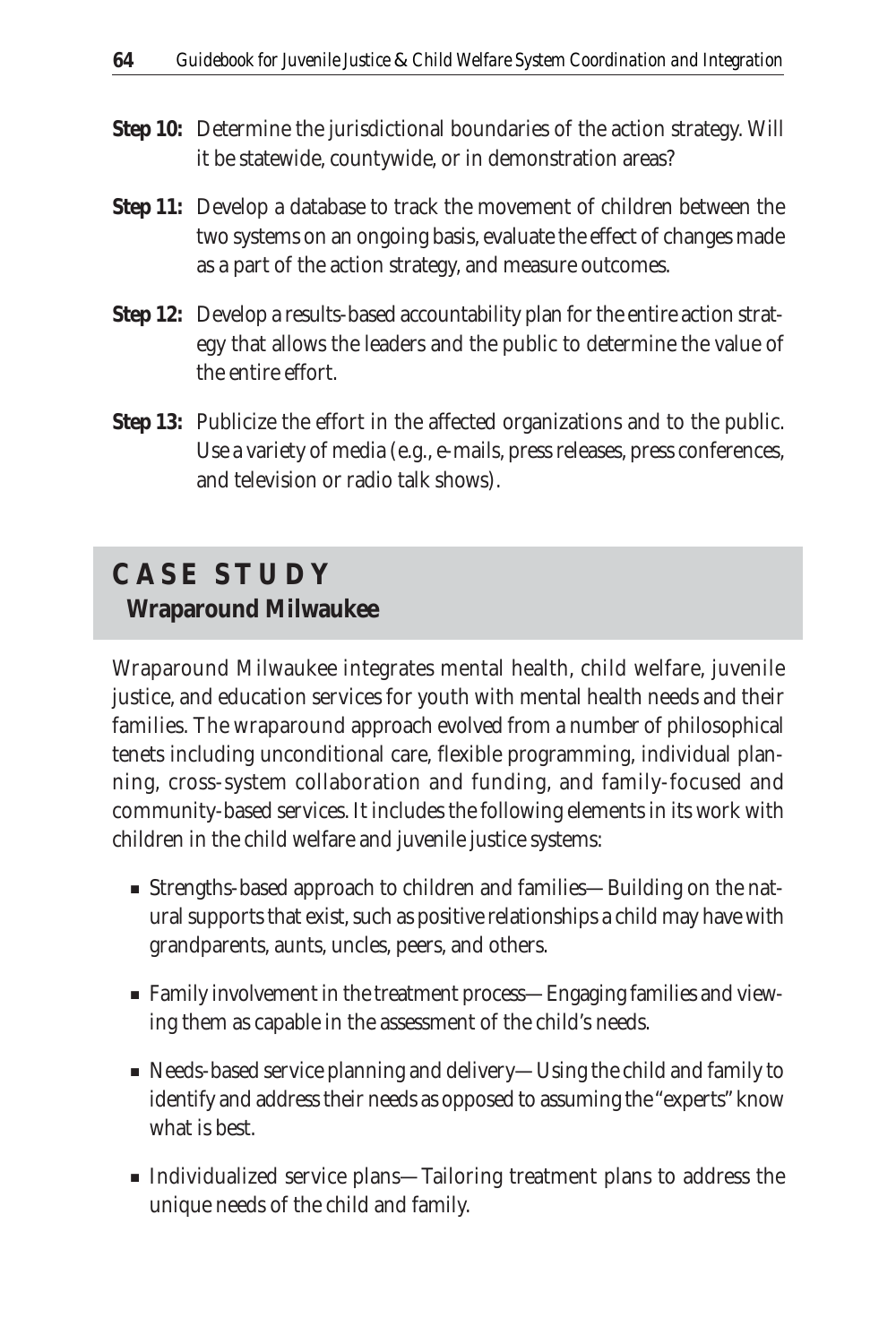■ Outcome-focused approach—Measuring and evaluating clear goals that have been established by the youth, family, and professionals.

Components of the program include the care coordinator who conducts assessments and helps determine needs and identify services; the child and family team, who identify all the supports to the family; a mobile crisis team of social workers and psychologists; and a provider network that responds to multiple needs. The outcomes for this program include a 60% decrease in the use of residential treatment, an 80% decrease in inpatient psychiatric hospitalization, and a drop in the cost of care per child from \$5000 to \$3,399 per month.

*Source: Kamradt (2000, pp. 14–23).*

## **C A S E S T U D Y ACS Confirm**

ACS Confirm, formerly Project Confirm, administered by New York's Administration for Children's Services, is designed to address a problem that is all too common in jurisdictions across the country: the "dumping" of child welfare adolescents into the juvenile justice system. This effort was based on findings that children who were in the child welfare system at the time of their arrest often spent unnecessary time in detention because there was neither notification of nor action by the child welfare worker in response to the child's arrest. This further resulted in children losing their beds in foster homes, often enduring a lengthy re-placement process and longer periods of incarceration while new placements were being developed. To address this problem, ACS Confirm involves four elements to eliminate the detention bias against foster children. First, it provides a mandatory referral and cross-referencing mechanism to determine whether an arrested youth is in foster care. Second, project personnel notify the youth's caseworker, give guidance as to how to proceed, and act as liaison between child welfare and juvenile justice officials. Third, it provides a coordinated response that calls on the child welfare worker to confer with probation officers, prosecutors, and judges regarding the release decision and prevention of future offenses. Finally, to ensure that the child welfare workers understand and assume responsibility when a youth on their caseload is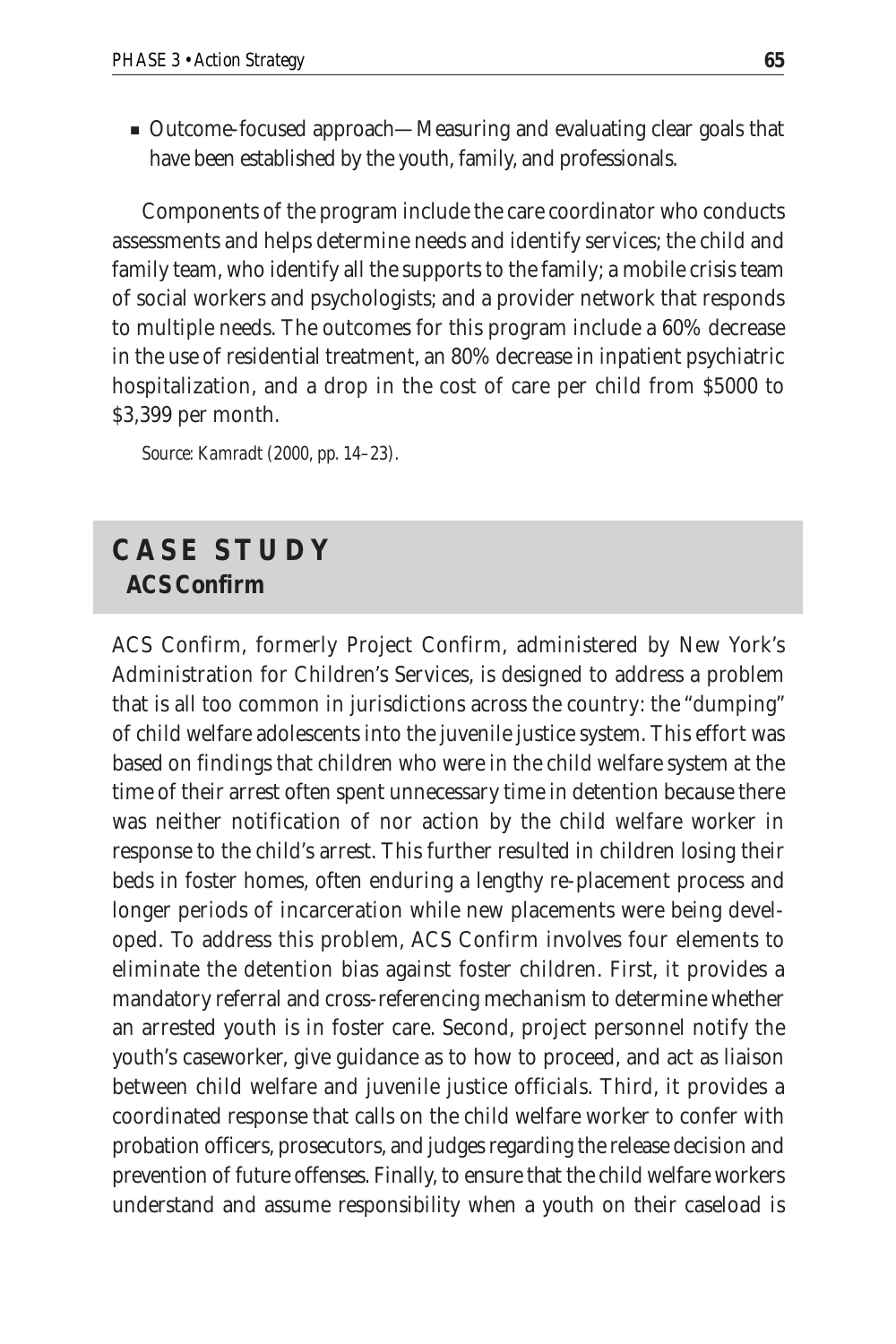arrested, an official memorandum from the director of the child welfare agency outlines their responsibilities and makes clear that emergency re-placement is not an option. The results of this program show an increased rate of court appearances by caseworkers and higher release rate for this population, recognizing that public safety will require secure confinement for some youth.

*Source: CWLA (2001); see also Conger and Ross (2001).*

## **C A S E S T U D Y Washington State Research-Based Programs for Juvenile Offenders**

In 1997, the Washington State Legislature passed the Community Juvenile Accountability Act (CJAA). The primary goal of CJAA is to reduce juvenile crime, cost effectively, by establishing "research-based" programs in the state's juvenile courts. The basic idea is straightforward: taxpayers are better off if their dollars fund programs that have been proven to be effective in achieving key policy outcomes, in this case reduced re-offending…The specific researchbased programs implemented in Washington were selected after the Washington State Institute for Public Policy (Institute) reviewed the national research literature. The following four CJAA programs were selected by Washington's 33 juvenile courts:

- Functional Family Therapy (FFT)
- Aggression Replacement Training (ART)
- Coordination of Services (COS)
- Multi-systemic Therapy (MST)...

Results for the four research-based programs include:

■ When FFT is delivered competently, the program reduces felony recidivism by 38 percent. The cost-benefit analyses find that FFT generates \$2.77 in savings (avoided crime costs) for each taxpayer dollar spent on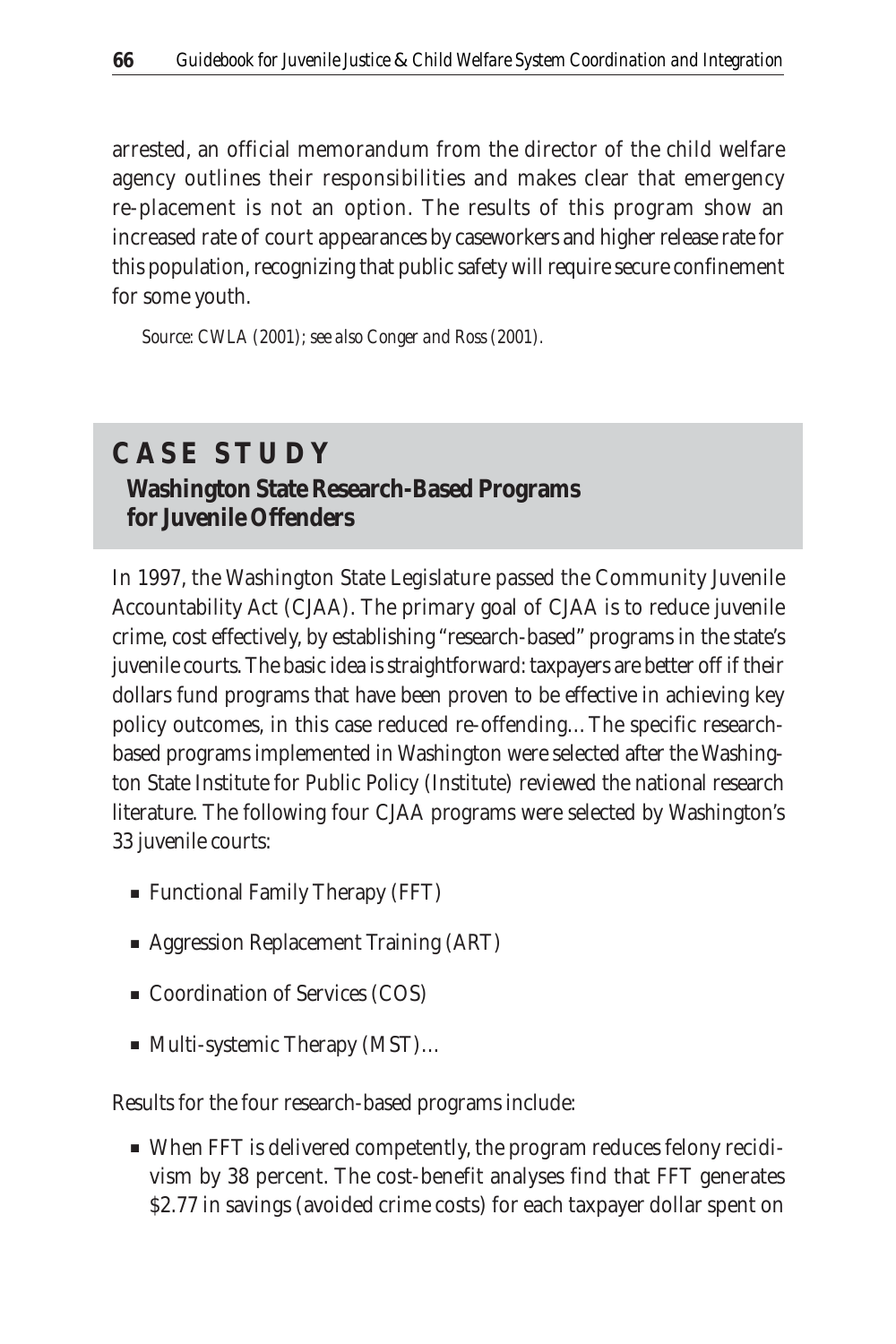the program, regardless of therapist competence. For competent FFT therapists, the savings are greater—\$10.69 in benefits for each taxpayer dollar spent.

- When competently delivered, ART has positive outcomes with estimated reductions in 18-month felony recidivism of 24 percent and a positive benefit to cost ratio of \$11.66.
- The COS program achieved a decrease in 12 month felony recidivism and a favorable estimated benefit to cost ratio of \$7.89.
- Because of problems implementing the Institute's evaluation design, no findings are associated with Multi-Systemic Therapy (MST).

For these programs to achieve success, this evaluation found that the programs must be consistently delivered in a competent manner that follows the program's specifications. In fact, the findings indicate that incompetent delivery may increase recidivism of participants.

*Source: Washington State (2004, pp. 1–3).*

## **C A S E S T U D Y Dual Court Jurisdiction**

As part of its Model Courts initiative, Illinois' Cook County Juvenile Court set up a committee with representatives from all the agencies involved with Juvenile Court to address concerns about dual jurisdiction children. They developed a plan for handling these children, improving the coordination between child welfare and juvenile justice. The plan features 1) a system to accurately identify children who are in both the child welfare and juvenile justice populations, 2) a coordinated protocol for handling their cases, and 3) an augmented attorney staff to better serve dual jurisdiction cases.

A newly created database to track dually involved minors improved the flow of information. It contains caseworkers' names and telephone numbers so that they can be notified of delinquency proceedings involving children on their caseloads and make appearances in those proceedings. The database also led to same-day scheduling of child welfare court hearings and delinquency trials and judges who are more attuned to dually involved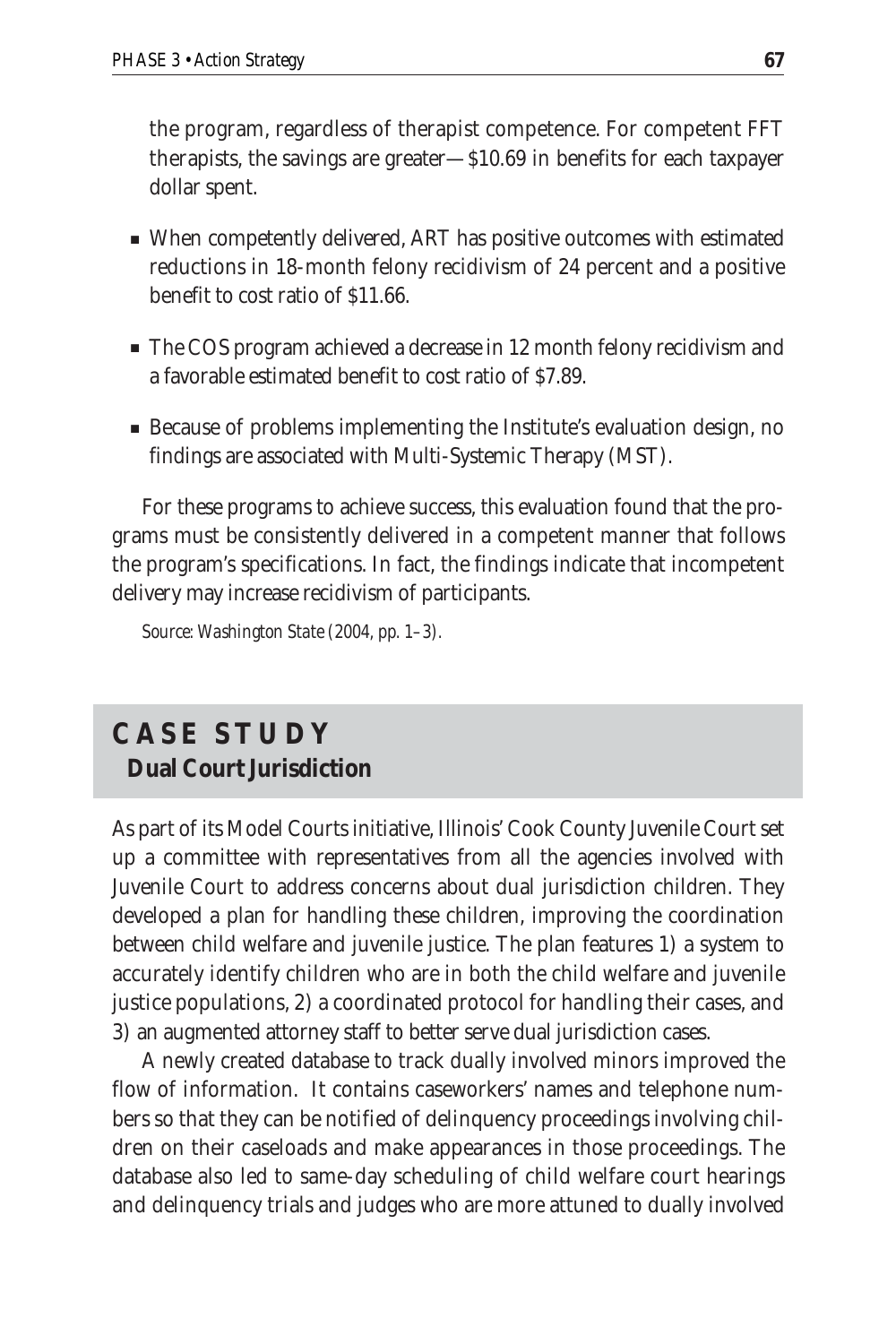minors. Juveniles, in court for their delinquency hearing, are more likely to attend a permanency hearing and take part in making the plans. DCFS attorneys, informed about the existence of the delinquency proceeding, are in a better position to assist the court and help juveniles by providing background on the youth. The same attorney assigned to the child welfare case also attends the youth's delinquency hearing.

*Source: National Council of Juvenile and Family Court Judges (2001, p. 62); see also Slavin (2001).*

## **C A S E S T U D Y Maryland Youth Strategies**

Maryland Youth Strategies consists of two distinct, but related efforts: the state prevention strategy and the Youth Strategies Consolidated Grant.

*The State prevention strategy is overseen by the Maryland Partnership and the State Advisory Board for Juvenile Justice…The overall vision for this statewide initiative is ensuring that children are healthy and safe in their communities. The strategy addresses sixteen areas of prevention, as measured by the target indicators of Maryland's Results for Child Well-Being.*

The Youth Strategies Consolidated Grant combines seven federal grants and one state grant (including substance abuse and juvenile delinquency prevention, early intervention, and community-based interventions for youth in the juvenile justice system) into one grant. "The purpose of this effort was to build local capacity to coordinate fragmented services and programs for children and youth into a research-based, data-driven continuum of care." The State Advisory Board on Juvenile Justice and the Governor's Office of Crime Control and Prevention provide funding and oversight. This effort created local management boards that were mandated to collaborate with five local partners from various local child- and youth-serving agencies to apply for a Youth Strategies Consolidated Grant. These team members are to plan for, support, and provide oversight for the local implementation of the grant.

The structural design of this initiative presents a number of components that are useful to jurisdictions seeking to improve the coordination and integration of their child welfare and juvenile justice systems.

*Source: Center for Substance Abuse Research (2002).*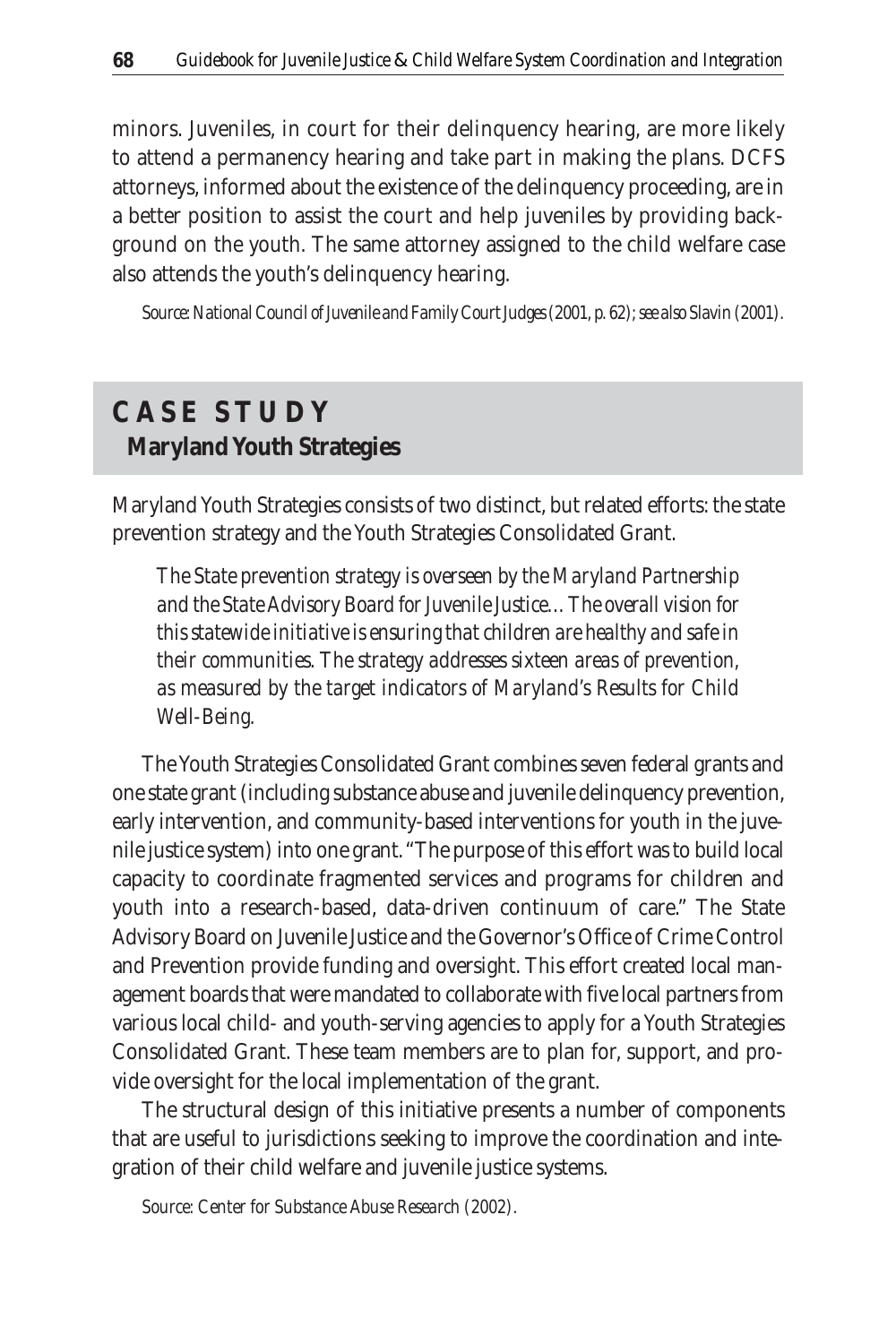#### **C A S E S T U D Y All Children Excel**

All Children Excel (ACE) is a program that targets children younger than 10 who commit delinquent acts:

*The program's goal is to reduce the number of children entering the juvenile and criminal justice systems and enhance the efficiency and cost-effectiveness of government services. It combines the efforts of county government, schools, police, parents, health and social service agencies, and community volunteers in a cross disciplinary, multifaceted effort that reduces risk factors and builds resilience in the children, their families, and their communities. (Melton, 2003/2004, p. 3)*

The use of a risk assessment tool identifies the likelihood of future chronic, serious, and violent delinquency (by examining the child's referring offense, behavior history, risk factors, and temperament, as well as parent, sibling, peer, and community risk factors) and the level of program intervention. High-risk children are placed in a long-term intervention that uses

*community agency social workers to visit the family and create a strength-based action plan that involves the entire family. With support from a six person county multidisciplinary team, including a senior protection worker, a public health representative, the county attorney, and others, ACE community workers focus on the needs of the child—in such areas as school attendance, academic skills, and impulse control—and the family, helping parents obtain counseling, parenting skills training, substance abuse treatment, job training, employment opportunities, and housing. (McVicker, n.d.)*

The community workers connect the children with pro-social adults and peers and the team works to connect other family members with positive adults in the community.

ACE reports positive results from its efforts. Preliminary outcome data for high-risk children in the long-term intervention who had received services for 6 to 24 months showed that aggressive and delinquent behavior declined; frequency of police contact declined (100% of the moderate high-risk group and 62% to 65% of the high- and very high-risk groups had no further contact with the police); school failure declined; and functional impairment at home, at school, or in the community declined.

*Source: Melton (2003/2004); see also McVicker (n.d.).*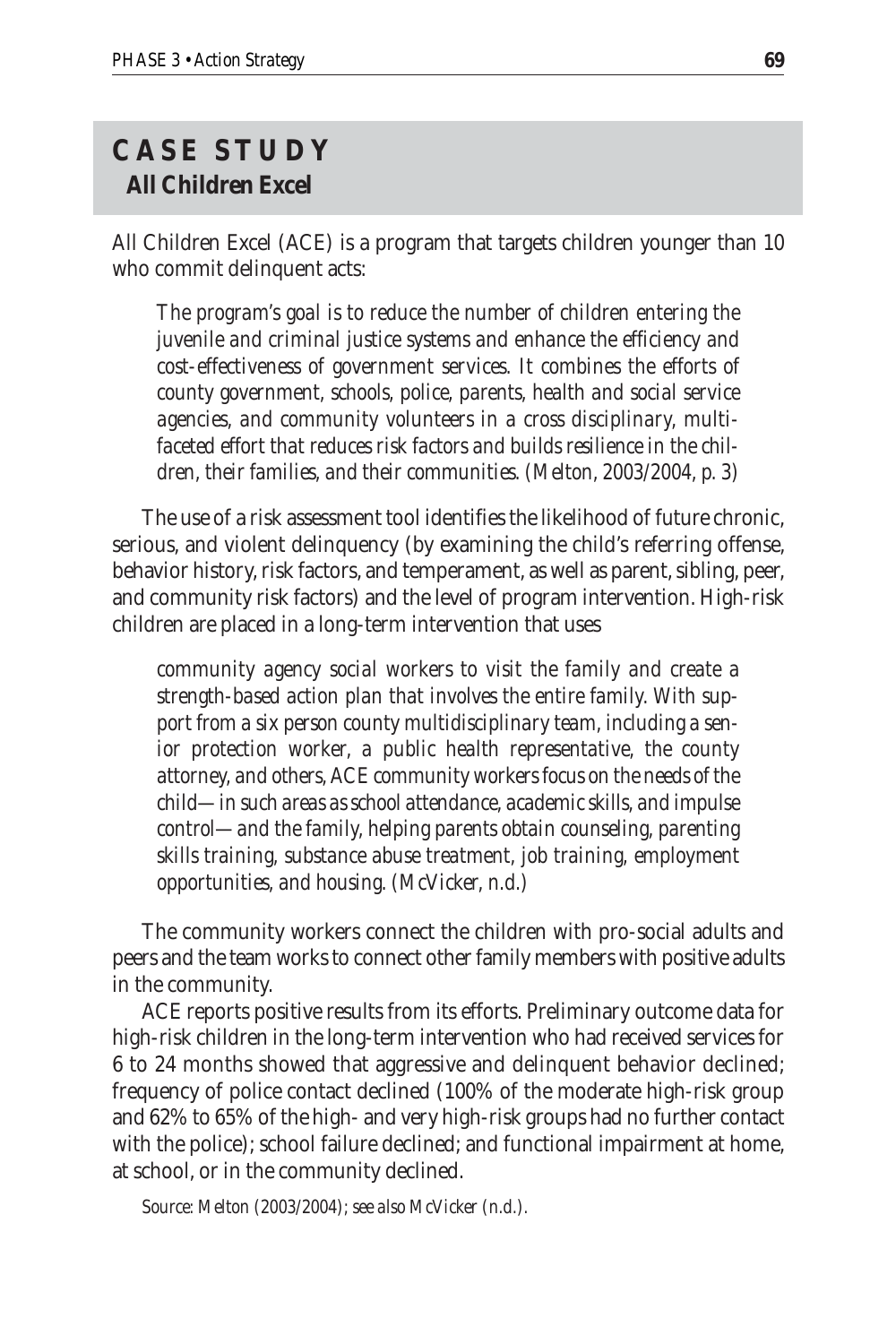## **Checklist: Action Strategy**

- Review desired outcomes, goals in common, and preliminary strategies from Phase 1
- Review and assess prepared reports from Phase 2
- Conduct dissemination forums to circulate reports and generate ideas
- Publish reports and results of forums on organizations' websites
- Convene leadership group to consider ideas for action, consolidate findings, and adopt an action strategy
- Identify the blueprint for system integration and coordination
- Identify what tools to develop
- Develop the funding strategy
- Develop specific goals and objectives in conjunction with evaluation plan
- Determine jurisdictional boundaries
- Develop a results-based accountability plan
- Publicize the effort internally and externally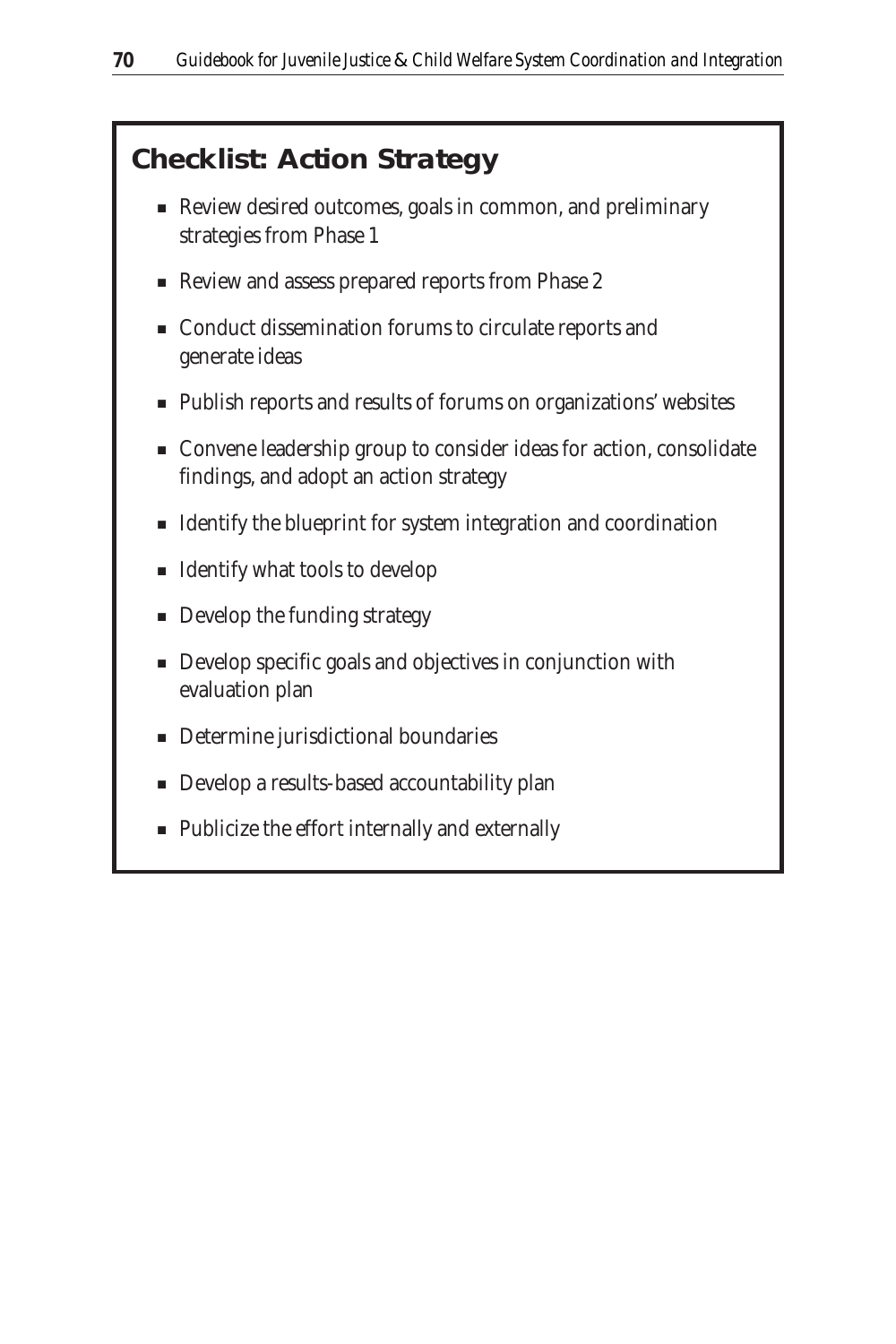# **PHASE 4**

## **Implementation**

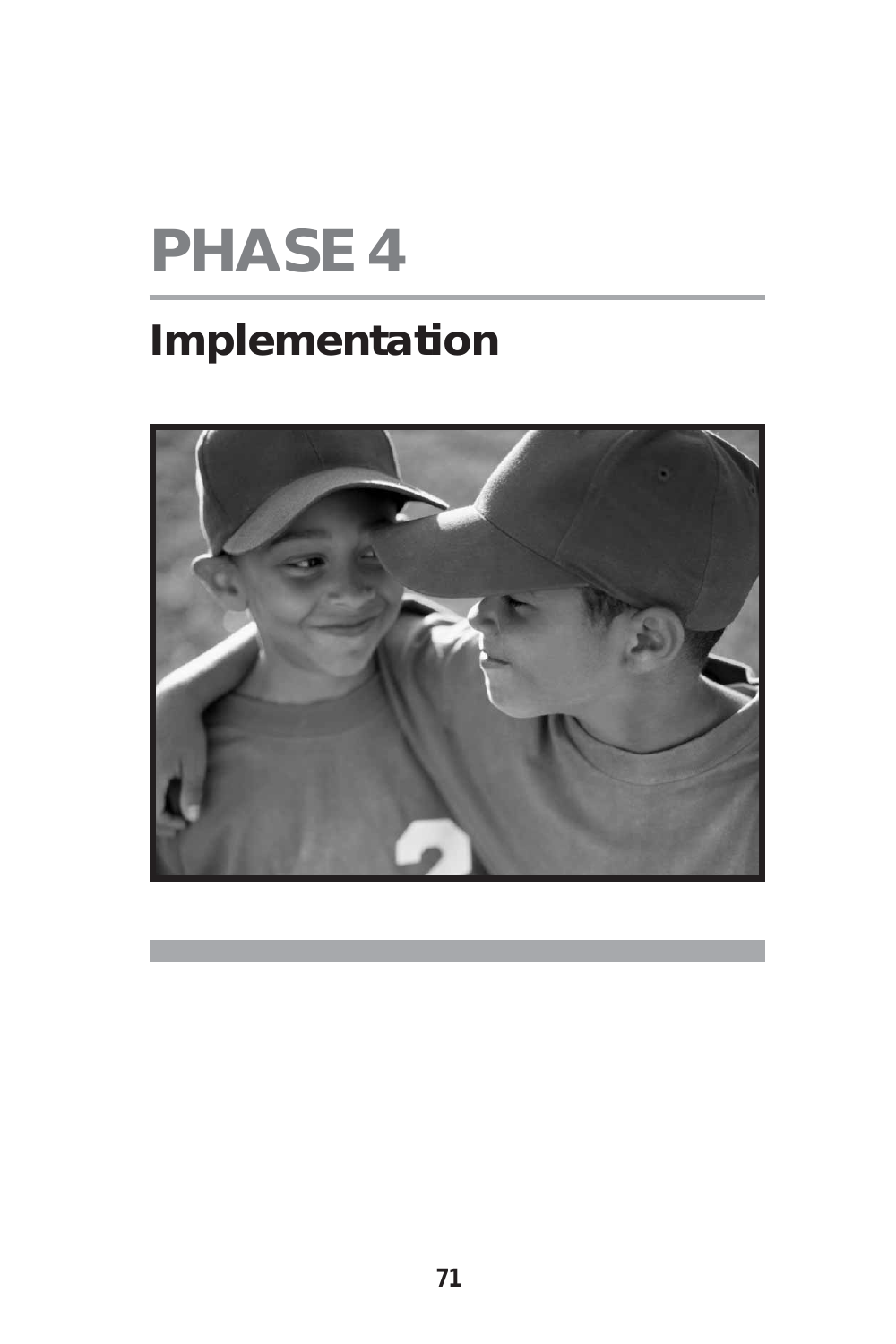The importance of the approach to implementation cannot be overemphasized. This phase should be characterized by detailed planning to implement the action strategy in a way that will achieve the desired results. This is th phasized. This phase should be characterized by detailed planning to implement the action strategy in a way that will achieve the desired results. This is the point at which the hard work really begins. Leadership and active management of the process are paramount to the success of the effort. There should be clarity of purpose, an understanding of goals and expected outcomes, timeliness, clear assignment of responsibility, evaluation, and strong leadership. This section includes case studies from five jurisdictions that have used the CWLA framework for systems integration and coordination, each illustrating a unique emphasis to address the context and needs of the particular jurisdiction.

The leadership group, or its designees, should establish ongoing oversight of the implementation by determining meeting schedules, overall timelines, and the authority to direct midcourse adjustments. They should ensure that the strategy and its implementation are aligned with the desired outcomes, the change process is managed, an organizational structure is designated, effective planning tools are used, celebrations of success take place along the way, tools and training support the implementation, and the entire effort is carefully evaluated and reported.

### **Leading the Implementation**

#### **Manage the Change Process**

The leadership group needs to understand the strengths, weaknesses, and idiosyncrasies of the involved organizations and anticipate barriers to implementation so that it can address them. Common barriers to implementation are:

- "studying the problem too long without acting;
- trying to get everyone's agreement first;
- educating without changing structures or expectations;
- tackling everything at once;
- measuring nothing or everything;
- failing to build support for replication; [and]
- assuming that the status quo is OK" (Kaiser Permanente, 2003).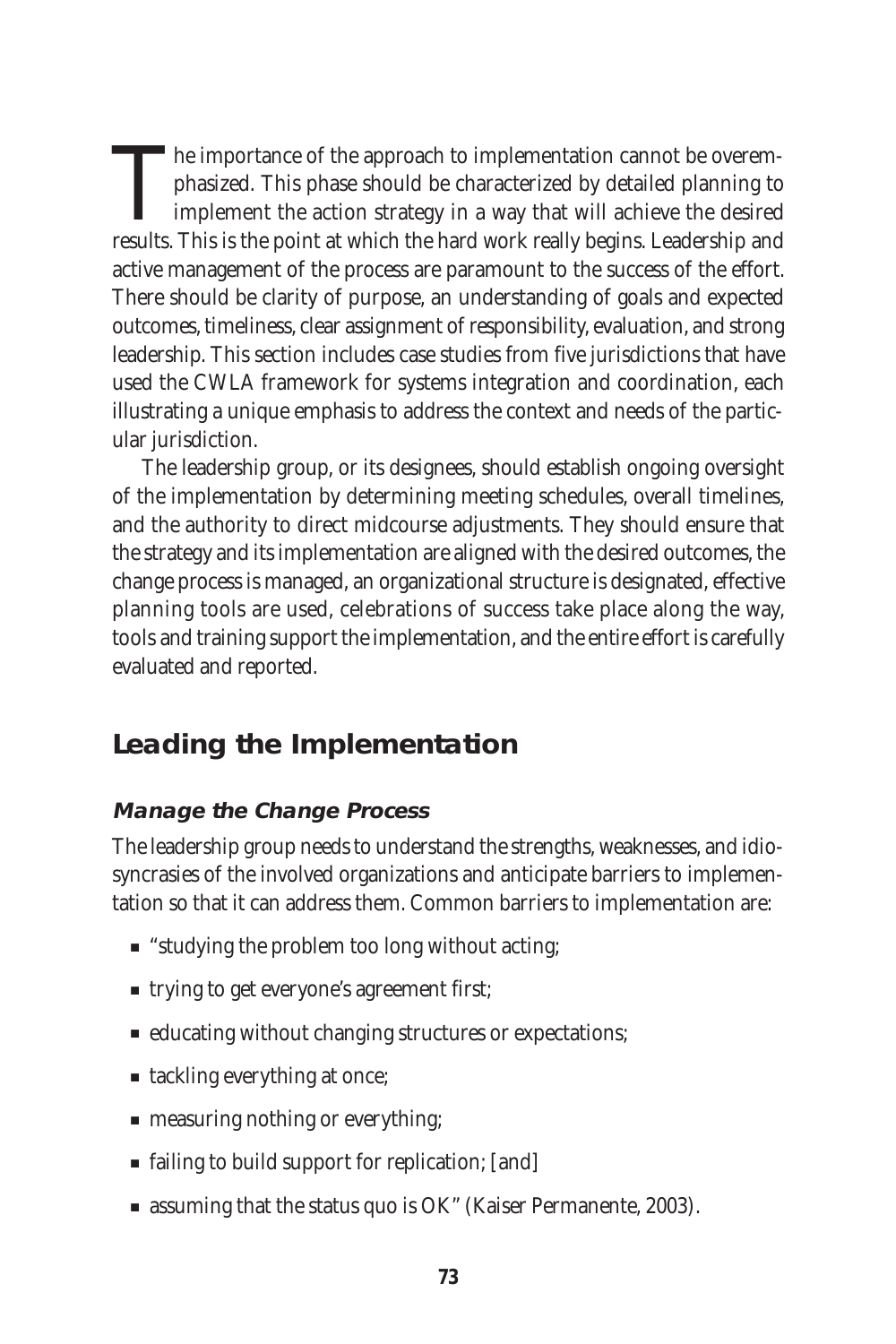The leadership group needs to consider the key factors that influence whether the change process is effectively carried out. Group members need to think strategically about how the change is going to affect the involved organizations, their personnel, and their clients. They should engage personnel at all levels of the organizations to secure their understanding and commitment to the change process and address the outright critics to gain their support. Richard M. DiGeorgio and Associates (1998) described an eclectic model of change management in which "change levers" are identified. The levers are:

- clear understanding of the need for change;
- quality of leadership;
- commitment of sponsors;
- clear vision of future and strategy;
- change structure;
- education and training;
- effective two-way communication;
- measurement systems;
- infrastructure aligned;
- reward systems aligned;
- organization structure aligned; and
- skill of change agents (Richard M. DiGeorgio and Associates, 1998).

As leaders of the effort take charge of implementation, they should use this list of levers as a checklist. They should ask themselves what strengths and weaknesses they have in their change levers, making decisions and adjustments accordingly.

#### **Designate Organizational Structures**

The leadership group should designate or develop organizational structures for the implementation of the action strategy. It is critical to review what organizational structures exist in both the child welfare and juvenile justice systems to determine whether they can provide the necessary structure or whether new structures need to be developed. The leaders will need to discuss what combination of entities they should use and what the entities' authority and responsibilities are. They should consider executive, management, and advisory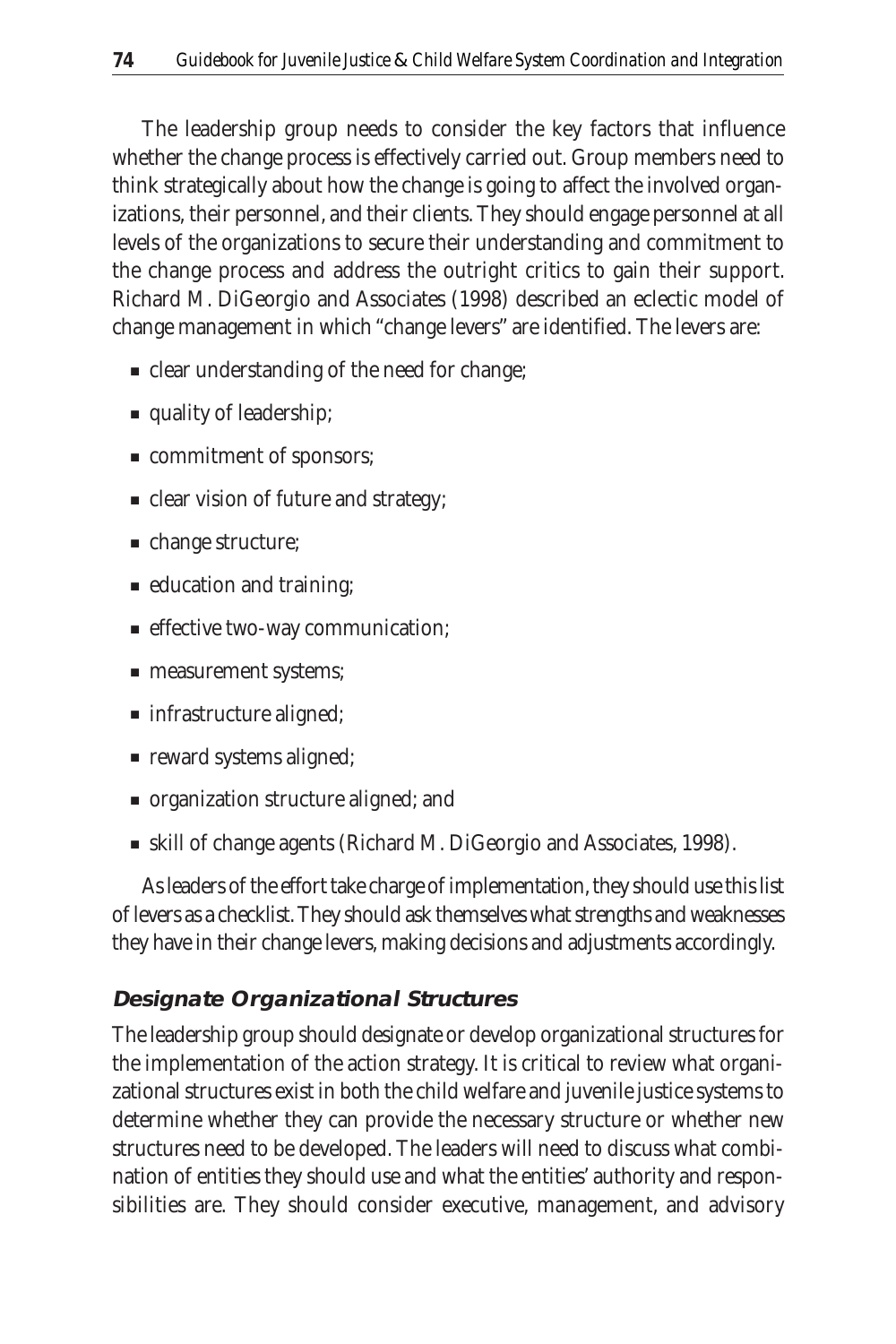functions. Because this effort requires collaboration between a number of entities, they need to decide whether they need MOUs or executive orders.

It is critical to consider the involvement of committees or teams that have been a part of the initiative up to this point. First, the leaders should assess how representative of the stakeholders these groups are and how grounded they are with the client groups. Any deficiencies in that regard should be remedied. Then they should decide whether there is a separation of actors, that is, individuals who are a part of the management structure for the implementation and those who function in an advisory capacity to oversee the implementation. In either case, the involvement of these committees or teams will likely secure their continuing commitment to the effort.

Many states have coordinating councils to focus on a particular issue or population. These councils typically are composed of public agency administrators and midlevel staff and sometimes include state experts, academicians, and representatives of service provider organizations, community organizations, families, and youth (Robison, n.d.). Considering that the efforts up to this point are to be as inclusive as possible, it would seem that the membership of any coordinating structures would reflect the involvement of all stakeholders. *Moving from Principles to Practice* stated that "coordinating structures should be community-based and reflect the diversity and uniqueness of the community" and they should "have flexibility in defining geographic boundaries and institutional relationships" (Ad Hoc Working Group, 1996, p. 3).

#### **Managing the Implementation**

#### **Align the Strategy with Sought Outcomes**

Strategies fail in implementation, not in design. Therefore, the people leading the implementation should ask themselves some questions to help ensure the implementation's success. The following are some recommended questions, adapted from a corporate business setting:

- How do we ensure that the action strategy and its implementation are aligned with the sought outcomes?
- How do we ensure that implementation activities proceed effectively?
- How do we effectively manage and report on the individual and group efforts, on a periodic basis, which drive the action strategy to ensure the achievement of our sought outcomes? (Genroe, n.d.)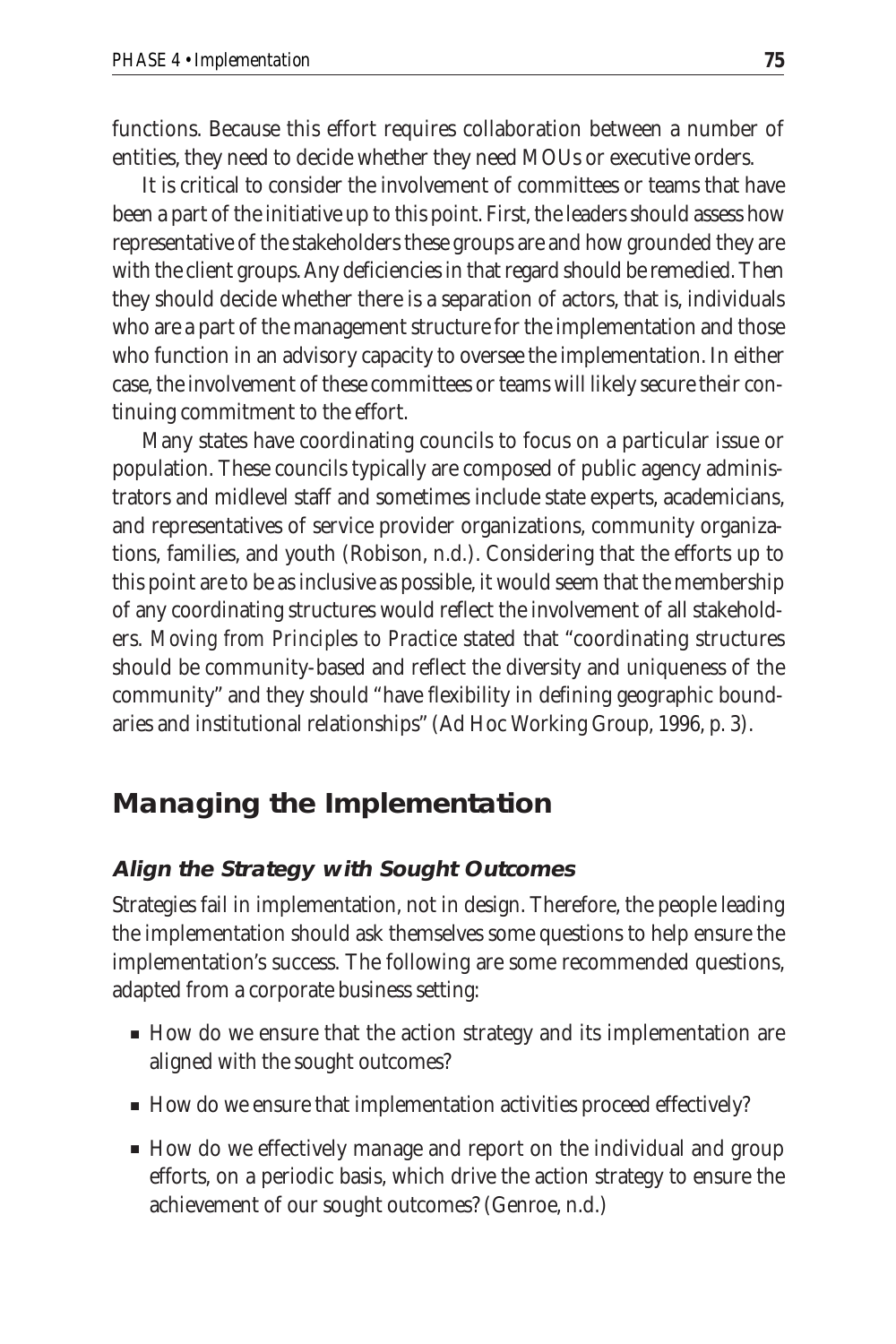#### **Use Planning Tools**

The leaders should make detailed, carefully conceived plans to accomplish the various tasks and activities required to implement the action strategy. They should follow three steps:

- 1. Develop timelines for the occurrence of activities to implement each of the program, service, and administrative components of the action strategy.
- 2. Assign specific responsibility for each of the components of the implementation.
- 3. Require the development of specific work plans describing activities for each component of the action strategy along with assigned personnel.

These steps should be graphically illustrated in charts, diagrams, or other schematics to carefully convey expectations and to hold the leaders and participants accountable for actions that further the implementation. The involved organizations may have planning and management tools that are familiar to the participants and that should be incorporated. Two commonly recognized tools, PERT and Gantt (Tech Target Network, 2000–2004a, 2000–2004b) charts, could be useful to the implementation because the software and other resources to support their use can be downloaded. These charts can be used to plan, schedule, coordinate, and track specific tasks that must be accomplished to implement the action strategy.

## **Supporting the Implementation**

#### **Develop the Action Strategy Tools**

Work in Step 7 of the action strategy identified a number of tools to support the action strategy. These include new multi-system policies, protocols, or procedures; draft legislation affecting confidentiality, data collection, and information sharing; and creation of decategorized funding recommendations.

Participation should be inclusive in the development of new multi-system policies, protocols, and procedures so that personnel working in the two systems can offer their expertise about day-today operations. To accomplish this and gain support for any necessary new legislation, there should be a careful review of the legal, policy, and procedure analysis. Political leaders and stakeholders will need to be part of a consensus strategy to get legislation passed. The data collection will need to be institutionalized and an integrated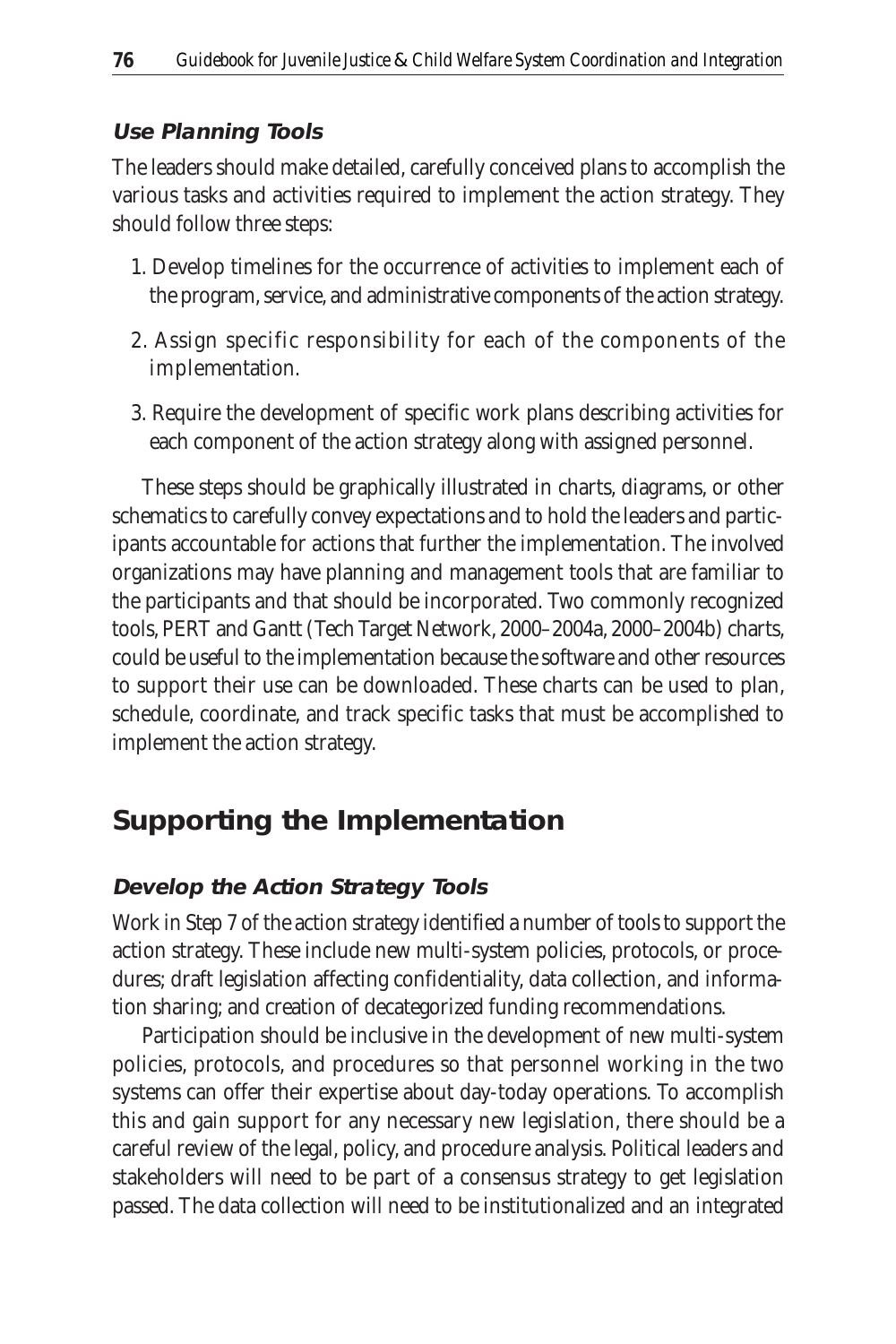information system may need to be developed. To create the decategorized funding, there may be a need to acquire federal or state waivers and develop joint powers agreements to support the new funding strategy.

#### **Inform and Train the Troops**

A careful plan should be developed and executed to inform and train personnel. The plan should provide for ongoing orientation and training of lead personnel responsible for implementing the action strategy and personnel whose functions may have changed due to the strategy. This training and orientation is an opportunity to identify potential implementation problems as personnel respond to the requested new practices or functions.

#### **Celebrate Successes Along the Way**

The leaders should discuss what will be the perceived milestones of success as the implementation progresses, how the milestones will be recognized, and what the rewards for meeting them will be. This is an opportunity to reinforce the participants' commitment to the outcomes sought for the overall initiative. It is also an opportunity to publicize the effort to the broader public, building additional support to get the results desired.

#### **Evaluating and Reporting the Implementation**

#### **Create a Learning-Oriented Evaluation Plan**

*The ABCD Institute affirms that an appropriate community evaluation is one that provides continuous feedback to the collaborative, so that members can contribute to and benefit from it directly. (Dewar, T., op. cit., p. 41.) In this way, evaluators can help practitioners and community residents "become more reflective, to extract theory from their daily experience, and thereby to improve" their community-building capacities. (Young, Gardner, Coley, Schorr, & Bruner, 1994, p. 25)*

Some tips for developing learning-oriented evaluations are:

- Involve participants directly in the process.
- Know your audience.
- Develop some strong baseline evidence that supports your strategies and outcomes definitions.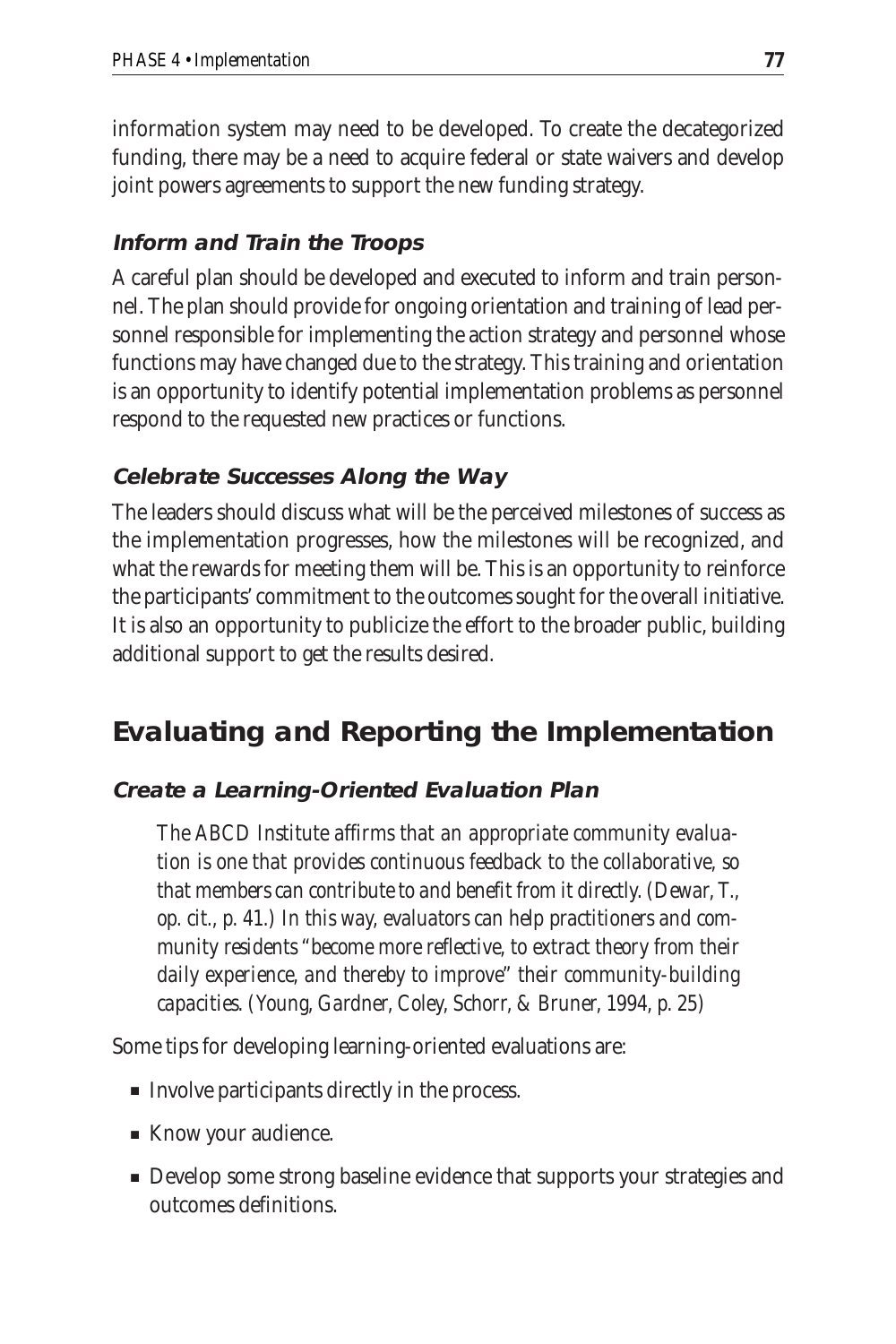- Focus on appropriate, feasible goals and document intermediate outcomes.
- Document some results as quickly as possible.
- Be descriptive.
- Be graphic.
- Translate written materials and ensure that verbal communication is in languages used by community members.
- Communicate in oral and visual methods that reach community members with low literacy levels.
- Make sure the evaluation is telling people at least a few things they did not already know.
- Be open about shortcomings.
- Share and discuss finding as the work progresses. (Morgan & Martin, 2004, p. 38)

#### **Collect and Report the Data**

The data collection and analysis processes should be institutionalized so that the opportunity exists for continuous feedback regarding the progress of the implementation and the achievement of sought outcomes. Timelines for periodic reports and reviews of the action strategy should be identified. It is important to build on the communications strategy developed in the mobilization and advocacy phase to keep actors in the systems informed and to inform the public about the achievements, results, and reforms.

### **C A S E S T U D Y King County, Washington**

Since the spring of 2004, a leadership group in King County, Washington, representing juvenile justice and child welfare systems has met on a regular basis to examine and improve the way they work together on behalf of King County children and youth. The King County Systems Integration Initiative (KC-SII) has been established as a permanent planning and service coordination body. The goal is to disrupt the path from child maltreatment to delinquency and improve outcomes for children, youth, and families through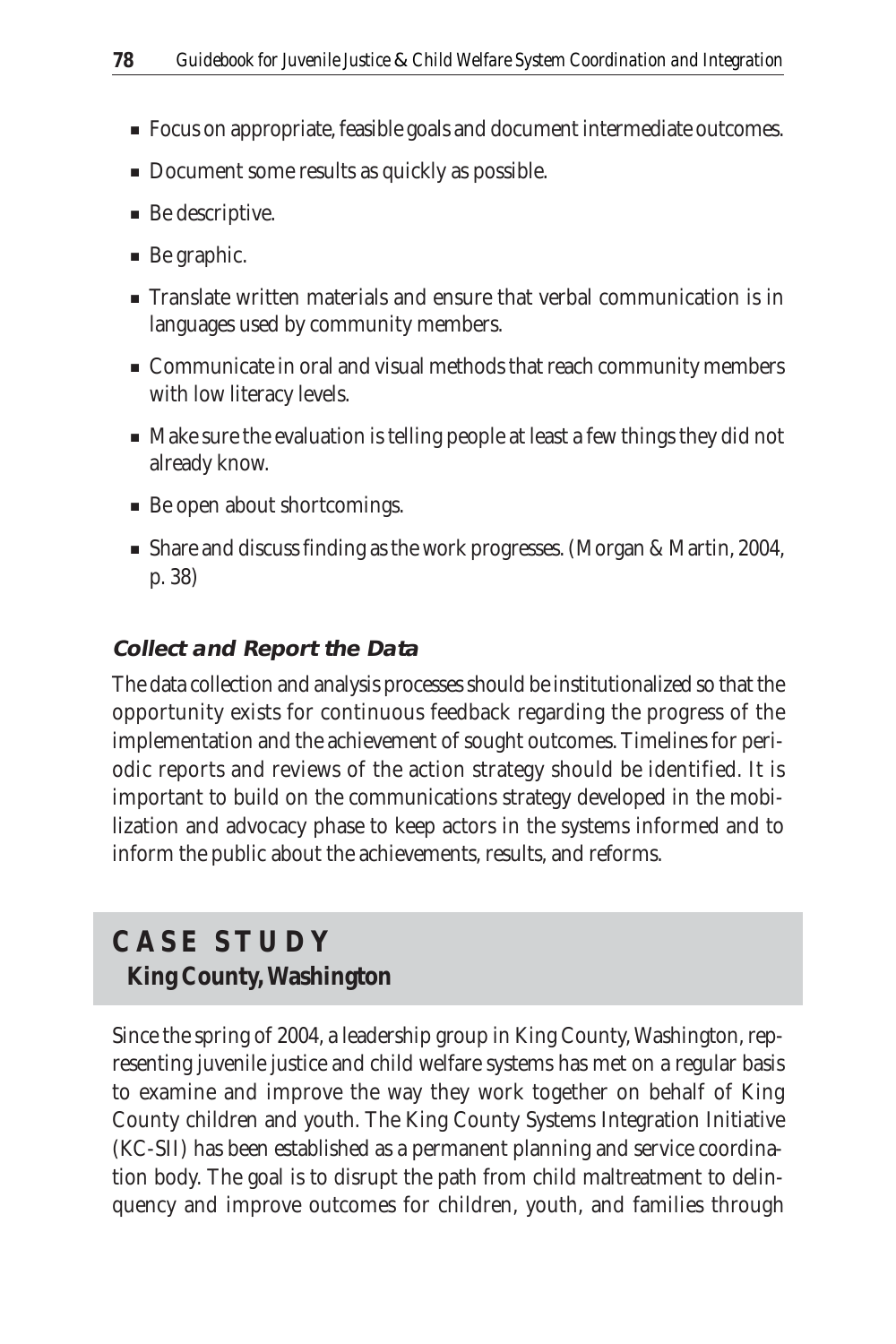greater multi-system integration and service coordination at both the individual case and system levels. Its successes have included:

- a multi-agency charter agreement defining goals and objectives and a set of guiding principles for the collaboration as the group developed a new dual jurisdiction protocol;
- an interagency policy and protocol that details joint policy and procedures regarding how juvenile court probation and the state child protection agency work together in support of dual status youth and their families;
- the development of a Resource Guide for Information Sharing, a critical document that provides information for legal, policy, and practice matters regarding the exchange of case-related information necessary for joint case assessment, planning, and integrated service delivery; and
- development and implementation of multi-agency training for personnel to increase familiarity and develop relationships that support shared responsibility and services.

This work has also created additional focus on the mental health needs of youth in the juvenile justice system resulting in a report of recommendations for reform and a new collaboration with the National Center for Mental Health and Juvenile Justice (NCMHJJ) to provide technical assistance in King County. Additionally, considering the drop-out prevalence among its juvenile delinquency population, together with the Puget Sound Education Services District, the KC-SII has developed an initiative focused on a systems-wide, communitybased approach to decrease the number of youth who drop out of school.

#### **C A S E S T U D Y Los Angeles County, California**

In 2005, the Presiding Judge of the Juvenile Court, together with the Chief Probation Officer and the Director of Children's Services, undertook an effort to improve the handling of dually involved youth. Using CWLA's framework for systems integration and coordination and building on California's statute regarding joint protocols for dual jurisdiction (CA Welfare and Institutions Code 241.1), these key leaders and other stakeholders improved the processes for information sharing, decision making, case planning, and case management across multiple youth-serving systems. This has been accomplished through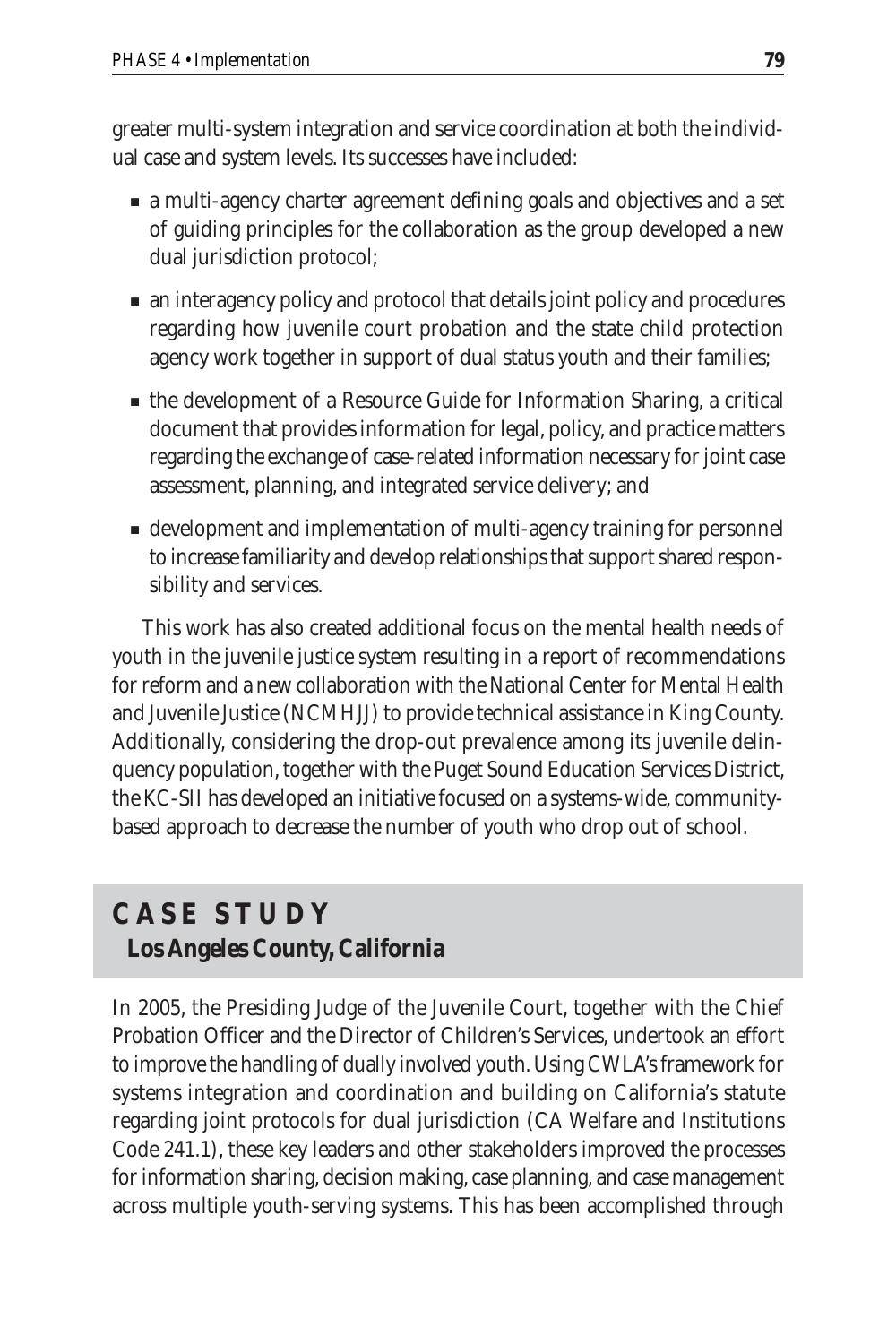the creation of a revised cross-system protocol, piloted in two delinquency court departments to improve the outcomes for these dual jurisdiction youth. Through this new protocol and redesign effort, stakeholders in the Los Angeles juvenile justice and child welfare systems believe they have taken steps to enhance public safety by providing better services to youth and their families, reduce the number of dependent youths who become wards of the Delinquency Court, and better serve wards of the Delinquency Court by limiting the time under Delinquency Court jurisdiction and maintaining Dependency Court jurisdiction when appropriate. Key features of this effort include:

- a multi-disciplinary team (MDT) to conduct assessments, develop case plans, and participate in case management;
- a new multi-system assessment process that takes into consideration more detailed information about a youth's strengths, treatment needs, and risks;
- a more scientific methodology for consideration of the available assessments and information by the MDT in formulating a recommendation to the court;
- a database to track individual case characteristics and treatment needs:
- a training curriculum for court staff (i.e. judges, prosecuting attorney, public defender, CASA); and
- a design for both process and outcome evaluation.

## **C A S E S T U D Y The State of South Dakota**

South Dakota developed legislation that improved the manner in which records are shared across systems (including mental health and substance use histories) at key decision points in the juvenile justice system. This effort was formulated to include child protective services and juvenile justice systems and enhance compliance with the provisions of the re-authorized Juvenile Justice and Delinquency Prevention Act of 2002. Specifically, the effort focused on the incorporation of child protective services records into the juvenile justice system at key points in delinquency proceedings for the purpose of improving case planning and case management.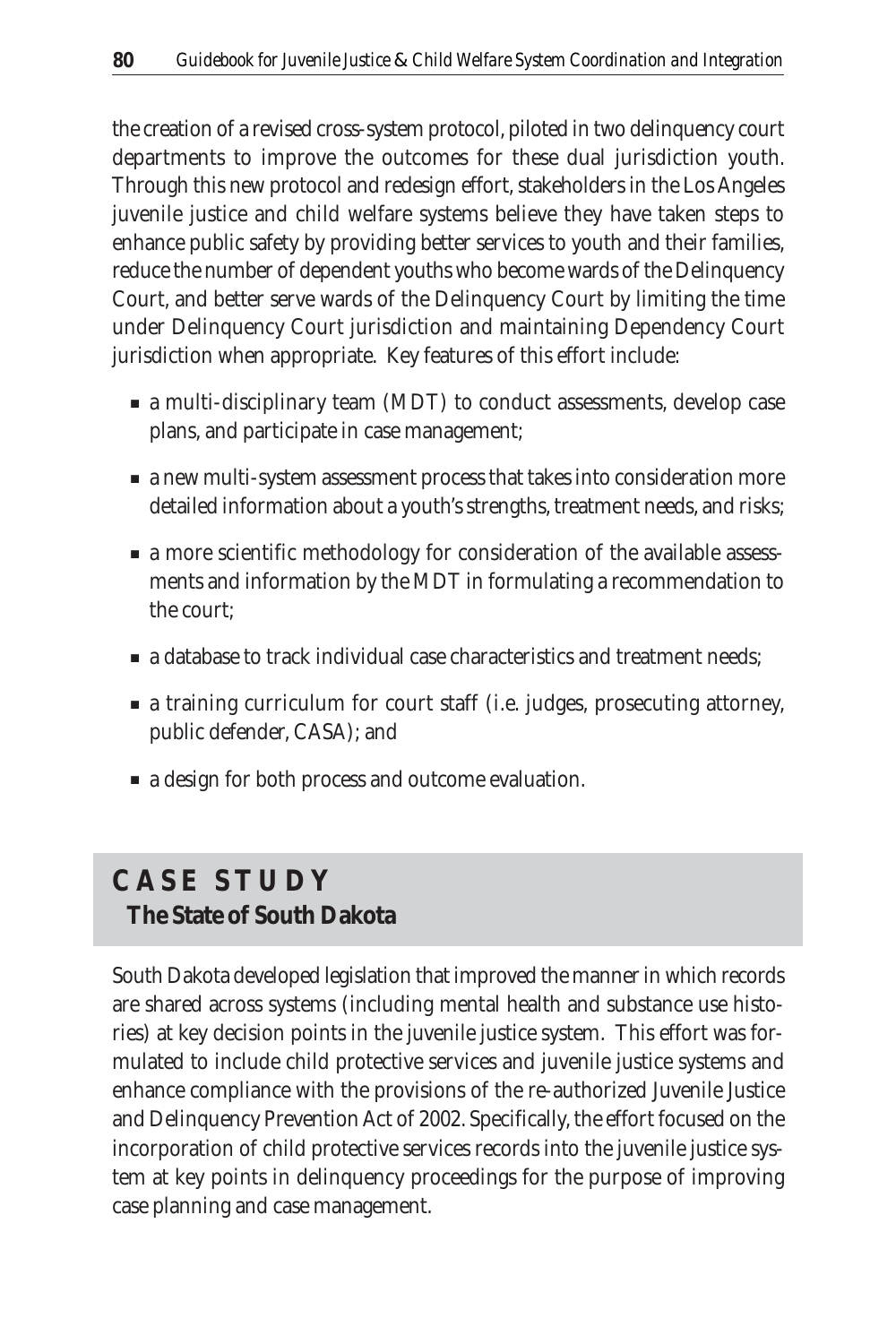CWLA assisted in the facilitation of this effort by working with key leaders who convened a Juvenile Justice and Child Welfare Records committee. This committee conducted a legal and policy analysis resulting in the construction of draft legislation. The reform legislation was unanimously adopted and enacted into law at the conclusion of the 2007 legislative session (South Dakota Children's Law [SDCL] §26-8A-13.1).

Throughout the series of on-site meetings and conference calls of the Records Committee, a guiding document, South Dakota Codified Laws Regarding Confidentiality and Information Sharing, was used. This document was completed prior to the initial committee meetings using the CWLA legal analysis template and it informed the discussions throughout the process. Shortly after passage and enactment of the new statute, the Division of Child Protective Services promulgated procedures for the release of child protection services information that comply with SDCL 26-8A-13.1. These procedures detail the processes, protocols, reasonable time frames, and specific information to be shared by the Department of Social Services and the Department of Corrections in South Dakota.

#### **C A S E S T U D Y The United States Virgin Islands**

In St. Croix, U.S. Virgin Islands, a broad group of community entities concerned about success for children and youth have come together in support of a more integrated system of services and responses for dependent children and youthful offenders. The St. Croix Child Welfare and Juvenile Justice Systems Integration Initiative is a collaboration of public and private agencies and organizations that contracted with CWLA to facilitate their efforts using CWLA's four-phase integration and coordination framework. Of particular note in this jurisdiction is the commitment that the collaboration has made to develop a remarkable data profile of the dual jurisdiction youth population. Using a core data and information elements grid developed by CWLA, the USVI data subcommittee selected a point in time approach to data and information collection.

As a result of this work, committee members were able to identify specific issues that would need to be resolved to ensure future data and information scans were more reliable and credible in the information yield. One such example has involved development of a method to understand which of these youth—while not simultaneously involved in juvenile and protective services nonetheless have a history of involvement in both systems. Additionally, using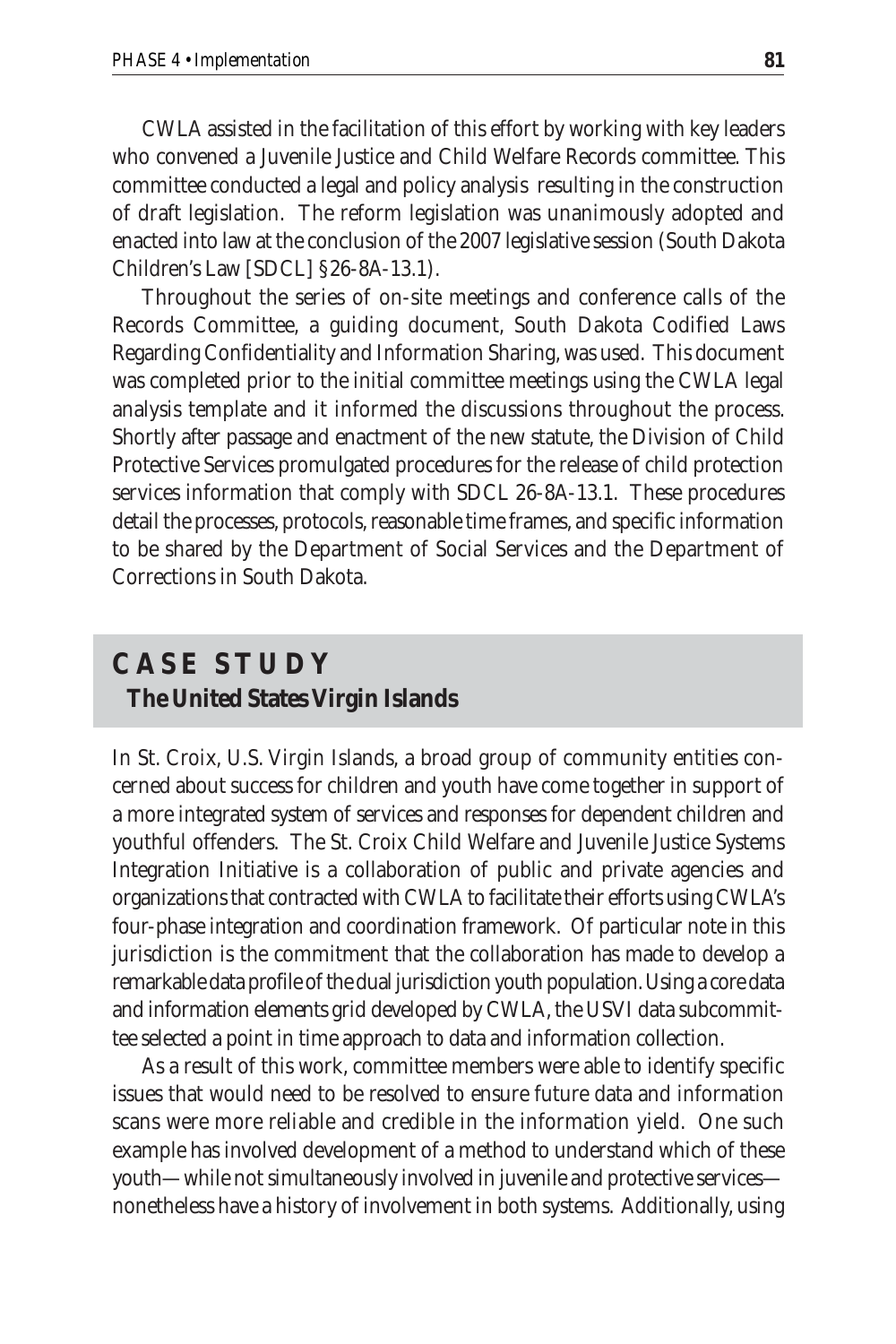the specific data and information elements component of the grid, which provides an inventory of necessary information points from multiple systems (i.e. juvenile, child protective, education), the committee has collected information on all 347 unduplicated youth and a completed comprehensive strengths and needs profile. This profile captures a comprehensive service history, family situation, offense profile, behavioral health involvement, and educational assessment for the dual jurisdiction population.

#### **C A S E S T U D Y The State of Arizona**

In December 2004, in response to the National Center for Juvenile Justice's (NCJJ) report on Arizona's dual jurisdiction youth, the Governor's Division for Children took the lead in organizing an interagency task force to develop an agreement and framework for working together to provide coordinated, integrated services to youth and families involved in multiple systems.

To further efforts to better integrate and coordinate Arizona's childserving system, the Arizona State Advisory Group (SAG) and the Governor's Division for Children jointly held a *Child Welfare Juvenile Justice Summit* in May 2006. Multidisciplinary teams from each Arizona county and a state-level team gathered together to help promote greater integration in the provision of services to children and families in their communities. CWLA provided the summit with planning support and training from its publications on systems integration and coordination.

CWLA has continued to provide technical assistance to support Arizona's *Interagency Coordination and Integration Initiative.* The goal is to achieve better coordinated responses to and improved outcomes for youth who are dually involved or at risk of dual involvement in the child welfare and juvenile justice systems. A set of outcomes and strategies have been developed from which a blueprint for action has been completed. Parallel to the completion of the blueprint, multiple committees are moving forward to take action on some of the priority items including:

- dissemination of the Letter of Agreement and development of corresponding training curriculum;
- development of an information sharing guide that both protects confidentiality and dispels common myths that restrict the flow of important information;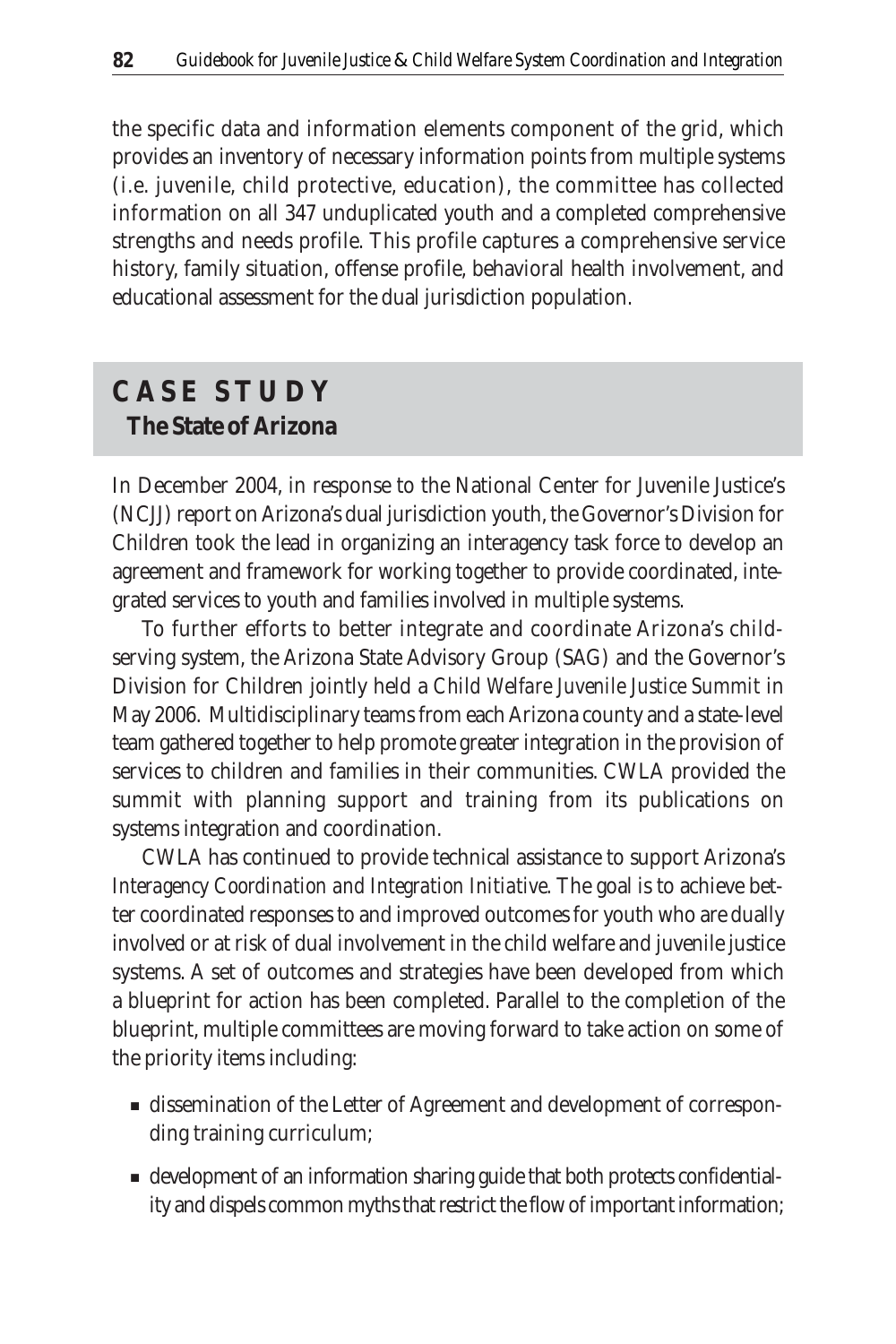- development of methods to find and organize data across systems to appropriately serve youth and families and to evaluate the effectiveness of efforts on their behalf; and
- examination of methods to prevent penetration of youth deeper into the child welfare, mental health, and juvenile justice systems.

#### **Checklist: Implementation**

- Manage the change process
- Designate organizational structures
- Align strategy with sought outcomes
- Develop timelines for implementation activities
- Assign specific responsibility for each component
- Require development of specific work plans
- Develop action strategy tools
- Inform and train the troops
- Celebrate successes along the way
- Create a learning-oriented evaluation plan
- Collect and report the data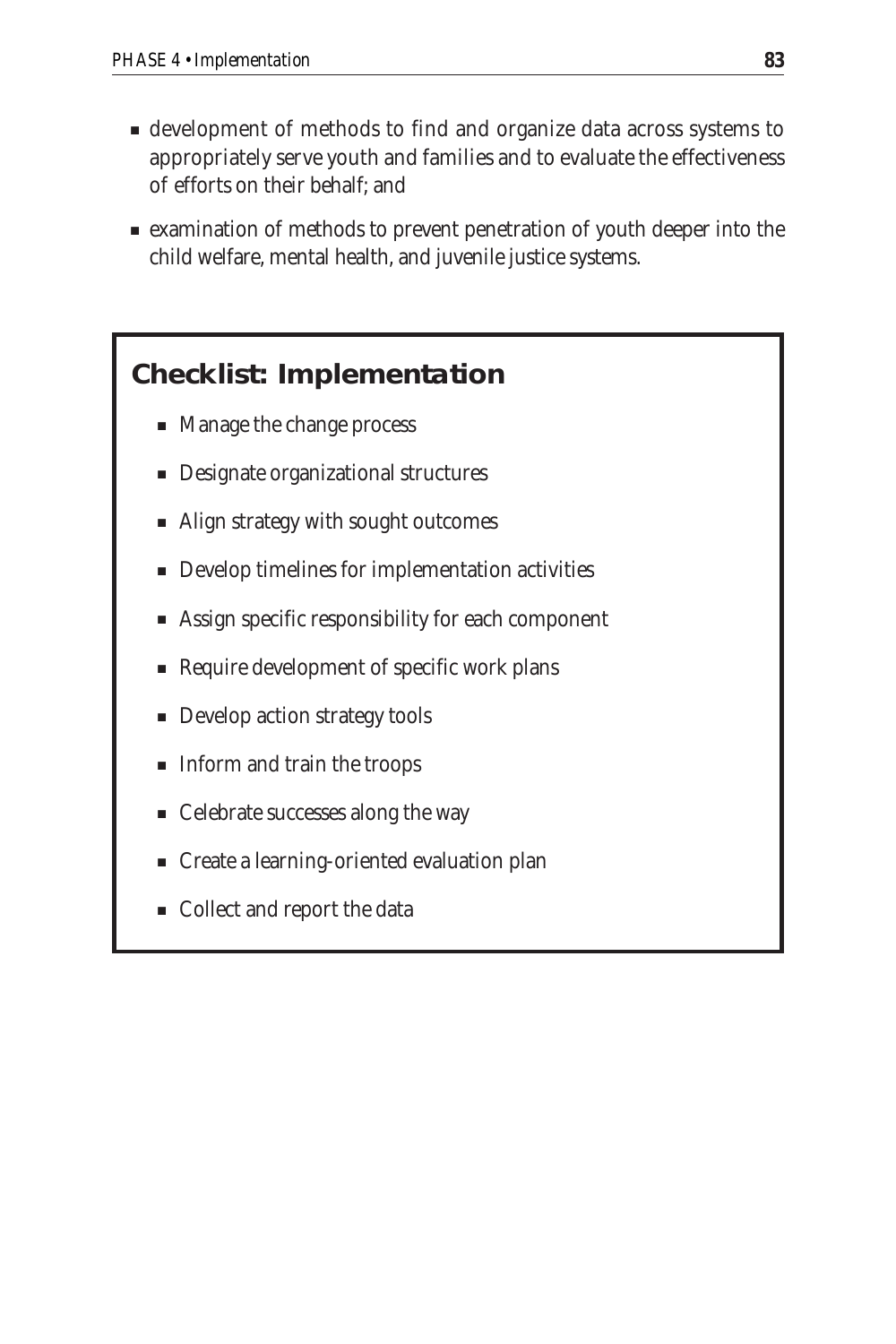## **Conclusion**

Following the process suggested by this guidebook and integrating and coordinating the child welfare and juvenile justice systems is a significant undertaking. It calls for a good measure of political capital as well as a **Tollowing the process suggested by this guidebook and integrating and** coordinating the child welfare and juvenile justice systems is a significant undertaking. It calls for a good measure of political capital as well as by those whose expectations are improved outcomes for families and children and the realization of more efficient resource allocations and significant longterm savings.

The steps in the process and proposed strategies are multifaceted and, in many instances, complex. Not every community will have the resources to undertake the whole effort as it is described here. It is hoped that, in those jurisdictions, the actors will identify pieces of the effort that will benefit their systems and constituents and target a particular aspect of program and service coordination between the child welfare and juvenile justice systems.

Other jurisdictions will find that although they want to undertake the whole effort, they will need additional resources. This may include technical assistance and consultation services of a neutral facilitator. These jurisdictions can be encouraged by the CWLA's capacity to provide that assistance. CWLA, through its Juvenile Justice Division, continues to encourage ongoing dialogue and actively solicit input from constituents in the child welfare, juvenile justice, and other youth-serving systems that informs the further development of this important work and develops strategic partnerships to implement this process.

In these times of complex case histories and overwhelming caseloads, it is understandable that budgeting time and staff resources to build this kind of comprehensive reform initiative is challenging. It is a dilemma caseworkers, case managers, and administrators face on a regular basis. While they struggle to achieve one more success, there are 10 similar cases requiring the same measure of dedicated service to ensure a positive outcome for these youth and families. In addition, they are under great pressure to provide greater accountability for limited resources. It is just this point that can tip the scales in favor of engaging in a process that will contribute to improved long-term capacity to achieve positive outcomes across multiple systems.

Solid research that examines comprehensive system coordination and integration, use of evidence-based strategies and practices, and reliance on multisystem data and information management systems is available. This research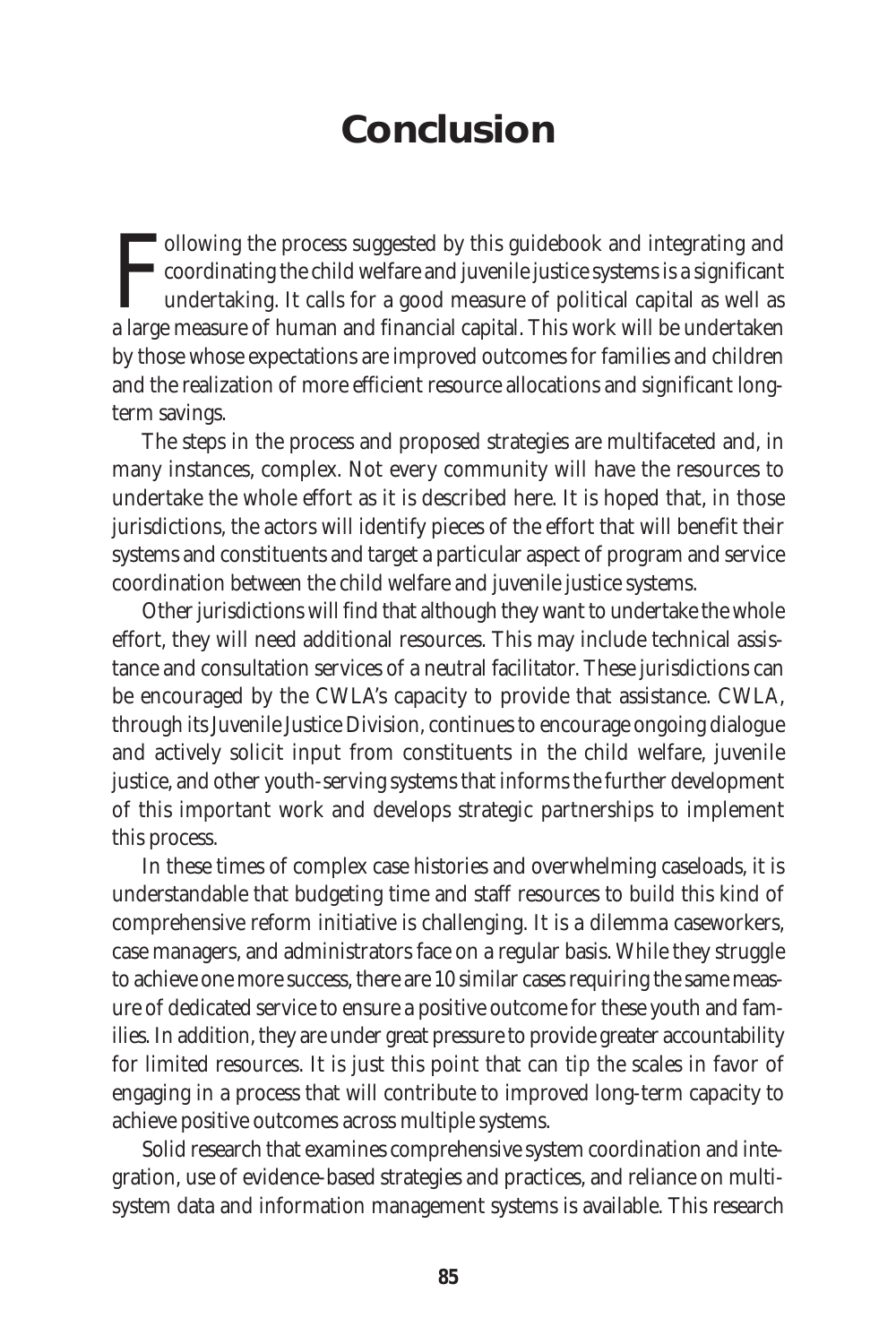helps leaders prioritize critical resource allocations for high-risk youth and families. The studies show the costs and benefits of these approaches, and there is every reason to believe that many other jurisdictions throughout the United States can achieve similar results.

Jurisdictions need to identify the nature and scope of the youth population occupying both the child welfare and juvenile justices systems. They should combine that identification with the capacity to understand with greater clarity the range of risk factors and behavioral aspects that characterize those youth and families. With new policies and procedures that promote cross-system coordination and integration of service delivery and program development, one can visualize youth-serving systems intervening earlier and using evidencebased and promising practices that help keep youth from becoming more involved in our human service systems. This approach can produce both improved outcomes and cost savings.

Thus, CWLA has built the four-phase technical assistance and consultation process that is articulated in this guidebook: mobilization and advocacy, study and analysis (covering data collection, management, and performance measurement; inventory and assessment; and legal and policy issues), action strategy, and implementation. In the end, this effort is designed to:

- improve multi-system resource allocation and case management decisions, thereby reducing costly duplication of services for the shared population of youth and families;
- construct cost-effective, evidence-based practices for targeted populations that interrupt the trajectory toward repeat instances of victimization, recidivism, and involvement in the juvenile justice system;
- reduce the reliance on costly residential treatment, inpatient hospitalization, detention, and correctional placement alternatives; and
- develop multi-system policies, procedures, and protocols that sustain and institutionalize improved integration of program and service delivery.

This effort provides an extraordinary opportunity to build a model system of integration across the child welfare, juvenile justice, and associated youthserving systems that will create improved outcomes for youth and families in state and local jurisdictions throughout the country. By institutionalizing this model and adapting it to the unique characteristics of each particular community, jurisdictions will achieve their potential for continuous and long-term, cost-effective, and cost-saving policies, procedures, and protocols.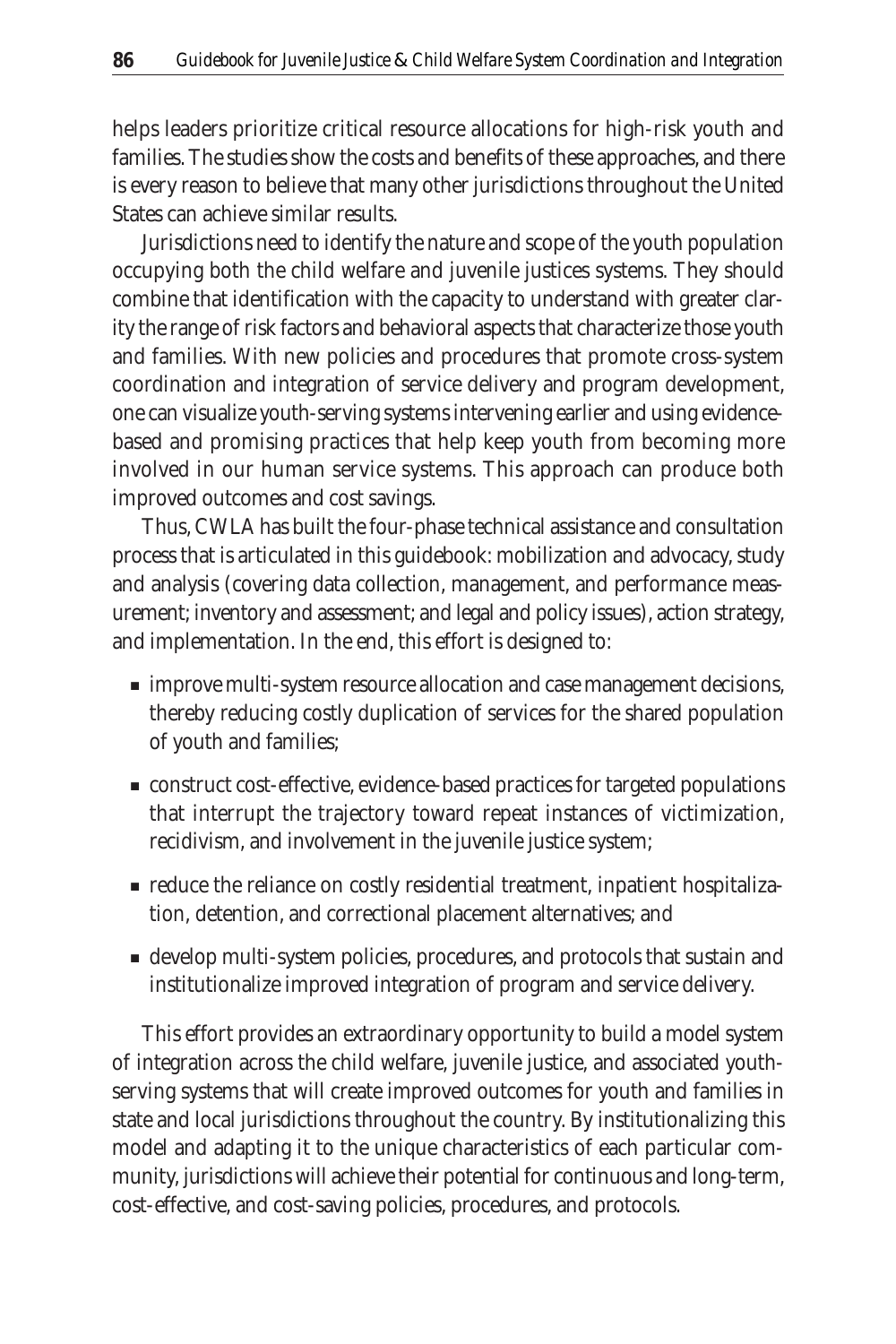## **APPENDIX A**

## **Juvenile Justice and Delinquency Prevention Act Amendments**

The November 2, 2002, amendments to the Juvenile Justice and Delin-<br>quency Prevention Act (JJDPA, P.L. 107-273) were signed into law,<br>which recognized the research confirming the link between child mal-<br>treatment and juven quency Prevention Act (JJDPA, P.L. 107-273) were signed into law, which recognized the research confirming the link between child maltreatment and juvenile delinquency and articulated specific requirements regarding the connection between juvenile justice and child welfare systems.

The reauthorized JJDPA broadens the categories available to states to fund juvenile delinquency prevention and treatment for juvenile offenders and youth at risk of becoming juvenile offenders who are victims of child abuse and neglect or who have experienced violence. States may use funding to help childserving systems, such as juvenile justice, child welfare, and mental health, coordinate service delivery for treatment provided to delinquent children or those at risk of delinquency. These efforts may be funded from Federal Assistance for State and Local Programs (the formula grants program), the new Juvenile Delinquency Prevention Block Grant fund, and the Juvenile Accountability Block Grant program.

Furthermore, JJDPA now contains requirements to states that promote the interaction and coordination of these systems more closely than previously required including that

- juvenile courts have available to them the public child welfare records (including child protective services) from that jurisdiction relating to juveniles before the court;
- policies and systems are established to incorporate relevant CPS records into juvenile justice records for purposes of establishing and implementing treatment plans; and
- assurances that juvenile offenders whose placements are funded by Title IV-E Foster Care receive the specified protections, including a case plan and case plan review.

Within a year of the enactment on October 1, 2003, the federal government will study juveniles who were under the care or custody of the child welfare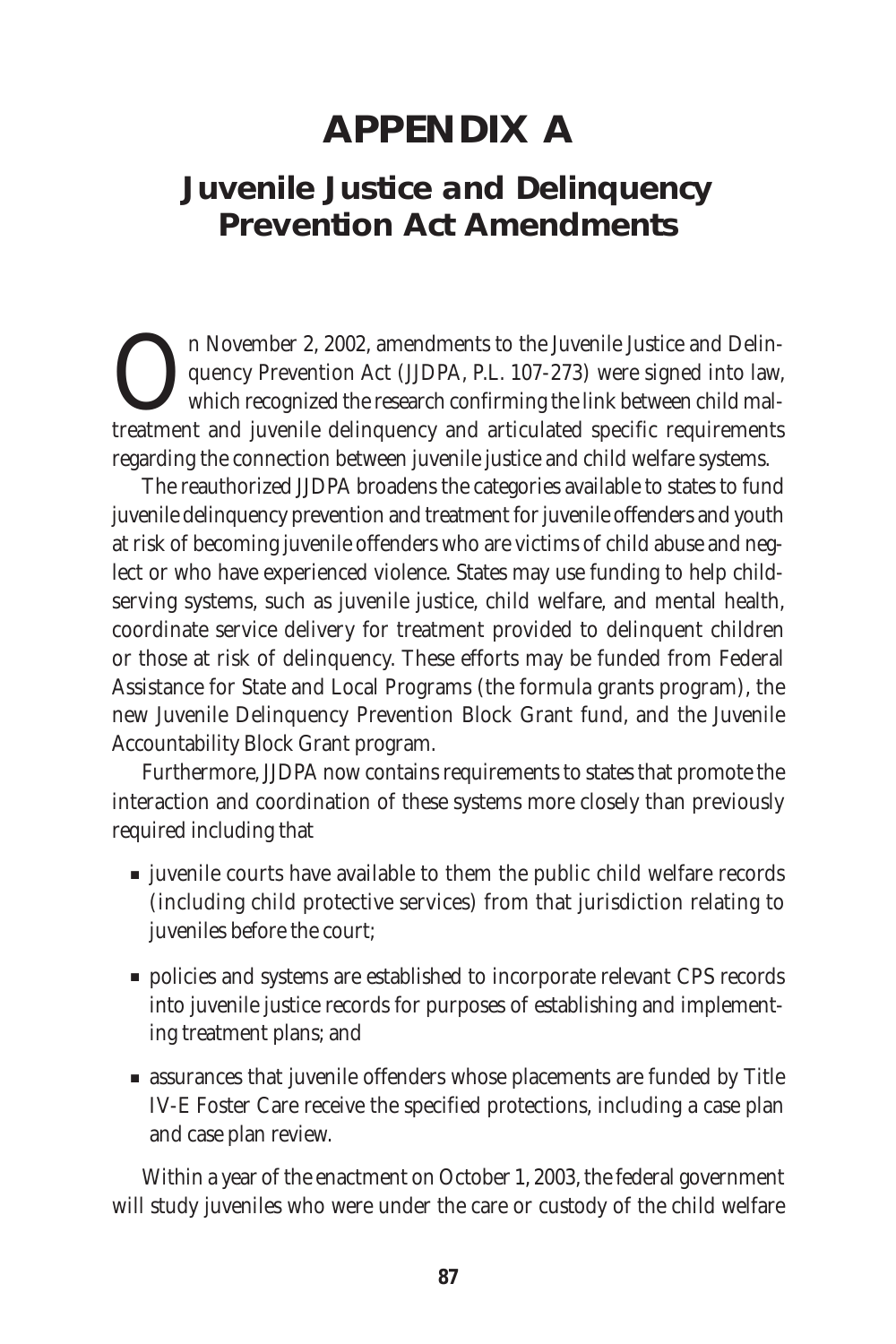system or who are unable to return to their families after completing their disposition in the juvenile justice system. The study shall include an examination of the extent to which state juvenile justice and child welfare systems coordinate services and treatment, the federal and local sources of funds for placements and post placement services, and the barriers states face in providing services to these juveniles (42 U.S.C. 5661 [sec. 251]).

The following excerpts provide JJDPA's specific provisions that delineate the requirements regarding the connections between these systems and provide further impetus for more coordination across multiple youth-serving systems.

#### **Part B: Federal Assistance for State and Local Programs**

#### **42 U.S.C. 5661 [sec. 223] State Plans**

(a)(9): provide that not less than 75 percent of the funds available to the State under 5632 of this title, other than funds made available to the state advisory group under section 5632(d) of this title, whether expended directly by the state, by the unit of local government, or by a combination thereof, or through grants and contracts with the public or private nonprofit agencies, shall be used for [among other purpose areas]:

(C) comprehensive juvenile justice and delinquency prevention programs that meet the needs of youth through the collaboration of the many local systems before which a youth may appear, including schools, courts, law enforcement agencies, child protection agencies, mental health agencies, welfare services, health care agencies, and private nonprofit agencies offering youth services;

(D) programs that provide treatment to juvenile offenders who are the victims of child abuse or neglect, and to their families, in order to reduce the likelihood that such juvenile offenders will commit subsequent violations of law;

(a)(26): provide that the State, to the maximum extent practicable, will implement a system to ensure that if a juvenile is before a court in the juvenile justice system, public child welfare records (including child protective services records) relating to such juvenile that are on file in the geographical area under the jurisdiction of such court will be made known to such court; and

(a)(27): establish policies and systems to incorporate relevant child protective services records into juvenile justice records for purposes of establishing and implementing treatment plans for juvenile offenders; [and]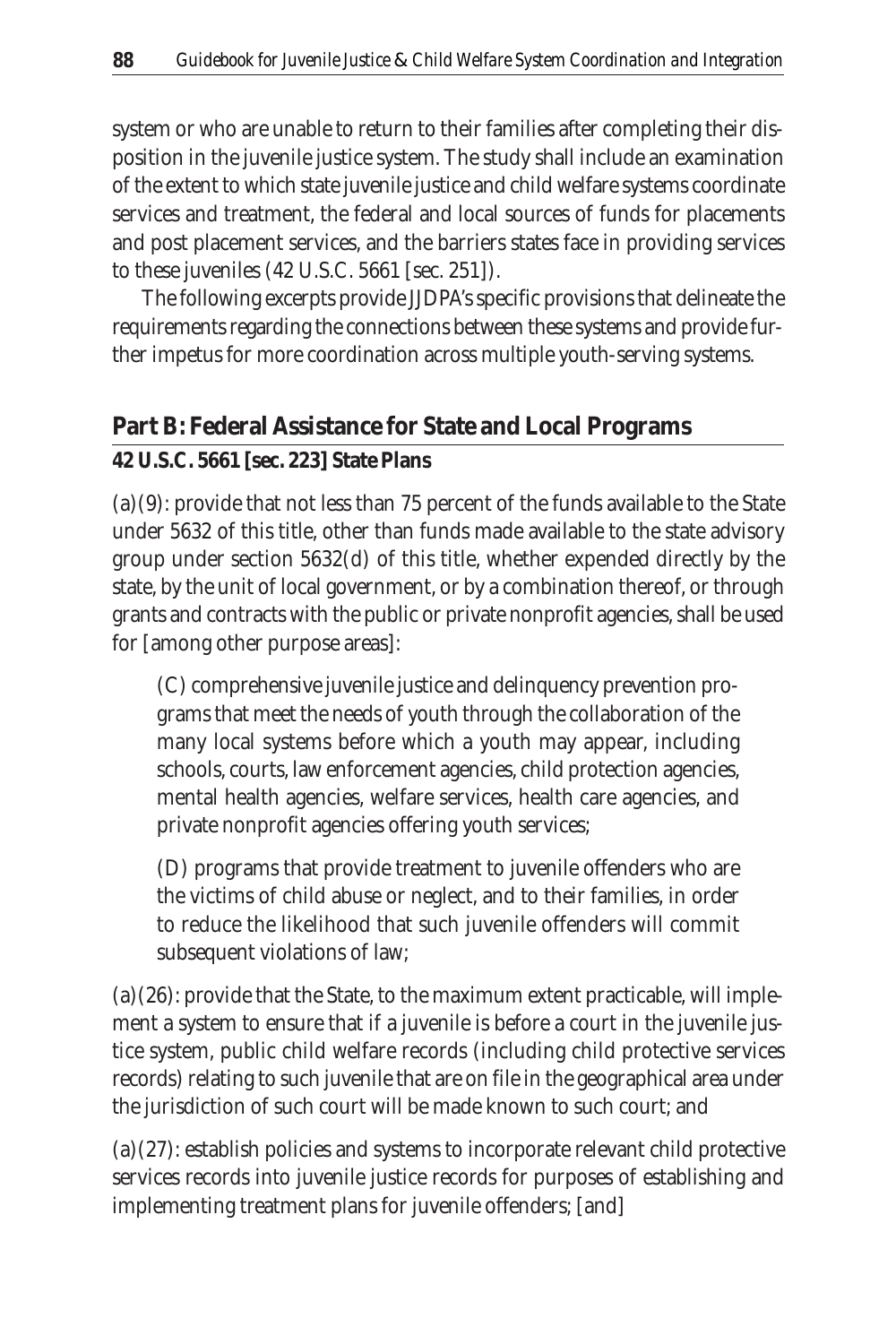(a)(28): provide assurances that juvenile offenders whose placement is funded through section 472 of the Social Security Act (42 U.S.C. 672) receive the protections specified in section 471 of such Act (42 U.S.C. 671), including a case plan and case plan review as defined in section 475 of such Act (42 U.S.C. 675).

#### **Part C: Juvenile Delinquency Prevention Block Grant Program 42 U.S.C. 5651 [sec. 241] Authority to Make Grants**

(a) Grants to eligible states: The [OJJDP] Administrator may make grants to eligible States, from funds allocated under section 242, for the purpose of providing financial assistance to eligible entities to carry out projects designed to prevent juvenile delinquency, including

(1) projects that provide treatment (including treatment for mental health problems) to juvenile offenders, and juveniles who are at risk of becoming juvenile offenders, who are victims of child abuse or neglect or who have experienced violence in their homes, at school, or in the community, and to their families, in order to reduce the likelihood that such juveniles will commit violations of law;

(10) comprehensive juvenile justice and delinquency prevention projects that meet the needs of juveniles through the collaboration of the many local service systems juveniles encounter, including schools, courts, law enforcement agencies, child protection agencies, mental health agencies, welfare services, health care agencies (including collaboration on appropriate prenatal care for pregnant juvenile offenders), private nonprofit agencies, and public recreation agencies offering services to juveniles;

(13) to establish policies and systems to incorporate relevant child protective services records into juvenile justice records for purposes of establishing treatment plans for juvenile offenders.

#### **Part R: Juvenile Accountability Block Grant Program**

#### **42 U.S.C. 3796ee [sec. 1801] Program Authorized**

(b)(10): establishing and maintaining interagency information-sharing programs that enable the juvenile and criminal justice systems, schools, and social services agencies to make more informed decisions regarding the early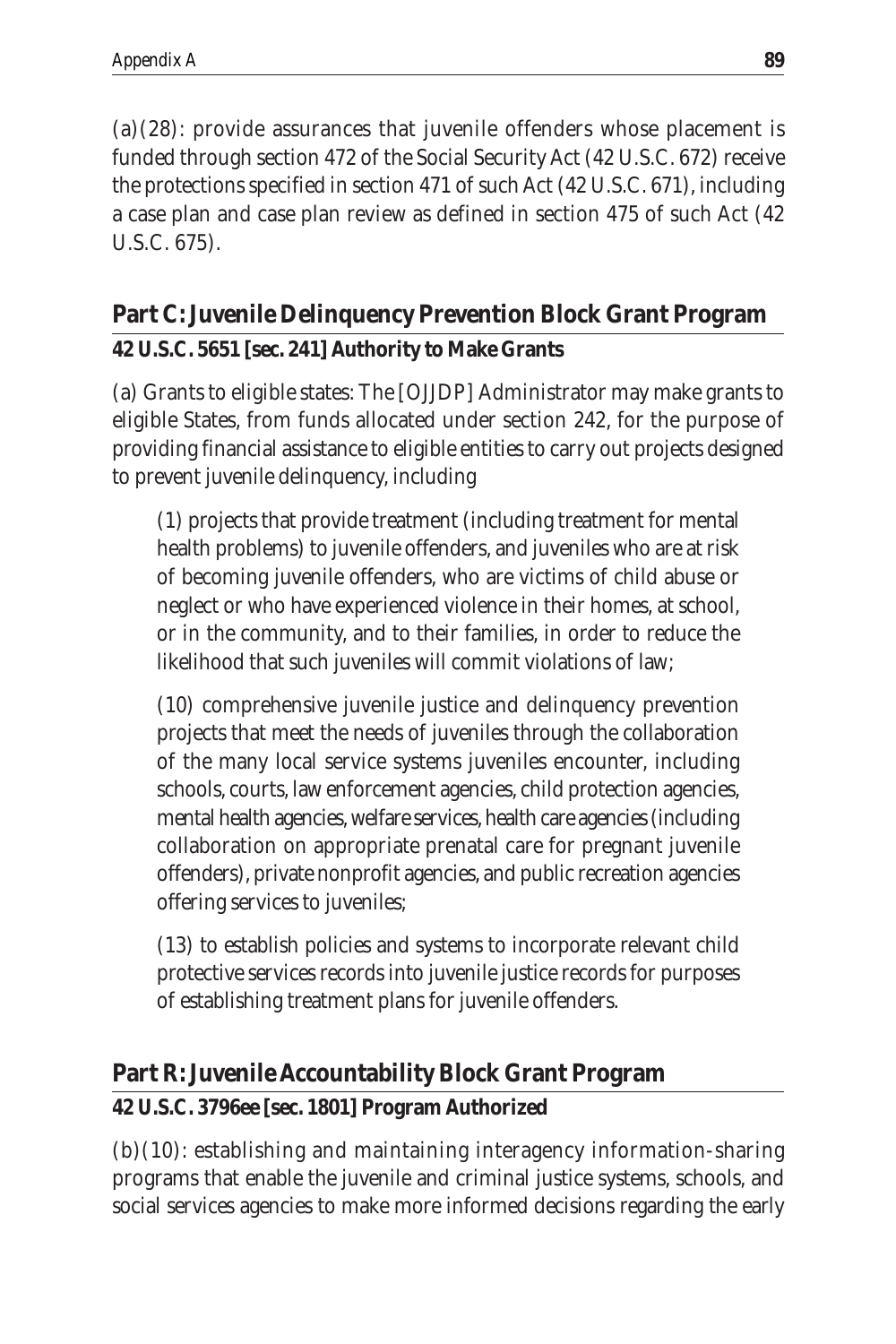identification, control, supervision, and treatment of juveniles who repeatedly commit serious delinquent or criminal acts;

(b)(12): establishing and maintaining programs to conduct risk and need assessments of juvenile offenders that facilitate the effective early intervention and the provision of comprehensive services, including mental health screening and treatment and substance abuse testing and treatment to such offenders.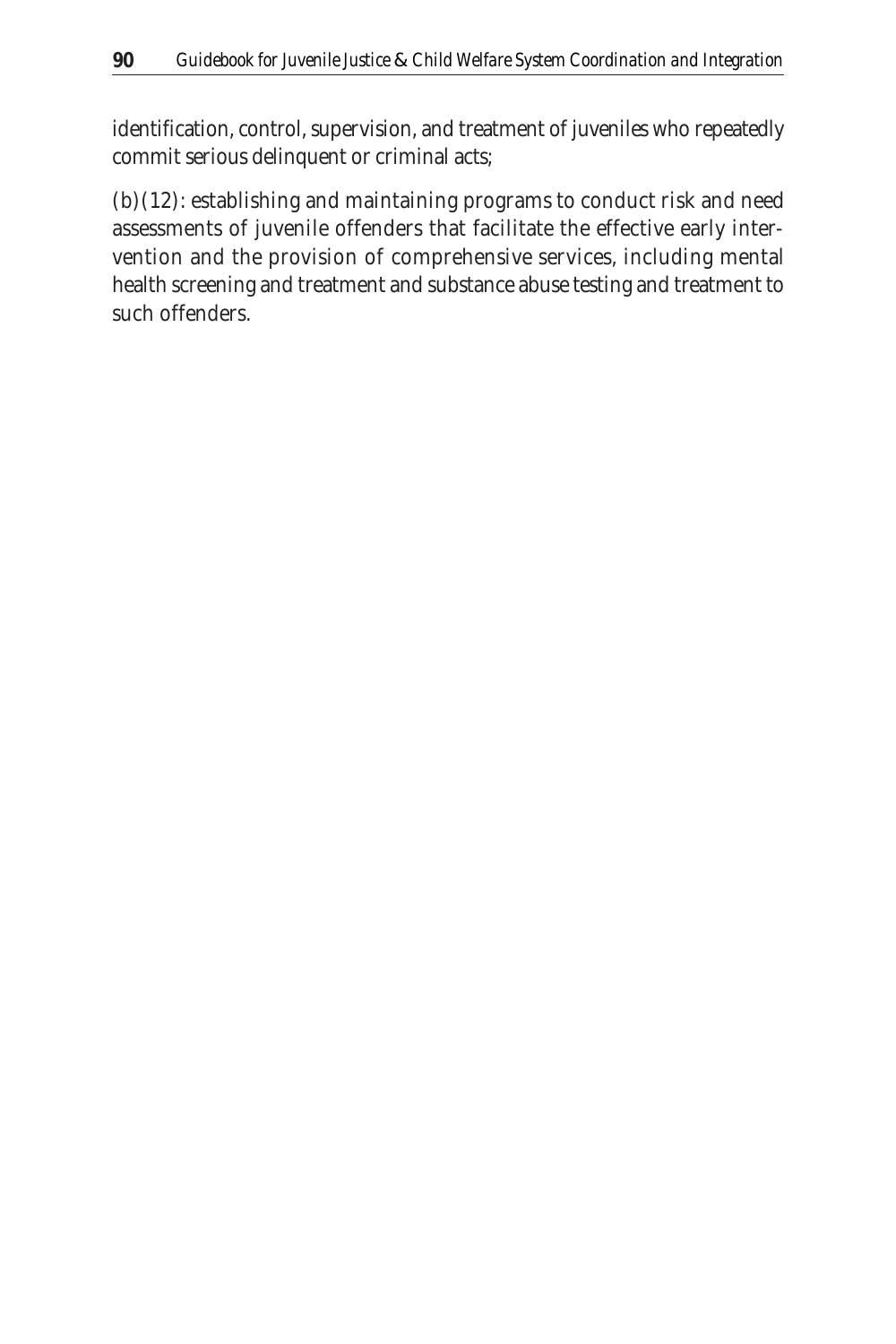## **APPENDIX B**

## **Child Abuse Prevention and Treatment Act Amendments**

The 25, 2003, amendments to the Child Abuse Prevention and Treatment Act (CAPTA) were signed into law that recognized the important relationship between the child protection and juvenile justice systems. Two important prov Treatment Act (CAPTA) were signed into law that recognized the important relationship between the child protection and juvenile justice systems. Two important provisions support states' efforts to collaborate on behalf of children who are involved in both systems. They affect grants to states for child abuse and neglect prevention and treatment programs. One provision adds to the list of purposes for state grants:

## **Section 106(a) of CAPTA [42 U.S.C. 5106a(a)(13)]**

Supporting and enhancing interagency collaboration between the child protection system and the juvenile justice system for improved delivery of services and treatment, including methods for continuity of treatment plan and services as children transition between systems.

The other provision adds a requirement to the annual state data reports:

### **Section 106(d) of CAPTA [42 U.S.C. 5106a(d)(14)]**

The number of children under the care of the State child protection system who are transferred into the custody of the State juvenile justice system.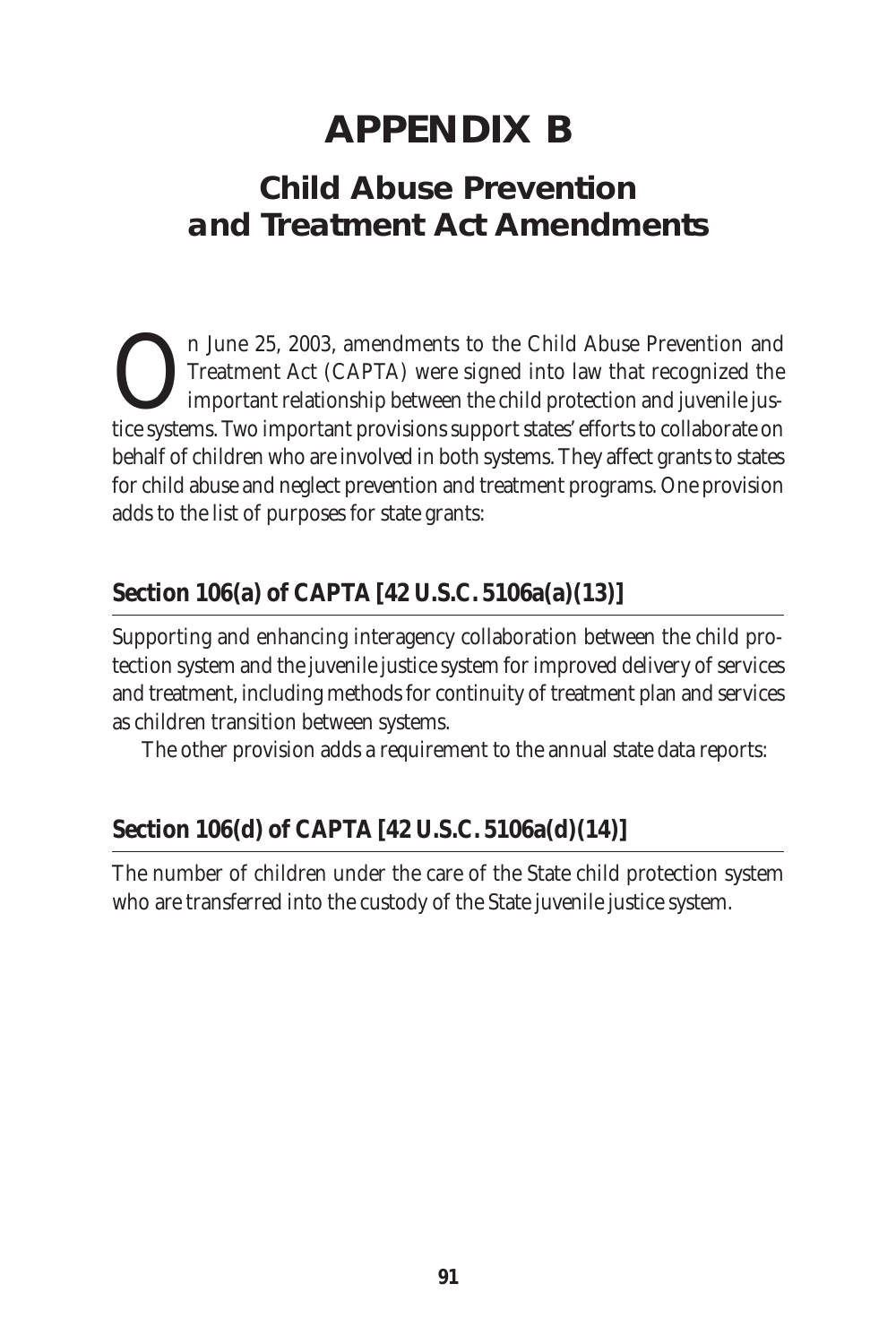## **APPENDIX C**

## **Keeping Our Children Safe: The Child Protection System1**

I<sub>Bro</sub> n every American community, some children are maltreated by those entrusted with their care and protection. Only a minority of these children are brought to the attention of a formal child protection agency (Sedlak & Broadhurst, 1996). Child abuse and neglect cut across income levels, race, ethnicity, and urban or rural status. Maltreatment can impede and impair the healthy growth and development of children with devastating consequences that linger through adulthood. Child maltreatment's destructive effects transcend its immediate victims to profoundly affect the health and safety of all of our citizens and communities (Martin, 2002). Keeping children safe from child abuse and neglect is the foundation on which CPS was established and remains the utmost priority of any CPS system (CWLA, 1999, p. 1).

#### **History**

The child protection movement began in 1875 when the first child protection agency, the Society for the Prevention of Cruelty to Children, was established in New York City after the highly publicized case of Mary Ellen Wilson, a young child who was brutally beaten by her caregiver. In addition to establishment of the agency, New York enacted the first state statute to provide for the protection of children from abuse. Other states followed this precedent in subsequent years, and thus, established a legal basis for intervening when children were abused or neglected by their caregivers.

Other select highlights in the history of child protection include:

- The 1899 establishment of the first juvenile court in Illinois to "regulate" the treatment and control of dependent, neglected and delinquent children" (Stevenson et al., 1996, p. 4).
- The 1909 creation of the U.S. Children's Bureau in response to the first White House Conference on Children. The bureau was established to "investigate and report on all matters relating to the welfare of children and child life among all classes of our people" (42 U.S.C., chapter 6).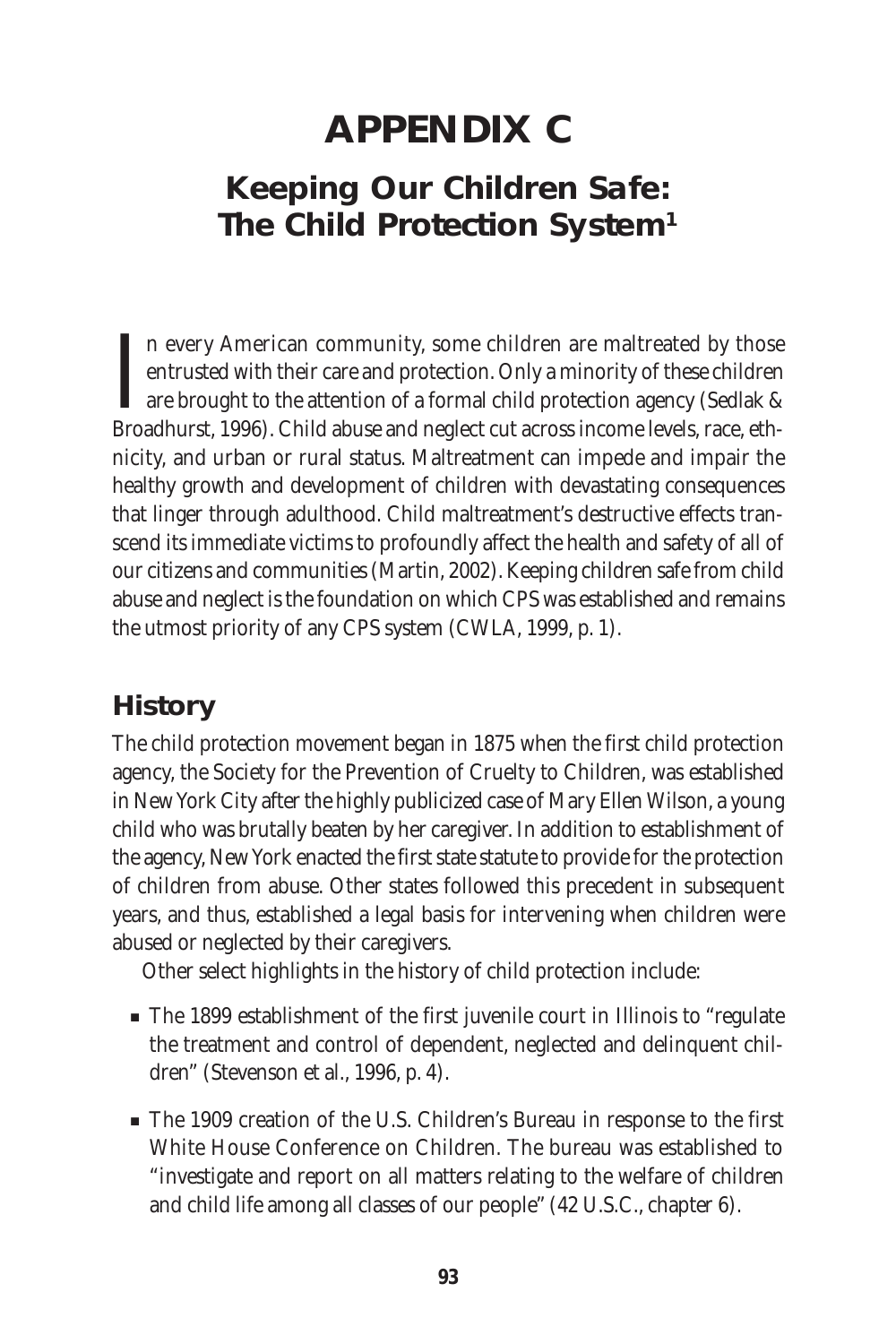- The 1935 enactment of the Social Security Act, which required public agencies to provide child welfare services to protect children who were neglected, dependent, delinquent, homeless, or in danger of becoming delinquent.
- The identification of "battered child syndrome" by Dr. C. Henry Kempe et al. (1962), which raised awareness of the inherent responsibilities of communities to protect children. This awareness brought an increased clinical focus to the treatment of maltreated children and their families and resulted in efforts by medical and social service professionals to improve the identification and protection of children who had been abused or neglected.
- The passage of CAPTA (P.L. 93-247) in 1974, which established specific reporting and response protocols for states to incorporate into their child protection statutes.

Since CAPTA's enactment, the U.S. Congress and legislatures in every state have established a public and legal mandate to protect children from abuse and neglect at the hands of those responsible for their care. The federal legislation sets forth a minimum definition of child abuse and neglect—including physical abuse, neglect, sexual abuse, and emotional maltreatment—for the states to use. Using the federal legislation as a foundation, state laws establish their own definitions of what forms of child abuse and neglect must be reported to authorities, who is mandated to report suspected maltreatment, and various other child protection provisions.

CAPTA provides federal funding to states in support of prevention, assessment, investigation, and treatment activities. It also provides grants to public agencies and nonprofit organizations for demonstration programs and projects. CAPTA has been amended several times and was most recently amended and reauthorized on June 25, 2003, by the Keeping Children and Families Safe Act of 2003 (P.L. 108-36). Since its initial passage, the statutory provisions have attempted to strike a balance between protecting children and preserving the rights and privacy of families (CWLA, 1999, p. 3), as well as address the appropriate scope of CPS intervention.

Federal appropriations to fund this child protection system have failed to approximate the legislation's authorization level. As a result, the system has been underfunded since its establishment.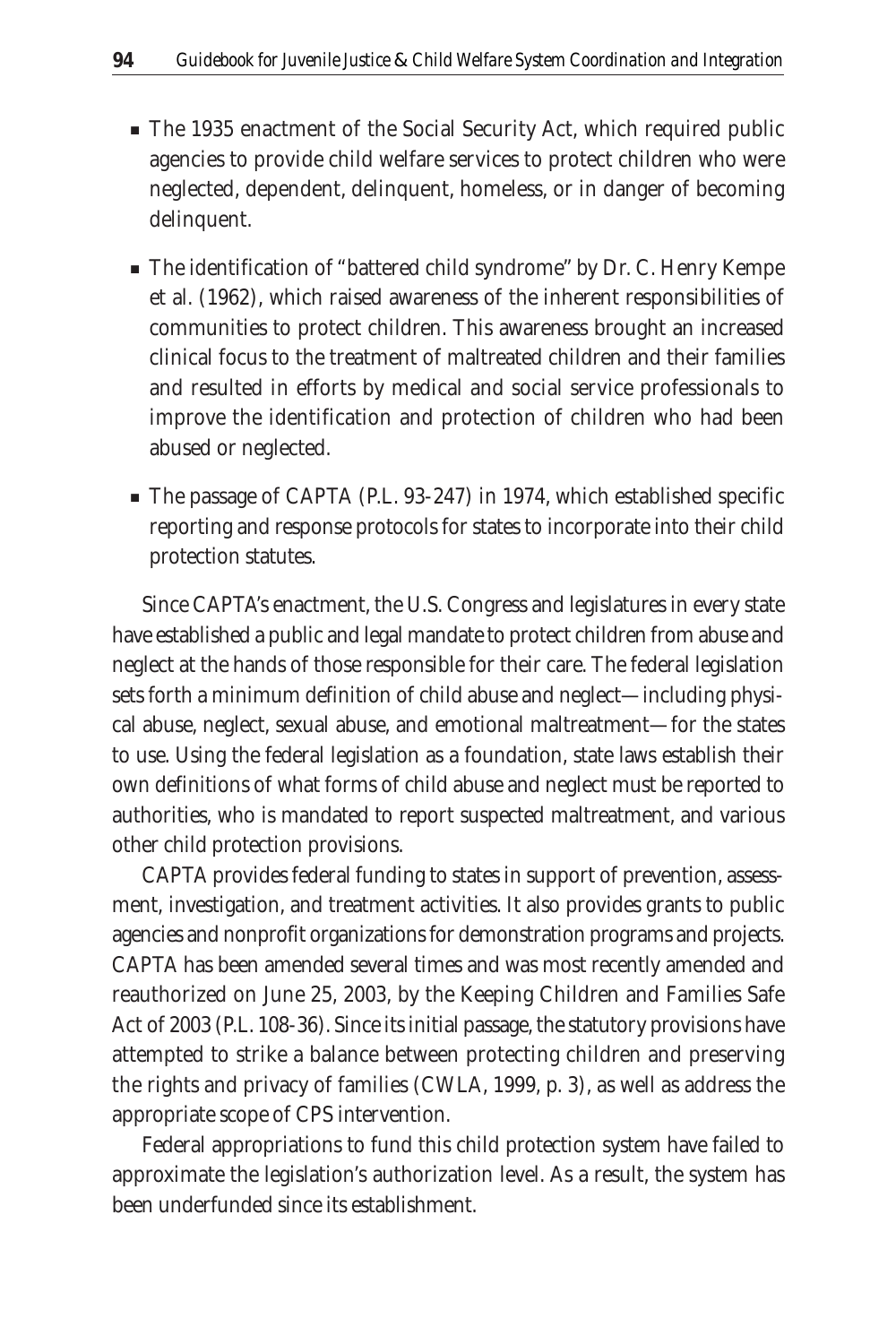### **Additional Federal Child Welfare Legislation**

In addition to the federal law that is specific to child safety and protection, there are a number of significant statutes that have broader effect on the policies and practices of child welfare.

The Indian Child Welfare Act of 1978 (P.L. 95-608) was designed to reduce the transracial placement of American Indian and Alaska Native children. It also intended to give tribal courts jurisdiction over all child custody cases involving such children in an effort to prevent the decimation of American Indian and Alaska Native tribes and families.

Beginning with the Adoption Assistance and Child Welfare Act (AACWA) of 1980 (P.L. 96-272), Congress passed a series of child welfare laws to regulate the length of time children could spend in foster care, the court oversight process, and process of termination of parental rights. Over time, child welfare laws have been increasingly designed to ensure that children do not linger in foster care, but return to their families or move on to adoption.

Family Preservation and Support Services provisions of the 1993 Omnibus Budget Reconciliation Act P.L. 103-66) created federal direction and funding for family preservation and family support services. The Family Preservation and Support Services Program (reauthorized as the Promoting Safe and Stable Families Program under the Adoption and Safe Families Act of 1997 and 2001) gave new funding to the states to provide a range of family support and family preservation services to families with children. The program created a new focus on family support strategies and the importance of communities in supporting families and protecting children (CWLA, 2003c, p. 20–21).

The passage of the Adoption and Safe Families Act (ASFA) of 1997 (P.L. 105-89) marked the culmination of more than two decades of reforms in the child welfare field. Enacted as amendments to Titles IV-B and IV-E of the Social Security Act, it reinforces and clarifies the intent of the Child Welfare and Adoption Assistance Act (P.L. 96-272; DHHS, 2000). The focus of these reforms was to

- modify AACWA's requirement that reasonable efforts be made to prevent the placement of children into foster care;
- increase the chances that children already in care would be put on a "fast" track from foster care to safe, loving and permanent adoptive homes" (Congressional Record, 1997, as cited in Stein, 2003); and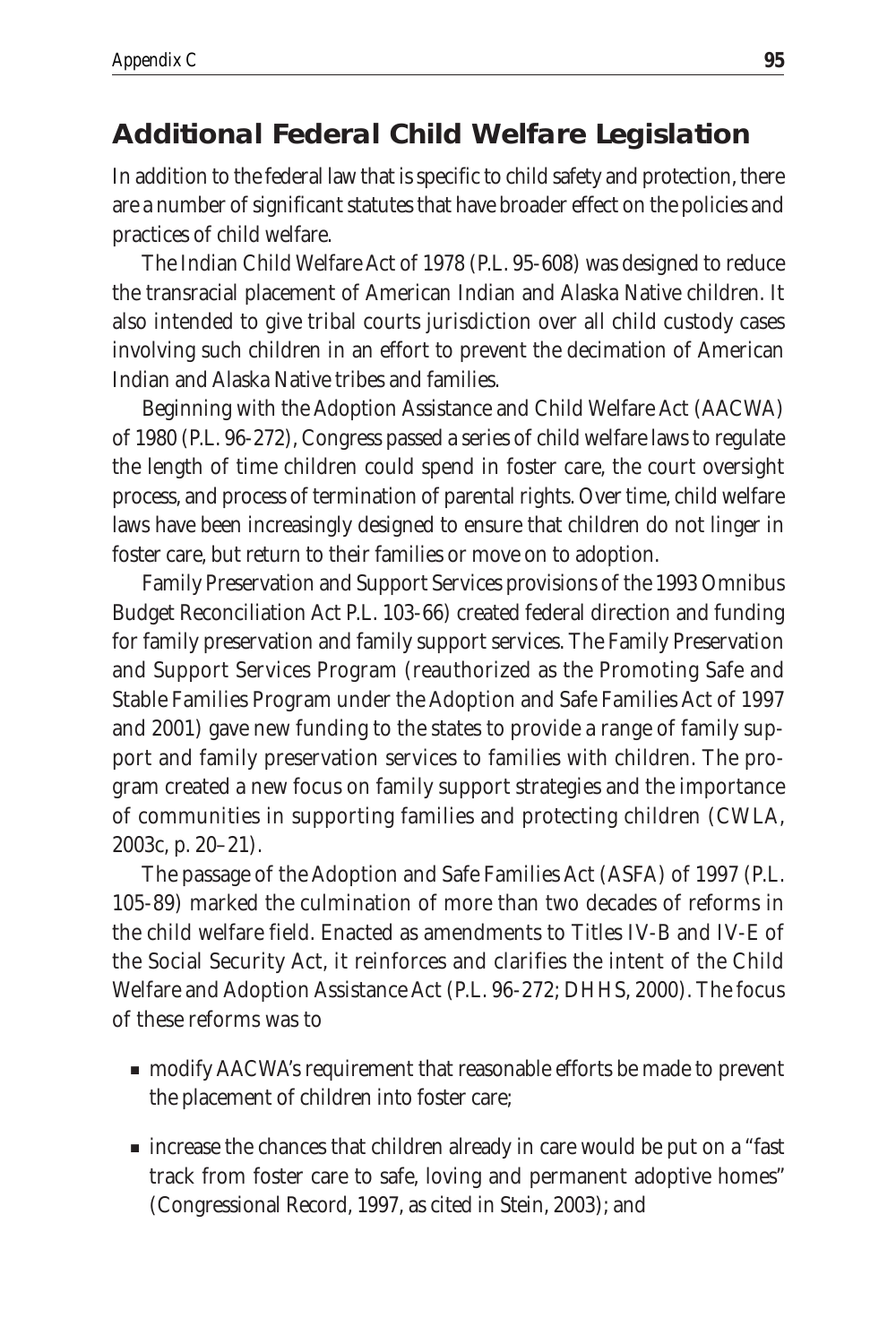■ discontinue what was seen by some as the system of always putting the needs and rights of the birthparent first, resulting in a de-emphasis on family preservation (Stein, 2003).

The philosophical tenets that inform and guide ASFA are:

- The safety of children is the paramount concern that must guide all child welfare services.
- Foster care is a temporary setting and not a place for children to grow up.
- Permanency planning efforts should begin as soon as a child enters the child welfare system.
- The child welfare system must focus on results and accountability.
- Innovative approaches are needed to achieve the goals of safety, permanence, and well-being (National Child Welfare Resource Center for Family Centered Practice, n.d., pp. 9–11).

There can be little doubt that ASFA has created a significant reform in child welfare practice (U.S. General Accounting Office, 2002).

#### **Child and Family Services Reviews**

In March 2000, regulations went into effect for a new approach to federal oversight of state child welfare programs, known as the Child and Family Services Reviews (CFSRs). Overseen by the Children's Bureau of the Administration for Children and Families, the review process consists of statewide assessment as well as onsite review conducted by a team of federal, state, and peer reviewers. Information gathered is used to examine the states' success in meeting the major goals of child welfare—child safety, permanence, and well-being.

During federal FYs 2001 and 2002, the Administration on Children and Families conducted CFSRs in 32 states. No state passed the rigorous test of its ability to protect children from child abuse and find permanent homes for children in foster care (Meckler, 2003). States' inability to attain "substantial conformity" with the seven required outcomes necessitated the development of Program Improvement Plans that describe how they will reach substantial conformity. The CFSR process reaffirms the need for the child welfare system to forge linkages with other systems of support for families (McCarthy & McCullough, 2003, p. 10).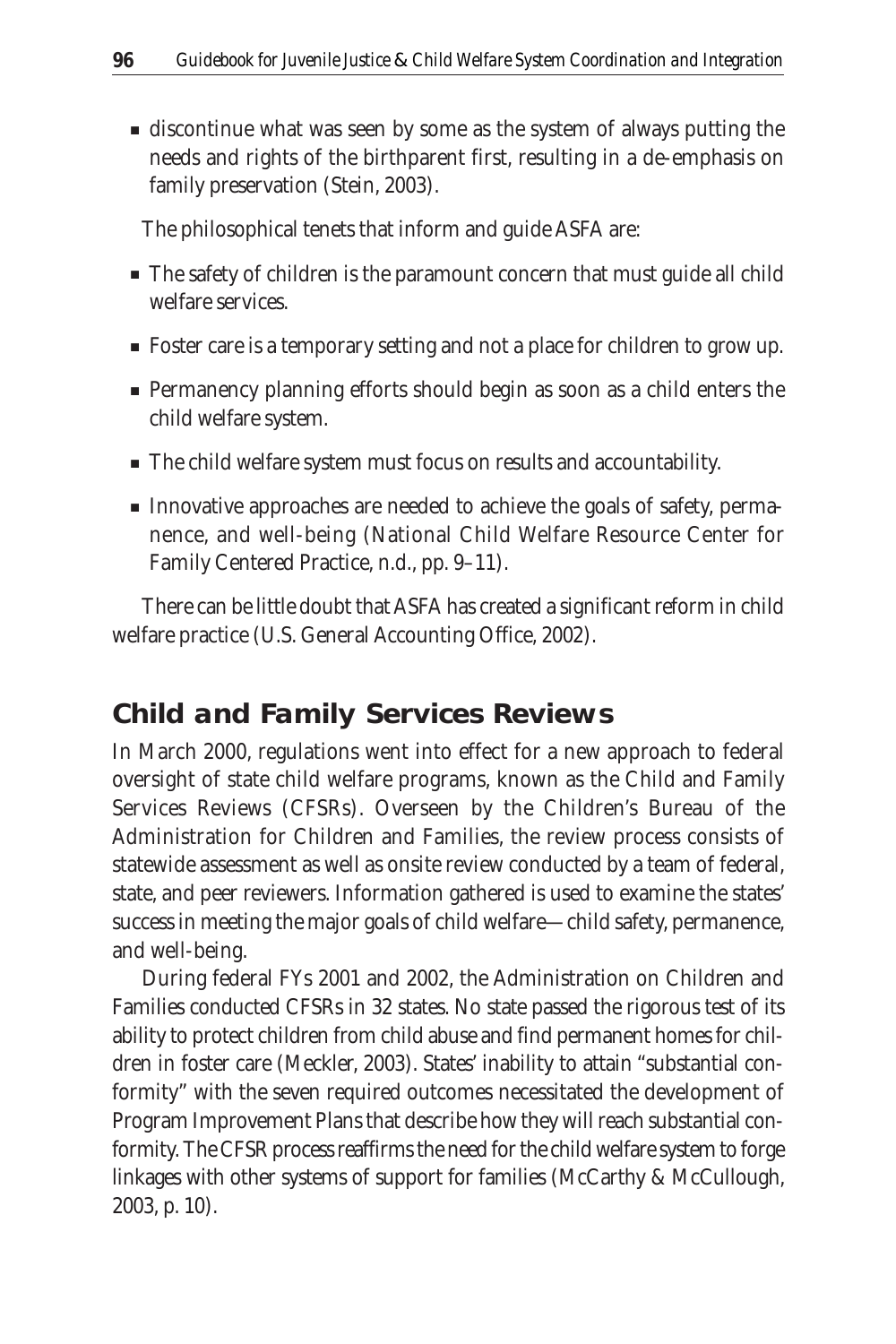# **Core Values of Child Protection**

Successful efforts to care for and protect children, whether they are made by government child welfare agencies, individual citizens, or community entities, are based on a set of core values (CWLA, 1999, p. 15):

- Every child has a right to adequate care and supervision and to be free from abuse, neglect, and exploitation.
- Every child should have a safe, permanent family.
- Every child's family, however family is defined, is unique and has value, worth, integrity, and dignity.
- The most desirable place for children to grow up is in their own caring families, when those families are able to provide safe and nurturing relationships intended to last a lifetime.
- Parents have the primary responsibility for, and are the primary resource for, their children.
- Most parents want to be and can be adequate parents.
- Most parents who experience difficulty in parenting can be helped to be adequate parents. Appropriate services must be available to assist them in accomplishing needed changes.
- When parents cannot or will not fulfill their protective responsibilities, the community has the right and obligation to intervene directly on the child's behalf.

# **The CPS System**

Public child welfare agencies, of which CPS agencies are a part, are responsible for accepting referrals alleging child abuse and neglect, determining if children have been—or are at risk of being—maltreated, and providing services to protect them. The challenge for CPS agencies is to fulfill their core mandates prevention, assessment, identification, and treatment of child maltreatment.

State policies often indicate that the decision to accept a report of child abuse and neglect is guided procedurally by concurrence with the notion that the report, if true, constitutes abuse and neglect as defined in state law (Morton & Holder, 1998). This decision is also shaped by other factors, including: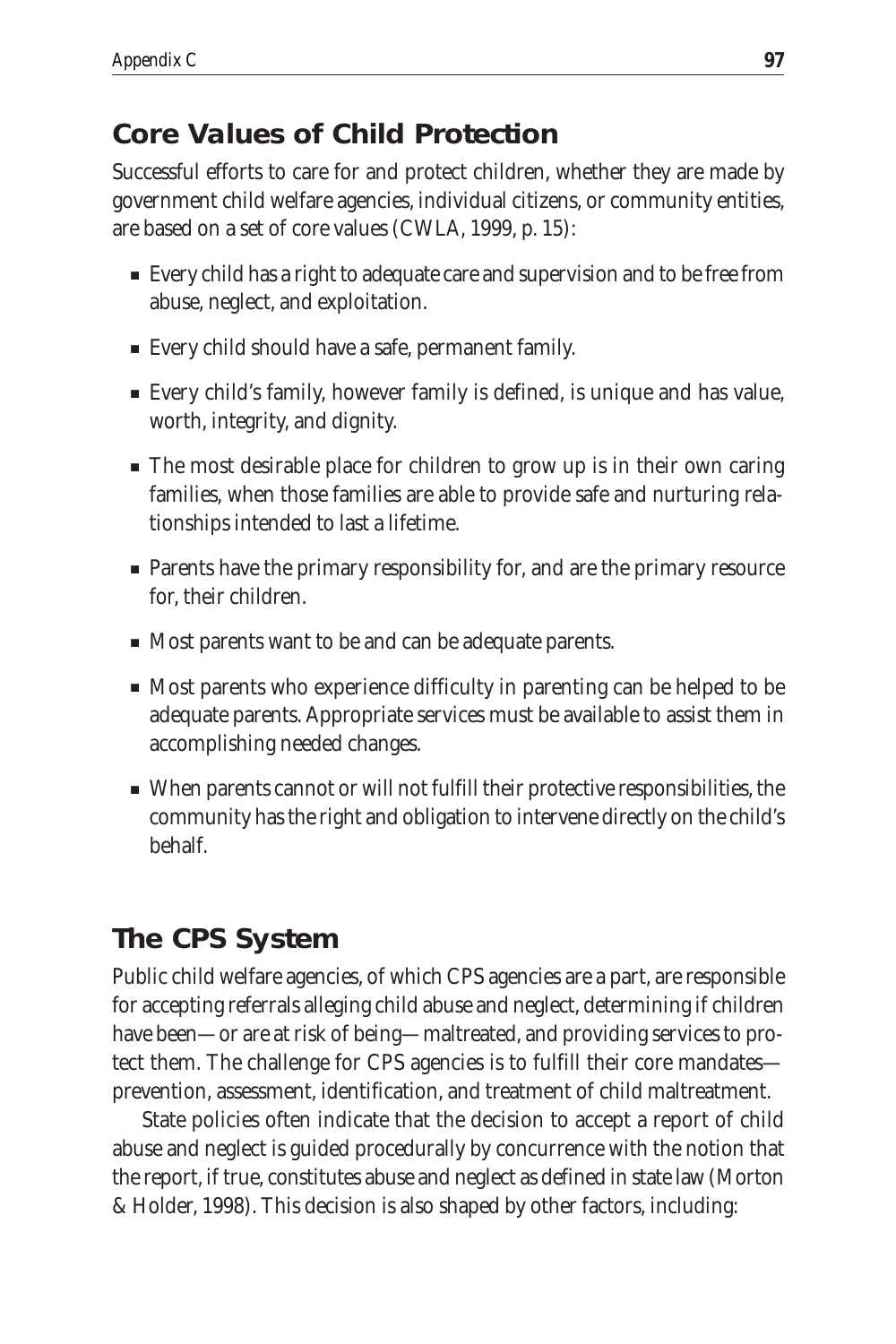- federal law, which sets core requirements for state systems of reporting and investigation;
- state law, which defines child abuse and neglect and sets requirements for response;
- agency policies, which interpret laws, set standards, and define case practice procedures;
- agency customs, which further refine definitions and response procedures and guide practical issues such as caseload management; and
- the number of layers of decisionmakers involved in the screening decision (Wells, 1997).

Given these numerous variables, no single prototype or standard CPS system exists. Nonetheless, some common characteristics of the way cases typically flow through the CPS system and the decision-making points along this case flow continuum exist (see Figure C-1).

At the casework level, child protection workers typically engage in a number of steps across the continuum of a single case. Table 1 illustrates these steps.

#### **Services**

In most CPS jurisdictions, the decision to provide continuing services is not made solely based on substantiation status—the determination of whether maltreatment occurred. In 2002, slightly more than half of child victims (58.7%, or an estimated 526,000)—including almost one-fifth of all victims who were removed from their homes and placed in foster care—received post-investigation services as a result of the investigation or assessment conducted by the CPS agency. In addition, nearly one-third of children (31.1 %, or an estimated 708,000 children) who were not found to be victims of maltreatment also received services (DHHS, 2004). Service delivery tends to be uneven across communities, with particular shortages of mental health and substance abuse services as well as services delivered in languages other than English.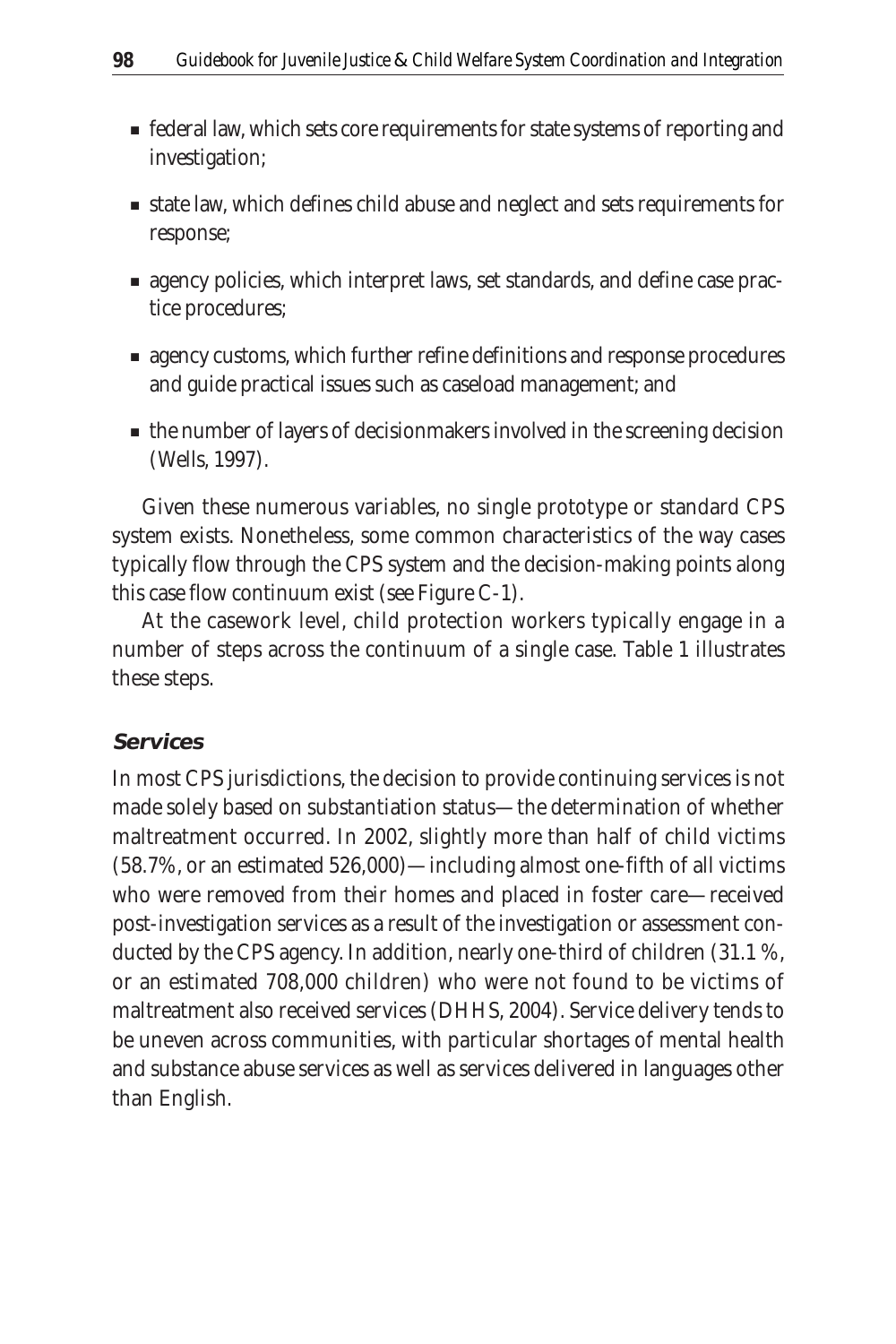| <b>TABLE 1: The Child Protection Casework Process</b> |                                                                                                                                                                                                                          |
|-------------------------------------------------------|--------------------------------------------------------------------------------------------------------------------------------------------------------------------------------------------------------------------------|
| <b>STEPS</b>                                          | <b>KEY QUESTIONS</b>                                                                                                                                                                                                     |
| <b>Intake/Screening the report</b>                    | Should the report be accepted for<br>investigation or assessment?<br>What is the urgency of the report and the<br>timeline for response?                                                                                 |
| Initial assessment/<br><b>Investigation</b>           | Is maltreatment substantiated?<br>Should the case be opened for services?<br>Is placement needed to ensure safety?<br>Is court action needed to achieve safety?                                                          |
| Comprehensive<br>family assessment                    | What must change to reduce or eliminate<br>the risk of harm?<br>What must happen for the effects of the<br>maltreatment to be addressed?                                                                                 |
| <b>Case planning</b>                                  | What are service goals?<br>What changes must the family make to<br>reduce risk and meet treatment needs?<br>What services will the family use to achieve<br>goals and changes?<br>How will the worker evaluate progress? |
| Service delivery/<br><b>Case management</b>           | What services will be most effective in<br>achieving the goals?<br>What services are available to meet the<br>plan goals?                                                                                                |
| <b>Evaluation of</b><br>family progress               | Does the child remain safe?<br>Are the child's permanency needs<br>being met?<br>Is the goal still viable, or is a new<br>goal indicated?<br>Are additional services needed?                                             |
| <b>Case closure</b>                                   | Does the child remain safe?<br>Are the child's permanency needs<br>being met?<br>Can the case be closed? What services<br>are needed to assist the family<br>following closure?                                          |

*Source: Adapted from DePanfilis and Salus (1992).*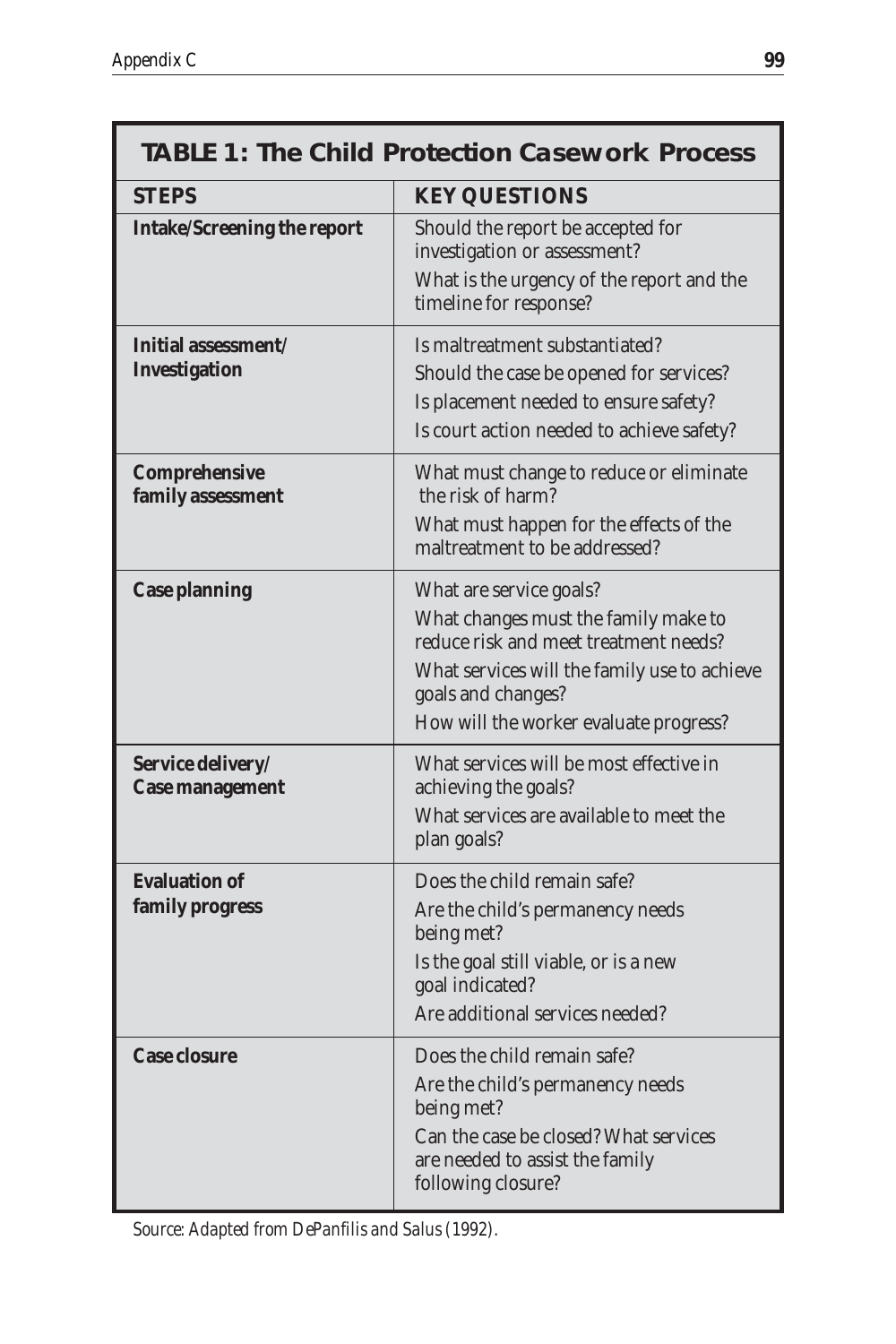#### **Juvenile and Family Courts**

The juvenile and family courts are involved with a small percentage of children who come to the attention of CPS. Nationwide, court proceedings occur on behalf of less than one-fifth (17.8%) of child maltreatment victims to determine temporary custody of the child, guardianship of the child, or disposition of state dependency petitions (DHHS, 2004). A child should only be removed from his or her home on an emergency basis, if he or she is in imminent danger and no action, other than removal, can remediate the situation.

State laws generally establish a two-step process for the state to obtain custody of a maltreated child. In the first, adjudicatory phase, the court must



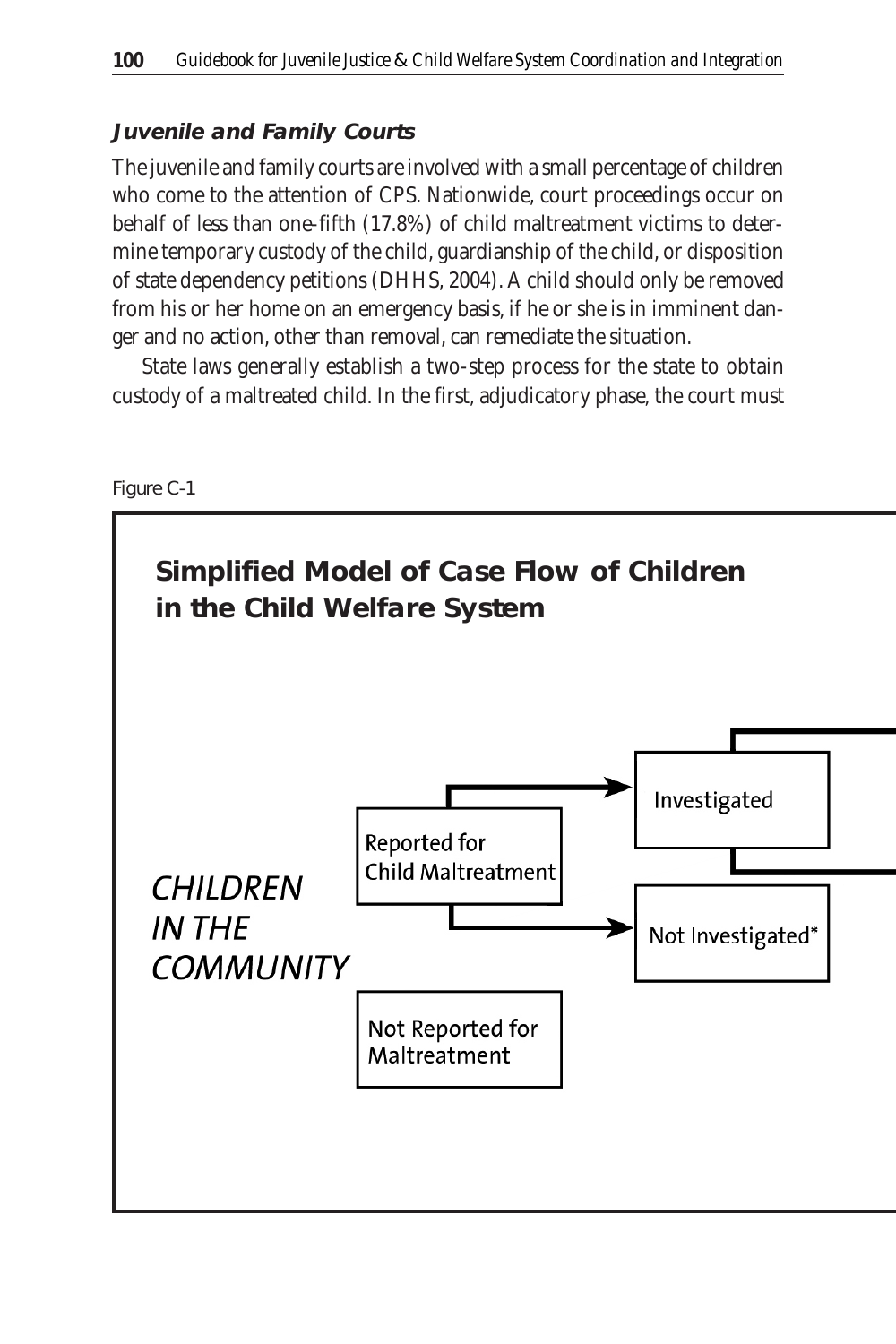decide whether allegations that the child has been abused or neglected are legally sufficient and, if so, factually true. If abuse or neglect is found, in the second, dispositional phase, the court must decide what remedy is in the child's best interest. In addition to committing the child to the care and custody of the state CPS agency, dispositional options typically include allowing the child to remain at home with (or return to) his or her parents, with or without protective supervision, committing the child to the care and custody of the agency for a specified (or, in some states, indefinite) period of time, or transferring legal guardianship of the child to a relative or other appropriate person (Chill, 2003).

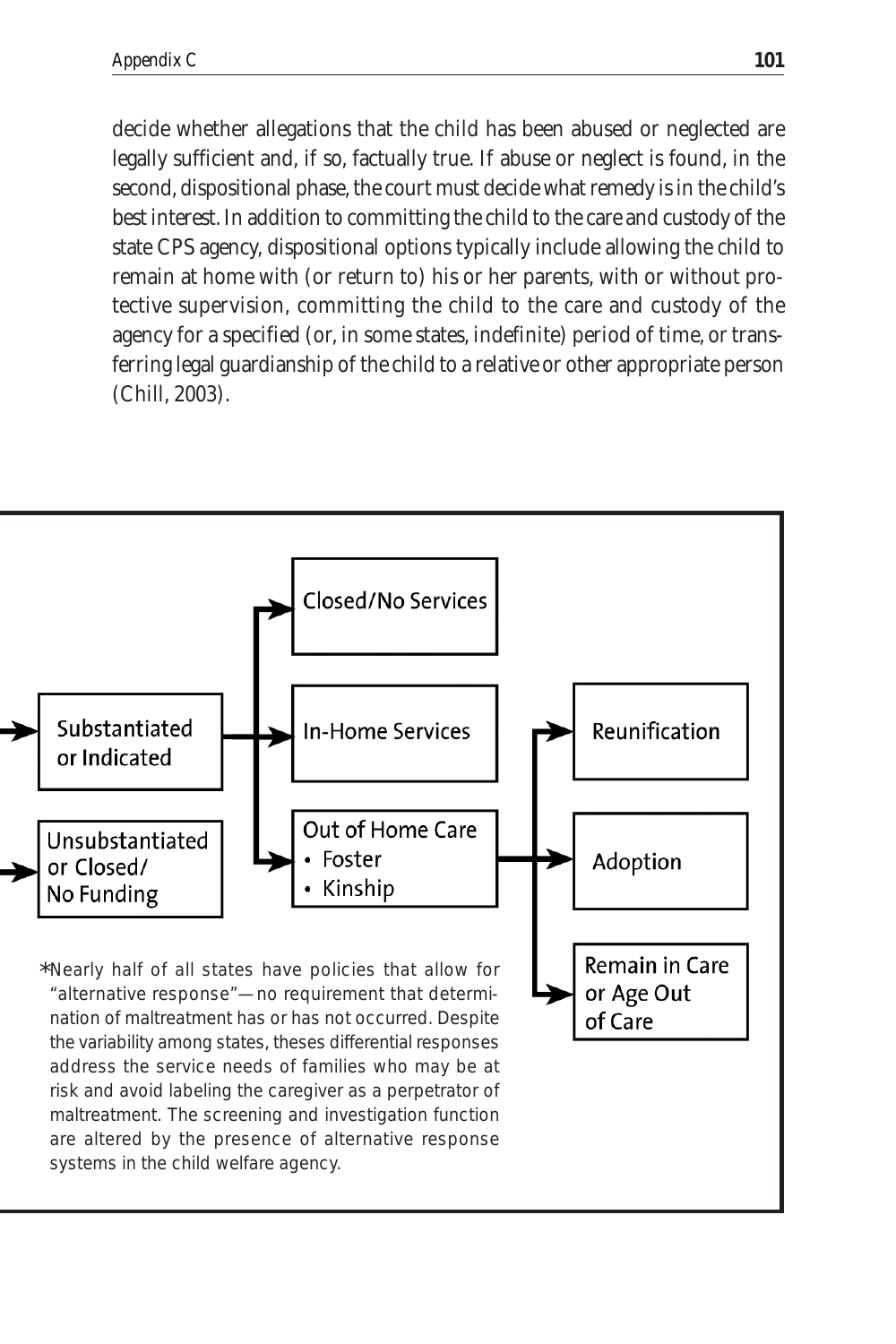Despite the fact that court involvement is limited to a small percentage of children who come to CPS's attention, the court is actively involved in the lives of those children. Judges have the final authority to make decisions about the need for placement, the approval of plans for children under protective supervision, and ordering or approving service plans for the child and his or her parents (McCarthy & McCullough, 2003).

# **The Advent of a Community-Based Child Protection Framework**

In 1993, the U.S. Advisory Board on Child Abuse and Neglect, embracing a new child protection framework, called for a neighborhood-based child protection strategy in which

- primary strategies would be focused at the level of urban and suburban neighborhoods and rural communities;
- social and economic supports for troubled families and children would be developed at the neighborhood level, with neighborhoods defined by geographic boundaries; and
- both formal and informal services that are based on the principle of voluntary help by one citizen for another would be widely available, regardless of whether access to such services is determined by the place of residence (p. 18).

State and local efforts to build a community approach to supporting families and protecting children have demonstrated ways to involve citizens and community groups in family support and child protection (CWLA, 2003c, p. 24).

These goals frequently create tension between the child protection agency and the community, as the formal mandate and legal responsibility to protect children resides with the public child welfare agency. The challenge for the child protection field is to recognize that the true hope for these vulnerable children is dependent on workers' ability to work effectively with parents—individuals who frequently have committed egregious acts against their own offspring. Only by engaging these family members in the assessment, treatment, and healing processes, will workers collectively be able to optimize the healthy growth and development of children who have been maltreated, minimize or negate the adverse consequences of these harms, and facilitate productive, satisfying, and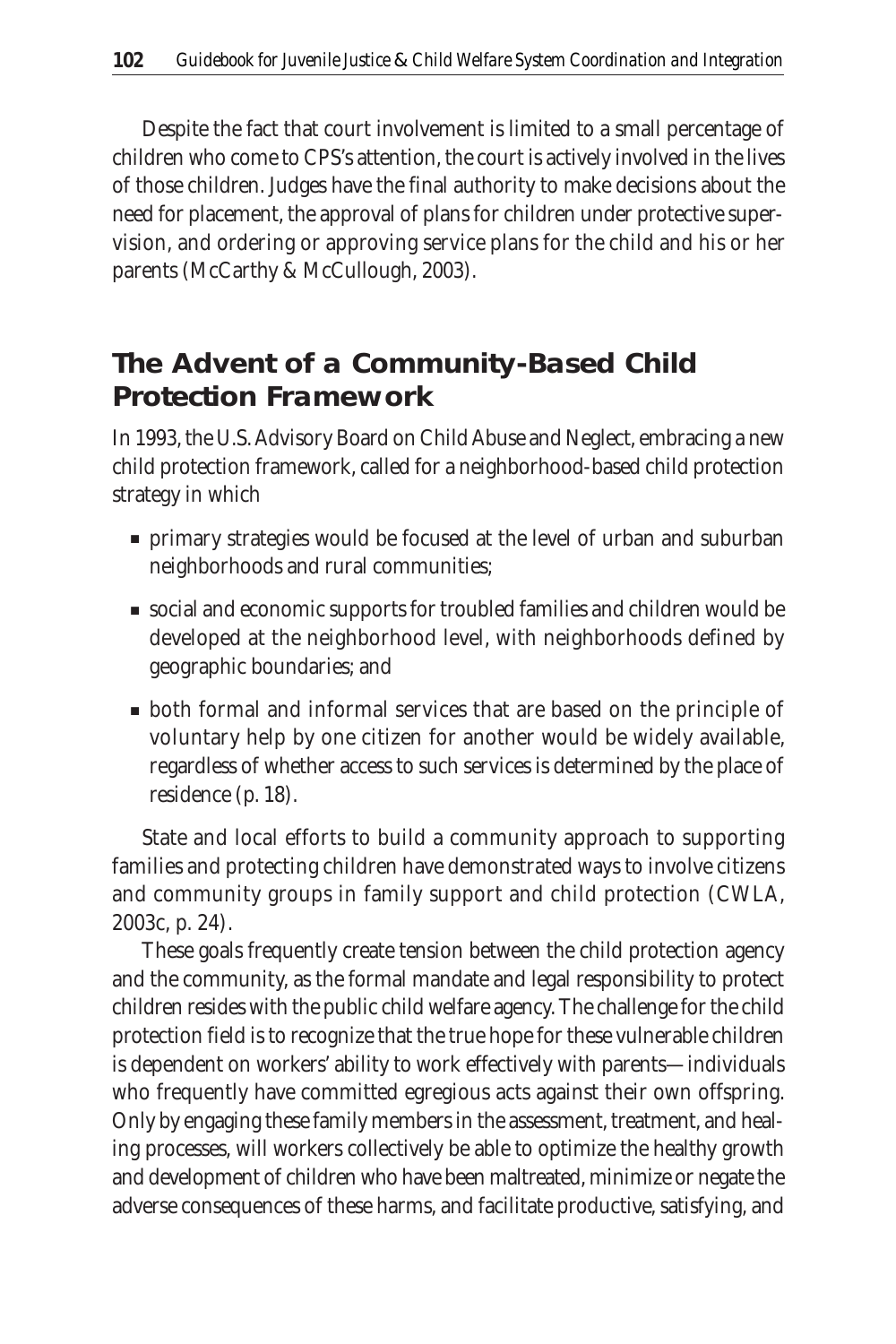independent lives in the context of their families—whether they live with their birth family, with kin, or as part of another permanent family established through adoption or guardianship.

# **Endnote**

1. Text in this section relies heavily on the CWLA Standards for Services for Abused and Neglected Children and Their Families (CWLA, 1999).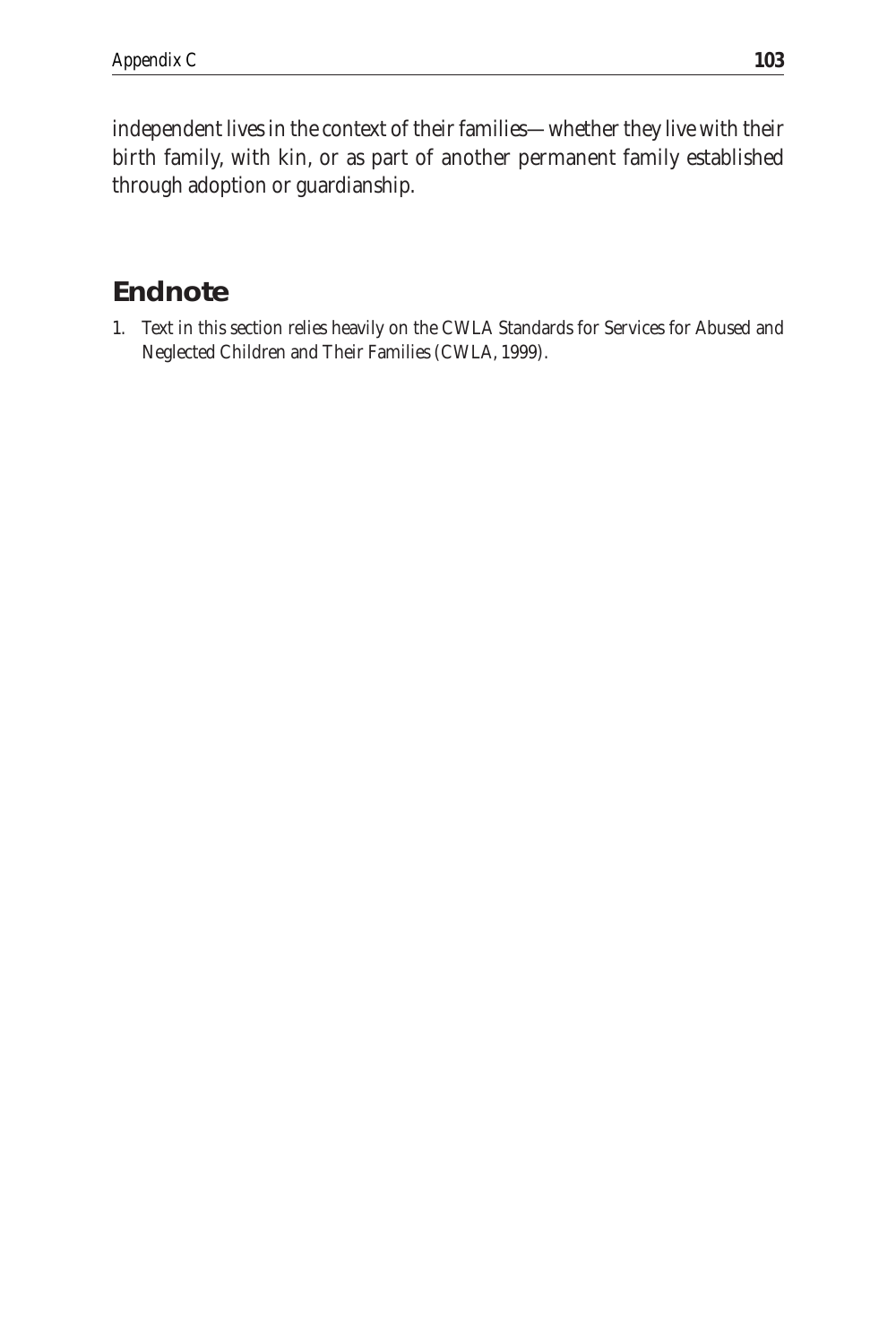# **APPENDIX D The Juvenile Justice System**

The U.S. government established a juvenile justice system that was sepa-<br>rate from the adult system slightly more than 100 years ago. The newly<br>created system and court produced a tradition of focusing less atten-<br>tion on rate from the adult system slightly more than 100 years ago. The newly created system and court produced a tradition of focusing less attention on the criminal or delinquent act, instead viewing the totality of circumstances contributing to the youthful offender's misconduct. The original goal was to divert youthful offenders from the damaging punishments of criminal courts and to encourage rehabilitation based on the needs of the youth. "Acting in the best interests of the child" was the predominant theme that helped shape the course and development of the juvenile court movement. Simply put, the mission of this new reform was to guide juveniles toward responsible and productive adulthood, not punish them for these youthful transgressions. As a result, the court had no need "to formulate legal regularities of defendant's rights, due process, and constitutional safeguards that marked the adult judicial process" (Maloney et al., 1988, p. 48, as cited in Howell, 1997, p. 13).

In examining the evolution and current status of the juvenile justice system, it is important to remember that the United States has at least 51 different juvenile justice systems—not just one. Each state and the District of Columbia has its own statutes and children's codes that govern its juvenile justice system. Even with these unique systems, the original reforms, key subsequent Supreme Court decisions, and federal legislation have helped create many of the fundamental tenets relied on today to address juvenile delinquency. It is useful to examine this history and evolution to enrich the efforts at ongoing reform and consideration of integrating the child welfare and juvenile justice systems.

#### **History**

Supported by many philanthropic groups, including the Chicago Bar Association, the Chicago Women's Club, led by such reformers as Jane Addams, drafted a bill creating a juvenile court. The Illinois legislature passed the Illinois Juvenile Court Act in 1899. This resulted in the creation of an adjudicatory process involving a hearing in which a judge, the child, the child's family and friends, and the probation officer explored the youthful offender's problem behavior. The goal was to identify the underlying cause of the behavior and then administer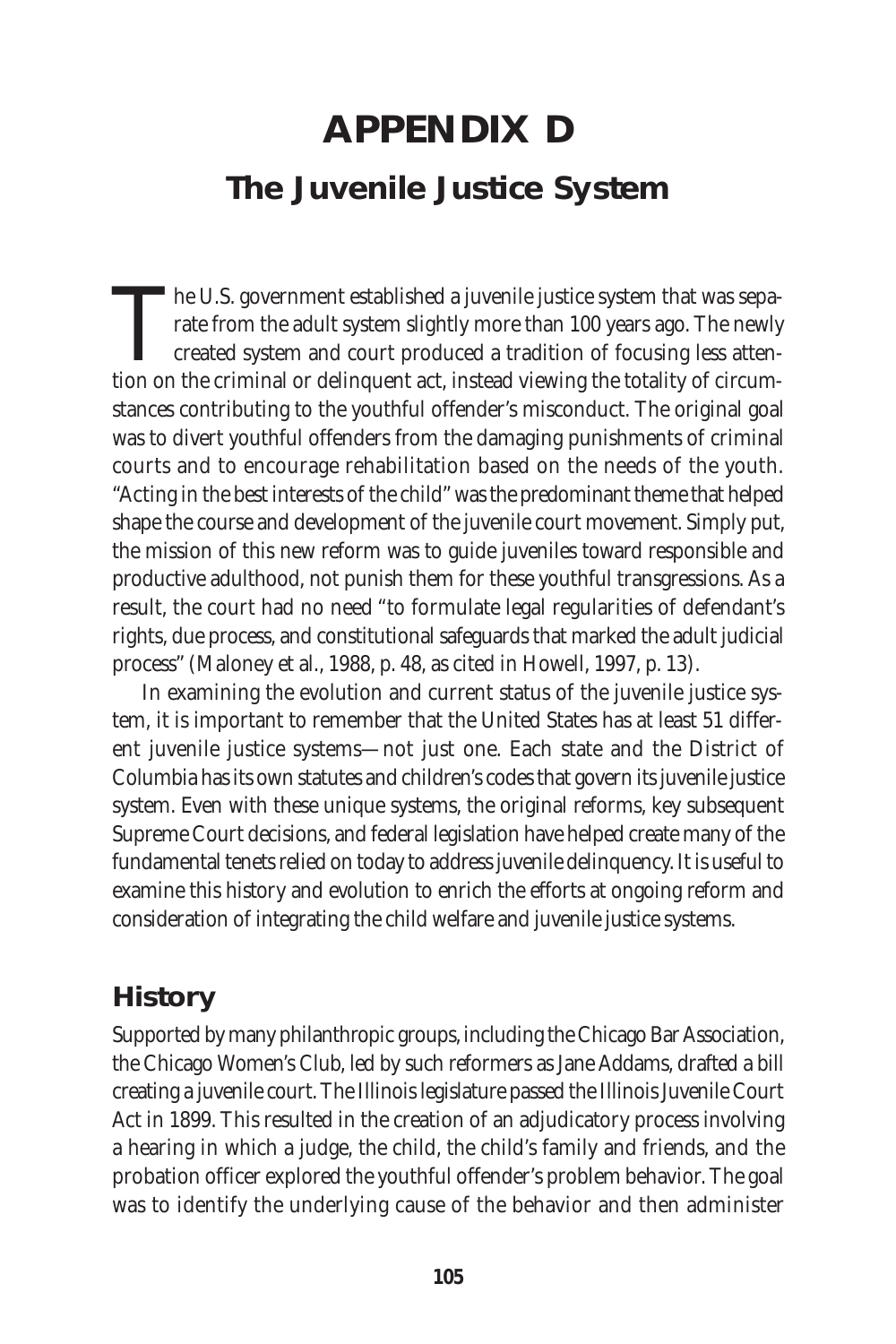appropriate rehabilitative measures. The underlying justification and argument for the creation of this separate system was that children and youth younger than 16, as a direct consequence of their age and immaturity, "are not fully responsible for their antisocial behavior and can, if humanely treated in proper rehabilitation programs, become productive members of society" (Hutzler, 1982, p. 26, as cited in Howell, 1997, p. 14). The language of the new juvenile court underscored its fundamental differences from the criminal court. Juveniles were not charged with crimes, but rather with delinquent acts; juveniles were not found guilty, but rather were adjudicated delinquent; and they were not sent to prison, but rather to training or reform schools.

This reform philosophy spread quickly. Between 1900 and 1910, 32 states enacted legislation establishing juvenile probation. By 1912, 22 states had juvenile courts, and by 1925, all but 2 states had established them (Krisberg & Austin, 1993, p. 30, as cited in Howell, 1997, p. 13). The juvenile courts established a persistent trend through the 1930s of focusing on the individual and family, dominated in its treatment philosophy by biological, Freudian, and medical approaches (Empey, 1985, as cited in Howell, 1997, p. 14). From the 1930s through the 1960s, prevailing treatment approaches gradually embraced consideration of extra-familial factors, such as poverty, discrimination, inequality, and peer constructs (Howell, 1997, p. 14). Finally, in the 1970s, interest in the family as a source of delinquency regained momentum, and researchers coupled it with recognition that other sources of failure in the socialization process included the school and other youth-serving institutions (Empey, 1985, pp. 26–27, as cited in Howell, 1997, p. 14). Little is known, however, about the actual operations of juvenile courts through this period. Although the original intent remained largely unchanged, no one examined the outcomes from this approach or the fairness of application. That changed fundamentally with several significant Supreme Court decisions beginning in 1966.

### **Key U.S. Supreme Court Decisions**

Four important U.S. Supreme Court decisions resulted in more procedural formality in the juvenile courts. In 1966, in Kent v. the United States, the Court ruled that Morris Kent was denied fundamental due process rights preserved for adult defendants when his case was transferred to criminal court jurisdiction without a hearing and without giving his legal counsel access to the social history information on which the presiding judge based his decision. The Court ruled that

- juveniles had the right to a hearing on the issue of transfer,
- juveniles were entitled to counsel,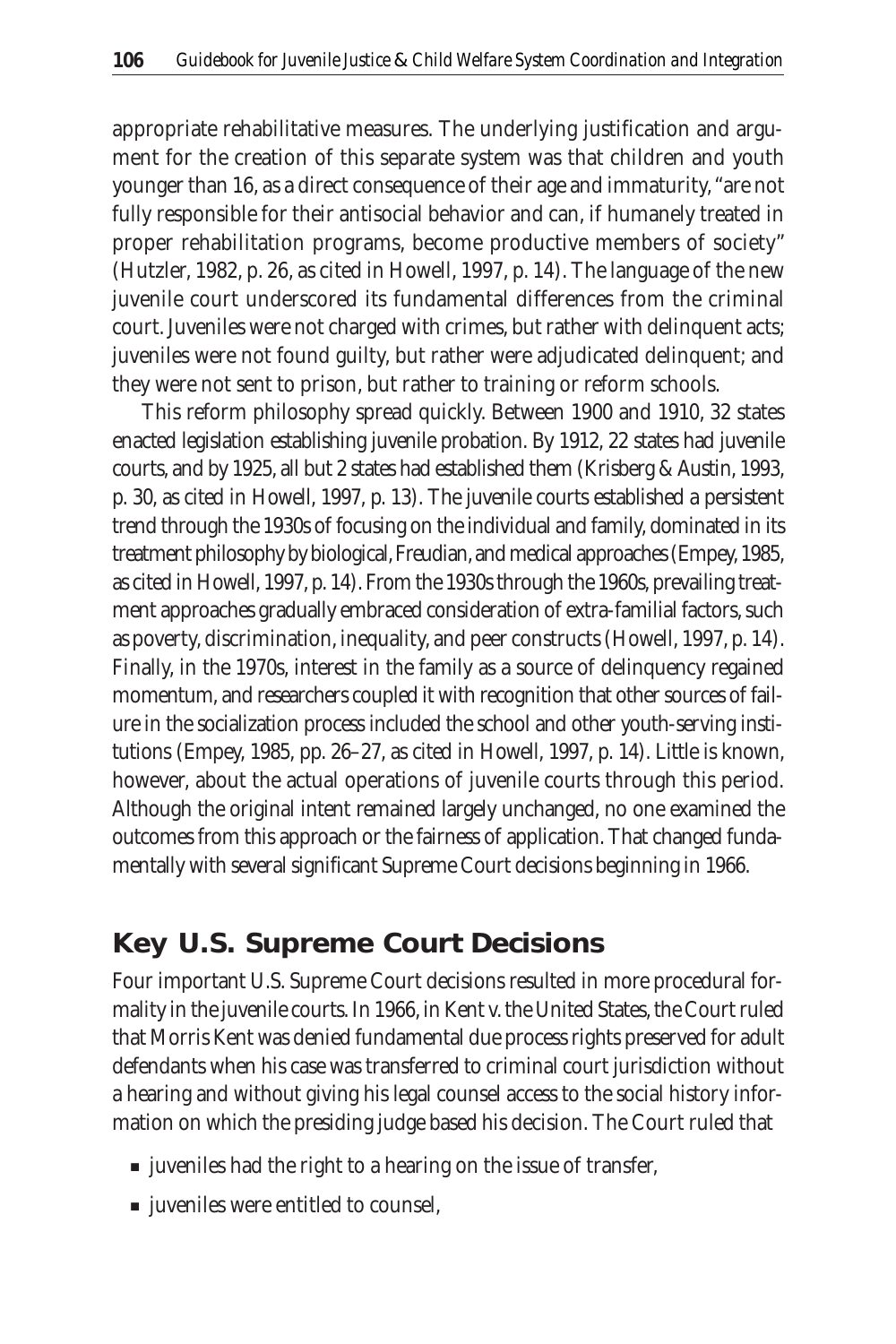- counsel must be given access to social records that are considered by the juvenile court in its decision making process, and
- the juvenile court must provide a statement of the reasons it seeks transfer to criminal court jurisdiction with any waiver order.

The Court also established fundamental criteria to be considered when assessing a decision to transfer a juvenile case to criminal court jurisdiction.

In 1967, the decision of in re Gault extended these procedural safeguards further, ensuring the same rights to juveniles as are afforded adults in criminal prosecutions. These rights can be summarized as follows:

- The alleged delinquent conduct must be set forth with "particularity" and be given sufficiently in advance of the court proceedings.
- In a delinquency proceeding, which may result in commitment to an institution, the court must notify juveniles of their right to counsel (including court-appointed counsel, if private counsel is unaffordable).
- Juveniles may not be required to incriminate themselves in testimony.
- Juveniles have the right to confront their accusers in the delinquency proceeding.

The third key Court decision occurred in 1970. The Court ruled, in the case of in re Winship, that the standard of proof for juveniles charged with delinquent or criminal acts was to be "beyond a reasonable doubt." Prior to this ruling, the standard was no greater than that which is often used in civil court proceedings, "a preponderance of the evidence." Finally, in 1971, in McKeiver v. Pennsylvania, the Supreme Court ruled that delinquency proceedings do not require a jury trial. This effectively reinforced the foundation of the juvenile court, the parens patriae philosophy, in which the court acts on behalf of a minor or incompetent person.

# **Federal Legislation**

These U.S. Supreme Court decisions provided the basis for the next chapter of fundamental change in the juvenile justice system: the formulation of the federal Juvenile Justice and Delinquency Prevention Act of 1974 (JJDPA). The previous Supreme Court decisions were buttressed by a report from the President's Commission on Law Enforcement and Administration of Justice issued in 1967 (President's Commission on Law Enforcement and Administration of Justice, 1967a, p. 30, as cited in Howell, 1997). The report provided the first comprehensive examination of the American juvenile justice system and concluded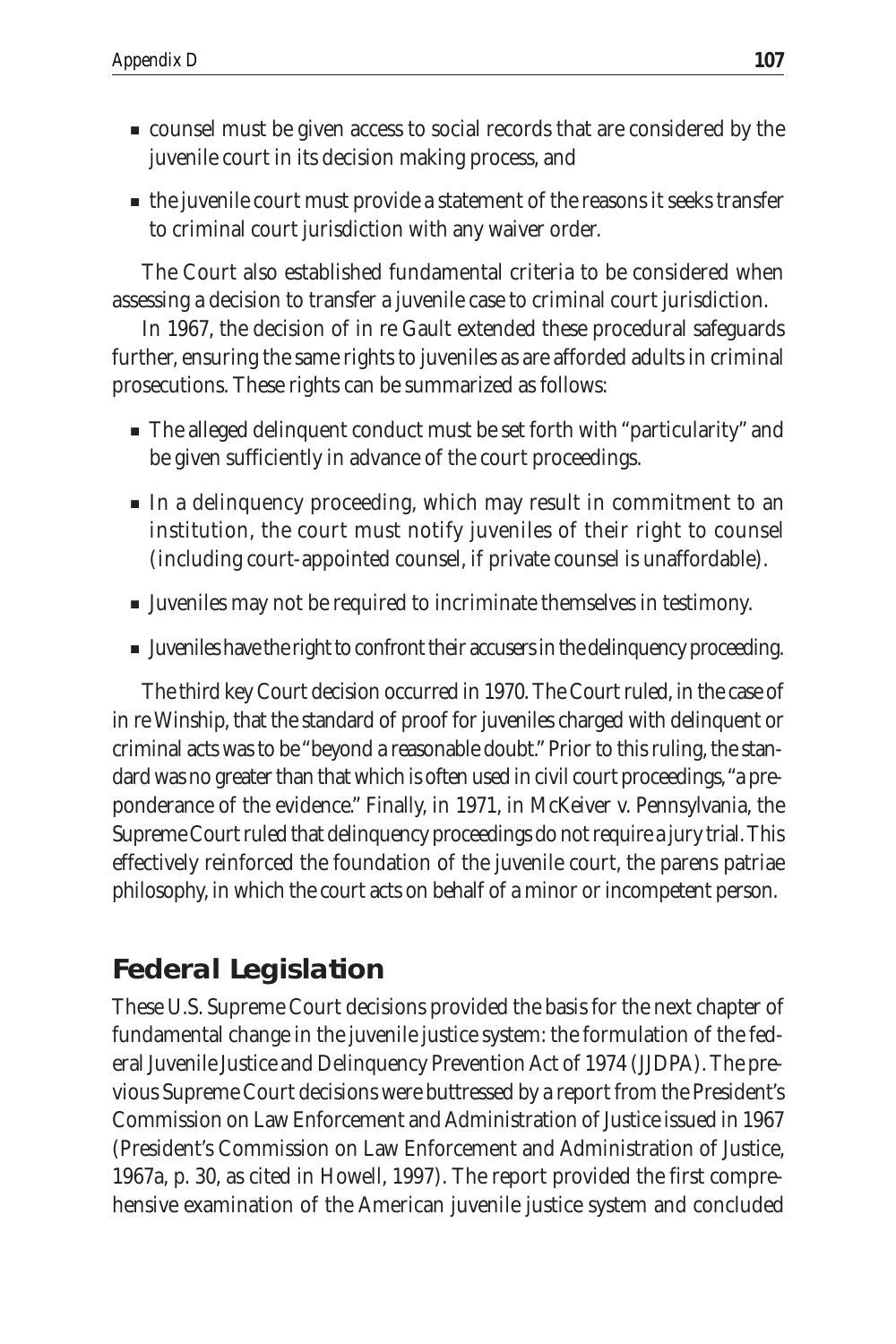that "it has been proven for a variety of reasons that the promise of the juvenile courts to help the child, to rehabilitate him, to lead him into a healthy and constructive life has not been kept" (President's Commission on Law Enforcement and Administration of Justice, 1967a, p. 30, as cited in Howell, 1997, p. 15).

In addition, the National Advisory Commission on Criminal Justice Standards and Goals was established in 1971 to "formulate the first national criminal justice standards, goals, and priorities that would constitute a national criminal justice strategy" (Howell, 1997, p. 18). Its work led to the conclusion, published in the National Advisory Commission on Criminal Justice Standards and Goals report in 1973, that courts should give the first priority to preventing delinquency, minimizing involvement of juvenile offenders in the system, and reintegrating delinquents into the community.

JJDPA was passed into law in 1974. It created the federal Office of Juvenile Justice and Delinquency Prevention. JJDPA provided guidance, tied to receipt of federal funding (the Formula Grants program), that outlined compliance with "core protections" for juveniles. The act's original language included a requirement for states to remove non-criminal status offenders and nonoffenders from secure detention and correctional facilities. Subsequent amendments have resulted in additional protections that include sight and sound separation of juveniles from adults in detention and correctional facilities, removal of juveniles from adult jails and lockups, and a requirement for states to address the disproportionate confinement of juveniles.

Congress reauthorized JJDPA and signed it into law in November 2002, reaffirming the commitment to these core protections. The reauthorized act continued to embrace delinquency prevention and renewed the commitment to the use of evidence-based community programs to prevent delinquency. JJDPA of 2002 was supported by a wealth of research developed since the original 1974 act.

### **Juvenile Justice System Case Flow**

As previously recognized, juvenile justice systems vary greatly by jurisdiction. The organization of courts, case processing procedures, and juvenile correctional facilities are governed by state law. Most juvenile courts have jurisdiction over criminal delinquency for offenders younger than 18 (37 states recognize this as the age of majority, whereas 10 states recognize 17 as the age of majority, and 3 others recognize age 16), abuse and neglect cases, and status-offender matters. The aforementioned Supreme Court decisions and JJDPA have also helped shape the processes that constitute the procedural flow of a case through the juvenile courts. Figure D-1 shows the juvenile justice case flow, identifying key decision points in the process.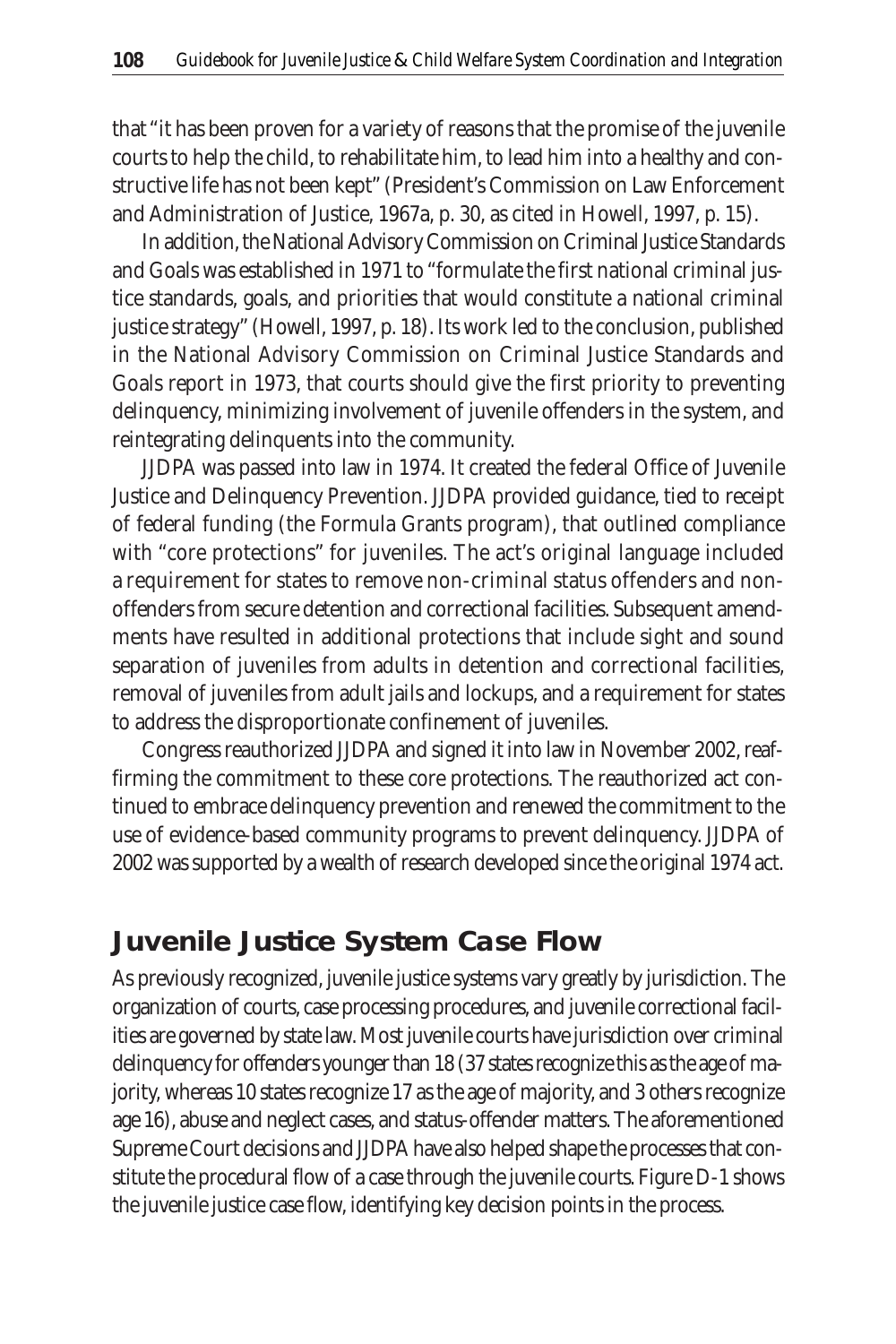Prior to the commencement of juvenile court processes, someone must refer a juvenile to the court. The police, parents, social service agencies, schools, victims, and court staff (i.e., probation officers) may make referrals. Data confirm that 85% to 90% of referrals are initiated by law enforcement (FBI, 2003). Although many differences exist among juvenile courts, once this referral is made, all juvenile cases must proceed through several fundamental stages, including intake, petition, adjudication, and disposition.

The intake process is the mechanism through which the court identifies delinquent charges. The intake screening process, recognized as a critical function and sometimes referred to as a "gatekeeper" function, affects the alleged victim, the alleged perpetrator, the community perception of the court, the resources of the court, and the future delinquency of the juvenile. The intake decision determines whether a case should not be filed due to insufficient probable cause evidence, should be resolved through diversion, or should proceed to formal processing through the filing of a petition. Depending on state law, the court may also decide to transfer jurisdiction to the criminal court at this point.

If a petition is filed, the case is scheduled for a formal adjudicatory proceeding, similar to a trial in criminal court jurisdiction. At this point, the court may make a critical determination regarding the detention status of the alleged perpetrator. At the adjudicatory hearing, lawyers present the facts of the case, and a finding may result in the court judging the youth to be delinquent, which is similar to a finding of guilt in the criminal court jurisdiction. If the court judges the youth to be delinquent, a disposition hearing is scheduled, which is similar to a criminal sentencing hearing. Other potential outcomes include a finding of not delinquent or guilty, resulting in a dismissal of the case, or the matter may be continued in consideration of a future dismissal. In this circumstance, the court may require the youth to take some action prior to a final decision. This may include participating in treatment, paying restitution, or performing some other informal measures as assigned by the court.

In cases that advance to the disposition hearing, the court (usually through a probation department) prepares a pre-dispositional report, which assesses a broad array of personal, social, family, and school factors affecting the youth. It is this hearing that results in a judicial order setting the course of intervention and treatment for the youth and his or her family. This intervention may include probation, prescribed treatment conditions, fines or restitution, referral to a residential or community-based treatment program, or commitment to an institution or correctional facility. It should be noted that detention is increasingly being considered as a sanction imposed at disposition hearings.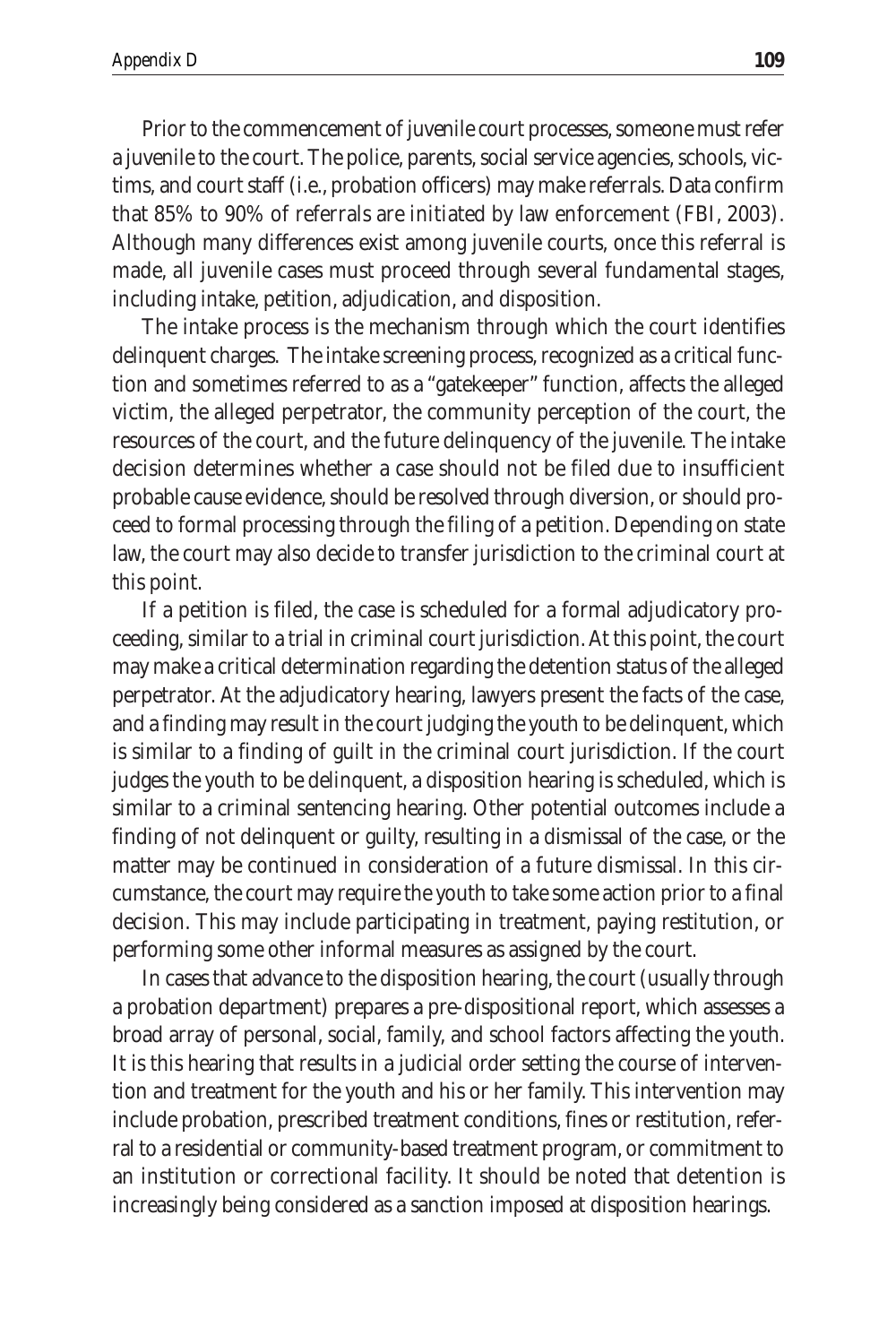# **Current Status of Juvenile Delinquency in the United States**

Prior to data reported in the past two years reflecting an upward trend in some categories of delinquency, national data reflected a continuing decline in violent juvenile crime and overall juvenile delinquent activity while also capturing significant areas of concern. From 1994 through 2004, we saw encouraging declines with respect to juvenile violence and victimization while still acknowledging unacceptable rates of occurrence (Snyder, 2006). From 1987 through 1993, juvenile delinquency increased at an alarming rate. It was this rising tide of delinquency that initiated the now outdated and incorrect idea of the



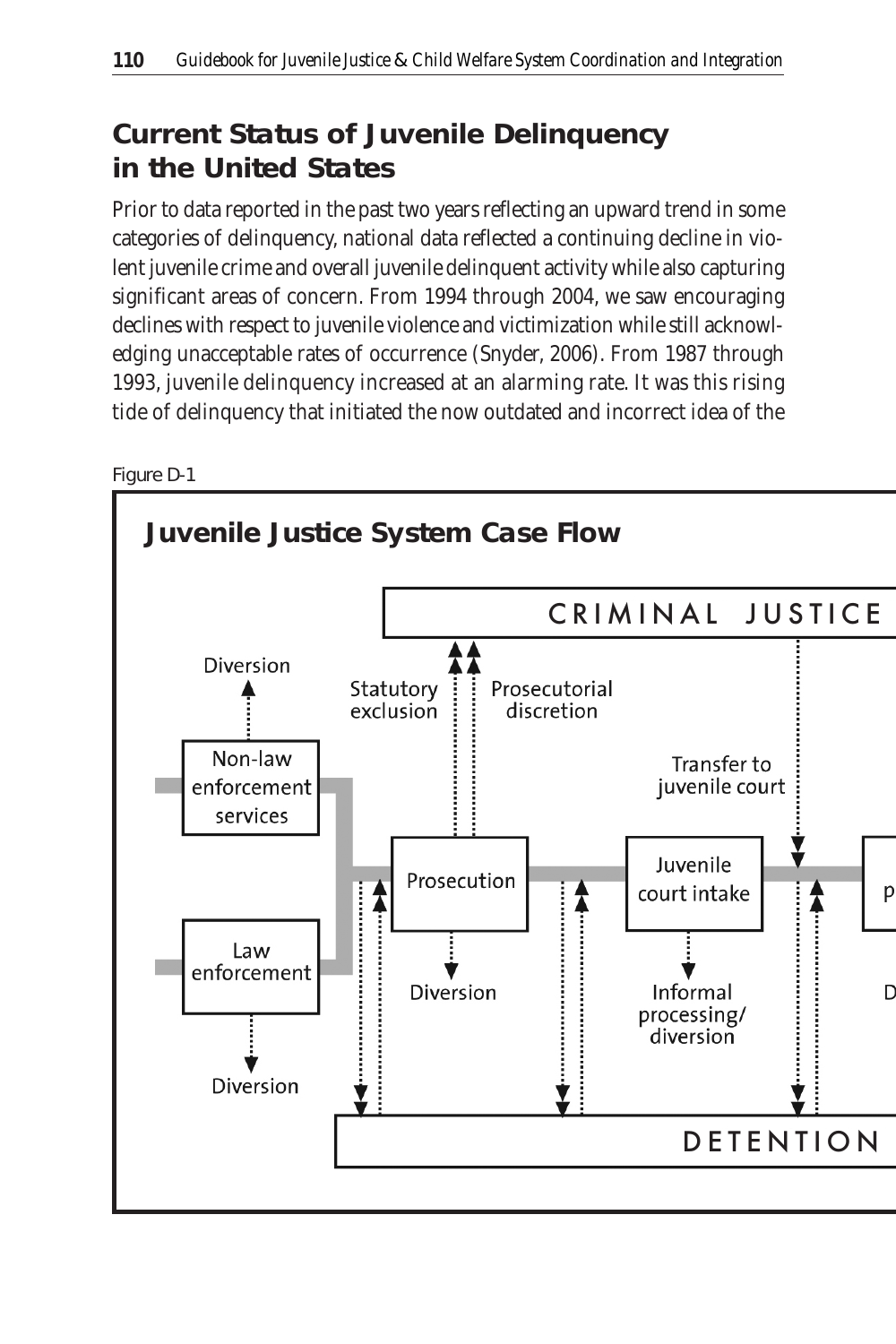"juvenile super-predator" and fueled legislative changes in juvenile codes that fundamentally challenged the precepts of the juvenile justice system. The most obvious examples of this approach were manifested in changes of waiver provisions for youth to be transferred to criminal court jurisdiction and a continuing trend to use detention and incarceration for even those youth charged with misdemeanor or property crimes.

As encouraging as trends are that continue to reflect diminished delinquent activity and the decrease in the severity of crimes committed, some disturbing new trends in the past 10 to 15 years must also be noted. There has been a rise in gang affiliation and delinquent activity associated with gangs; a rise in female delinquent activity, including violent offenses (girls now account

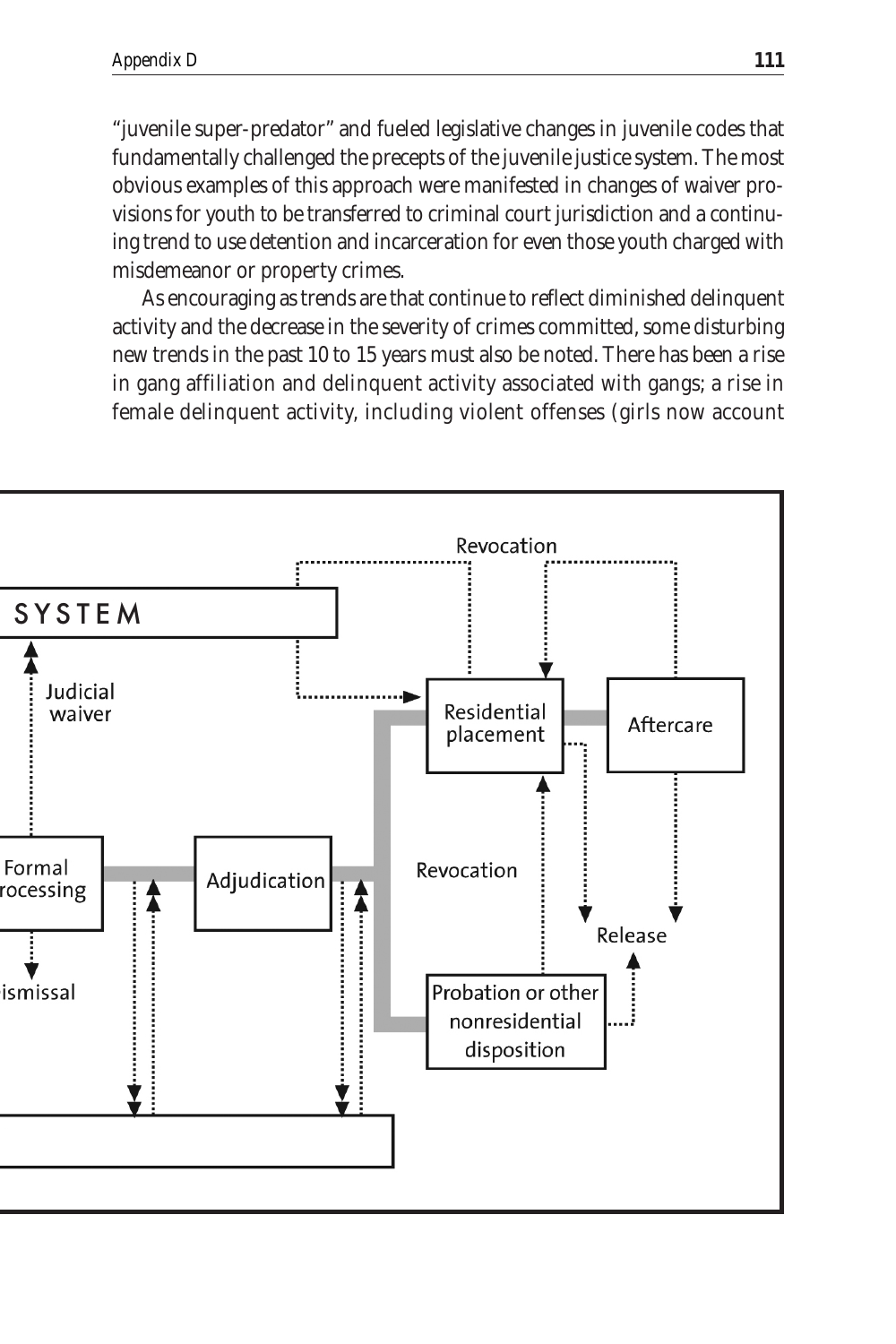for nearly 28% of all juvenile arrest activity, up more than 10% from 1994); and an overrepresentation of nonwhite youth in the juvenile justice system and in secure institutions. Researchers are increasingly recognizing the effect of child maltreatment on subsequent involvement in delinquency and violent crime. These statistics on juvenile delinquency are both encouraging and discouraging. Although the decrease in delinquency may reflect a greater national focus on the issue and the use of more effective programs to attack the problem, it is clear we have much work to do.

Fortunately, during the past 30 years, judges, policymakers, administrators, managers, practitioners, and researchers have all contributed significantly to advances that provide hope for continued improvement in the juvenile justice system that will result in improved outcomes for youth and families that come before the court. These advances include:

- a greater commitment to multidisciplinary collaboration and coordination, resulting in more comprehensive service plans and improved allocation of resources;
- improved understanding of adolescent development and the multiple domains affecting growth and resiliency;
- development of a range of screening and assessment instruments that augment professional expertise;
- advanced research permitting conclusions about what works in programs and practices;
- improved training of the professionals designated to work with delinquent offenders and their families;
- greater recognition of the causes of disparities affecting nonwhite populations and action strategies to affect this issue; and
- the development of a range of community-based alternatives that effectively serve and rehabilitate juvenile offenders and their families.

These are all examples of extraordinary changes in the juvenile justice area that will continue to fuel the optimism that this separate system of justice remains a critical foundation of the U.S. justice system.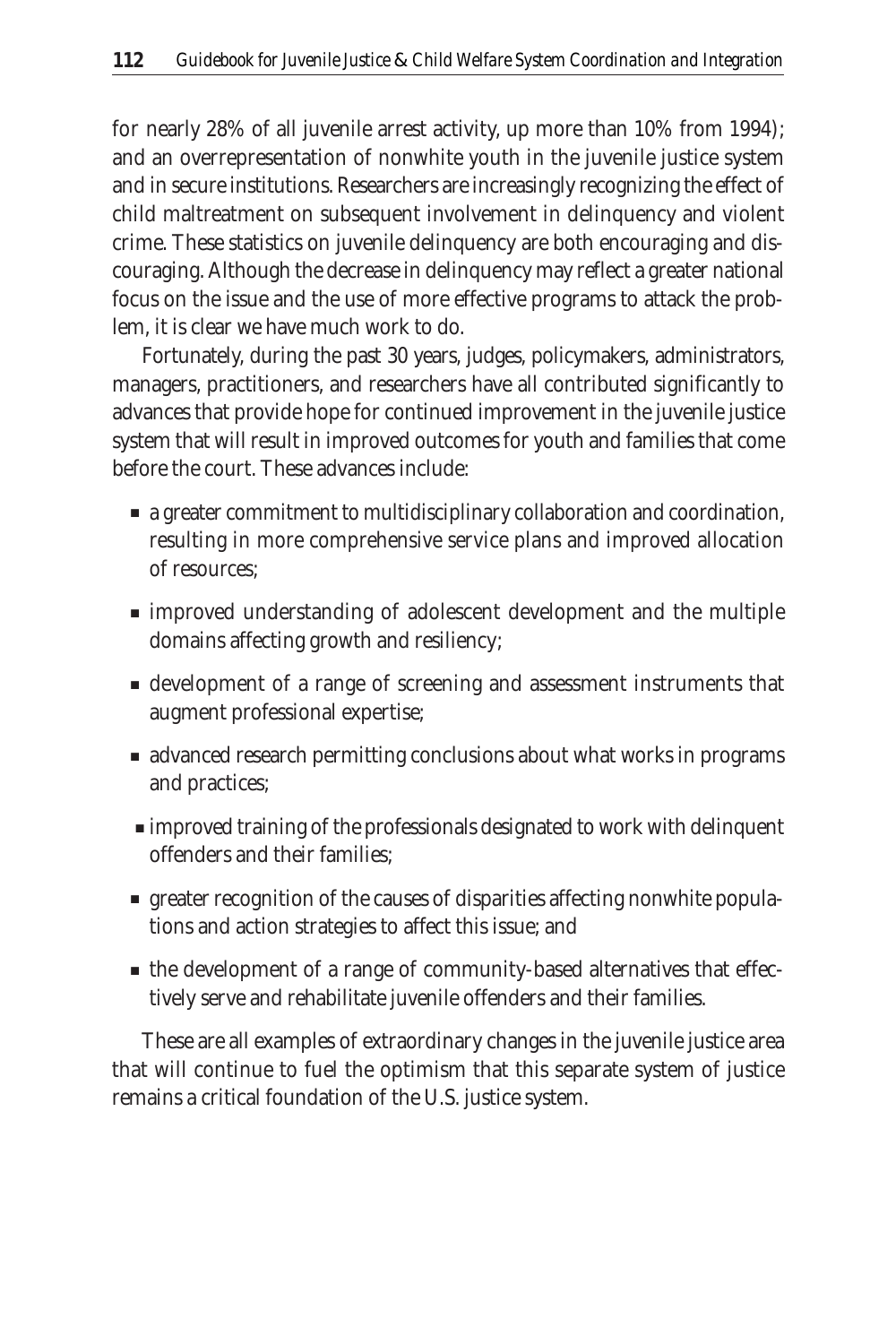# **APPENDIX E**

# **King County, Washington Child Welfare/Juvenile Justice Systems Integration Charter Agreement**

### **Background and Purpose**

The Systems Integration initiative is a collaboration of state and local community agencies and organizations in King County that have come together to examine and make improvements in integrated program development, policy development and service delivery for children, youth and families served by Child Welfare and Juvenile Justice Systems.

Since December 2003, the initiative has been working with the Child Welfare League of America to explore and address issues around Juvenile Justice and Child Welfare to enhance the level of collaboration and improve the quality of services delivered to youth and families.

In consideration of the foregoing, the parties agree as follows:

- **1. Goals.** 
	- 1.1. Promote increased cooperation, coordination, and integration at the administrative and service delivery levels for the benefit of children and families within the purview of children in the welfare and juvenile justice systems.
	- 1.2. Through a comprehensive, strategic planning process that embraces and values inclusion of youth, families, and a broad based representation of youth serving agencies and organizations, achieve and institutionalize greater multi-system coordination and integration to improve outcomes for King County children, youth and families.

**2. Scope of Work.** 

Each member agency and organization agrees to work with CWLA to:

2.1. Produce an inventory of resources in local child serving systems, including: programs and services; a comparative analysis of missions,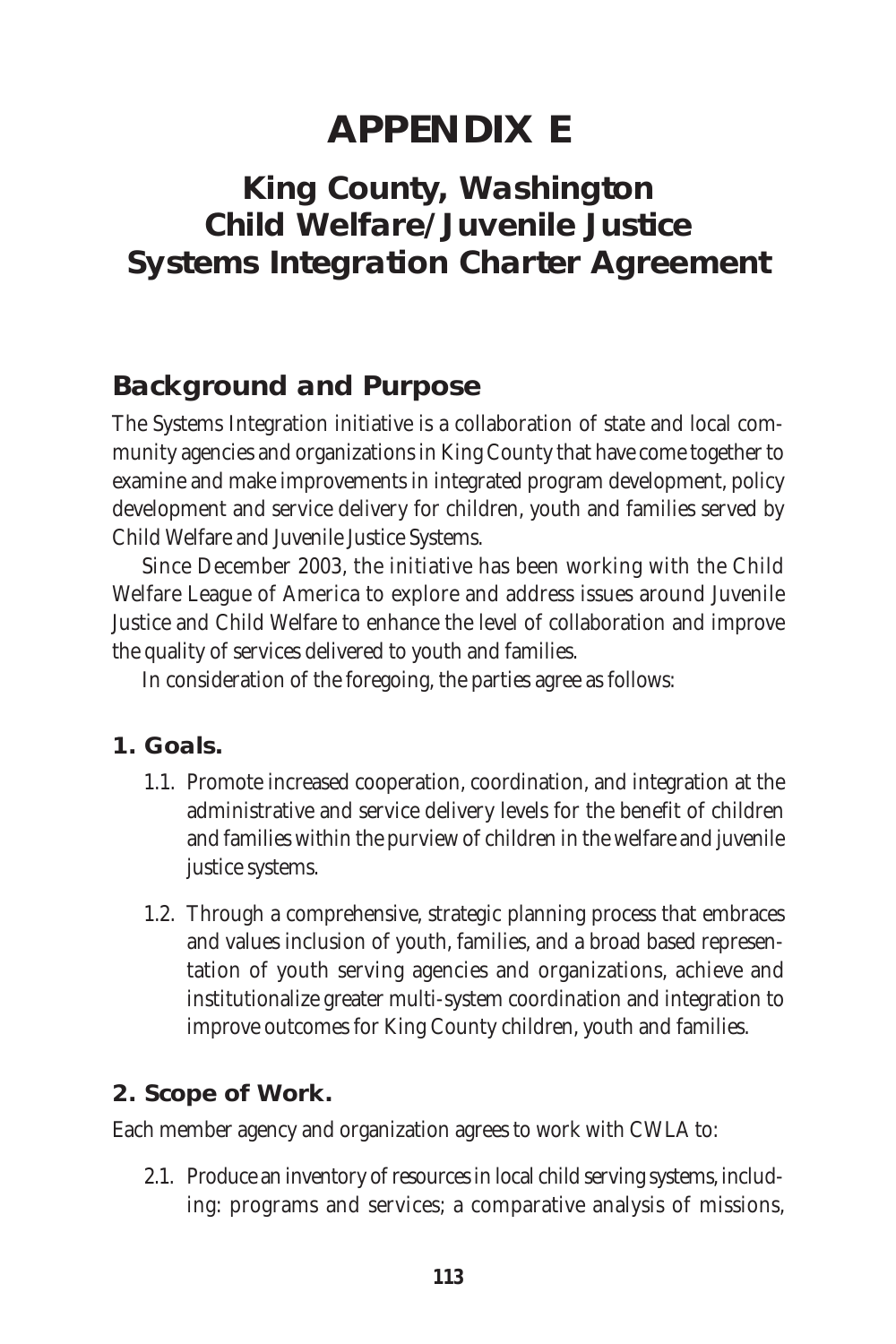mandates and policies; identification of best practices nationally and locally; determination of the use of assessment instruments; review and analysis of the funding to support the services and programs; and creation of training for personnel in both systems.

- 2.2. Assess the current management information systems utilized by participant agencies/organizations and assist CWLA with the preparation of a report on the current capacity to share information across agencies/organizations. The report will identify barriers and obstacles and jointly provide recommendations to overcome the identified impediments to enhanced information sharing. The report will also identify critical information that must be shared across agencies/organizations to enhance case management and service delivery to youth and families
- 2.3. Inventory available data systems and identify data sets that must be shared across agencies/organizations and ensure that this information contributes to improved analysis of current trends. This effort will lead to enhanced decision-making, particularly regarding prioritizing the allocation of shared resources among and across agencies/organizations.
- 2.4. Conduct an examination of the legal, policy, and procedural mandates unique to each agency/organization in order to make recommendations for changes that will contribute to improved coordination of initial decision-making, case management, and service delivery. The parties agree to provide a report of their findings and recommendations available to participant agency/organization leadership.
- 2.5. Have agency representatives that participate in an ongoing oversight committee ("Executive Committee"), as well as have members assigned to and participate in subcommittee meetings organized to address the multiple issues articulated in this agreement. Each representative shall serve until he or she resigns or a replacement is appointed. The Committee may add additional members at any time.
- 2.6. Utilize the best available information, research, and practices to guide the process.
- 2.7. Maintain confidentiality of their client information.
- 2.8. Assist in the development of a means to track and evaluate the Program's success.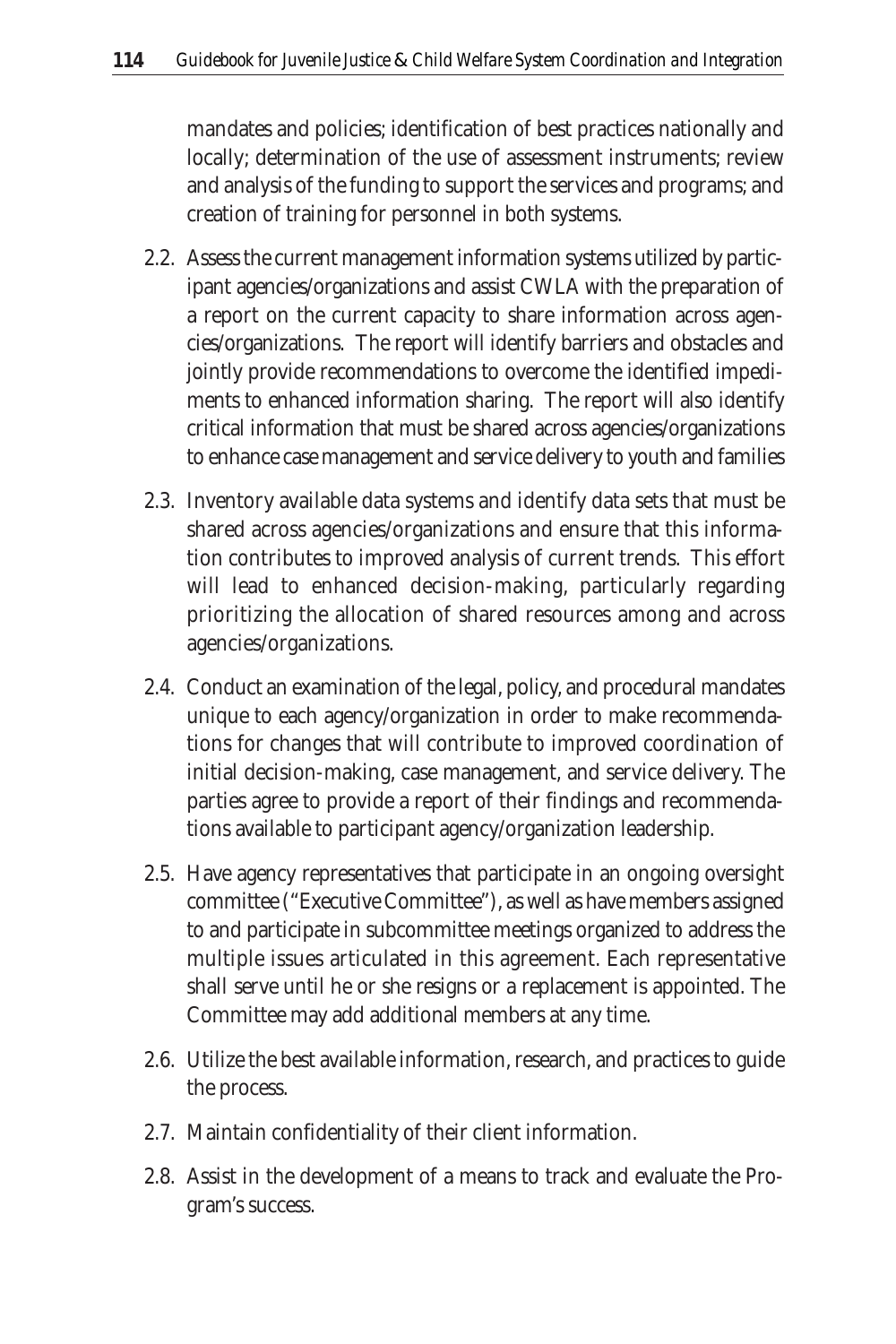- 2.9. Jointly compile subcommittee reports to produce findings and recommendations for action strategies resulting in youth serving system coordination and integration.
- 2.10. Jointly produce an implementation strategy with benchmarks and timelines, no later than 120 days from the adoption of the final report.
- **3. General Terms**
	- 3.1. Term. This agreement will be effective through December 31, 2004.
	- 3.2. Termination. Member Agencies and Organizations can withdraw from this agreement at any time by making said request in writing with the effective date and reason for withdrawal.
	- 3.3. Renewal. This Agreement may be renewed by the parties' mutual agreement for additional terms.
	- 3.4. Liability. Each party is responsible for its own acts and omissions and those of its officers, employees, and agents. No party is responsible for the acts of third parties.

#### **SIGNATORY SIGNATORY**

 $By:$ [insert authorized signatory] [insert title]

 $By:$ [insert name] [insert title]

#### **[INSERT ALL ADDITIONAL SIGNATORIES]**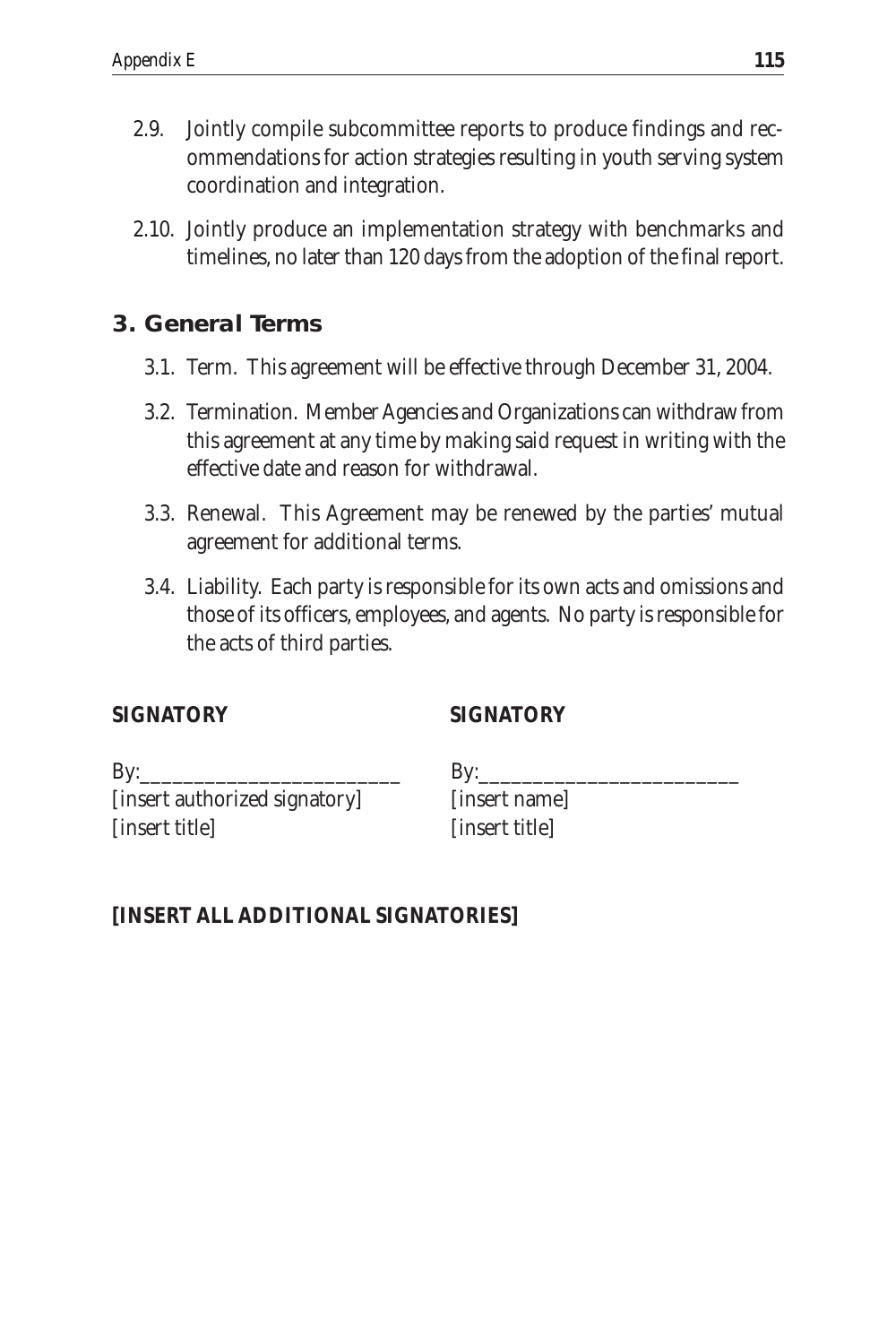# **APPENDIX F Oregon's Executive Order**

# **Executive Order 02-04**

Whereas, 1999 Senate Bill 555 created a new method of comprehensive planning for services provided to Oregon's children and their families; and

Whereas, implementing Senate Bill 555 required significant changes in the way state and local government agencies and other entities work together to identify, plan for, and provide needed, services, supports, and initiatives to children and families; and

Whereas, Senate Bill 555 identified the Department of Human Services, Criminal Justice Commission, Commission on Children and Families, Oregon Youth Authority, Department of Education, and Oregon Progress Board as principal State partners (principal State partners); and

Whereas, the Senate Bill 555 planning process affects additional State agencies, including the Community College and Workforce Development Department, Housing and Community Services Department, Economic and Community Development Department, Employment Department, and others (affected State agencies); and

Whereas, the role of the State of Oregon and its agencies in implementing Senate Bill 555 include:

- Developing partnerships among State agencies to combine planning and reporting requirements;
- Identifying, disseminating, and promoting information on best practices, promising approaches, and research-based practices;
- Collecting and managing data needed to inform the State and county planning and decision-making processes and developing a system to communicate to State agencies and counties in a coordinated fashion and at an appropriate level of detail;
- Jointly developing with counties planning an accountability processes that meet state needs and respond to the capacity of counties to implement those processes; and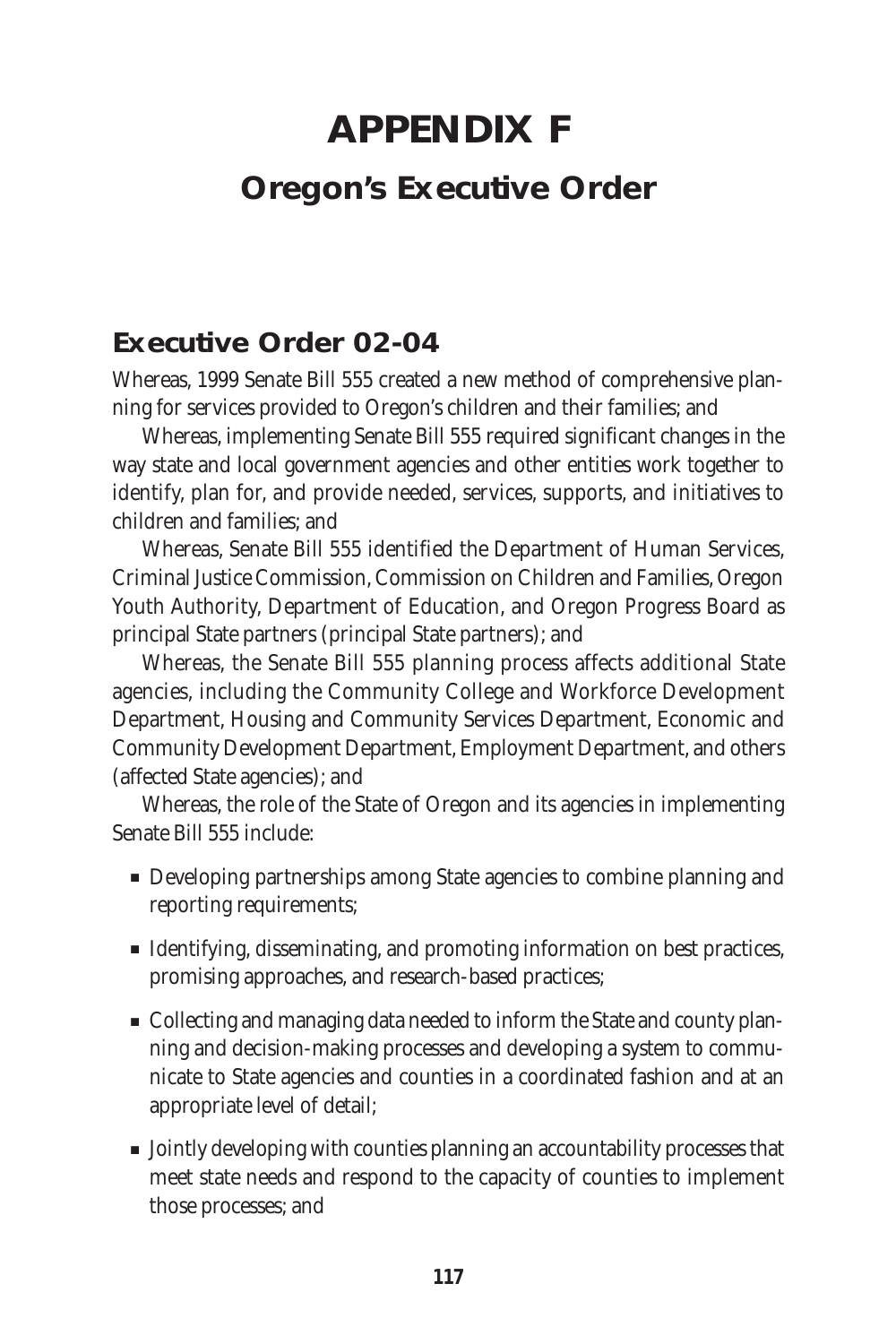■ Providing resources, which may include funding, capacity-building, and technical assistance, to support the availability of effective, communitybased services.

Whereas, the local community comprehensive plans shall include:

- 1. Identification of ways to connect all state and local planning processes related to services to children and families into the local coordinated comprehensive plan to create positive outcomes for children and families;
- 2. Provisions for a continuum of social supports at the community level for children. from the prenatal stage through 18 years of age, and their families, that takes into account areas of need, service overlap, asset building, and community strengths; 66 Guidebook for Juvenile Justice and Child Welfare System Coordination and Integration: A Framework for Improved Outcomes
- 3. An early childhood system plan; Local alcohol and other drug prevention and treatment plans;
- 4. The local high-risk juvenile crime prevention plan;
- 5. Ways to improve results by addressing the needs, strengths, and assets of a children, families, and communities in the county or region including those children and families at high risk;
- 6. Strategies based on proven practices of effectiveness for the specific community; and
- 7. Strategies designed to achieve outcomes based on research-identified proven practices of effectiveness.

Whereas, State and local agencies have made significant progress in implementing the planning required by Senate Bill 555 but additional actions are necessary to continue that progress;

Therefore, it is ordered and directed:

1. The principal State partners shall, to the greatest extent possible and within their assigned agency mission, jointly submit budget and legislative recommendations to the Department of Administrative Services for consideration in developing the 2003–05 Governor's Recommended Budget. The recommendations shall identify which planning processes, and resources of the principal State partners should be directed by the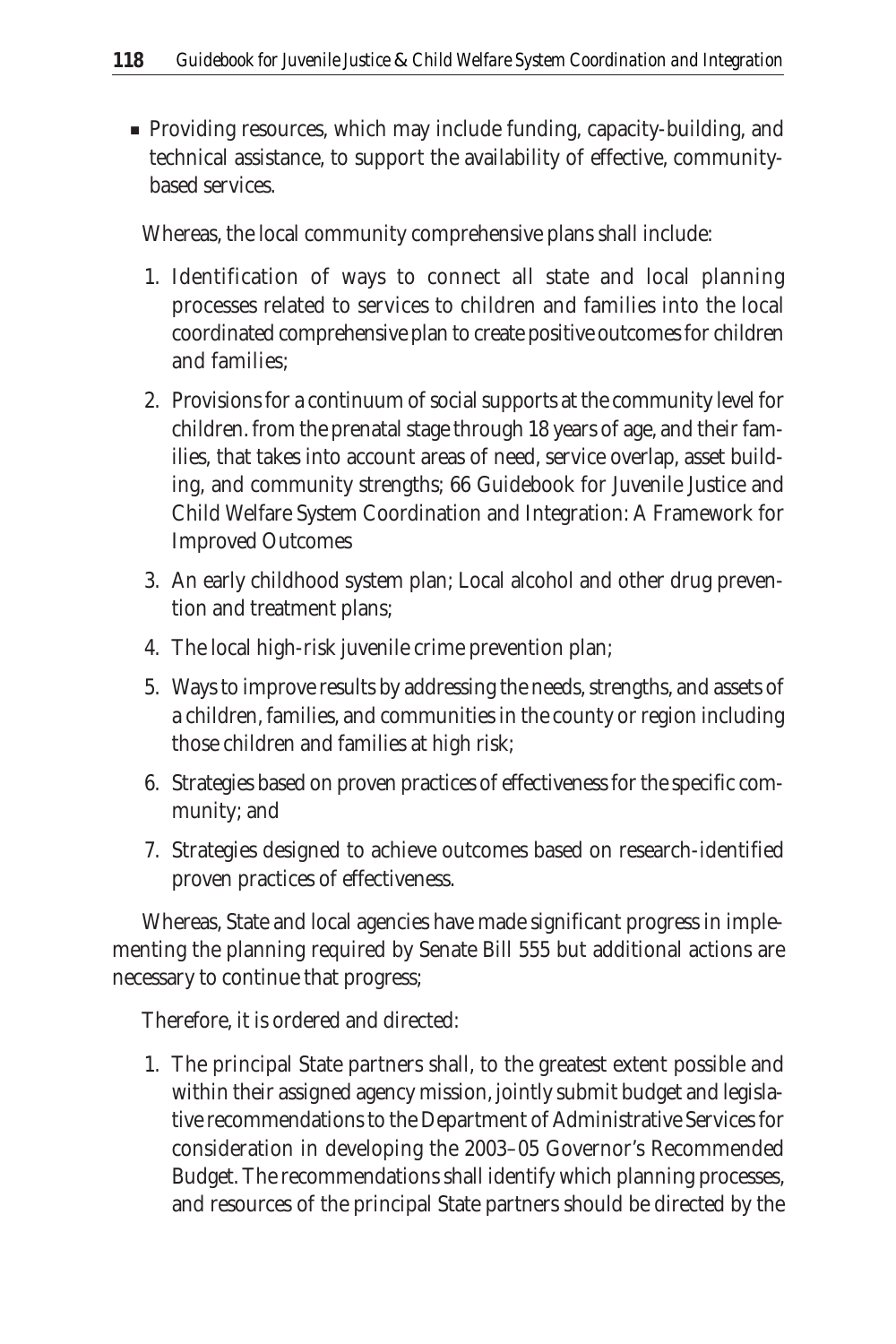county comprehensive plans and shall be based on information from the comprehensive plans submitted by the counties.

- 2. The principal State partners and other affected State agencies shall develop a statewide plan for children and families based upon the county plans. The State plan shall be based on the needs, priorities, and strategies identified in the county plans and shall include recommendations for State agency actions. The principal State partners shall identify and involve other affected State agencies necessary to address issues identified in the county plans.
- 3. The principal State partners shall develop formal agreements to improve coordination among the principal State partners and shall develop agreements among the principal State partners and other affected State agencies as necessary. The agreements shall:
	- Identify which resources should be directed by the county comprehensive plans;
	- Identify individual planning processes of the principal State partners and other affected State agencies affected by the State and county comprehensive planning processes;
	- Systematize within each principal State partner how coordination will occur among the principal State partner agencies and programs within those agencies, including reviewing county plans and using information from the county plans in the State planning process;
	- Identify means for systematic communication among principal State partner agency staff at all levels;
	- Recognize the shared responsibility to achieve positive outcomes for children and families;
	- Identify data to be provided to counties for-planning purposes, how it will be made available, and how it will be updated;
	- Identify data counties must collect and report to the State and how to minimize reporting requirements to counties;
	- Identify joint outcome measures and accountability processes that the principal state partners will use.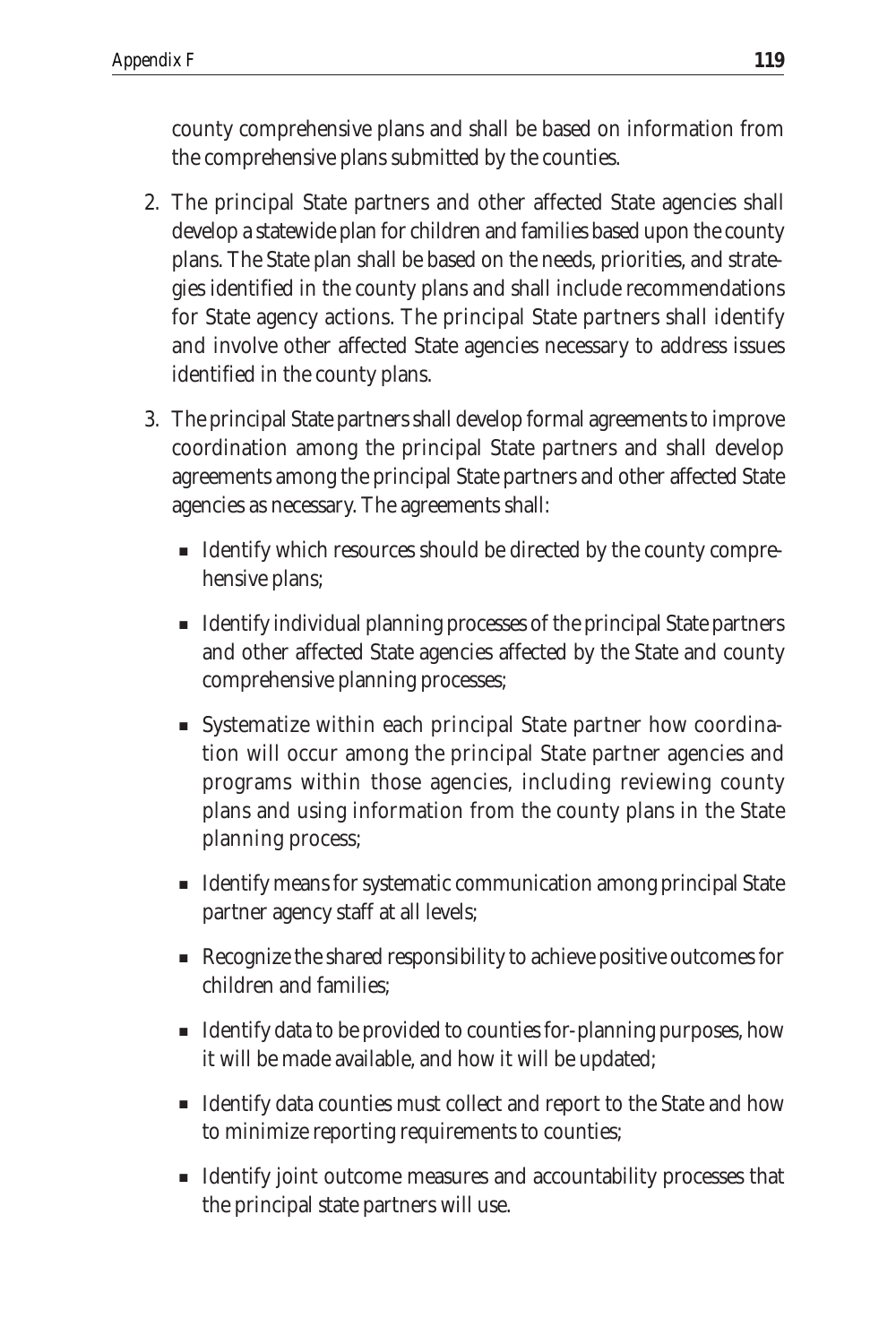- Establish a process and structure for the principal State partners to develop the statewide plan referred to above;
- Identify how decisions affecting implementation of Senate Bill 555 will be made within and among the principal State partners; and
- Identify how to provide coordinated training and technical assistance.
- 4. All State agencies and programs that serve children and families, directly or indirectly, shall review the contents of the county plans and to the greatest extent possible within the assigned agency mission of each partner incorporate them into their budget and policy development.
- 5. The principal State partners shall report to the Governor annually on December 1 on the status of compliance with the provisions of this Executive Order.

*Done at Salem, Oregon, this 15th day of July, 2002.*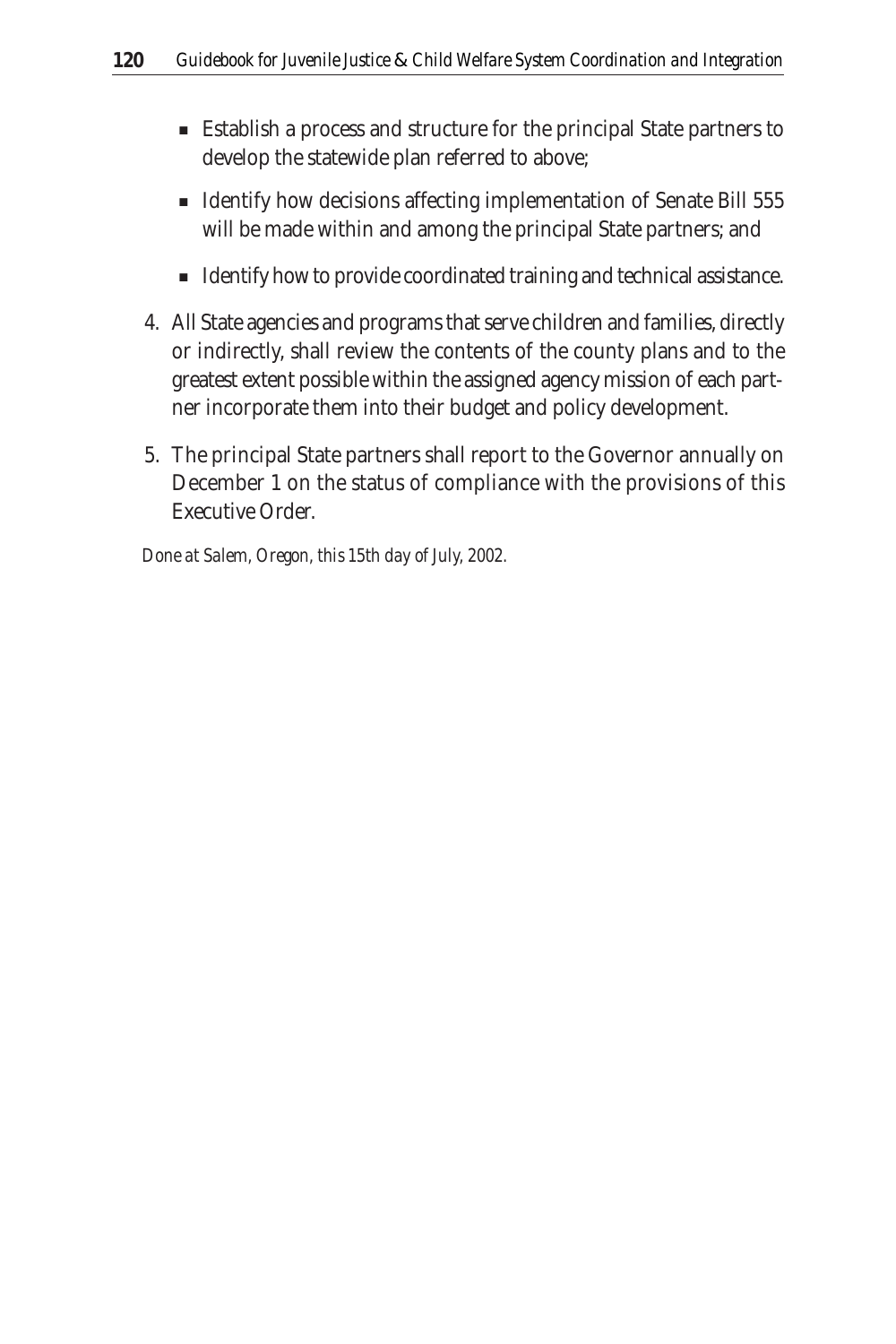# **APPENDIX G**

# **Baltimore City Memorandum of Understanding**

This agreement, made this 21st day of December, 2000, by and among<br>the Circuit Court for Baltimore City, Family Division–Juvenile (here-<br>inafter "The Juvenile Court"), the Maryland Department of Juvenile<br>Justice (hereinaft the Circuit Court for Baltimore City, Family Division–Juvenile (hereinafter "The Juvenile Court"), the Maryland Department of Juvenile Justice (hereinafter "DJJ), The Office Of The State's Attorney for Baltimore City (hereinafter "State's Attorney"), The Office of the Public Defender (hereinafter "The Police"), The Maryland Department of Human Resources (hereinafter "The Police"), The Maryland Department of Social Services (hereinafter "DSS") and The New Baltimore City Board of School Commissioners (hereinafter "School Board").

Whereas, the parties acknowledge that the Juvenile Court and associated agencies are committed to delivering services to children, youth and families of Baltimore City and the general public; and

Whereas, the parties acknowledge that the Juvenile Court and associated agencies can improve the delivery of services in a more efficient and effective manner to the children, youth and families of Baltimore City and the general public; and

Whereas, all of the parties agree that cooperation, coordination, and collaboration are critical for the effectiveness of service delivery; and

Whereas, research clearly confirms that children who are maltreated by their parents or caretakers not only suffer the immediate consequences of abuse (e.g., physical injury, sexual exploitation, or serious emotional harm) and neglect (e.g., lack of appropriate physical care and supervision, emotional development, and emotional well being) but also are at heightened risk of early onset of and involvement in serious and violent delinquency and other adolescent problem behaviors, including substance abuse, teen pregnancy, low academic achievement, and mental health problems; and

Whereas, developing effective solutions to the inappropriate or unnecessary use of secure juvenile detention is essential; and

Whereas, as the DJJ has funded the design and construction of a multipurpose juvenile justice center in Baltimore City to provide an appropriate physical location for a juvenile justice center, a juvenile courthouse and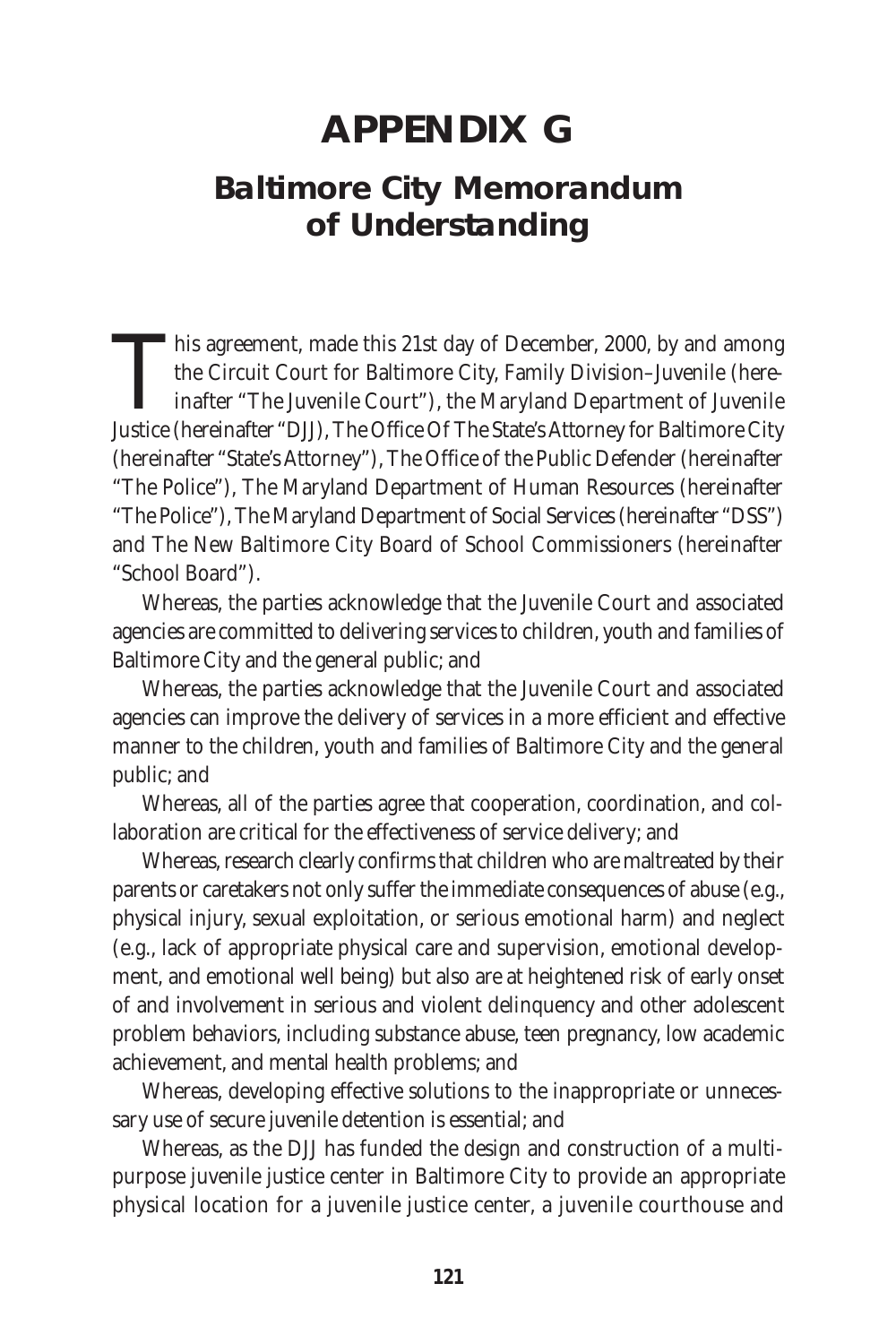numerous collateral offices known as Baltimore City Juvenile Justice Center (hereinafter "the Justice Center"); and

Whereas, the development of the Justice Center presents an opportunity in the State's largest Juvenile Court to establish new initiatives and procedures that specifically address the unique needs of the at-risk children, youth and families it serves. This opportunity should allow innovative programs and services that are specific to the needs of Baltimore City and possibly differ from those programs and services offered in other subdivisions; and

Whereas, the Juvenile Court is dedicated to serving the best interests of the children and families who appear before the Court while assuring due process and protecting the safety and security of the citizens of Baltimore; and

Whereas, the parties agree to better serve children and families who come into contact with the Juvenile Court, including cases involving delinquency, Children In Need of Supervision (CINS), Children In Need of Assistance (CINA), Termination of Parental Rights (TPR), and adoption; and

Whereas, the parties agree, after the Justice Center is fully operational, to continue to cooperate, coordinate, and collaborate on such issues as case processing, detention reform, management information systems, prevention, early intervention services, the integration of services, the nexus between delinquency and CINA and generally the well being of children and families who come to the Justice Center.

Now therefore, this agreement witnesseth:

- 1. The recitals shall form a part of the agreement.
- 2. The parties hereby agree to work in a collaborative manner in developing, piloting, implementing, and evaluating policies, procedures, and "best practices" and the utilization of the Justice Center.
- 3. The parties hereby agree, that in developing more effective solutions to inappropriate or unnecessary detention of youth, to examine detention reform concepts through development of sound policies, procedures and practices.
- 4. The parties agree that the use of objective data form juvenile justice and child welfare agencies is essential to implementing new policies, procedures and practices.
- 5. The parties agree, where appropriate, to pilot new initiatives and to evaluate their success based upon data collected on the new initiatives.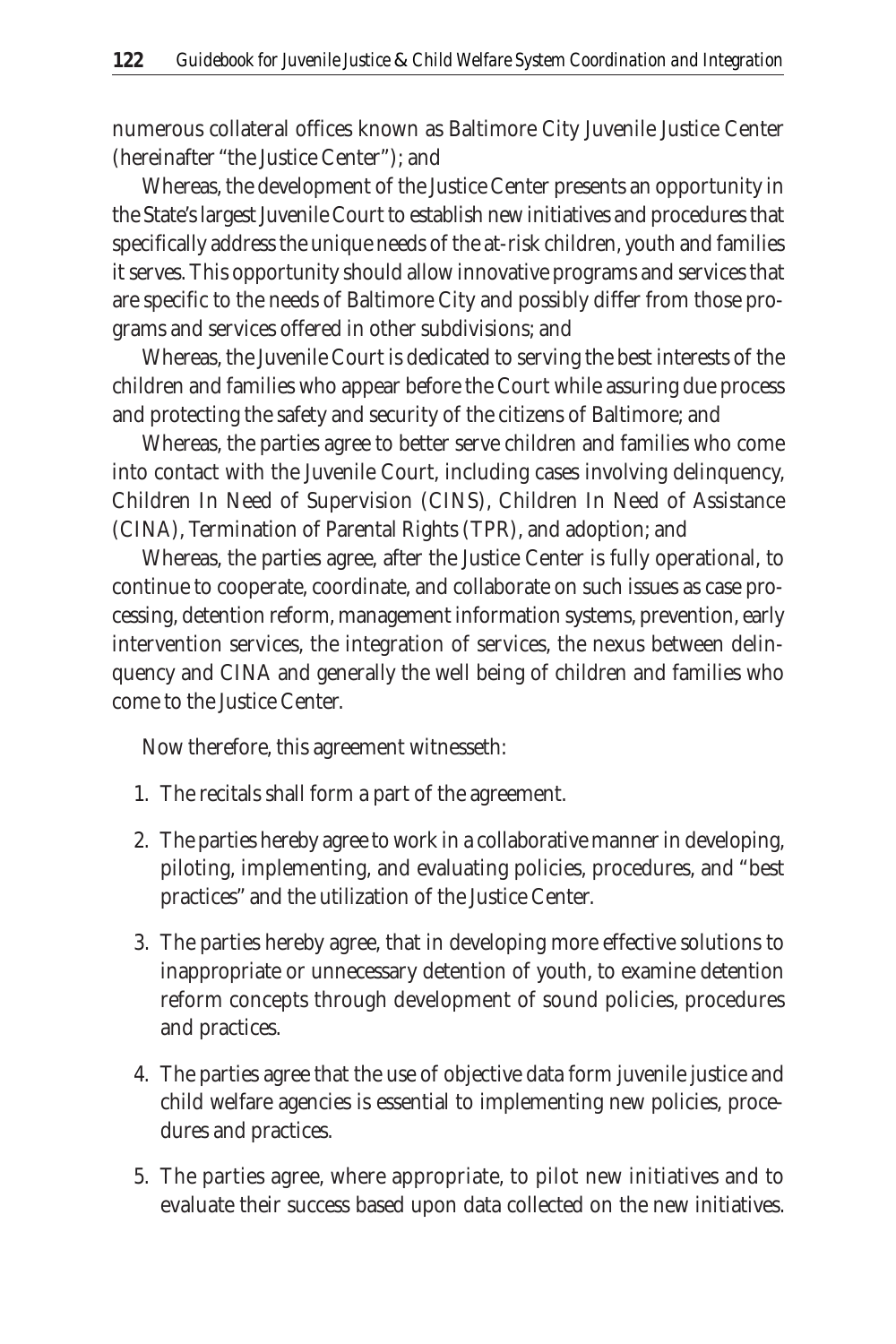The parties further agree to continually review and evaluate those initiatives for purposes of determining their effectiveness and to establish accountability.

- 6. The parties hereby acknowledge that each party has certain constitutional and legislative mandates and authority, which cannot be delegated orabdicated. To this end the parties further agree that they each will recognize and respect those proscriptions in developing a collaborative effort.
- 7. The parties agree that to the extent that the individual signatories are unable to participate in the collaborative process, those signatories will assign a designee with the appropriate authority to permit the collaborative process to continue.

In witness whereof, the parties have caused this Agreement to be executed as of the date first written above.

CIRCUIT COURT FOR BALTIMORE CITY MARYLAND DJJ Ellen M, Heller, Administrative Judge Bishop L. Robinson, Secretary Martin P. Welch, Judge in Charge–Juvenile

#### THE OFFICE OF THE PUBLIC DEFENDER THE OFFICE OF THE STATE'S ATTORNEY FOR BALTIMORE CITY

Patricia C. Jessamy, State Attorney Stephen E. Harris, Public Defender

### BALTIMORE CITY POLICE MARYLAND DEPARTMENT OF HUMAN RESOURCES

Edward T. Norris, Commissioner Lynda G. Fox, Secretary

BALTIMORE CITY DEPARTMENT OF SOCIAL SERVICES THE NEW BALTIMORE CITY BOARD OF SCHOOL OF COMMISSIONERS Yvonne Gilchrist, Executive Director Carmen V. Russo, Chief Executive Officer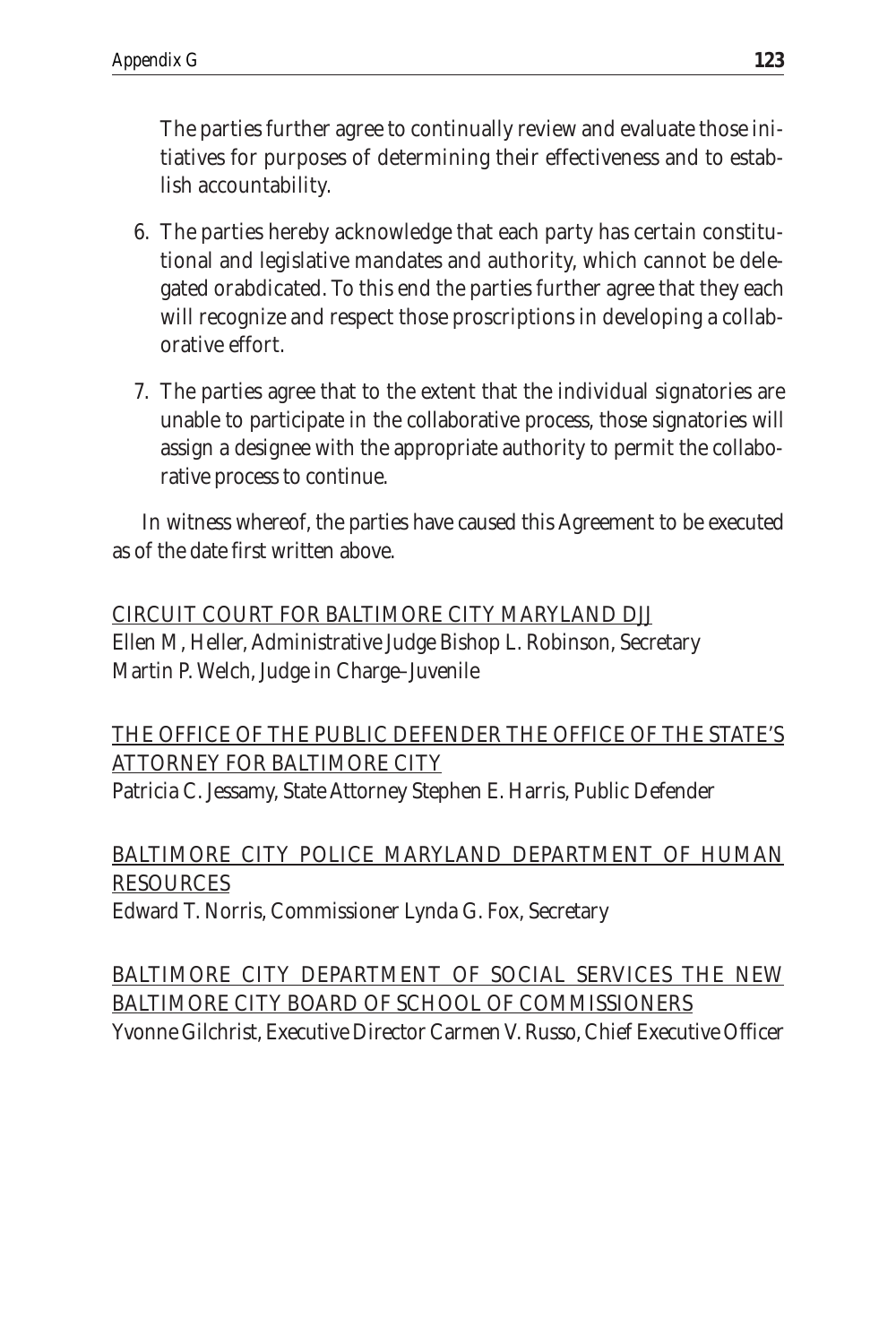# **APPENDIX H**

# **Hopetown Hypothetical Agreement**

Cooperative Agreement Between the Department of Juvenile Justice, the Department of Family and Children Services, and the Hopetown County Juvenile County. Department of Family and Children Services, and the Hopetown County Juvenile County.

### **Parties to the Agreement**

This agreement is made and entered into by the Department of Juvenile Justice (hereinafter referred to as "DJJ"), the Department of Family and Children Services (hereinafter referred to as "DFCS"), and the Hopetown County Juvenile Court (hereinafter referred to as "the Court").

# **Purpose of the Agreement**

The purpose of this agreement is to promote increased cooperation, coordination, and integration at the administrative and service delivery levels for the benefit of children and families within the purview of the DJJ, DFCS, the Court, and any additional signatory agencies party to this agreement.

The parties to this agreement believe that greater multi-system coordination and integration is best accomplished through a comprehensive, strategic planning process that embraces and values inclusion of youth, families, and a broad based representation of youth serving agencies and organizations. Since a wealth of basic and applied research, excellent program and practice models, and accessible resources already exist, the parties to this approach will utilize the best available information, research, and practices to guide the process. This agreement provides a framework for the parties to enhance the level of collaboration and improve the quality of services delivered to youth and families.

# **Areas of Agreement**

The parties to this agreement will identify agency representatives that participate in an ongoing committee organized to address the multiple issues articulated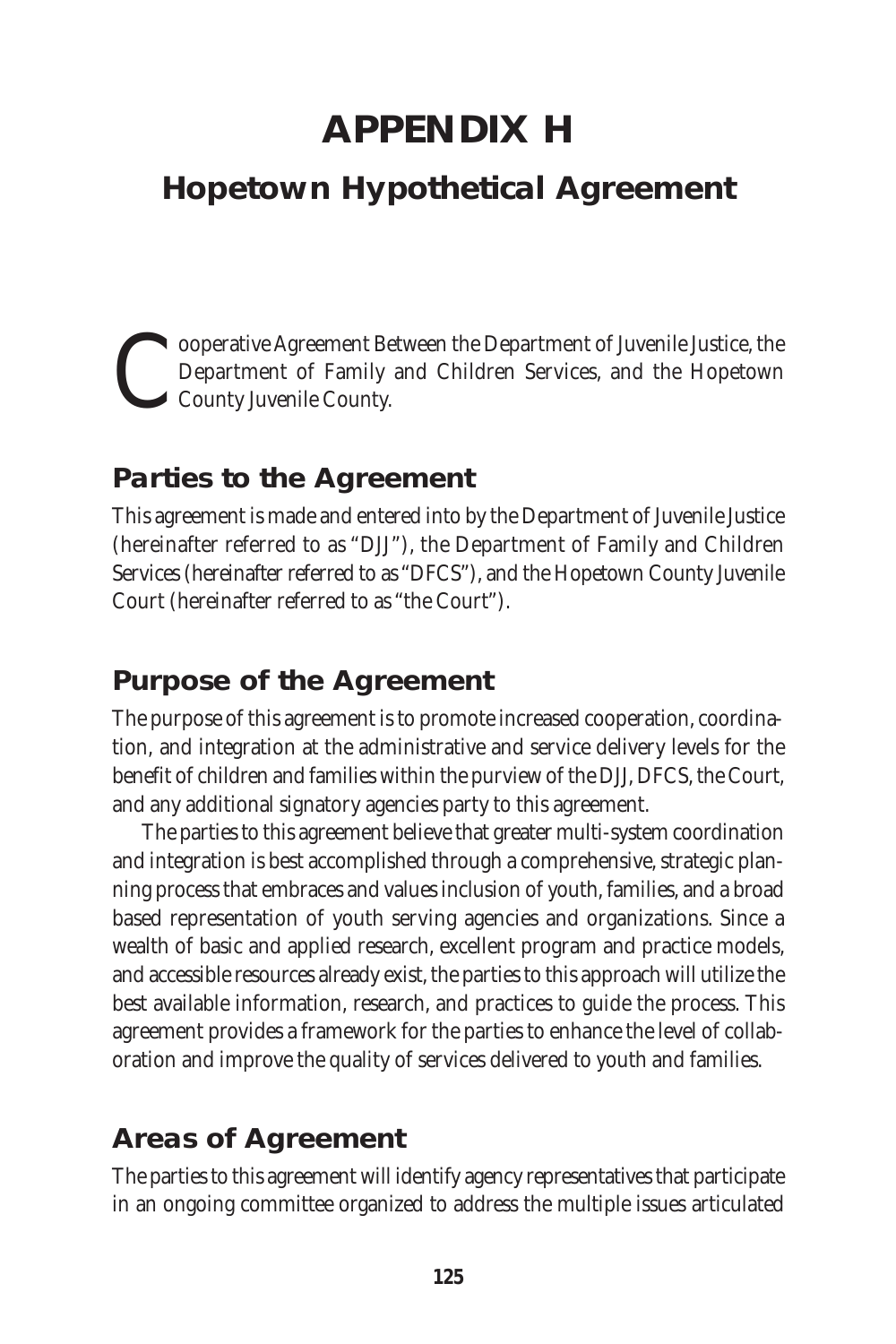in this agreement. The parties will specify the function, roles, and responsibilities of the committee leadership and members.

The parties to this agreement will assess the current management information systems utilized by participant agencies/organizations and provide a report on the current capacity to share information across agencies/ organizations. The report will identify barriers and obstacles (both statutory and policy) and jointly provide recommendations to overcome the identified impediments to enhanced information sharing. The report will also identify critical information that must be shared across agencies/organizations to enhance case management and service delivery to youth and families (including but not limited to: previous history of maltreatment; court, educational, medical, psychiatric, and family history; and previous services provided to the youth and family).

The parties to this agreement will identify data sets that must be shared across agencies/organizations (including but not limited to: # of foster care youth detained; # of delinquent youth with previous history of maltreatment; youth referred to the court with active foster care status) and ensure that this information contributes to improved analysis of current trends. This effort will lead to enhanced decision-making, particularly regarding prioritizing the allocation of shared resources among and across agencies/organizations.

The parties to this agreement will conduct an examination of the legal, policy, and procedural mandates unique to each agency/organization in order to make recommendations for changes that will contribute to improved coordination of initial decision-making, case management, and service delivery. The parties agree to provide a report of their findings and recommendations to participant agency/organization leadership.

In conducting the above, the parties to this agreement will provide each other with a written description of:

- agency/organizational structure and analysis,
- case flow processing and analysis, and
- identification and review of currently utilized case/service assessment **instruments**

The parties to this agreement will inventory and assess the available services and resources utilized in behalf of youth and families within the jurisdiction. This effort is intended to reduce the unnecessary duplication of services and provide a cross-agency resource for youth and families.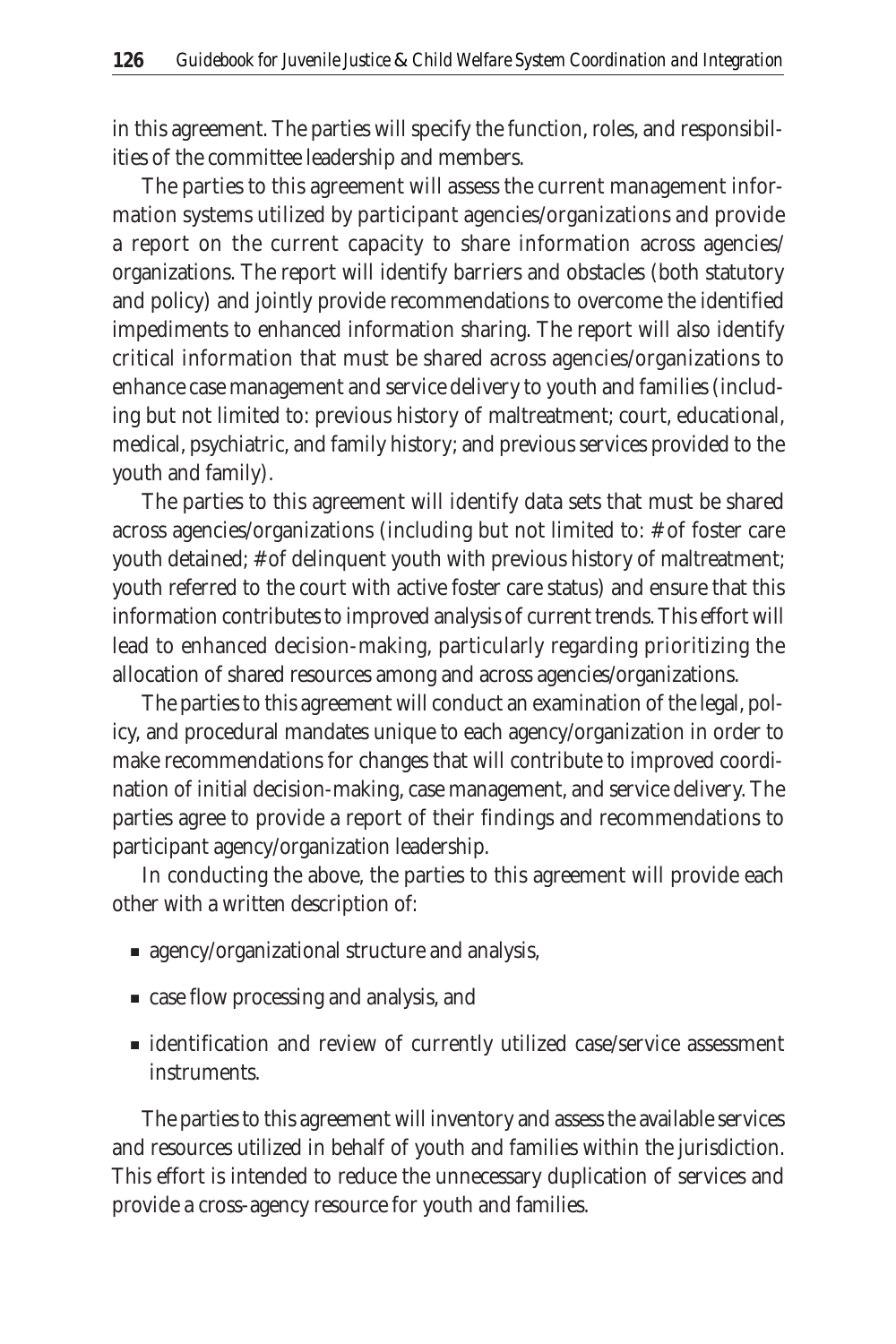The parties to this agreement will collaboratively develop an inventory of best practices and model or promising programs, and make recommendations for multi-agency development and implementation of selected practices and programs intended to improve the services delivered to youth and families.

The parties to this agreement will examine and analyze current agency/ organization budget and funding requirements to determine the feasibility of blended/integrated/de-categorized funding opportunities to reduce duplication of resources and improve service delivery for youth and families. This effort will produce findings and recommendations and include, but not limit identification of potential additional funding sources for: administrative collaboration, development of management information systems, program development and implementation, and process and outcome evaluation.

The parties to this agreement will develop a timeline for the completion of the tasks enumerated in this memorandum (including reports and analysis and implementation.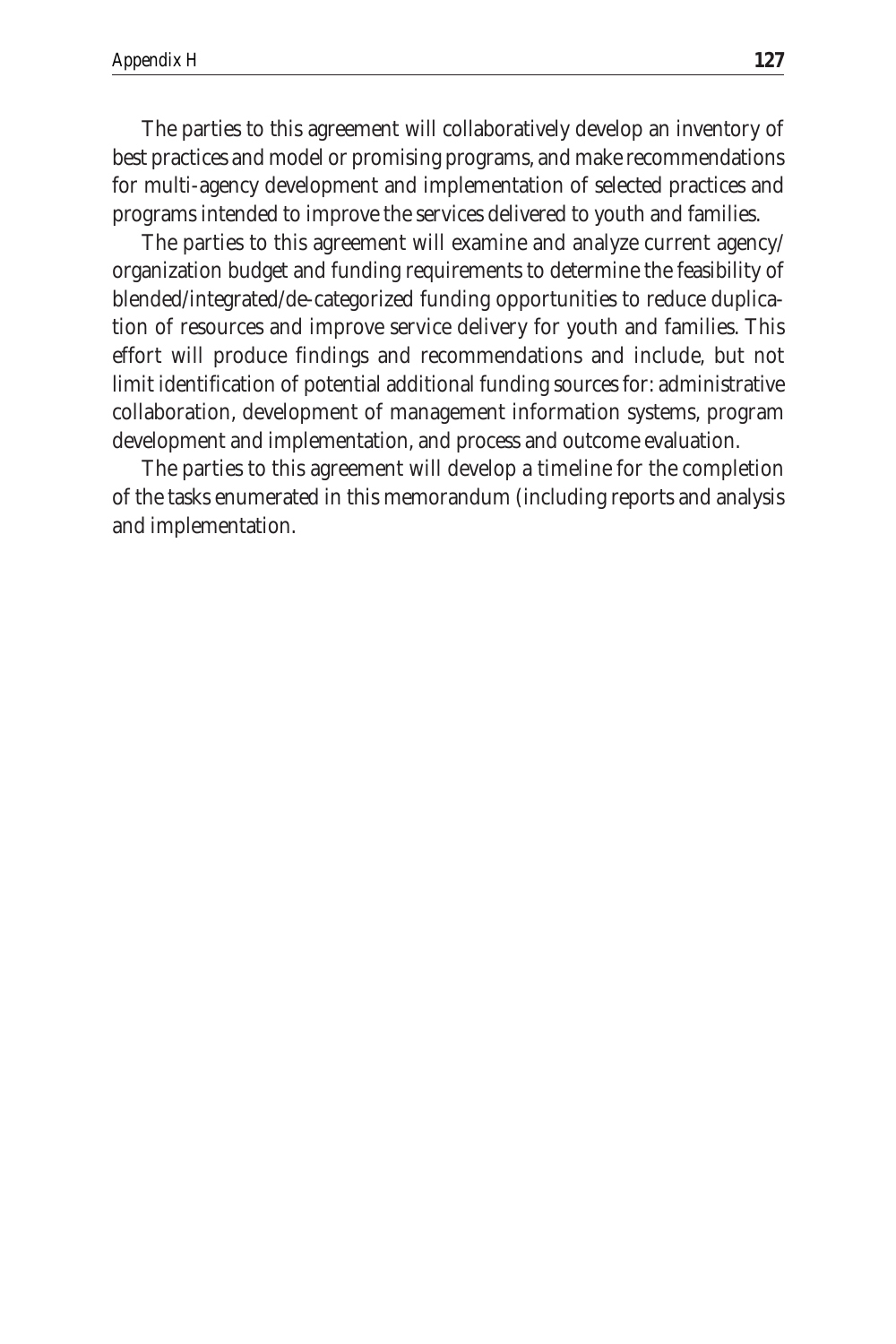# **APPENDIX I**

# **Discussion Questions for Barriers to Integration and Coordination1**

# **Legal Issues**

- What funds are available to support various components of the model (e.g., assessment, services delivery, personnel costs, training, and mechanisms for sharing information)? How can funds be combined to meet a family's multiple needs?
- Who is eligible for what services and supports? What eligibility review is required? Does the review become more complicated if funding streams and programs are combined?
- What about confidentiality? Are there statutes, regulations, or policies that prevent information gathered by a worker in one program from being shared with workers in other programs?
- How are costs to be allocated when funds from a variety of funding streams or programs are used jointly? For example, if cross-training is provided to staff from five different programs, which programs pay for what part of the training?
- How do requirements about management information systems help or hinder the integration of services for families? How do cost allocation requirements impact the ability to develop joint management information structures?
- How can waiver authority facilitate cross-program integration where barriers exist?

# **Information System Challenges**

■ How can existing information systems be used to promote coordination and integration cross programs? For example, can the systems in relevant programs interface with each other to share information? Can they work together to facilitate reporting of all required data?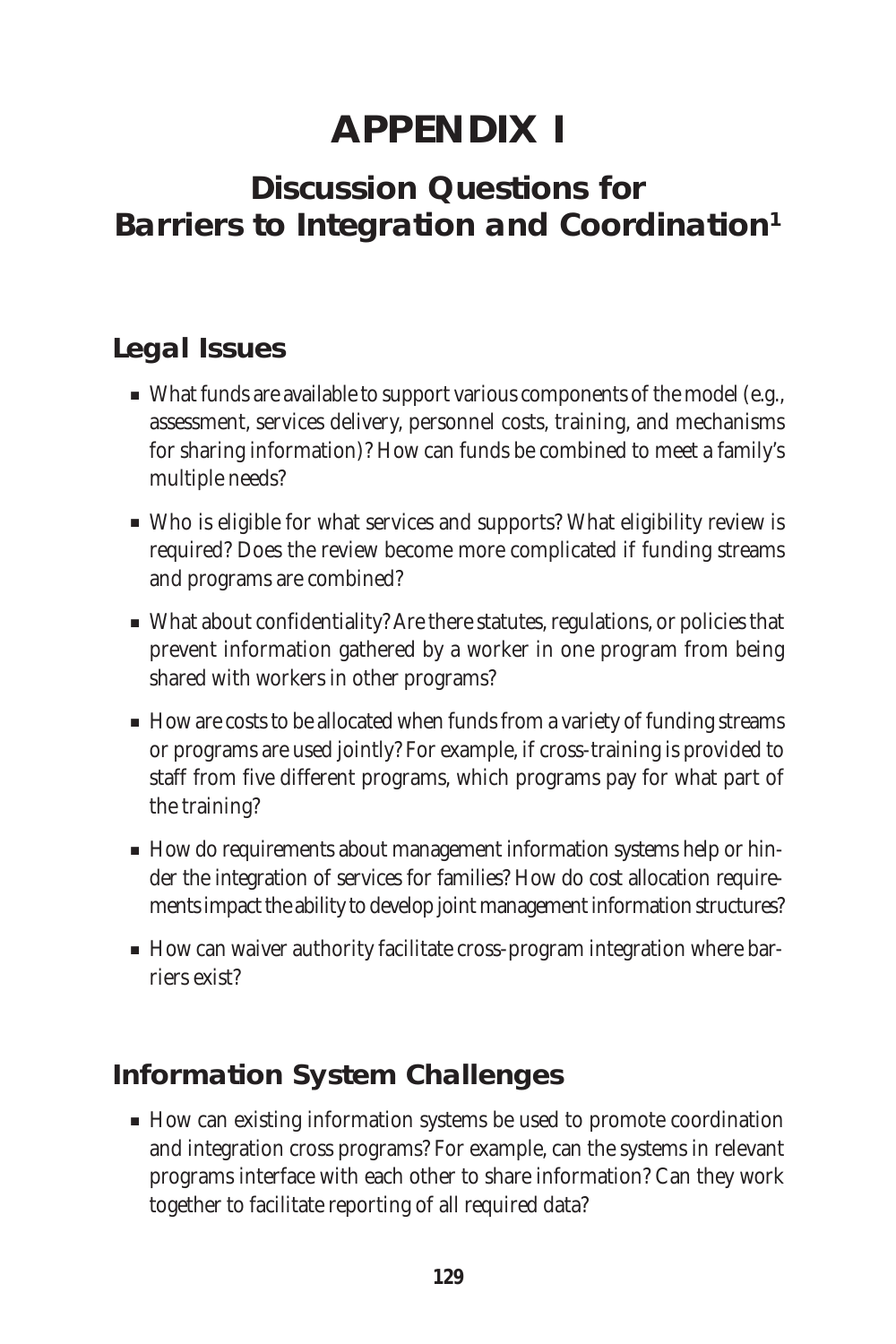- Is there a single information system that can be used to determine eligibility for relevant programs and track individual and family progress towards desired goals?
- If the information systems do not facilitate coordination and integration, can new systems be developed and implemented? Can problems in existing systems be worked around?
- Can confidentiality be protected as needed while utilizing the information system(s)?
- Are there adequate resources to re-program information systems in ways that facilitate integration?

### **Concerns Raised by Performance Indicators**

- How do performance goals for various programs encourage or discourage cooperation and integration across programs?
- To what extent are the performance indicators for relevant programs consistent?
- What services and activities get fewer resources and less attention because performance indicators do not measure them?

### **Managerial or Administrative Issues**

- Who will administer the services in an integrated model?
- Will a single caseworker conduct an assessment or will the assessment be conducted by a multi-disciplinary team?
- Will families have a primary caseworker despite their involvement in multiple programs and services?
- Will services be co-located so that families receive services in a single place? If co-location is not feasible, what structural or procedural components can be put in place to ensure that service delivery is seamless?
- What is the appropriate level of expertise needed by any given worker for the integrated model to work?
- Will there be joint case plans (e.g., a single plan for all programs in which the family participates) or is joint case planning sufficient (e.g., multiple plans that are complimentary, not conflicting)?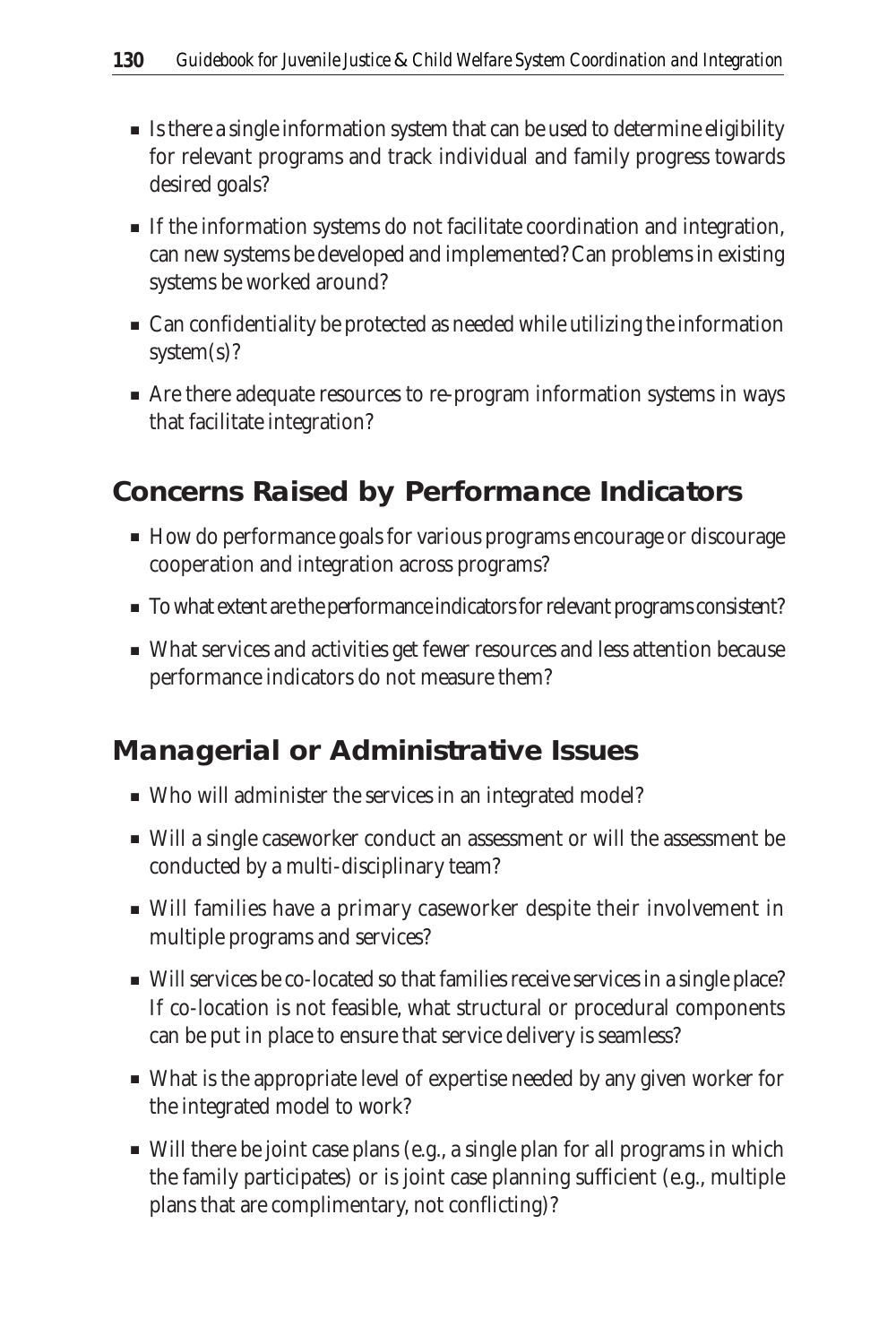- How will the use of funds be tracked and reported? What mechanisms are needed to ensure that relevant reporting requirements are met when multiple funding streams are utilized?
- What decision-making provisions are needed to determine whether the benefits of using a funding stream for a particular purpose outweigh the "costs" of using that funding stream? In other words, when to costs of fulfilling the reporting requirements, meeting the performance indicators, and complying with the requisite cost allocation methodologies outweigh the costs of using a particular funding stream?

# **Endnote**

1. Source: Hutson (2004).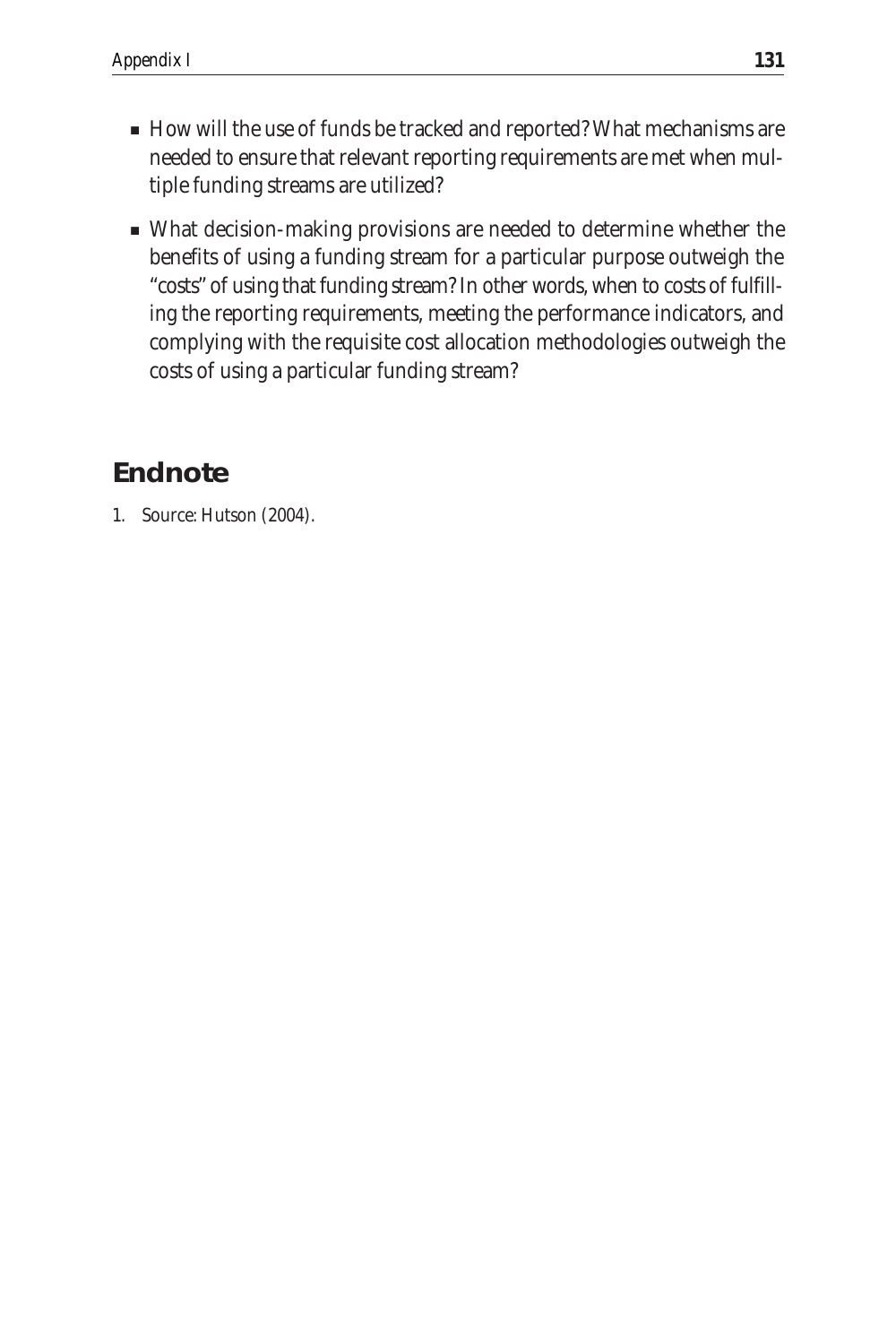# **APPENDIX J**

# **Descriptions of Federal Programs for Children and Families1**

**TANF:** The Temporary Assistance for Needy Families (TANF) program (Hutson, 2004)<sup>2</sup> replaced the Aid to Families with Dependent Children (AFDC) program in 1996. Under TANF, states receive a lump sum of money that can be u (Hutson, 2004)<sup>2</sup> replaced the Aid to Families with Dependent Children (AFDC) program in 1996. Under TANF, states receive a lump sum of money that can be used to provide an array of supports and services, not just cash assistance. Spending must be consistent with at least one of the following purposes:

- (1) provide assistance to needy families so that children may be cared for in their own homes or in the homes of relatives;
- (2) end the dependence of needy parents on government benefits by promoting job preparation, work, and marriage;
- (3) prevent and reduce the incidence of out-of-wedlock pregnancies and establish annual numerical goals for preventing and reducing the incidence of these pregnancies; or
- (4) encourage the formation and maintenance of two-parent families.3

Eligibility for assistance is limited to "needy families," but states have broad discretion in defining the income level that constitutes "needy." There is a federal time limit of 60 months on the receipt of "assistance" (essentially payments designed to meet basic needs and child care and transportation assistance for families that are not employed). However, states can impose shorter time limits if they wish. TANF block grant funds are set at about \$16.5 billion annually. In addition, states are required to contribute a specified level of state funding for services and supports for low-income families. This state "maintenance of effort" requirement totals \$10–11 billion annually.

Food Stamps: The Food Stamp program<sup>4</sup> is a federally funded, stateadministered program that provides nutrition assistance to low-income families, elderly persons, individuals with disabilities, and childless adults to enhance their food purchasing power. Eligibility is time-limited for some unemployed, able-bodied adults without children, but not for families with children or those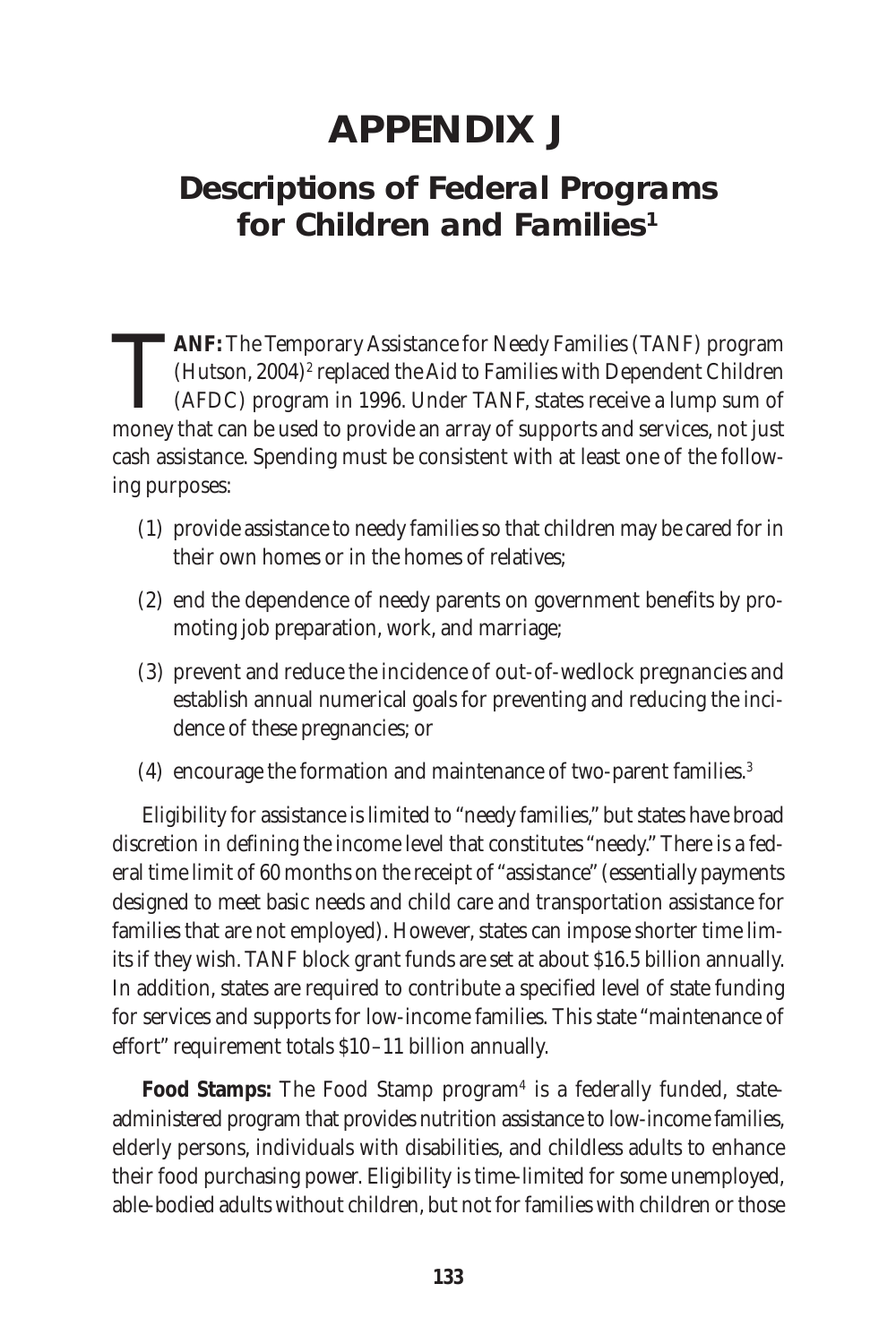who are elderly or disabled. The federal government sets most rules, including eligibility requirements (130 percent of the federal poverty level [FPL]) and benefit levels. States have significant flexibility regarding benefit delivery policies, such as recertification requirements. States also have some flexibility regarding eligibility policies, such as establishing asset limits or creating a transitional Food Stamp benefit for families leaving welfare. The federal government pays 100 percent of the benefit with states sharing 50 percent of the administrative costs. Food Stamp funding is an open-ended entitlement for states—they receive funding for every eligible person the state serves. Thus, the funding level will vary from year to year. In FY 2003, the Food Stamp program provided nearly \$21.5 billion in benefits. In addition, the federal government and states spent \$346 million to provide employment services.

**Child Support:** The Child Support program<sup>5</sup> is jointly administered and funded by federal, state, and county governments. The child support program enforces child support obligations by attaching part of the income of noncustodial parents and transferring it to their children. The program establishes the legal relationship between unmarried fathers and their children, sets child support orders, and obtains health insurance for the children. Programs in some states link parents to employment and other services. Like Food Stamps, the basic child support funding is an open-ended entitlement. For FY 2003, Congress appropriated approximately \$3.5 billion. States must also put up a state match of 34 percent to draw down these federal funds. In addition, states can earn performance bonuses that can be used "for any activity...which may contribute to improving the effectiveness or efficiency" of the state's child support program. These funds are discretionary and Congress appropriated approximately \$470 million for FY 2003.

Medicaid: Medicaid<sup>6</sup> finances health insurance for low-income children, families, pregnant women, the elderly and person with disabilities. The federal and state governments, with the federal government paying half or more of the costs, jointly fund the program. Medicaid is administered by states within federal guidelines. Eligible persons fall into one of three basic groups: parents and children; the elderly; and individuals with disabilities. Eligibility requirements vary, but individuals in each of the three groups must have income and assets below specified thresholds. States can have broader eligibility coverage but at a minimum must cover children under age 6 in households up to 133 percent of the FPL and children under age 19 up to 100 percent of the FPL. States must also cover certain very low-income parents.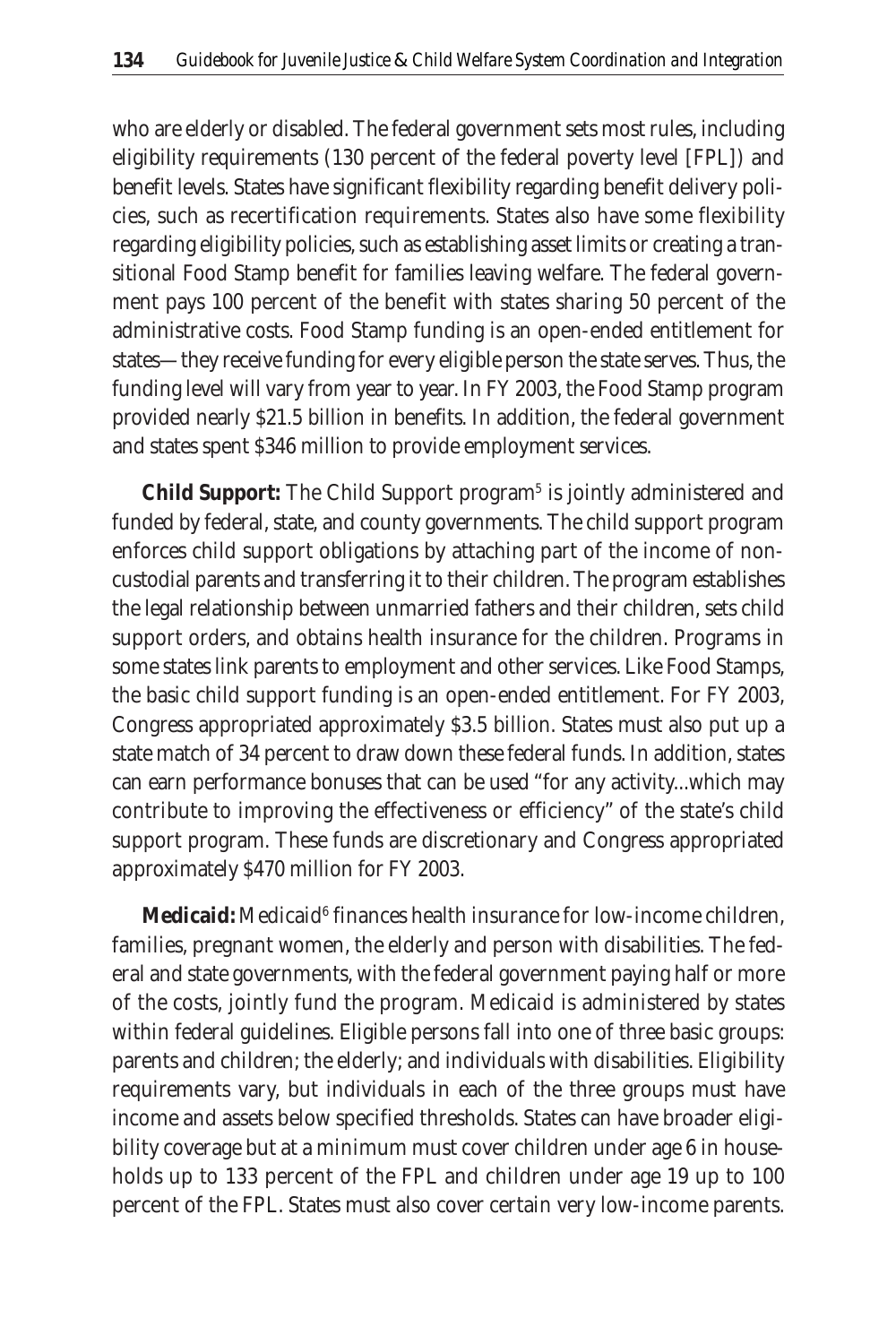States are required to cover a specific set of services and can adopt optional coverage of others.

As with Food Stamps and Child Support, Medicaid is an open-ended entitlement for states. Based on best estimates, Congress appropriated approximately \$112 billion for FY 2003. In addition, states must put up state dollars to match the federal dollars. The federal match is determined based on the financial condition of the state and ranges from 50–73 percent of the costs.

**SCHIP:** The State Children's Health Insurance Program<sup>7</sup> is a federal block grant program to states that provides health insurance coverage to uninsured children under age 19 in families up to 200 percent of FPL who are not eligible for Medicaid or covered by private health insurance. Some states have taken advantage of options to cover children above 200 percent of poverty. States can use SCHIP funds to expand their Medicaid programs, create a separate state health insurance program or to do both. For FY 2003, Congress appropriated \$3.1 billion for SCHIP. In addition, the states must put up state matching funds at their Medicaid match rates.

**CCDF:** The Child Care Development Fund awards funds to states to provide child care subsidies to low-income families and funds to improve the quality and availability of child care services. States set the income eligibility for their subsidy program, but federal funds cannot be used for families with incomes above 85 percent of the state median income. Children are eligible for CCDFfunded subsidies if they are younger than 13 (or in many states 19 if the child cannot care for himself or herself due to a disability, or is under court supervision) and if their parents are working or in education or training. In FY 2003, Congress appropriated \$4.7 billion for CCDF. In addition, states must meet a maintenance of effort requirement (about \$887 million) and put up state matching funds to draw down some of the federal funds. In FY 2003, if all states draw down their full federal matching funds, they will spend about \$1.1 billion.

**Substance Abuse Grant:** The Substance Abuse Prevention and Treatment Block Grant<sup>8</sup> provides states with lump sum funding for preventing and treating substance abuse. States have broad discretion in how these funds are used, although there are some limitations; including limitations on the circumstances under which inpatient treatment can be supported with these funds and a limitation on the amount spent for services provided in a penal or correctional institution. There are also requirements that certain percentages of the funds will be spent on prevention and on services for women. For FY 2003, Congress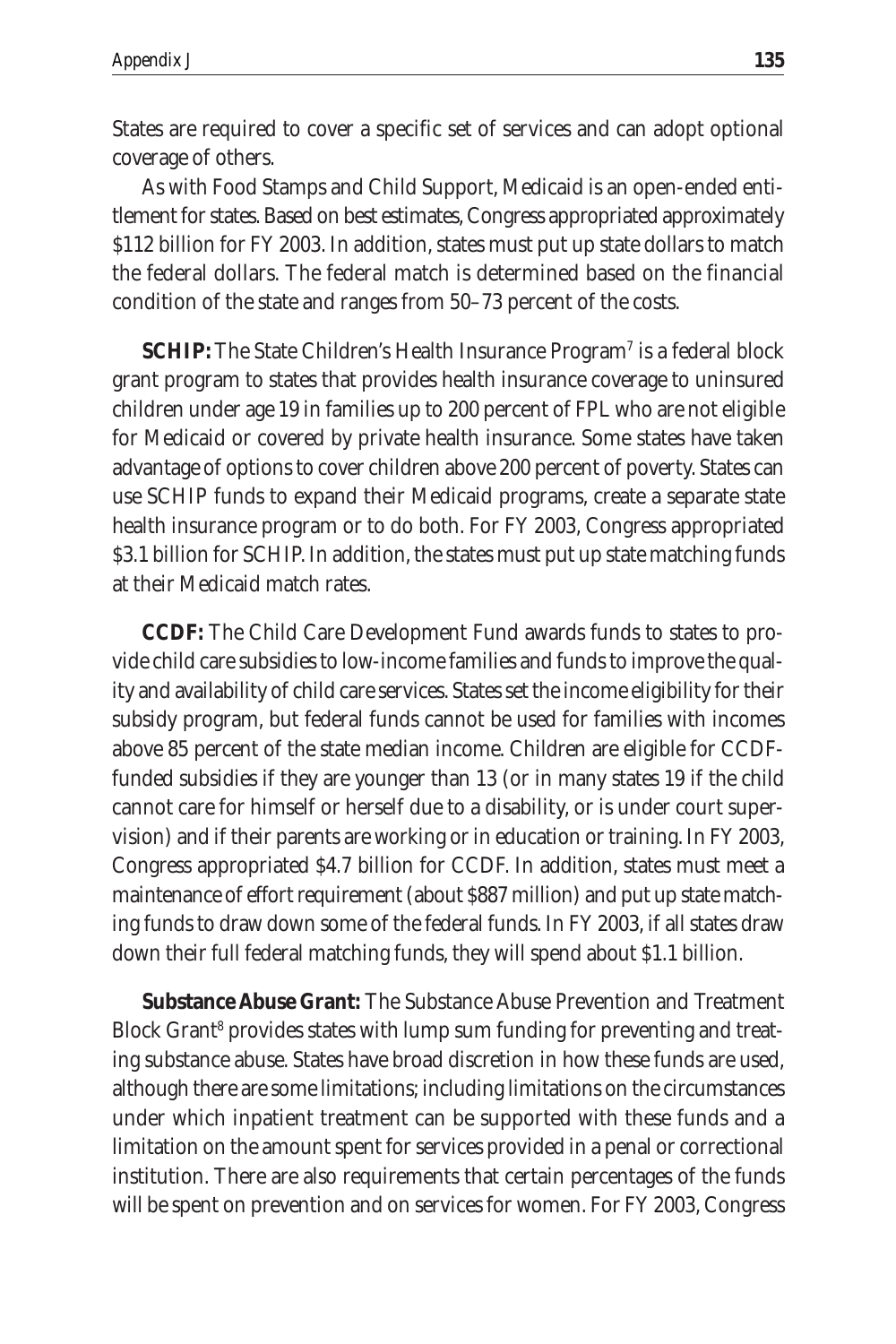appropriated approximately \$1.7 billion for this block grant. States must continue to expend a certain level of state funds to be eligible for these grants.

**Mental Health Grant:** The Mental Health Services Block Grant<sup>9</sup> provides states with lump sum funding to help states provide comprehensive community mental health services. States have broad flexibility in the use of these funds. However, a certain portion of the funds must be spent to provide integrated systems of services for children. In addition, there are some limitations on spending, including a prohibition on the use of funds to provide inpatient treatment. For FY 2003, Congress appropriated approximately \$437 million for this block grant. States must continue to expend a certain level of state funds to be eligible for these grants.

**Family Violence Grant:** The Family Violence Prevention and Services Grant provides states and tribes with lump sum funding to increase public awareness about and prevent family violence and to provide for immediate shelter and related assistance to victims of family violence, including their children. States and tribes distribute these funds to local public agencies and nonprofit organizations, but must ensure that at least 70 percent of the funding is allocated to entities that provide immediate shelter and related assistance and that at least 25 percent of the funding goes for providing related assistance, which includes prevention and outreach services, counseling, transportation and child care. The funds cannot be used to provide direct financial payments to victims of family violence, but can be used to help them obtain financial assistance and health care through other programs. In addition to providing funding for shelter and related assistance (80 percent of total funding) the Family Violence Grant provides funding for state domestic violence coalitions and for technical assistance through National Domestic Violence Resources Centers. For FY 2003, Congress appropriated approximately \$126 million for the Family Violence Grant.

**CAPTA Grants:** The CAPTA provides several different discretionary funding streams. One provides funding and guidance to states to improve their CPS systems (e.g., the investigation and prosecution of child abuse and neglect cases). CAPTA also provides funding for innovative research and demonstration projects and for community-based efforts that support and strengthen families to reduce the likelihood of child maltreatment. The authorization level for all three programs is \$200 million. However, Congress rarely funds these programs at the authorization level. In FY 2003, Congress appropriated approximately \$22 million for the state grant program, \$34 million for research and demonstration projects and \$33 million for community-based family resource centers.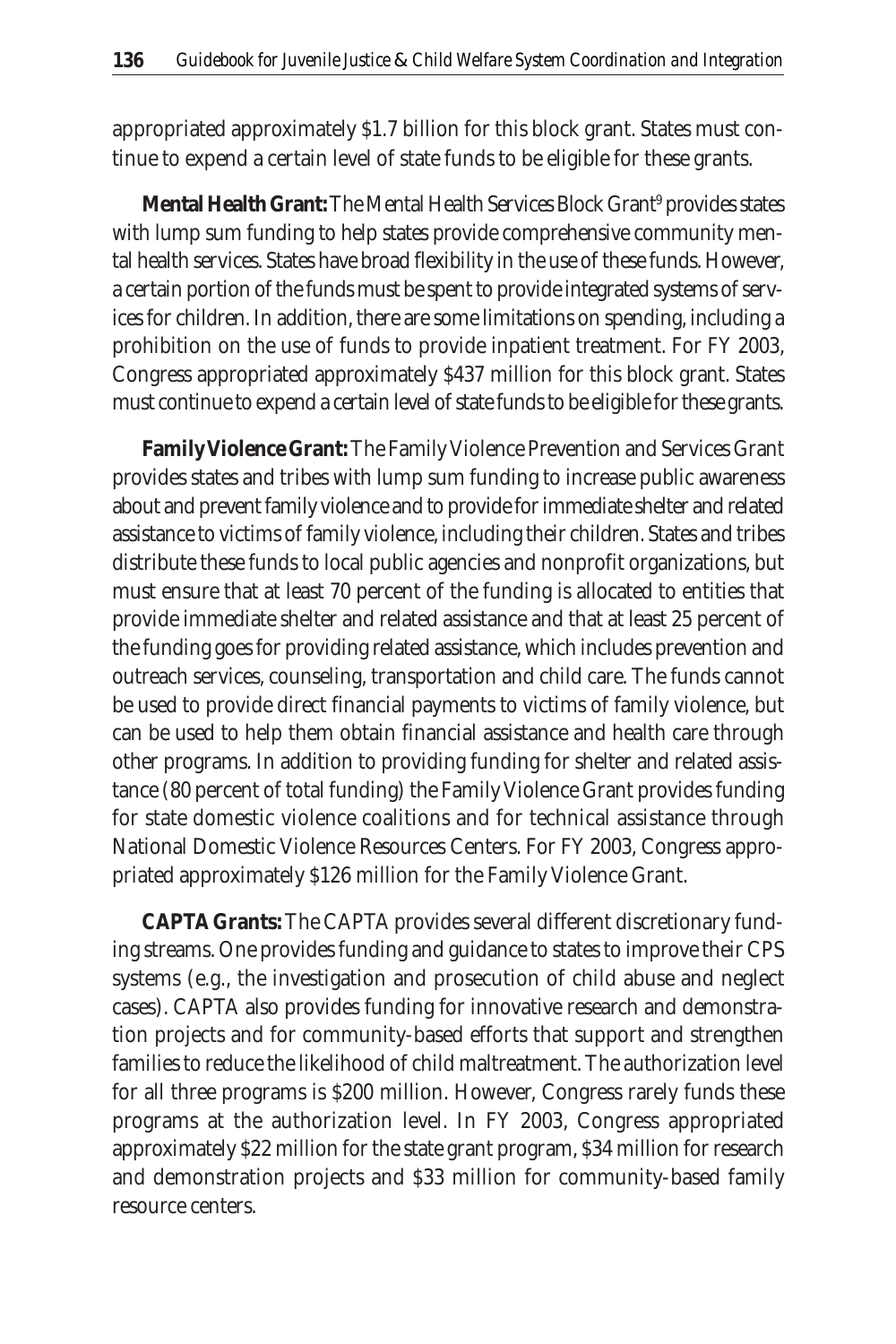**Child Welfare Services Grant:** The Child Welfare Services Grant<sup>10</sup> (Title IV-B, Subpart 1, of the Social Security Act), provides matching funds to states for a wide range of child welfare services. The definition of services that can be supported includes services aimed at: "(A) protecting and promoting the welfare of all children; (B) preventing or remedying...the neglect, abuse, exploitation, or delinquency of children; (C) preventing the unnecessary separation of children from their families; (D) restoring to their families children who have been removed; (E) placing children in suitable adoptive homes; and (F) assuring adequate care of children away from their homes." Funding for this program is discretionary and capped at \$325 million. For FY 2003, Congress appropriated approximately \$297 million for this grant. State allocations are determined on a formula basis and within that allocation states may draw down three federal dollars for every one dollar of state money spent in the program.

**PSSF Grant:** The Promoting Safe and Stable Families Grant<sup>11</sup> (Title IV-B, Subpart 2, of the Social Security Act) provides states matching funds for a set of family support, family preservation, time-limited reunification and adoption support services. Federal funding for the program consists of two parts, a capped entitlement (\$305 million) and discretionary funds (up to \$200 million). States are awarded funds on a formula basis and up to the amount of their allocation, receive a 75 percent federal share for the costs of the program. In FY 2003, Congress appropriated approximately \$404 million for the Grant.

**Foster Care and Adoption Grants:** The Foster Care and Adoption Assistance Grants<sup>12</sup> (Title IV-E of the Social Security Act) guarantee reimbursement to states for a portion of the foster care costs of certain children. A child is entitled to federally funded foster care maintenance payments if: (1) he or she is removed from the home of his or her parents or specified relatives pursuant to a voluntary placement agreement or judicial order; (2) responsibility for the care and placement of the child rests with the child welfare agency; and (3) at the time of removal, the child's family meets the state's 1996 AFDC eligibility criteria. The federal government reimburses states at their Medicaid matching rate for each eligible child. In addition, the federal government reimburses states for certain training expenses at a 75 percent match rate and for administrative expenses and certain child placement costs at a 50 percent match rate.

These Grants also provide financial assistance to adoptive parents on behalf of certain children with special needs. Although states have discretion defining "special needs," a child generally meets the criteria if he or she has a condition that makes it unlikely that he or she will be adopted absent financial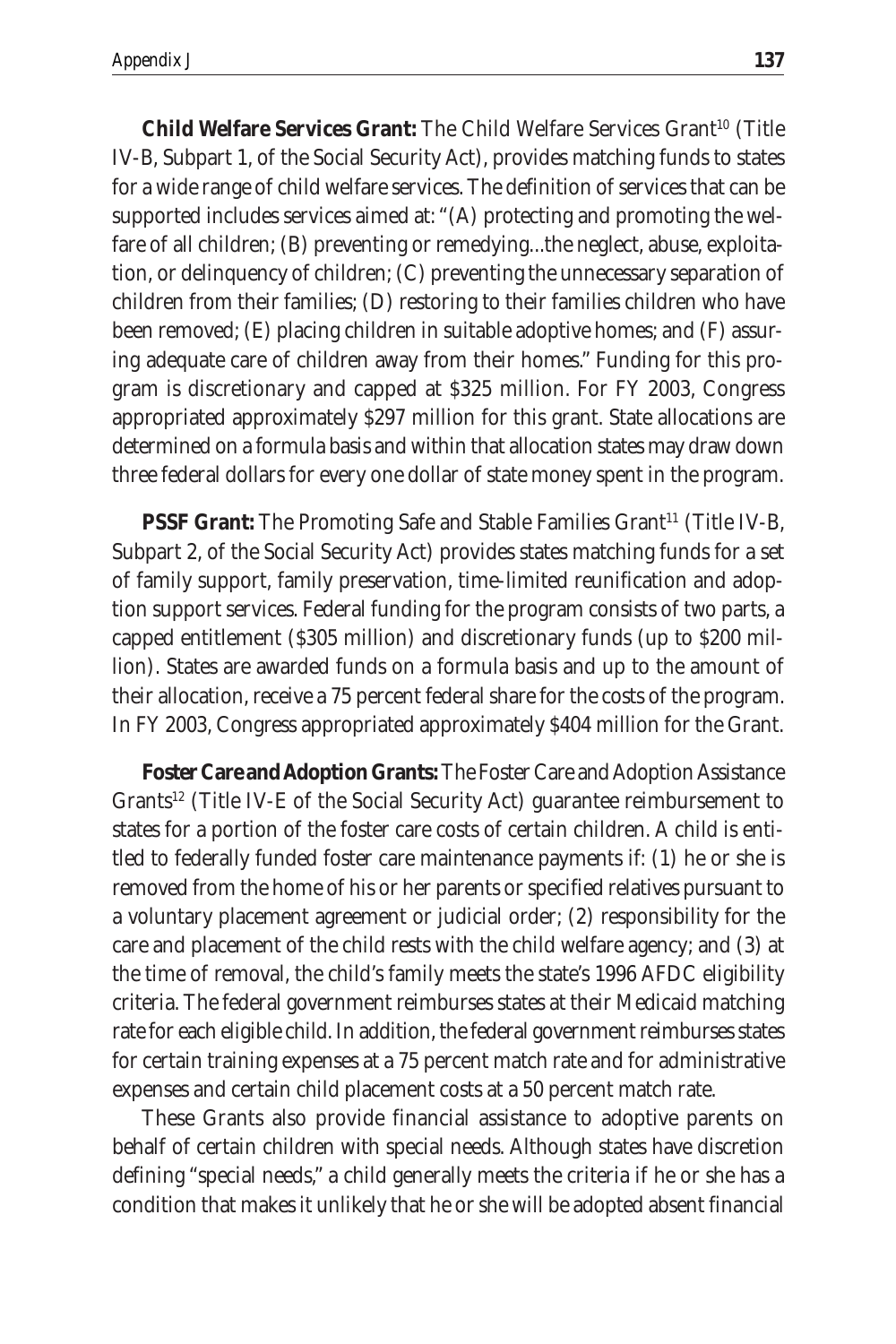assistance. The adoptive parents of a child with special needs are entitled to payments for certain non-recurrent adoption expenses. In addition, if the child meets the eligibility criteria of the states 1996 AFDC plan or the eligibility criteria for Supplemental Security Income (SSI), the state may provide the parents with on-going assistance payments and seek reimbursement from the federal government at the state's Medicaid match rate. States are also entitled to reimbursement for certain training costs at a 75 percent federal match rate and for administrative costs and certain child placement activities at a 50 percent match rate. As with Food Stamps, Medicaid, and Child Support, the Foster Care and Adoption Assistance Grants are open-ended entitlements to the state. Based on best estimates, Congress appropriated approximately \$4.9 billion for the Foster Care Grant and approximately \$ 1.6 billion for the Adoption Grant in FY 2003.13

**CSBG:** The Community Services Block Grant provides very flexible funding to states "to ameliorate the cause of poverty in communities." At least 90 percent of the funding received by states is to be distributed by the state to local community action agencies and other neighborhood organizations. Up to 10 percent of a state's funds can be used by the state to provide technical assistance, training, coordination, communication services, and other statewide activities that help support the work of local agencies. In FY 2003, Congress appropriated approximately \$646 million for CSBG. No state match is required to receive funding.

**SSBG:** The Social Services Block Grant<sup>14</sup> provides very flexible funding to states to provide a broad range of social services. The goals of SSBG include helping families achieve and maintain economic self-support and self-sufficiency, preventing or remedying maltreatment of children or adults unable to protect themselves, preventing or reducing inappropriate institutional care by providing community-based or home-based services, and securing referrals for institutional care when other forms of care are not appropriate. In FY 2003, Congress appropriated \$1.7 billion for SSBG. States are not required to put up a match to receive funding.

#### **Endnotes**

- 1. Reprinted with permission of CLASP.
- 2. 42 U.S.C. § 601 et seq. For an overview of allowable spending under TANF, see U.S. Department of Health and Human Services, Helping Families Achieve Self-Sufficiency: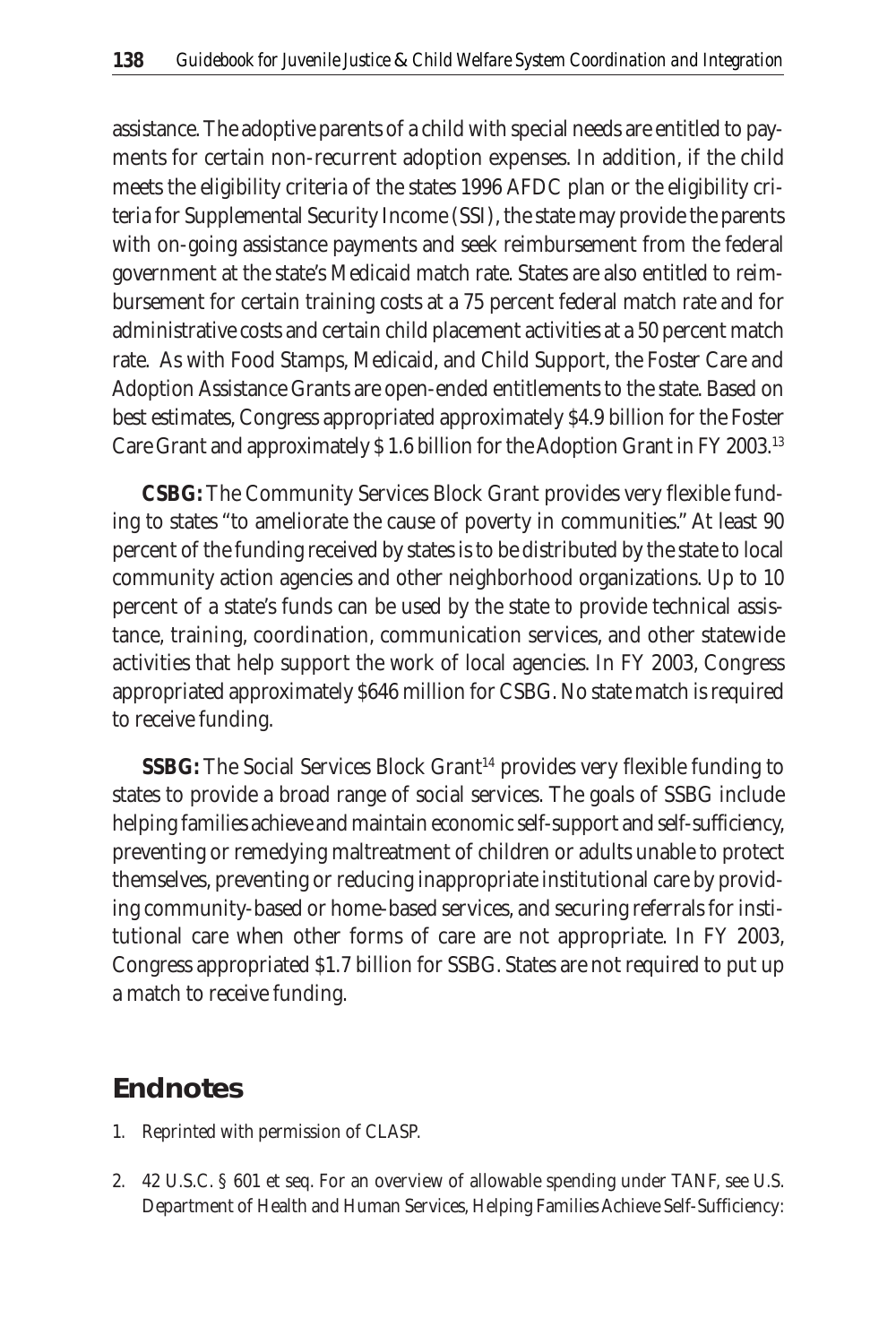A Guide to Funding Services for Children and Families Through the TANF Program (1999), http://www.acf.dhhs.gov/programs/ofa/funds2.htm.

- 3. For an overview of allowable spending under Temporary Assistance to Needy Families, see: U.S. Department of Health and Human Services (1999).
- 4. 7 U.S.C. § 2011 et seq.
- 5. 42 U.S.C. § 651 et seq.
- 6. 42 U.S.C. § 1396 et seq.
- 7. 42 U.S.C. § 1397aa et seq.
- 8. 42 U.S.C. § 300x-21 et seq.
- 9. 42 U.S.C. § 300x-1 et seq.
- 10. 42 U.S.C. § 622 et seq.
- 11. 42 U.S.C. § 629 et seq.
- 12. 42 U.S.C. § 670 et seq.
- 13. From these amounts, Congress subtracted approximately \$1.75 billion in advance funding. The Appropriations Committee's charts, however, do not break these down between foster care and adoption assistance.
- 14. 42 U.S.C. § 9901 et seq.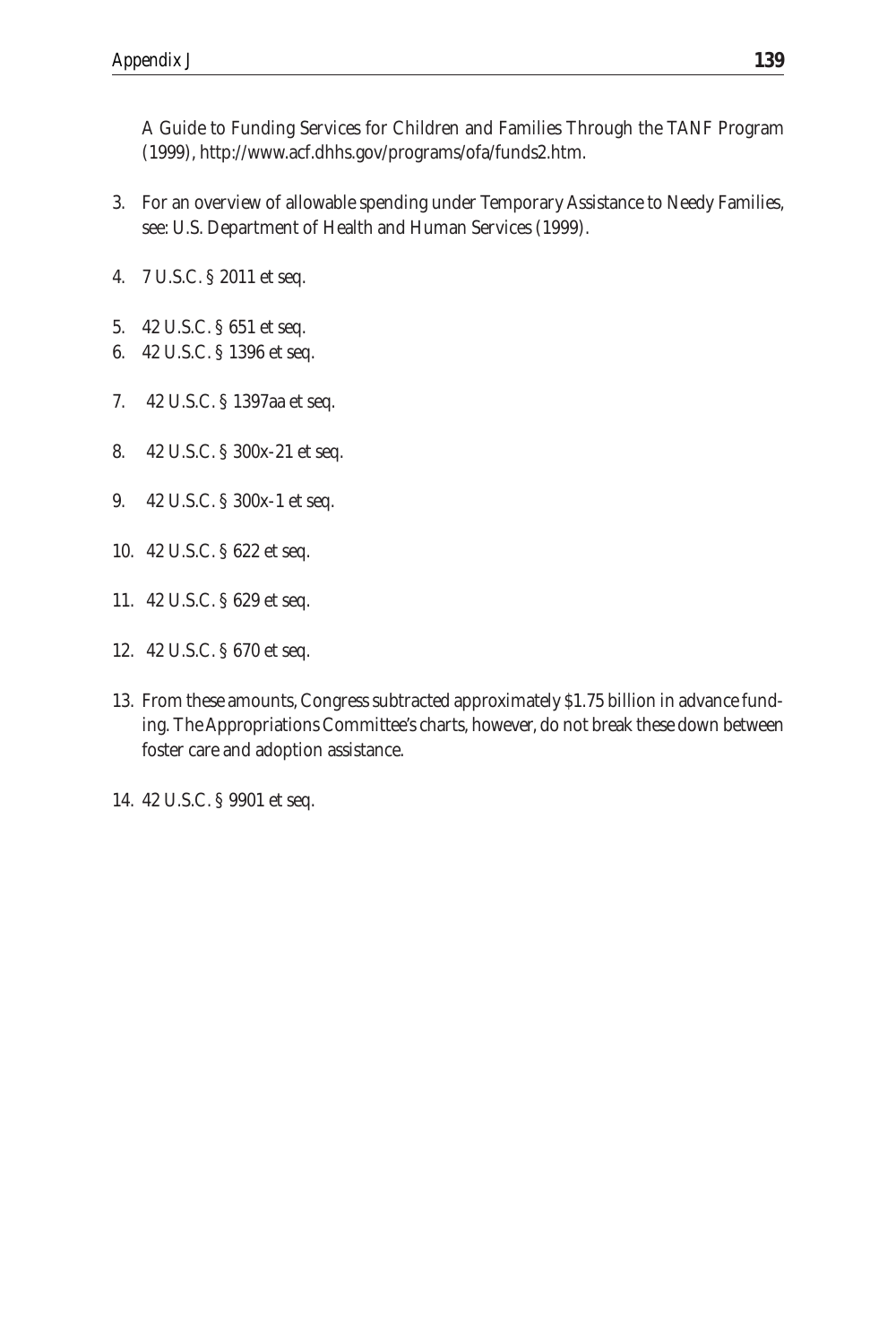# **APPENDIX K**

### **Summaries of Federal Programs for Juvenile Justice**

**Title V:** Community Prevention Grants Program: The Title V Incentive<br>Grants for Local Delinquency Prevention Program is commonly known<br>as the Community Prevention Grants Program. Congress authorized it as<br>part of the 1992 Grants for Local Delinquency Prevention Program is commonly known as the Community Prevention Grants Program. Congress authorized it as part of the 1992 reauthorization of JJDPA of 1974. Title V, the only federal funding source specifically dedicated to delinquency prevention, created a federal grants program to fund collaborative, community-based delinquency prevention efforts to reach youth in high-risk situations before they make poor choices. The program provides local jurisdictions with the resources needed to implement a comprehensive delinquency prevention strategy that is best suited to that community.

Communities have used Title V funds for a range of prevention programs and activities from pre- and postnatal strategies, such as nurse home visitation and preschool/parent training programs, to youth development initiatives involving the mentoring, after school activities, tutoring, truancy, and dropout reduction. For four years prior to FY 2003, funding for Title V was approximately \$95 million per year. The FY 2008 appropriation in the Administration budget is \$66.1 million.

**JAIBG:** Congress created JAIBG in the appropriations for the Departments of Commerce, Justice, and State; the judiciary; and related agencies for FY 1998, passed on November 26, 1997 (P.L. 105-119). The appropriation for JAIBG was \$250 million. OJJDP has been administering the JAIBG program. Funds are available on a formula basis. This formula provides a minimum allocation of 0.5% of the available funds to each state, with the remaining funds allocated to each eligible state based on relative share of the aggregate of all states' population of people younger than 18. The purpose of JAIBG is to provide states and local governments with funds to develop programs to promote greater accountability in the juvenile justice system. Since FY 2002, the program has faced severe cuts in appropriations, and Congress funded it at \$60 million in FY 2007. The program is authorized at \$350 million.

**Delinquency Prevention Block Grant:** The Delinquency Prevention Block Grant (DPBG) was included in the 2002 reauthorized JJDPA. It funds activities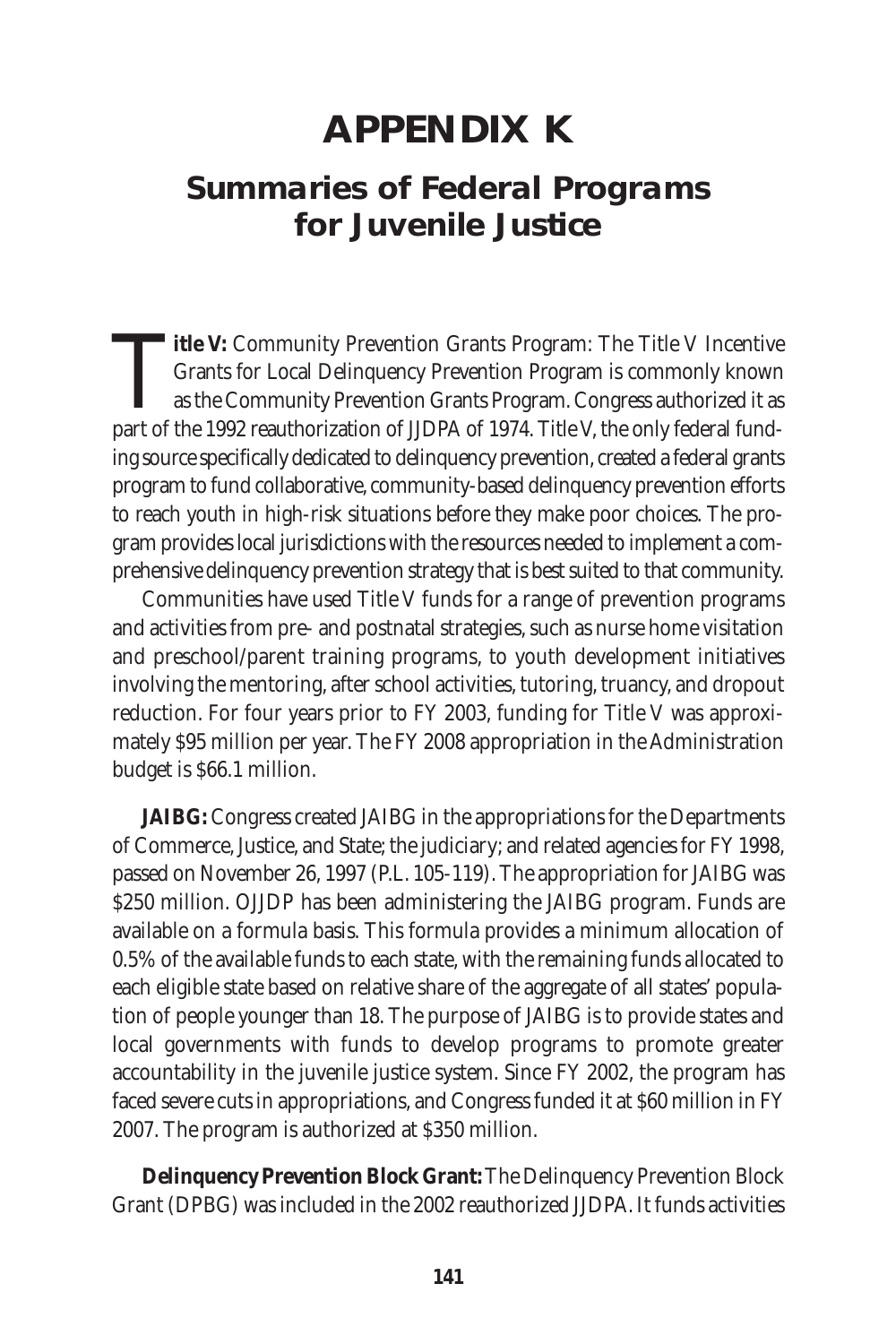designed to prevent and reduce juvenile crime in communities that have a comprehensive juvenile crime prevention plan. Eligible recipients include community-based organizations, law enforcement agencies, local education authorities, local governments, social service providers, and other entities with a demonstrated history of involvement in juvenile delinquency prevention.

Congress created DPBG with the consolidation of five separate program authorities, formerly grouped under Part C of JJDPA that focused on mentoring, state challenge activities, gang-free schools and communities, and other related activities. The total for those programs was 126.4 million in FY 2003. Although Congress authorized DPBG beginning in FY 2003, it has yet to appropriate funds.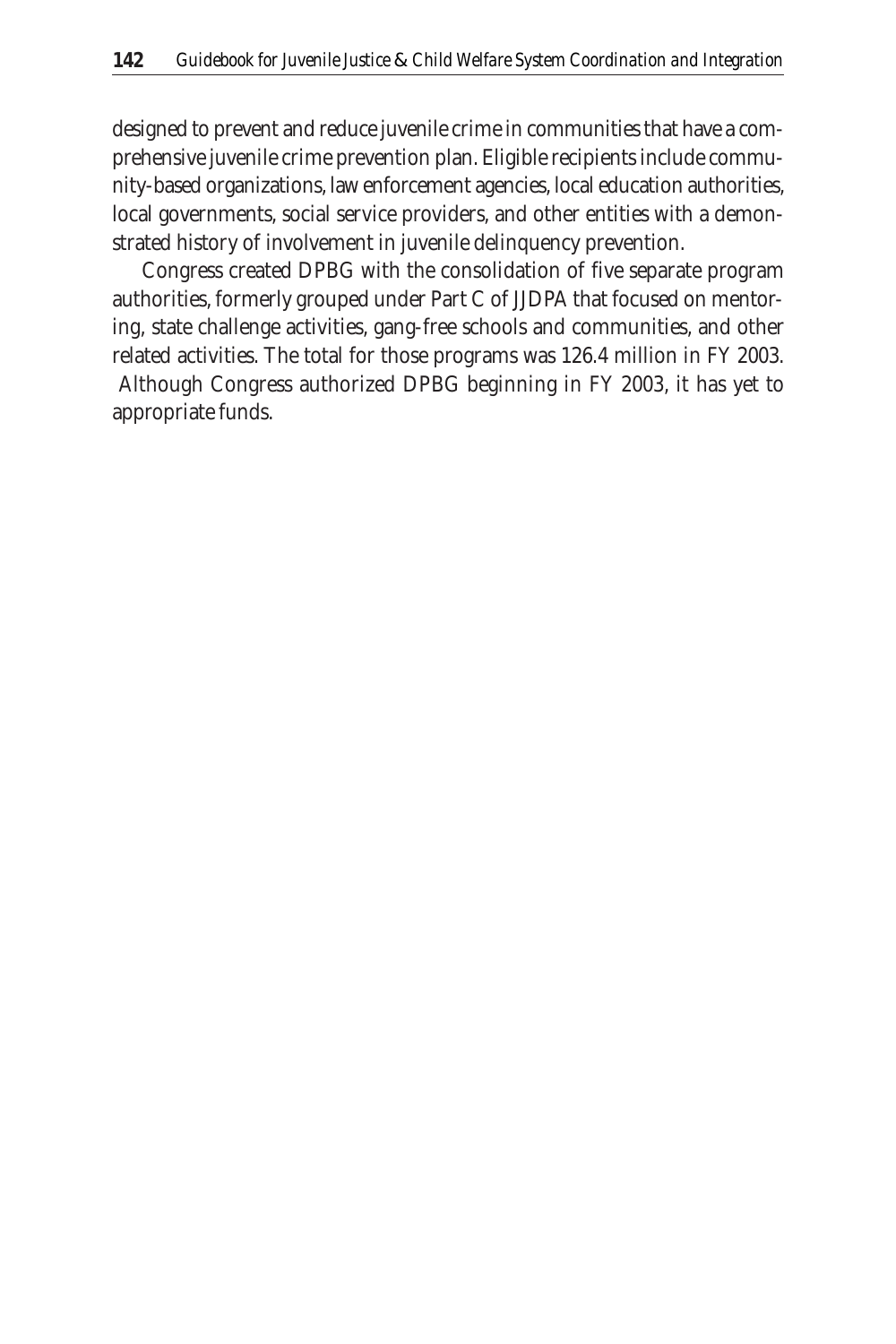### **References**

- Ad Hoc Working Group on Integrated Services. (1996). *Moving from principles to practice: A resource guide.* Washington, DC: American Academy of Pediatrics. Retrieved December 11, 2003, from http://www.aap.org/advocacy/washing/mainpage.htm.
- American Bar Association, National Center for State Courts, & National Council of Juvenile and Family Court Judges. (n.d.). *What you count counts: National measures of court performance in child abuse and neglect cases.* Retrieved January 2, 2008, from http://fosteringcourtimprovement.org/docs/20061207NCJFCJHandout PerfMeasures.pdf.
- American Prosecutors Research Institute. (2006). *Performance measures for the juvenile justice system.* Retrieved January 2, 2008, from http://www.ndaa.org/pdf/ performance\_measures\_ jj\_system\_06.pdf.
- Andrews, D. W. (1996, Summer). Guiding services improvements through community assessments. *Human Development and Family Life Bulletin, 2*(2). Retrieved December 11, 2003, from http://hec.osu.edu/famlife/bulletin/volume.2/bull22e.htm.
- Aos, S., Phipps, P., Barnoski, R., & Lieb, R. (2001). *The comparative costs and benefits of programs to reduce crime.* Olympia, WA: Washington State Institute for Public Policy.
- Augimeri, L. K., Webster, C. D., Koegl, C. J., & Levene, K. (2001). *Early assessment risk list for boys: EARL-20B, Version 2.* Toronto, Canada: Earlscourt Child and Family Centre.
- Bernstein, D. J. (September, 2002). Case Study: Multnomah County, Oregon. *A strategic focus on outcomes.* Retrieved January 30, 2008, from http://72.3.167.245/sea\_gasb\_project/local\_ multnomah.pdf.
- Beuhring, T., & Melton, H. (2002). *Ramsey County All Children Excel (ACE): Promoting resiliency in children at risk for serious and violent delinquency (Preliminary outcome evaluation study).* St. Paul, MN: Ramsey Board of Commissioners.
- *Blueprints model programs fact sheets: Nurse-family partnership.* (n.d.). Retrieved December 22, 2003, from the University of Colorado at Boulder website, http://www.colorado.edu/cspv/ publications/factsheets/blueprints/FS-BPM07.html.
- Burns, B. J., Howell, J. C., Wiig, J. K., Augimeri, L. K., Welsh, B. C., Loeber, R., & Petechuk, D. (2003, March). Treatment, services, and intervention programs for child delinquents (Child Delinquency Bulletin Series). Washington, DC: U.S. Department of Justice, Office of Juvenile Justice and Delinquency Prevention.
- Center for the Study and Prevention of Violence, University of Colorado at Boulder. (n.d.). *Blueprints for violence prevention overview.* Retrieved July 23, 2004, from http://www. colorado.edu/cspv/blueprints.
- Center for Substance Abuse Research. (2002, July). *Systems change through the Youth Strategies Grant: Fiscal years 2001 & 2002.* Retrieved August 3, 2004, from www.cesar.umd.edu/ cesar/pubs/sig\_part2.pdf and www.cesar.umd.edu/cesar/ pubs/sig\_part3.pdf.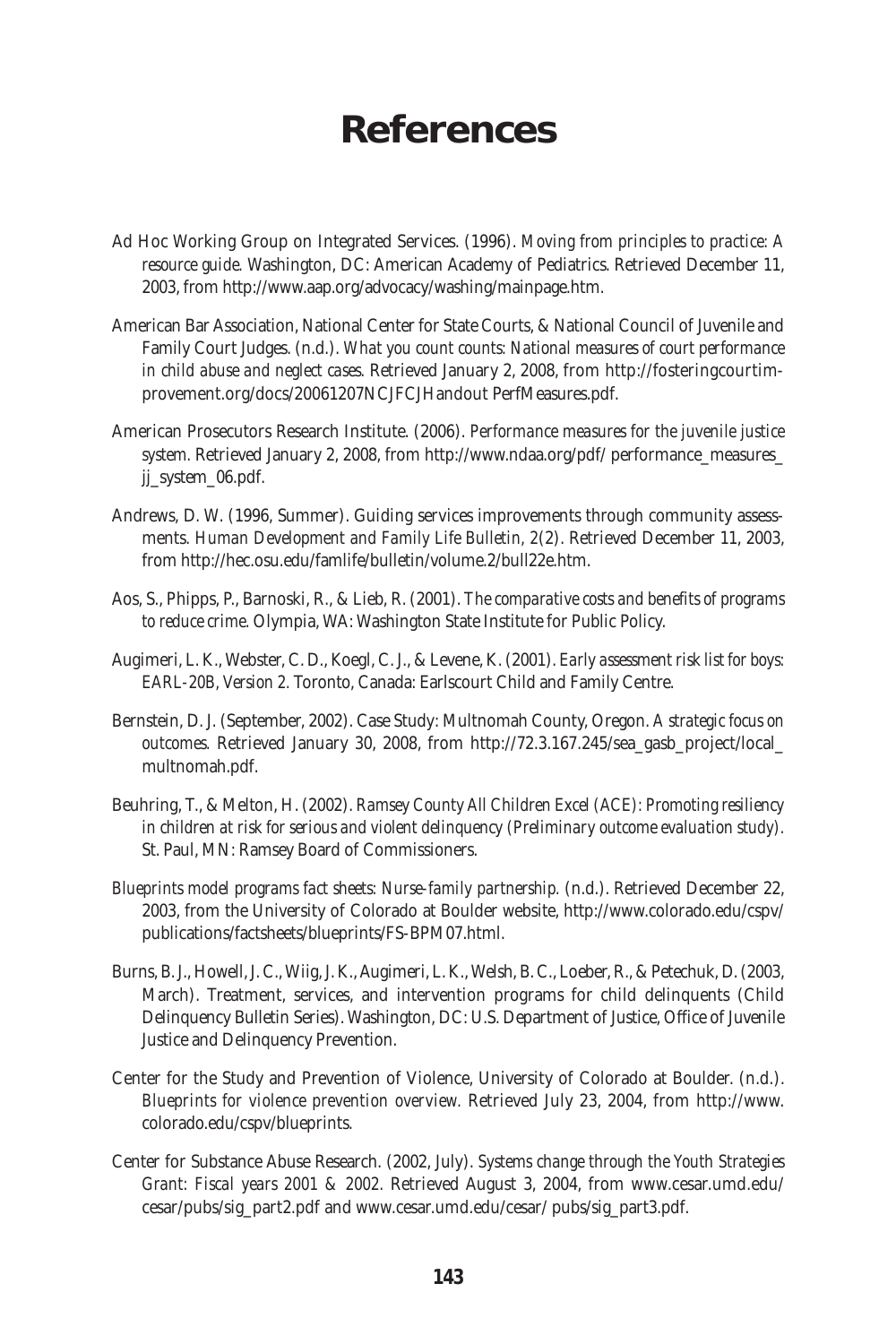- Child Welfare League of America. (1984). *Standards for organization and administration for all child welfare services.* Washington, DC: Author.
- Child Welfare League of America. (1991). *Standards of excellence for residential group care services.* Washington, DC: Author.
- Child Welfare League of America. (1995). *Standards of excellence for family foster care.* Washington, DC: Author.
- Child Welfare League of America. (1999). *Standards of excellence for abused or neglected children and their families.* Washington, DC: Author.
- Child Welfare League of America. (2001). Project Confirm of New York City: Bridging the gap between child welfare and juvenile justice. *Link, 1*(4), 5–7.
- Child Welfare League of America. (2002a). *Child maltreatment and juvenile delinquency: Raising the level of awareness.* Washington DC: CWLA Press.
- Child Welfare League of America. (2002b). *Raising the level of awareness between child maltreatment and juvenile delinquency: Results of an on-line survey.* Retrieved February 16, 2004, from http://www.cwla.org/programs/juvenilejustice/jjdsurvey.htm.
- Child Welfare League of America. (2003a). Michigan's Juvenile Justice Online Technology: A system of care for child welfare and juvenile justice. *Link, 2*(3), 1, 3, 8–9. Retrieved December 5, 2003, from http://www.cwla.org/programs/juvenilejustice.
- Child Welfare League of America. (2003b). Partnerships for success: Positively impacting Ohio's children and families. *Link, 2*(2), 6–8, 12. Available from http://cwla.org/programs/juvenilejustice/thelink2003spring.pdf.
- Child Welfare League of America. (2003c). *Standards of excellence to strengthen and preserve families with children.* Washington, DC: Author.
- Child Welfare League of America. (2005, September). *Los Angeles County probation department program audit report.* Unpublished report prepared for the Los Angeles County Department of the Auditor-Controller.
- Child Welfare League of America. (n.d.-a). *Facilitation of multi-system collaboration.* Washington, DC: Author. Retrieved July 23, 2004, from http://www.cwla.org/consultation/multisystem.htm.
- Child Welfare League of America. (n.d.-b). *Using data to monitor PIP progress.* Retrieved July 30, 2004, from http://www.nrcitcw.org/ta/ttt/ttt\_pip\_progress.html.
- Children's Bureau. (n.d.). *Child maltreatment 2000 (Chap. 3).* Retrieved July 23, 2004, from http://www.acf.hhs.gov/programs/cb/publications/cm00/chapterthree.htm.
- Chill, P. (2003). Burden of proof begone: The pernicious effect of emergency removal in child protective proceedings. *Family Court Review, 42,* 540–553.
- Conger, D., & Ross, T. (2001). *Reducing the foster care bias in juvenile detention decisions: The impact of Project Confirm.* New York: Vera Institute.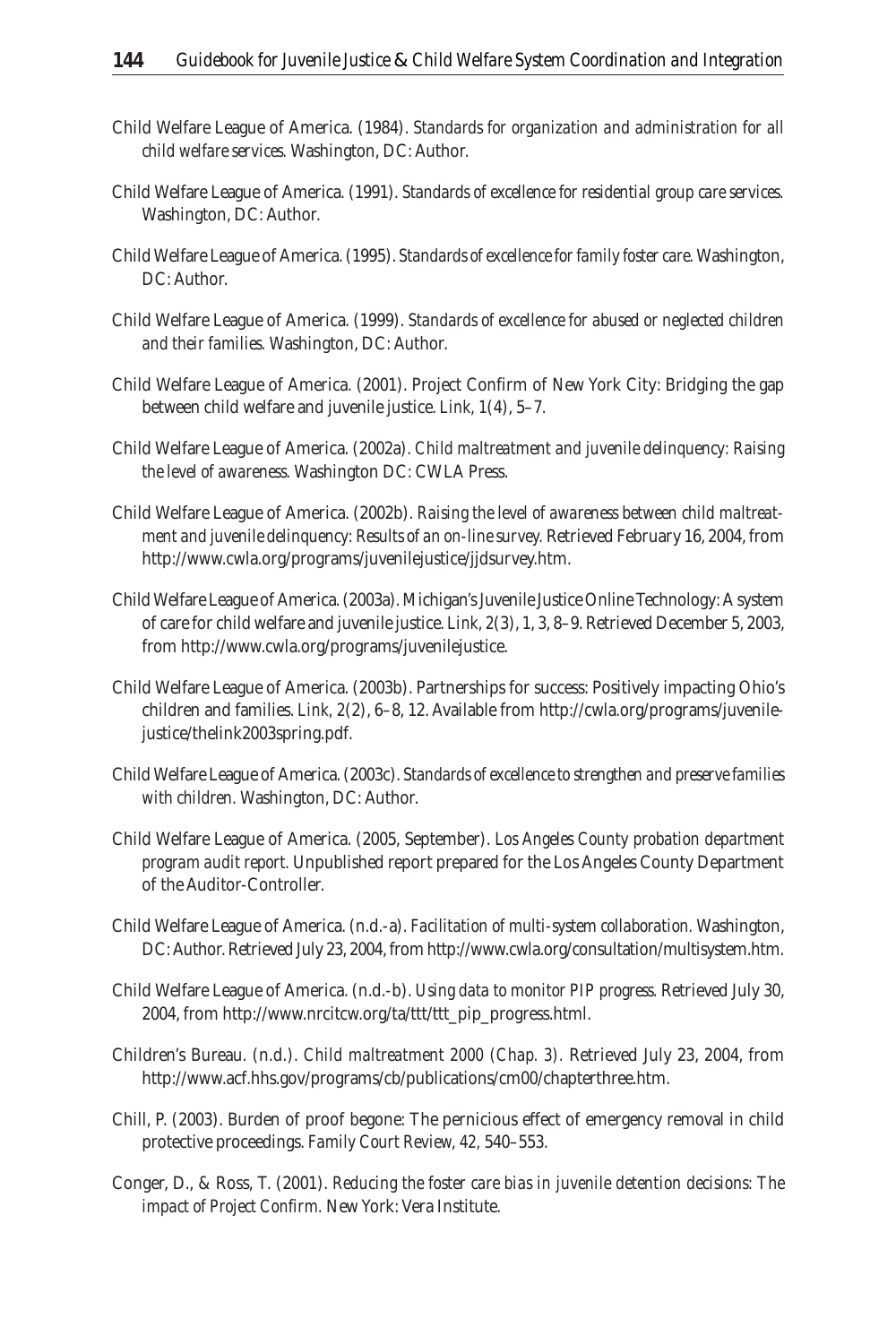- Corporation for National and Community Service. (n.d.). Collecting data for performance measurement: General guidelines. *Effective Practices Collection Series.* Retrieved January 2, 2008, from http://nationalserviceresources.org/epicenter/practices/index.php?ep\_action=view&ep\_ id=4825.
- Decker, G. M., & Owen, G. (2000). *Delinquents under 10: Targeted early intervention* (Phase 2 evaluation report). St. Paul, MN: Amherst H. Wilder Foundation.
- DePanfilis, D., & Salus, M. A. (1992). *A coordinated response to child abuse and neglect: A basic manual* (User Manual Series). Washington, DC: U.S. Department of Health and Human Services. Administration for Children and Families.
- *Early childhood interventions: Benefits, costs, and savings* (RAND Research Brief). (1998). Retrieved December 22, 2003, from http://www.rand.org/ publications/RB/RB5014.
- *Early experiences in service integration: What we can learn from no wrong door startups.* (n.d.). DSHS Research & Data Analysis Division, Management Services Administration, Washington State Department of Social & Health Services. Retrieved July 23, 2004, from http://www. 1.dshs.wa.gov/rda/research/11/111.shtm.
- Federal Bureau of Investigation. (2002). *Crime in the United States, 2002.* Washington, DC: U.S. Department of Justice, Federal Bureau of Investigation.
- Federal Bureau of Investigation. (2003). *Crime in the United States, 2003* (Preliminary report). Washington, DC: U.S. Department of Justice, Federal Bureau of Investigation.
- Genroe Pty. Ltd. (n.d.). *Corpalign: The corporate alignment system.* Retrieved July 23, 2004, from http://www.genroe.com.au/products/corpalign.asp.
- Gulick, S. (1998). Citizen interviews: Listening to key leaders in your community. In *Revolutionary ideas in planning: Proceedings of the 1998 National Planning Conference.* Retrieved July 23, 2004, from http://www.asu.edu/caed/ proceedings98/Gulick/gulick.html.
- Hanna, A. (2001, September). *Risk and protective factors for delinquency* (Juvenile Services Report). Virginia Department of Criminal Justice Services. Retrieved January 9, 2004, from http:// www.dcjs.org/juvenile/resources/juvenileServicesReport/Sept2001.pdf.
- Harp, C. (2003). Spotlight on: Performance measures for the Juvenile Justice System. In *Re..., VI*(3). Retrieved from http://www.ndaa.org/publications/ newsletters/in\_re\_volume\_6\_number\_3\_2003.html.
- Harvard Management Mentor. (n.d.). Interpreting performance results: Guidelines for interpreting performance data. *Performance Measurement.* Retrieved January 2, 2008, from http:// corporatelearning.hbsp.org/hmm10menu/performance\_measurement/guidelines\_for\_interp reting\_performance\_data.html.
- Heldman, J. K. (2006). *A guide to legal and policy analysis for systems integration.* Washington, DC: Child Welfare League of America.
- Howell, J. (Ed.). (1995). *Guide for implementing the comprehensive strategy for serious, violent, and chronic offenders.* Washington, DC: U.S. Department of Justice, Office of Juvenile Justice and Delinquency Prevention.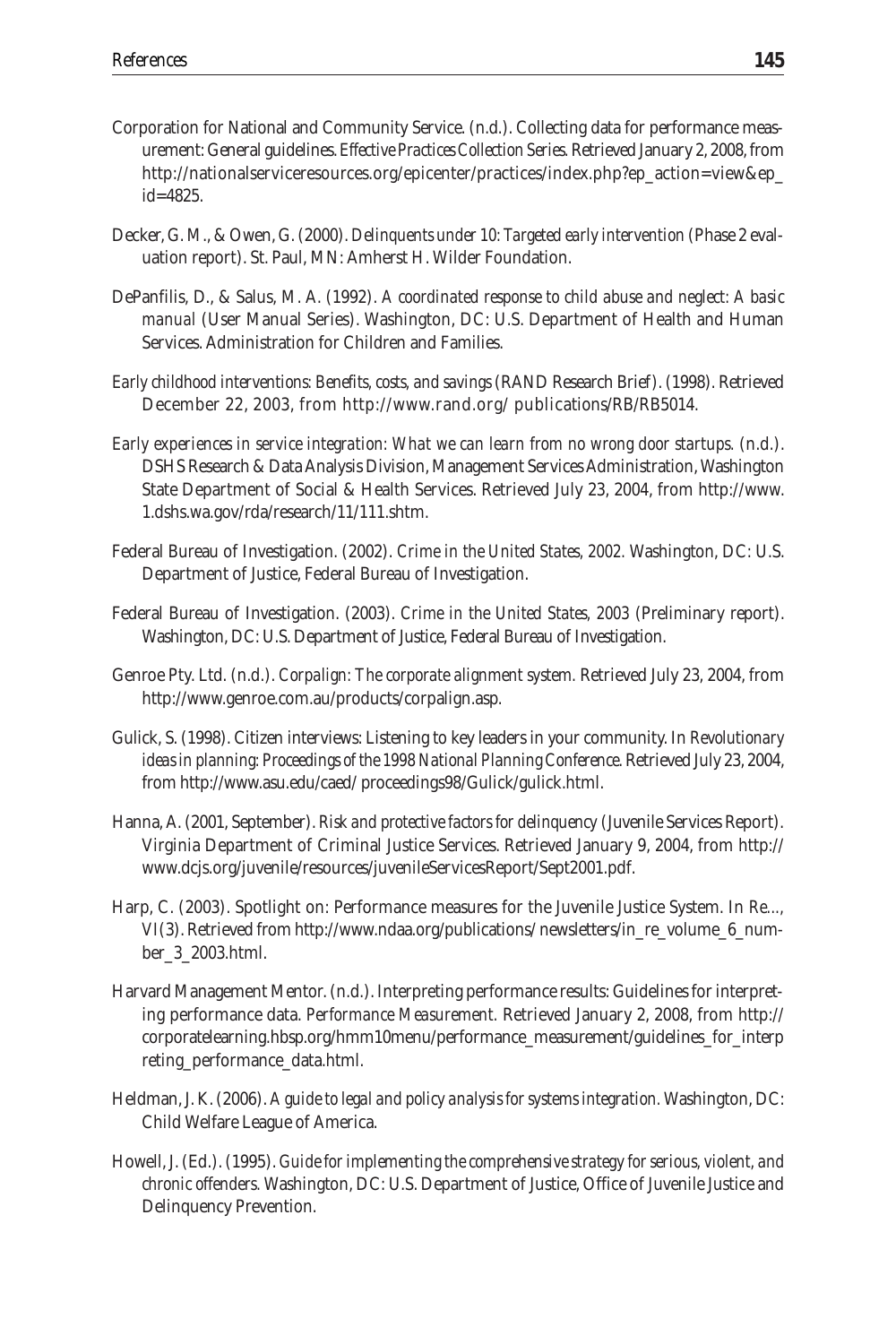Howell, J. C. (1997). *Juvenile justice and youth violence.* Thousand Oaks, CA: Sage.

- Howell, J. C. (2001). Risk/needs assessment and screening devices. In R. Loeber & D. Farrington (Eds.), *Child Delinquents: Development, intervention, and service needs* (pp. 395–404). Thousand Oaks, CA: Sage.
- Hughes, R., Jr. (1996). Integrating services for families. *Human Development and Family Life Bulletin, 2*(2). Retrieved December 11, 2003, from http://hec.osu.edu/famlife/bulletin/ volume.2/bull22f.htm.
- Hutson, R. Q. (2004, February). *Providing comprehensive, integrated social services to vulnerable children and families: Are there legal barriers at the federal level to moving forward?*  Washington, DC: Center for Law and Social Policy. Retrieved July 23, 2004, from http:// www.clasp.org/DMS/Documents/1076428367.74/view\_html.
- HSS Integration Initiative. (n.d.-a). *HSS Integration Initiative.* Retrieved August 12, 2003, from http://hss.co.san-benadino.ca.us/HSSII/default.htm.
- HSS Integration Initiative. (n.d.-b). *Team 2: Data gathering—Programs & services.* Retrieved August 12, 2004, from http://hss.co.san-bernadino.ca.us/HSSII/Team2.htm.
- HSS Integration Initiative. (n.d.-c). *Team 4: Data gathering.* Retrieved August 12, 2004, from http://hss.co.san-bernardino.ca.us/HSSII/team\_4.htm.
- HSS Integration Initiative. (n.d.-d). *Team 6: Funding streams.* Retrieved August 12, 2004, from http://hss.co.san-bernadino.ca.us/HSSII/team\_6.htm.
- Hughes, R., Jr. (1996, Summer). Integrating services for families. *Human Development and Family Life Bulletin, 2*(2). Retrieved July 23, 2004, from http://hec.osu.edu/famlife/bulletin/ volume.2/bull22f.htm.
- I-Change: Making Change Happen for You. (n.d.). *The role of the outside consultant.* Retrieved July 23, 2004, from http://www.i-change.net/Outsiders.shtml.
- In re Gault. Gault v. the United States (387 U.S. 1, 1967). (1967).
- In re Winship. Winship v. the United States (397 U.S. 358). (1970).
- Juvenile Integrated Information Sharing. (2002, March 16). *Juvenile Integrated Information Sharing focus group summary report.* Retrieved July 23, 2004, from http://www.juvenileiis.org/ pdf/JIISFocusGroup.pdf. Washington, DC: U.S. Department of Justice.
- Kaiser Permanente. (2003). *TriCentral PC toolkit: Chapter 3: Building a palliative care program: Identify barriers to implementation—and strategies to overcome them.* Retrieved July 23, 2004, from http://www.mywhatever.com/cifwriter/content/22/4481.html.
- Kamradt, B. (2000). Wraparound Milwaukee: Aiding youth with mental health needs. *Juvenile Justice Journal, 7*(1), 14–23.
- Karoly, L., Greenwood, P., Everingham, S., Hoube, J., Kilburn, M. R., Rydell, C. P., et al. (1998). *Investing in our children: What we know and don't know about the costs and benefits of early childhood interventions.* Santa Monica, CA: RAND.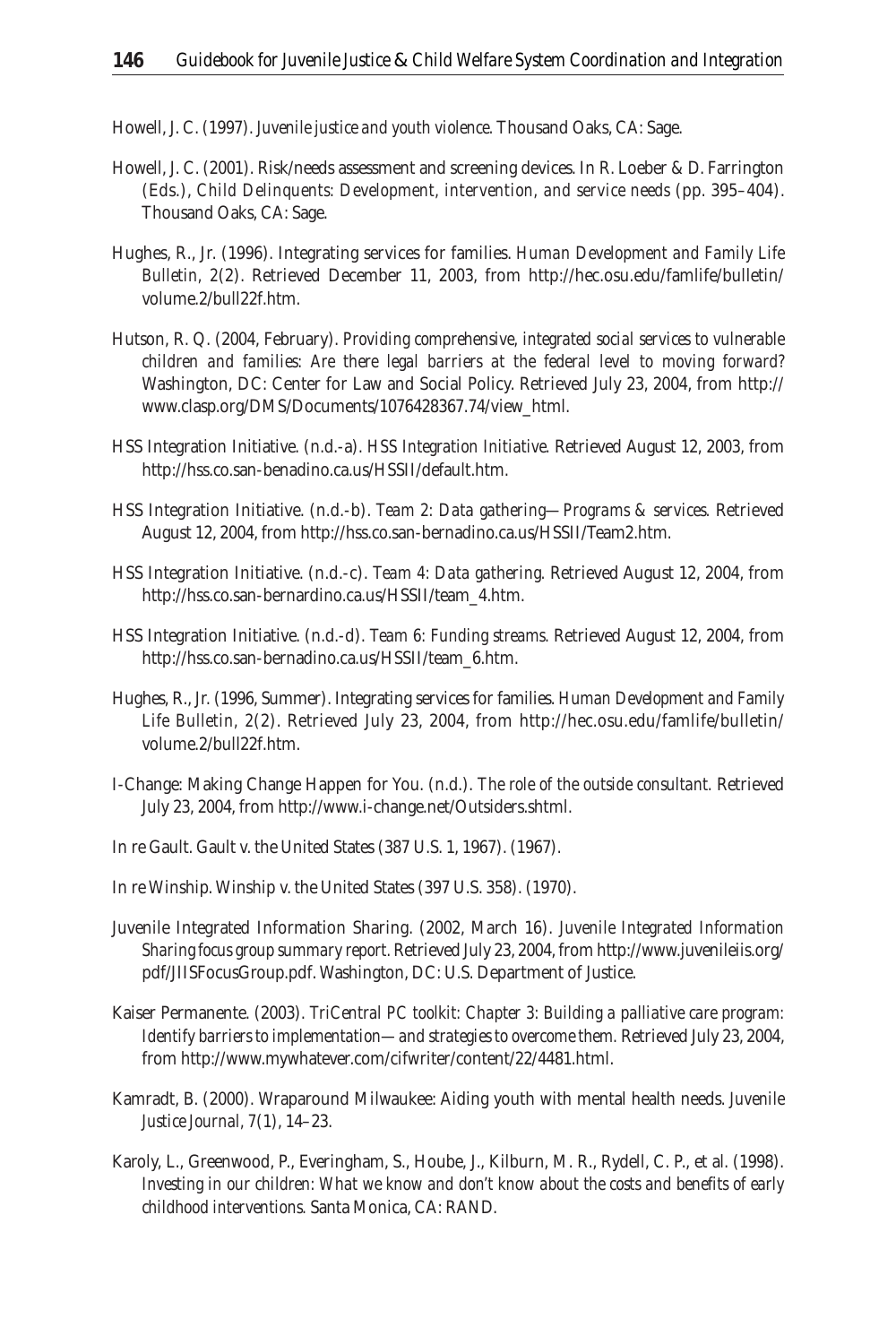- Kelley, B. T., Thornberry, T. P., & Smith, C. A. (1997, August). *In the wake of childhood maltreatment (Juvenile Justice Bulletin)*. Retrieved February 16, 2004, from http:// www.ncjrs.org/ pdffiles1/165257.pdf. Washington, DC: U.S. Department of Justice, Office of Juvenile Justice and Delinquency Prevention.
- Kempe, C. H., Silverman, F. N., Steele, B. F., Droegemuller, W., & Silver, H. K. (1962). The battered child syndrome. *Journal of the American Medical Association,* 181, 413–426.
- Kent v. the United States. (383 U.S. 541) (1996).
- King County Systems Integration Initiative. (2006). *King County resource guide: Information sharing.* Seattle: Casey Family Programs.
- Levene, K. S., Augimeri, L. K., Pepler, D. J., Walsh, M. M., Koegl, C. J., & Webster, C. D. (2001). *Early assessment risk list for girls: EARL-21G, Version 1, consultation edition.* Toronto, Canada: Earlscourt Child and Family Centre.
- Loeber, R., & Farrington, D. P. (Eds.). (1998). *Serious and violent juvenile offenders: Risk factors and successful interventions.* Thousand Oaks, CA: Sage.
- Mankey, J., Baca, P., Rondenell, S., Webb, M., & McHugh, D. (2006). *Guidelines for juvenile information sharing.* Washington, DC: Office of Juvenile Justice and Delinquency Prevention.
- Martin, T. K. (2002). *Building partnerships that protect our children: Recommendations from the 2001 Child Protection Summit.* Washington, DC: Office of Juvenile Justice and Delinquency Prevention.
- Martinson, K. (1999, January 1). *Literature review on service coordination and integration in the welfare and workforce development systems.* Washington, DC: Urban Institute.
- Massachusetts Citizens for Children. (2001, April). Social and fiscal costs of child abuse and its consequences. In *A state call to action: Working to end child abuse and neglect in Massachusetts* (Chap. 18). Retrieved July 23, 2004, from http://www.masskids.org/cta/ cta\_vi\_ch18/html.
- McCarthy, J., & McCullough, C. (2003). *Health Care Reform Tracking Project: A view for the child welfare system.* Washington, DC: Georgetown University Child Development Center.
- McCroskey, J. (2003, June 20). *Walking the collaborative talk: Ten lessons learned from the Los Angeles County Children's planning council.* Retrieved July 28, 2004, from http:// www.childpc. org/resourcefiles/tenlessons.pdf.
- McKeiver v. Pennsylvania. (403 U.S. 528) (1971).
- McVicker, C. (n.d.). Minnesota Youth "ACE" Intervention Program. *Children's Voice.* Retrieved August 3, 2004, from http://www.cwla.org/programs/R2P/cvarticlesmn.htm.
- Meckler, L. (2003, August 18). *States failing child welfare system test.* Washington, DC: Associated Press.
- Melton, H. (2003/2004). St. Paul initiative helps "All Children Excel." *The Link.* Retrieved August 3, 2004, from http://www.cwla.org/programs/juvenilejustice/thelink2003fallwinter.pdf.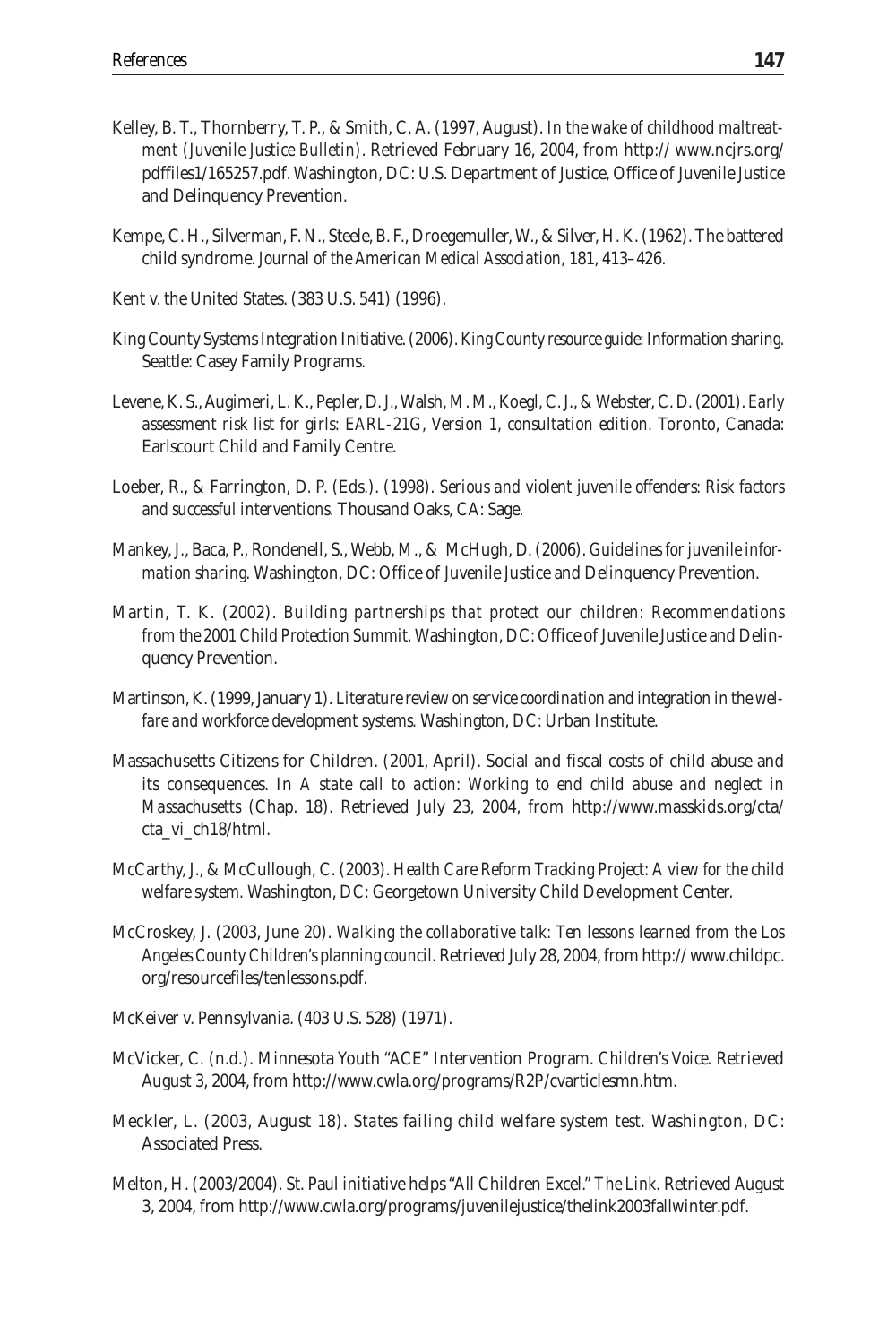- Missouri Department of Social Services. (2003, May 9). *Cross-training provides best practices in child abuse and neglect* (Press Release). Retrieved January 14, 2004, from http://www.dss. mo.gov/press/050903a.htm.
- Morgan, L. J., & Martin, T. K. (2004). *Making children a national priority: Community implementation guide.* Washington, DC: CWLA Press.
- Morgan, L. J. Spears, L. S., & Kaplan, C. (2003). *Making children a national priority: A framework for community action: Monograph.* Washington, DC: Child Welfare League of America.
- Morton, T. D., & Holder, W. (Eds.). (1998). *Decision making in children's protective services: Advancing the state of the art.* Atlanta, GA: Child Welfare Institute.
- National Advisory Commission on Criminal Justice Standards and Goals. (1973). A national strategy to reduce crime. Washington, DC: Government Printing Office.
- National Child Welfare Resource Center for Family-Centered Practice, Children's Bureau, U.S. Department of Health and Human Services. (n.d.). *Rethinking child welfare practice under the Adoption and Safe Families Act of 1997: A resource guide.* Retrieved July 23, 2004, from http:// www.cwresource.org/hotTopics/asfa/asfa.htm. Washington, DC: Author.
- National Council of Juvenile and Family Court Judges. (2001). *Status report 2000: Child Victims Act Model Courts project.* Retrieved February 16, 2004, from http://www.pppncjfcj.org/ html/status\_report\_2000.html.
- National Institute of Justice. (1998, April). *Early childhood victimization among incarcerated adult male felons.* Retrieved March 19, 2004, from http://www.ncjrs.org/txtfiles/fs000204.txt.
- Ragan, M. (2003, March). Study identifies multiple strategies and critical factors for integrating human services. *Forum, 6*(2).
- RAND. (2004, April). Service integration. In *Promising practices network on children, families and communities.* Retrieved July 23, 2004, from http://www.promisingpractices.net/ssd/ssd2a.asp.
- Richard M. DiGeorgio and Associates. (1998). *Overview of change process.* Retrieved July 23, 2004, from http://www.change-management.net/chgmodel.htm.
- Robison, S. (n.d.). *State health and human services collaborative structures.* Retrieved July 23, 2004, from http://www.ncsl.org/programs/cyf/HHSstructures.htm.
- Rosado, L. M., & Shah, R. S. (2007). *Protecting youth from self-incrimination when undergoing screening, assessment, and treatment within the juvenile justice system.* Philadelphia: Juvenile Law Center.
- Sedlak, A., & Broadhurst, D. (1996). *Executive summary of the Third National Incidence Study of Child Abuse and Neglect (NIS-3).* Washington, DC: U.S. Department of Health and Human Services.
- Service Integration Branch, County Administrative Office, Los Angeles County. (n.d.) *Children and families budget.* Retrieved July 23, 2004, from http://cao.co.la.ca.us/sib/cfbudget.htm.
- Shaffer, J. N., & Ruback, R. B. (2002, December). *Violent victimization as a risk factor for violent offending among juveniles (OJJDP Juvenile Justice Bulletin).* Washington, DC: U.S. Department of Justice.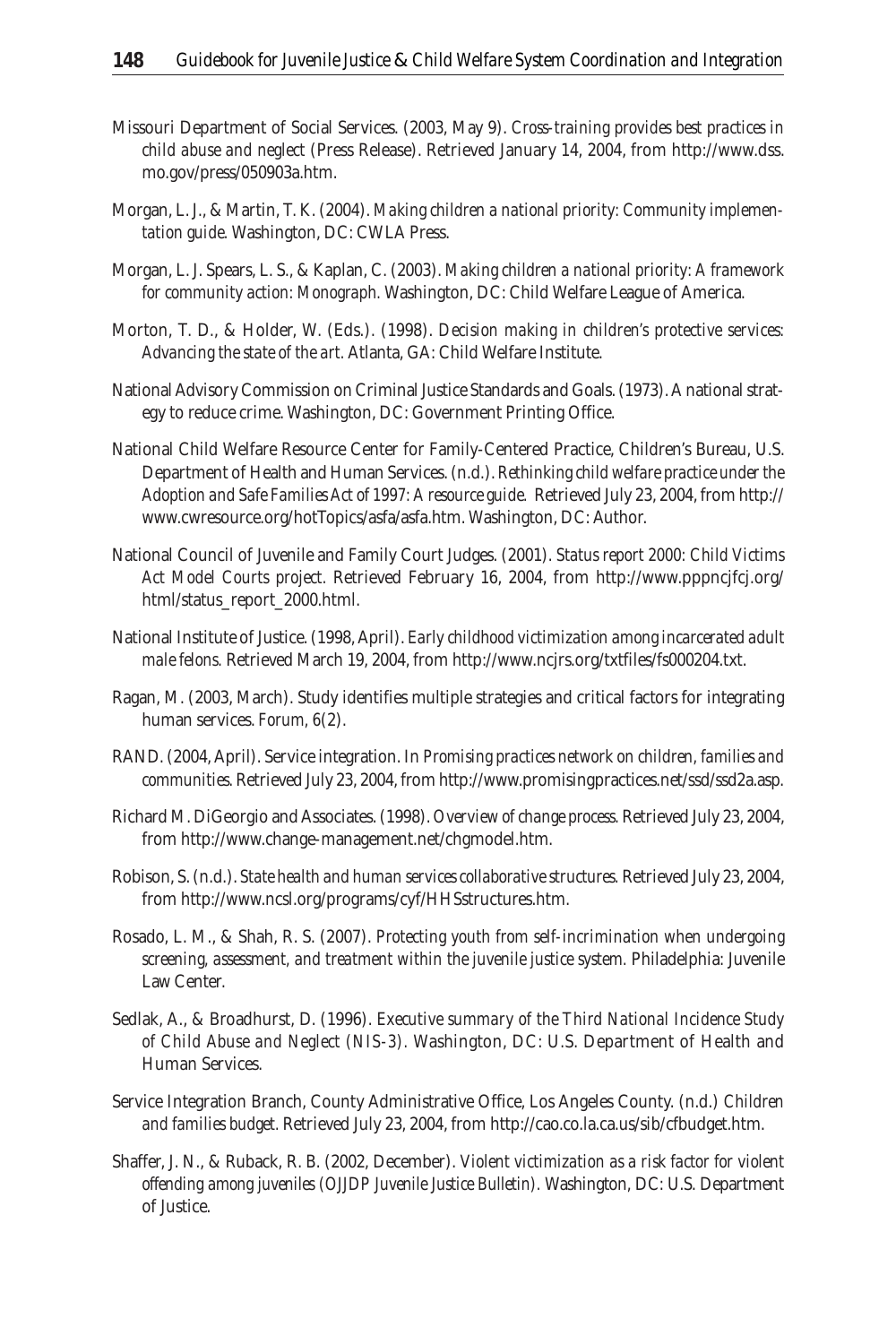- Slavin, P. (2001, March). From child maltreatment to delinquency. *Children's Voice.* Retrieved July 23, 2004, from http://cwla.org/articles/cv0103maltreat.htm.
- Slayton, J. (2000, March). *Establishing and maintaining interagency information sharing* (JAIBG Bulletin). Washington, DC: U.S. Department of Justice, Office of Justice Programs, Office of Juvenile Justice and Delinquency Prevention.
- Snyder, H. N. (2001). Epidemiology of official offending. In R. Loeber & D. Farrington (Eds.), *Child delinquents: Development, intervention, and service needs* (pp. 25–46). Thousand Oaks, CA: Sage.
- Snyder, H. N. (2006, November). *Juvenile arrests 2000* (Bulletin). Washington, DC: U.S. Department of Justice, Office of Justice Programs, Office of Juvenile Justice and Delinquency Prevention.
- Stein, T. J. (2003, September). The Adoption and Safe Families Act: How Congress overlooks available data and ignores systemic obstacles in its pursuit of political goals. *Children and Youth Services Review, 25,* 669–670.
- Stevenson, C. S., Carter, L. S., Terman, D. L., Larson, C. S., Gomby, D. S., & Behrman, R. E. (1996). The juvenile court: Analysis and recommendations. *Future of Children, 6*(3), 4–28.
- Tech Target Network. (2000–2004a). *Gantt chart.* Retrieved February 3, 2004, from http://searchcio.techtarget.com/sDefinition/0,,sid19\_gci331397,00.html.
- Tech Target Network. (2000–2004b). *PERT chart.* Retrieved February 3, 2004, from http:// whatis.techtarget.com/definition/0,,sid9\_gci331391,00.html.
- Tuell, J. A. (2003). *Promoting a coordinated and integrated child welfare and juvenile justice system: An action strategy for improved outcomes.* Washington DC: Child Welfare League of America.
- Tuell, J. A. (2008). *Child Welfare & Juvenile Justice Systems Integration Initiative: A Promising Progress Report.* Arlington, VA: Child Welfare League of America.
- U.S. Advisory Board on Child Abuse and Neglect. (1993). *The continuing child protection emergency: A challenge to the nation.* Washington, DC: U.S. Department of Health and Human Services.
- U.S. Department of Health and Human Services. (1999). *Helping families achieve self-sufficiency: A guide to funding services for children and families through the TANF program.* Available from http://www.acf.dhhs.gov/programs/ofa/funds2.htm.
- U.S. Department of Health and Human Services. (2000). *Rethinking child welfare practice under the Adoption and Safe Families Act of 1997: A resource guide.* Washington, DC: U.S. Government Printing Office.
- U.S. Department of Health and Human Services, Administration for Children and Families, Children's Bureau. (2003). *Child maltreatment 2001: Reports from the states to the National Child Abuse and Neglect Data Systems.* Washington, DC: U.S. Government Printing Office.
- U.S. Department of Health and Human Services, Administration on Children, Youth, and Families. (2006). *Child maltreatment 2004.* Washington, DC: U.S. Government Printing Office.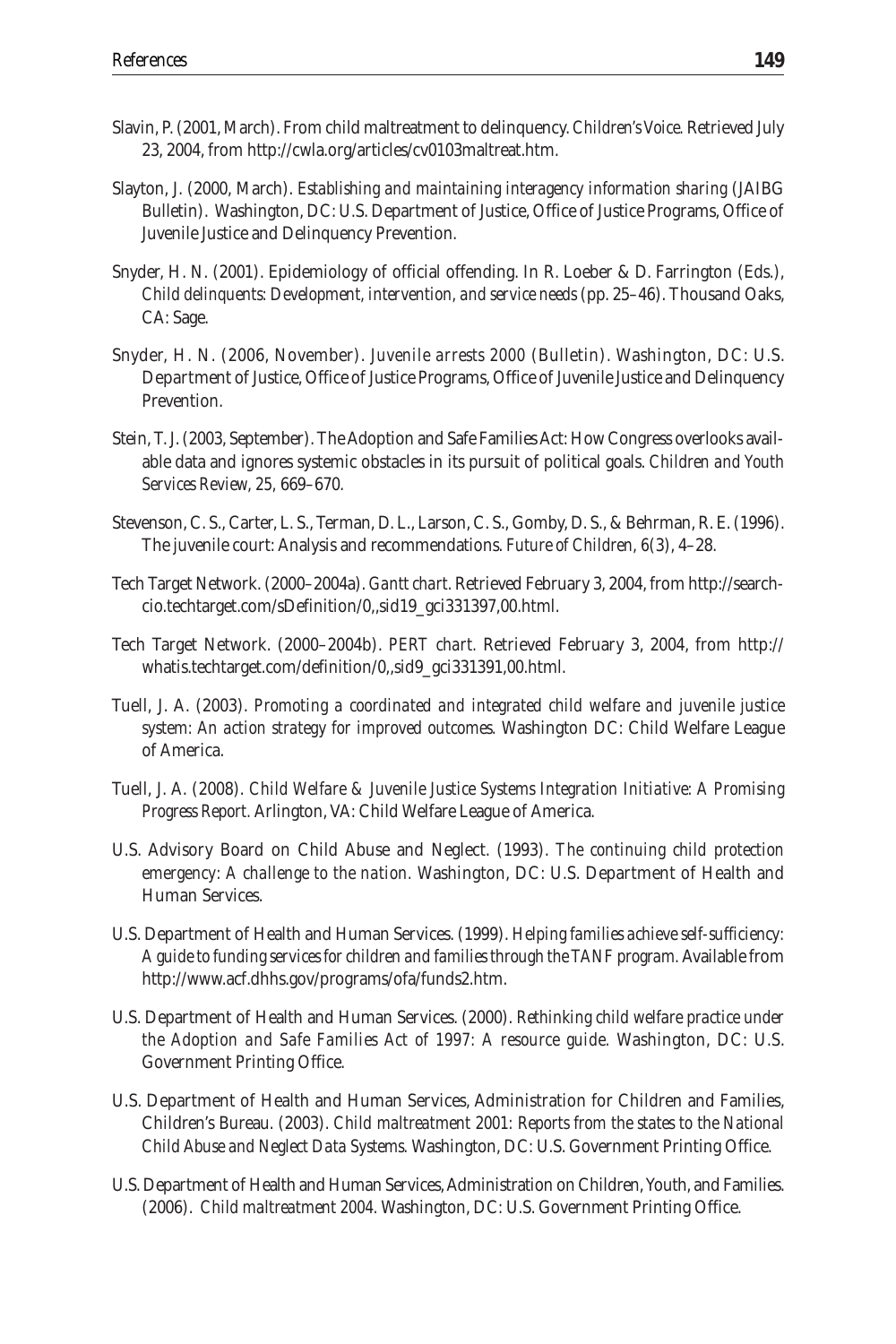- U.S. General Accounting Office. (1992). *Integrating human services: Linking at-risk families with services more successful than system reform efforts* (HRD-92-108). Washington, DC: Author.
- U.S. General Accounting Office. (2002, June). *Foster care: Recent legislation helps states focus on finding permanent homes for children, but longstanding barriers remain* (GAO-02-585). Washington, DC: U.S. Government Printing Office.
- Washington State Institute for Public Policy. (2004, January). *Outcome evaluation of Washington State's research-based programs for juvenile offenders.* Olympia, WA: Author.
- Wasserman, G., & Seracini, A. (2001). Family risk factors and interventions. In R. Loeber & D. Farrington (Eds.), *Child delinquents: Development, intervention, and service needs* (pp. 165– 189). Thousand Oaks, CA: Sage.
- Wasserman, G. A., Keenan, K., Tremblay, R. E., Cole, J. D., Herrenkohl, T. I., Loeber, R., et al. (2003, April). *Risk and protective factors of child delinquency* (Child Delinquency Bulletin Series). Washington, DC: U.S. Department of Justice, Office of Juvenile Justice and Delinquency Prevention.
- Weeks, R., & Widom, C. S. (1998, April). *Early childhood victimization among incarcerated adult male felons* (Research Preview). Retrieved July 23, 2004, from http://www.ncjrs.org/ txtfiles/ fs000204.txt.
- Wells, S. J. (1997). Screening in child protective services: Do we accept a report? How do we respond? In T. D. Morton & W. Holder (Eds.), *Decision making in children's protective services: Advancing the state of the art* (pp. 94–106). Atlanta, GA: Child Welfare Institute.
- Widom, C. S., & Maxfield, M. G. (2001, February). An update on the "cycle of violence." *National Institute of Justice: Research in Brief,* 1–8.
- Wiebush, R., Freitag, R., & Baird, C. (2001). *Juvenile justice bulletin: Preventing delinquency through improved child protection services.* Washington, DC: U.S. Department of Justice, Office of Juvenile Justice and Delinquency Prevention.
- Wiig, J., & Lahti-Johnson, K. (1998, March). *Delinquents under 10 in Hennepin County: A research update and program progress report.* Minneapolis, MN: Hennepin County Attorney's Office.
- Wiig, J., Widom, C. S., with Tuell, J. A. (2003). *Understanding child maltreatment and juvenile delinquency: From research to effective program, practice, and systemic solutions.* Washington, DC: CWLA Press.
- Young, N., Gardner, S., Coley, S., Schorr, L., & Bruner, C. (1994). *Making a difference: Moving to outcome-based accountability for comprehensive service reforms.* Des Moines, IA: National Center for Service Integration.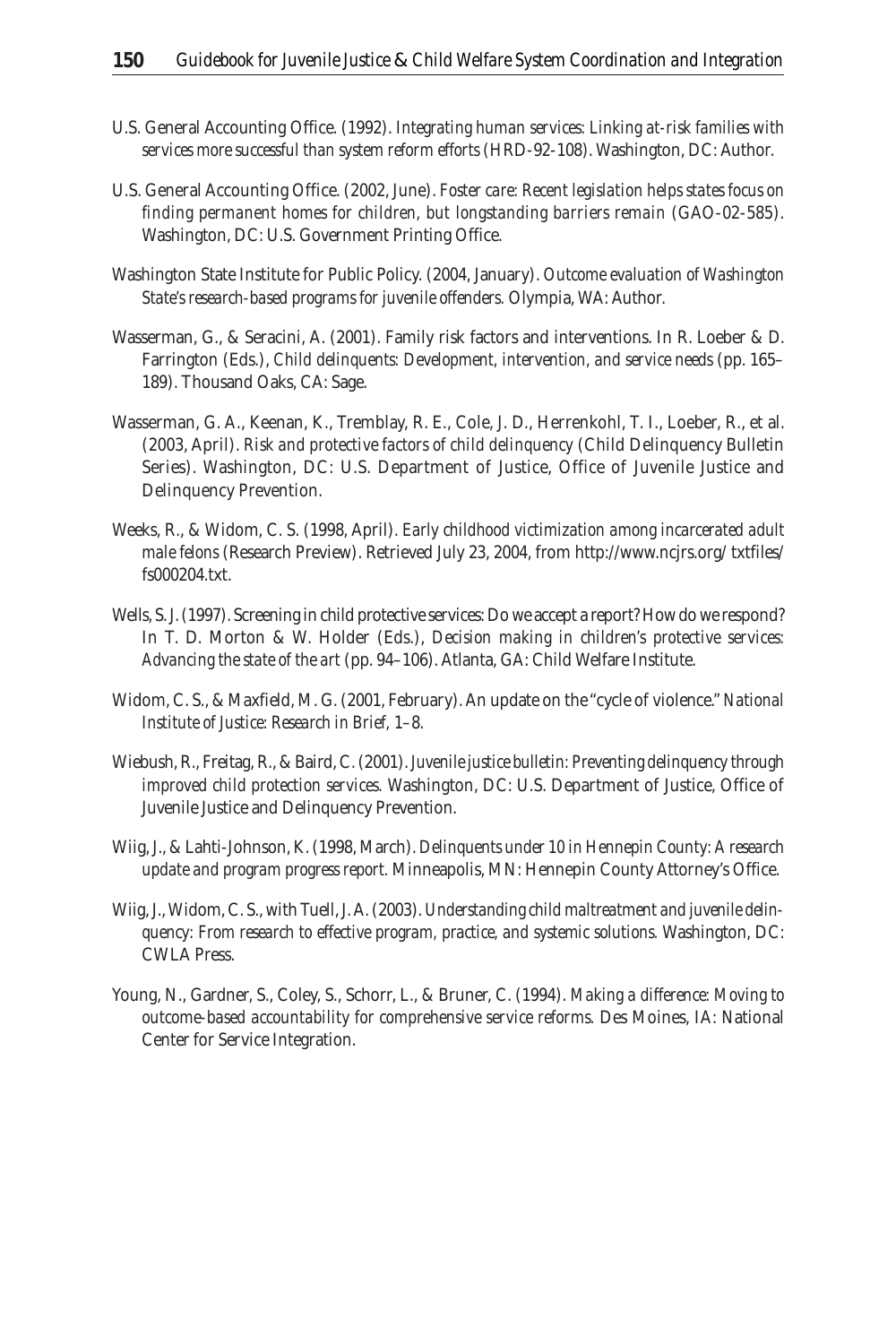## **About the Authors**



**Janet K. Wiig JD, MSW**

J anet Wiig has served as Director of CWLA's Juvenile Justice Division since November 2007 and has been a Senior Consultant with the League since 2005. She has more than 25 years of experience working with government and nonprofit organizations in the fields of child welfare and juvenile justice. Prior to coming to the League, she served as

Assistant Commissioner and Director of Children's Services at the Minnesota Department of Human Services; Director of the CASA program and a Court Administrator in the Los Angeles Juvenile Court; an Assistant County Attorney in Hennepin County, Minnesota; and Executive Director of the Institute on Criminal Justice at the University of Minnesota Law School.

Ms. Wiig has been an advisor, consultant, or board member to several national and state organizations, including the Office of Juvenile Justice and Delinquency Prevention, the National Council of Juvenile and Family Court Judges, the ABA Center on Children and the Law, the California Children's Lobby, the Children's Law Center of Minnesota, and the New England Resource Center for Children and Families.

Through her work as a researcher, trainer, and author, Ms. Wiig has demonstrated her policy and program development expertise. She is nationally recognized for her pioneering work in the area of very young offenders, having developed a crime prevention initiative to address children younger than 10 years of age who have committed delinquent acts. She is recognized as a leader on the relationship between child maltreatment and juvenile delinquency, having authored some of CWLA's publications to help state and local jurisdictions address that relationship.

Ms. Wiig is knowledgeable about a variety of juvenile justice and child welfare topics, and her areas of consultation have included program design, policy analysis, caseflow management, best practices review, and multisystem collaboration.